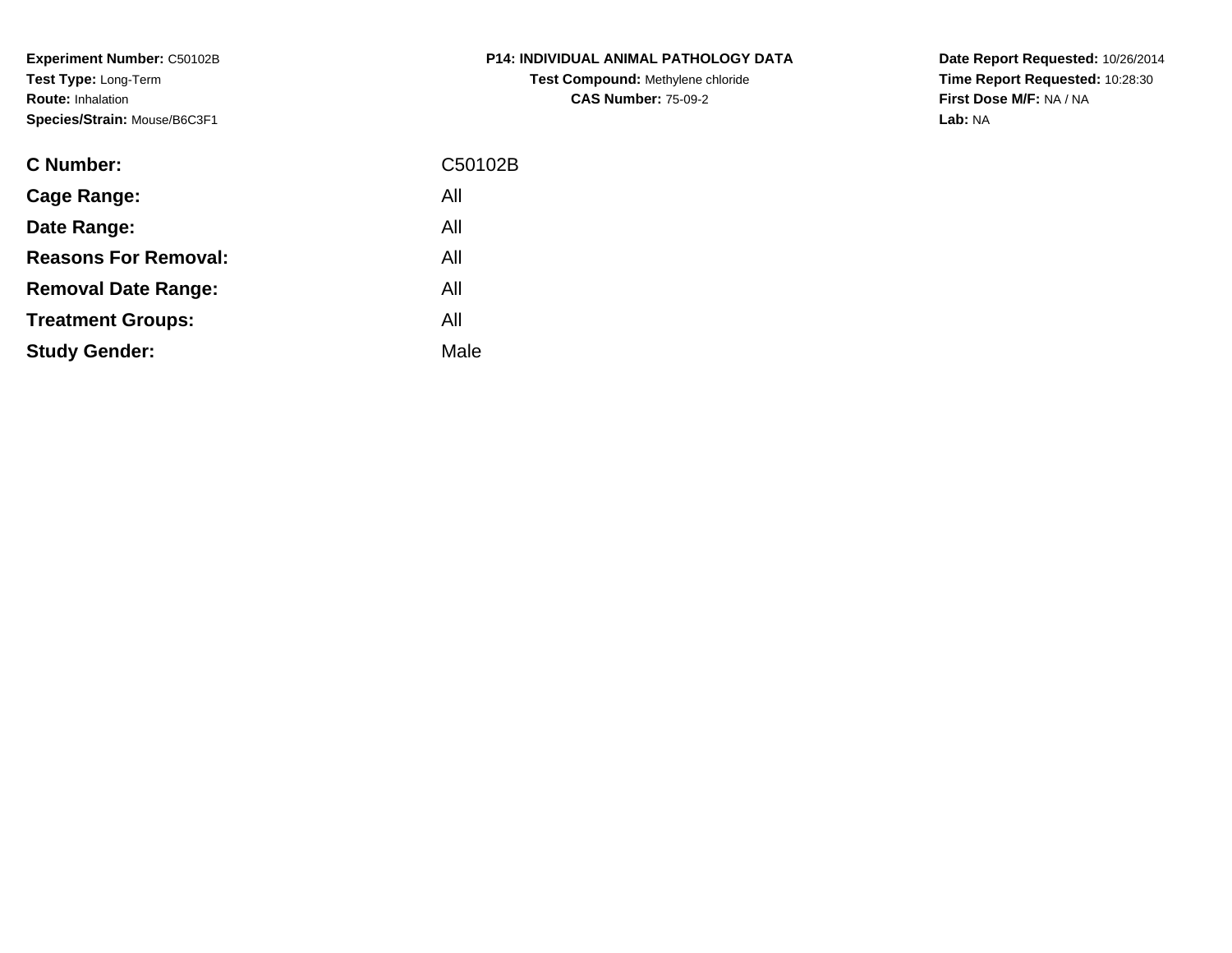| Experiment Number: C50102B<br>Test Type: Long-Term<br><b>Route: Inhalation</b><br>Species/Strain: Mouse/B6C3F1 |                       | <b>P14: INDIVIDUAL ANIMAL PATHOLOGY DATA</b><br><b>Test Compound: Methylene chloride</b><br><b>CAS Number: 75-09-2</b> | Date Report Requested: 10/26/2014<br>Time Report Requested: 10:28:30<br>First Dose M/F: NA / NA<br>Lab: NA |
|----------------------------------------------------------------------------------------------------------------|-----------------------|------------------------------------------------------------------------------------------------------------------------|------------------------------------------------------------------------------------------------------------|
| <b>ANIMAL ID: 1 001</b>                                                                                        | <b>TRT#: 1</b>        | <b>SEX: Male</b>                                                                                                       | DAY ON TEST:                                                                                               |
|                                                                                                                | DOSE: 40 PPM          | <b>DISP:</b> Terminal Sacrifice                                                                                        | HISTO:                                                                                                     |
| <b>OBSERVATIONS</b>                                                                                            |                       |                                                                                                                        |                                                                                                            |
| Kidney                                                                                                         | Tubule                | Cast, Nos                                                                                                              |                                                                                                            |
| Liver                                                                                                          |                       | Degeneration, Cytologic                                                                                                |                                                                                                            |
|                                                                                                                |                       | Hepatocellular Adenoma                                                                                                 |                                                                                                            |
|                                                                                                                |                       | Hepatocellular Carcinoma                                                                                               |                                                                                                            |
| Lung                                                                                                           |                       | Alveolar/Bronchiolar Carcinoma                                                                                         |                                                                                                            |
|                                                                                                                |                       | Hepatocellular Carcinoma, Metastatic                                                                                   |                                                                                                            |
| Lymph node                                                                                                     | Mandibular Lymph Node | Hyperplasia, Reticulum Cell                                                                                            |                                                                                                            |
| Testis                                                                                                         |                       | Atrophy, Nos                                                                                                           |                                                                                                            |
| PRIMARY CAUSE OF DEATH                                                                                         |                       |                                                                                                                        |                                                                                                            |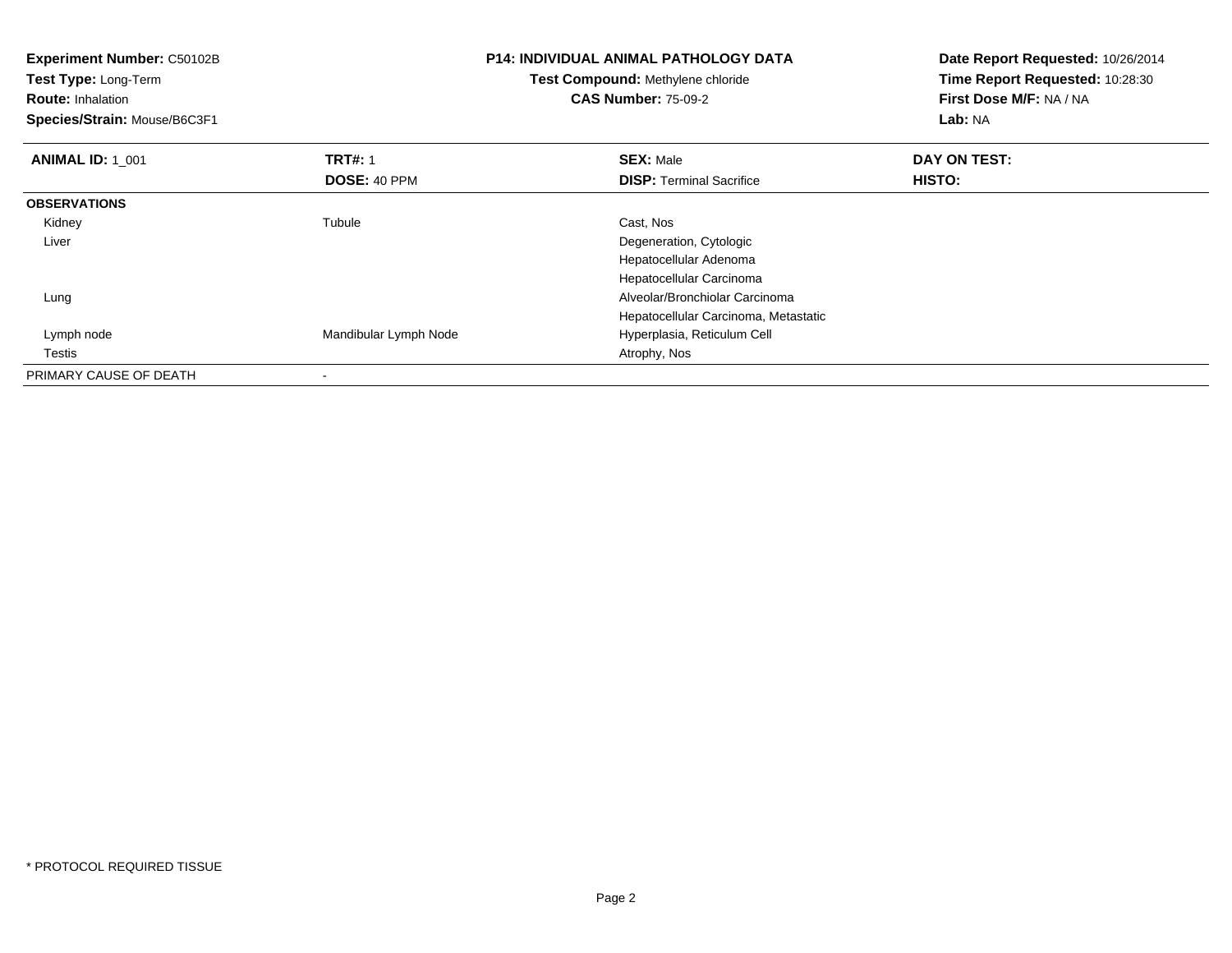**Test Type:** Long-Term

**Route:** Inhalation

**Species/Strain:** Mouse/B6C3F1

# **P14: INDIVIDUAL ANIMAL PATHOLOGY DATA**

#### **Test Compound:** Methylene chloride**CAS Number:** 75-09-2

| <b>ANIMAL ID: 1_002</b> | <b>TRT#: 1</b>           | <b>SEX: Male</b>                | DAY ON TEST: |  |
|-------------------------|--------------------------|---------------------------------|--------------|--|
|                         | DOSE: 40 PPM             | <b>DISP: Terminal Sacrifice</b> | HISTO:       |  |
| <b>OBSERVATIONS</b>     |                          |                                 |              |  |
| Heart                   | Cardiac Valve            | Pigmentation, Nos               |              |  |
| Kidney                  | Tubule                   | Cast, Nos                       |              |  |
|                         |                          | Fibrosis, Focal                 |              |  |
| Liver                   |                          | Degeneration, Cytologic         |              |  |
|                         |                          | Hepatocellular Carcinoma        |              |  |
| Lung                    |                          | Alveolar/Bronchiolar Adenoma    |              |  |
|                         |                          | Alveolar/Bronchiolar Carcinoma  |              |  |
| Stomach                 | <b>Glandular Stomach</b> | Dilatation, Nos                 |              |  |
| Testis                  |                          | Atrophy, Nos                    |              |  |
| Urinary bladder         |                          | Inflammation, Acute/Chronic     |              |  |
| PRIMARY CAUSE OF DEATH  |                          |                                 |              |  |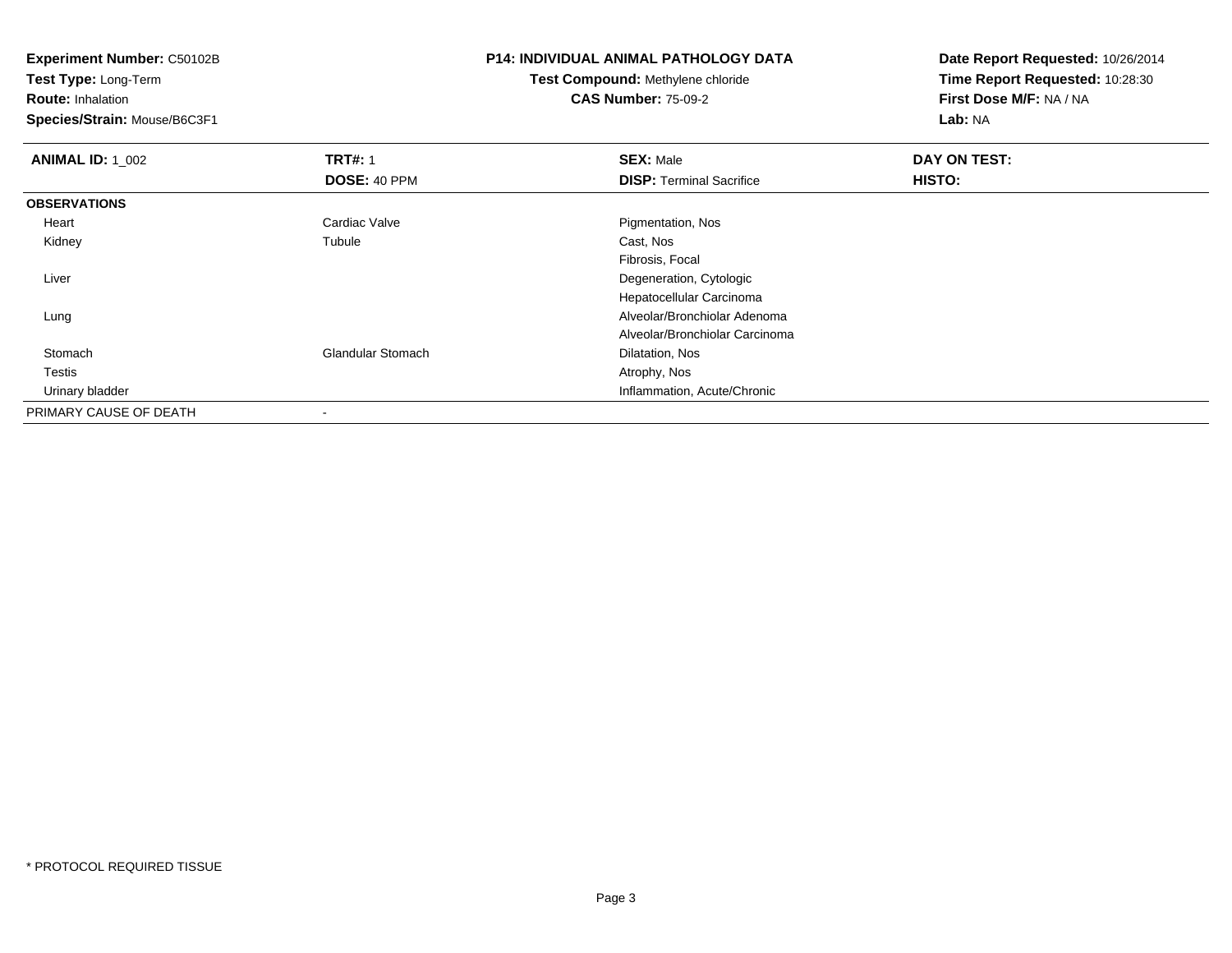| Experiment Number: C50102B<br>Test Type: Long-Term<br><b>Route: Inhalation</b><br>Species/Strain: Mouse/B6C3F1 |                     | <b>P14: INDIVIDUAL ANIMAL PATHOLOGY DATA</b><br>Test Compound: Methylene chloride<br><b>CAS Number: 75-09-2</b> | Date Report Requested: 10/26/2014<br>Time Report Requested: 10:28:30<br>First Dose M/F: NA / NA<br>Lab: NA |
|----------------------------------------------------------------------------------------------------------------|---------------------|-----------------------------------------------------------------------------------------------------------------|------------------------------------------------------------------------------------------------------------|
| <b>ANIMAL ID: 1 003</b>                                                                                        | <b>TRT#: 1</b>      | <b>SEX: Male</b>                                                                                                | DAY ON TEST:                                                                                               |
|                                                                                                                | <b>DOSE: 40 PPM</b> | <b>DISP:</b> Natural Death                                                                                      | <b>HISTO:</b>                                                                                              |
| <b>OBSERVATIONS</b>                                                                                            |                     |                                                                                                                 |                                                                                                            |
| Adrenal gland                                                                                                  |                     | Hepatocellular Carcinoma, Metastatic                                                                            |                                                                                                            |
| Kidney                                                                                                         | Tubule              | Cast, Nos                                                                                                       |                                                                                                            |
| Liver                                                                                                          |                     | Hepatocellular Carcinoma                                                                                        |                                                                                                            |
| Lung                                                                                                           |                     | Alveolar/Bronchiolar Adenoma                                                                                    |                                                                                                            |
| Stomach                                                                                                        | Mucosa              | Mineralization                                                                                                  |                                                                                                            |
| PRIMARY CAUSE OF DEATH                                                                                         |                     |                                                                                                                 |                                                                                                            |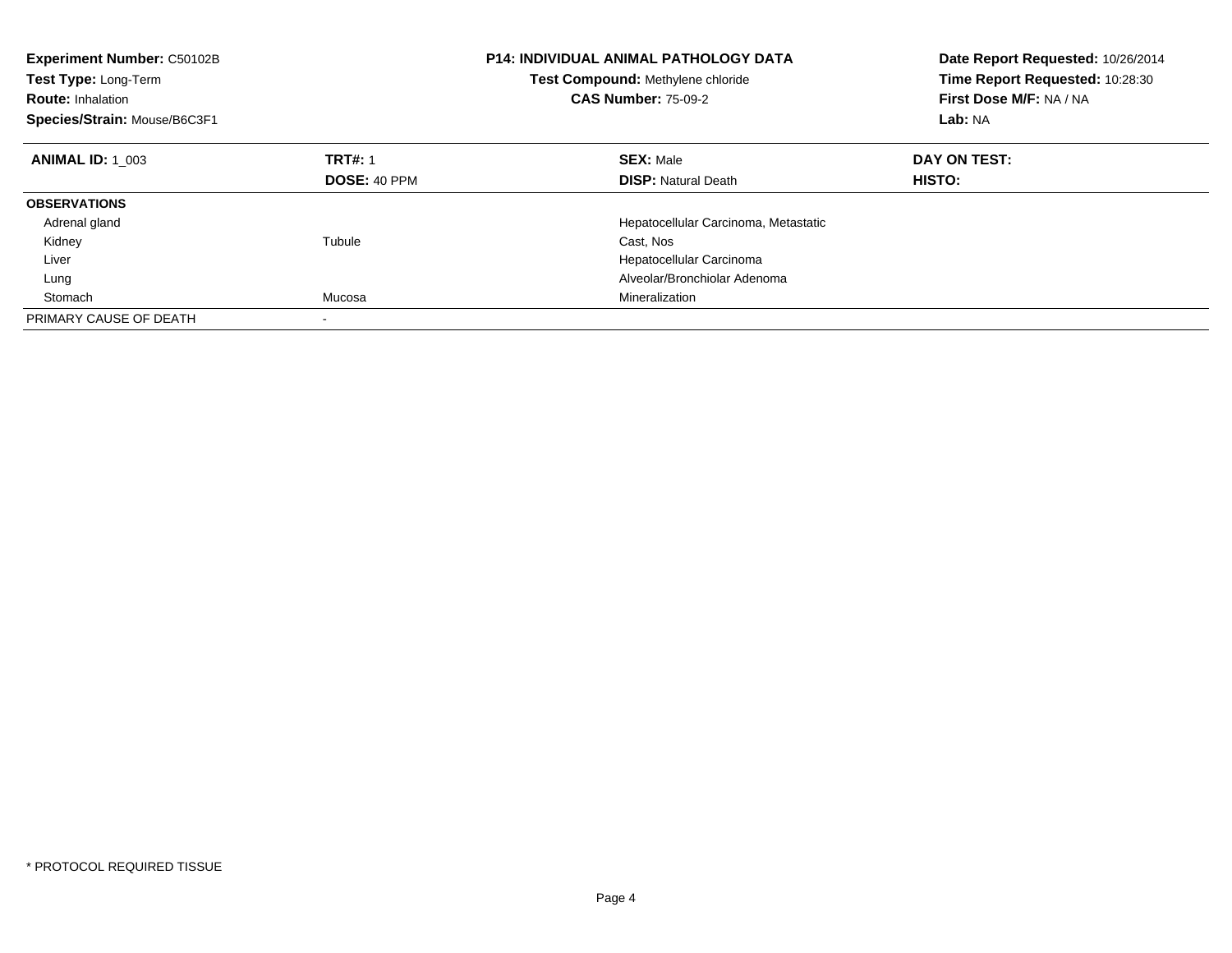**Experiment Number:** C50102B**Test Type:** Long-Term**Route:** Inhalation **Species/Strain:** Mouse/B6C3F1**P14: INDIVIDUAL ANIMAL PATHOLOGY DATATest Compound:** Methylene chloride**CAS Number:** 75-09-2**Date Report Requested:** 10/26/2014**Time Report Requested:** 10:28:30**First Dose M/F:** NA / NA**Lab:** NA**ANIMAL ID: 1\_004 1 TRT#:** 1 **SEX:** Male **DAY ON TEST: DOSE:** 40 PPM**DISP:** Moribund Sacrifice **HISTO: OBSERVATIONS** Adrenal gland Alveolar/Bronchiolar Carcinoma, Metastatic Brainn and the control of the control of the control of the control of the control of the control of the control of the control of the control of the control of the control of the control of the control of the control of the co Kidneyy the contract of the contract of the contract of the contract of the contract of the contract of the contract of the contract of the contract of the contract of the contract of the contract of the contract of the contract Tubule **Cast, Nos**  Liver Hepatocellular Carcinoma Alveolar/Bronchiolar Carcinoma Lung Spleenn and the settlement of the Follicles and the Follicles and the Second Muslim of Atrophy, Nos StomachGlandular Stomach **Dilatation**, Nos **Testis**  Atrophy, Nos PRIMARY CAUSE OF DEATH-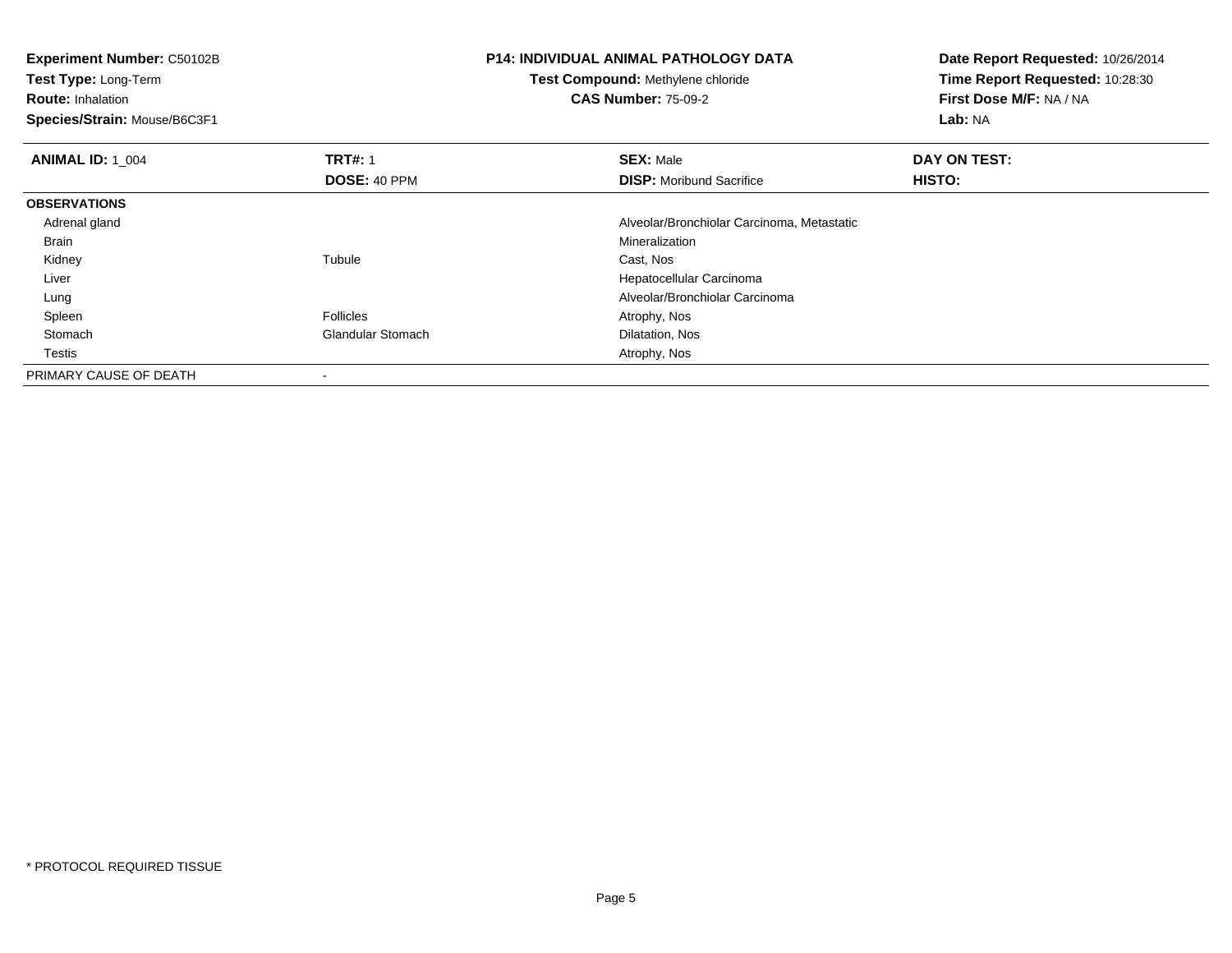| <b>Experiment Number: C50102B</b><br>Test Type: Long-Term<br><b>Route: Inhalation</b><br>Species/Strain: Mouse/B6C3F1 |                                       | P14: INDIVIDUAL ANIMAL PATHOLOGY DATA<br>Test Compound: Methylene chloride<br><b>CAS Number: 75-09-2</b> | Date Report Requested: 10/26/2014<br>Time Report Requested: 10:28:30<br>First Dose M/F: NA / NA<br>Lab: NA |
|-----------------------------------------------------------------------------------------------------------------------|---------------------------------------|----------------------------------------------------------------------------------------------------------|------------------------------------------------------------------------------------------------------------|
| <b>ANIMAL ID: 1 005</b>                                                                                               | <b>TRT#: 1</b><br><b>DOSE: 40 PPM</b> | <b>SEX: Male</b><br><b>DISP:</b> Moribund Sacrifice                                                      | DAY ON TEST:<br><b>HISTO:</b>                                                                              |
| <b>OBSERVATIONS</b>                                                                                                   |                                       |                                                                                                          |                                                                                                            |
| Brain                                                                                                                 |                                       | Mineralization                                                                                           |                                                                                                            |
| Kidney                                                                                                                | Tubule                                | Cast, Nos                                                                                                |                                                                                                            |
| Liver                                                                                                                 |                                       | Hepatocellular Carcinoma                                                                                 |                                                                                                            |
| Nasal cavity                                                                                                          |                                       | Inflammation, Suppurative                                                                                |                                                                                                            |
| PRIMARY CAUSE OF DEATH                                                                                                |                                       |                                                                                                          |                                                                                                            |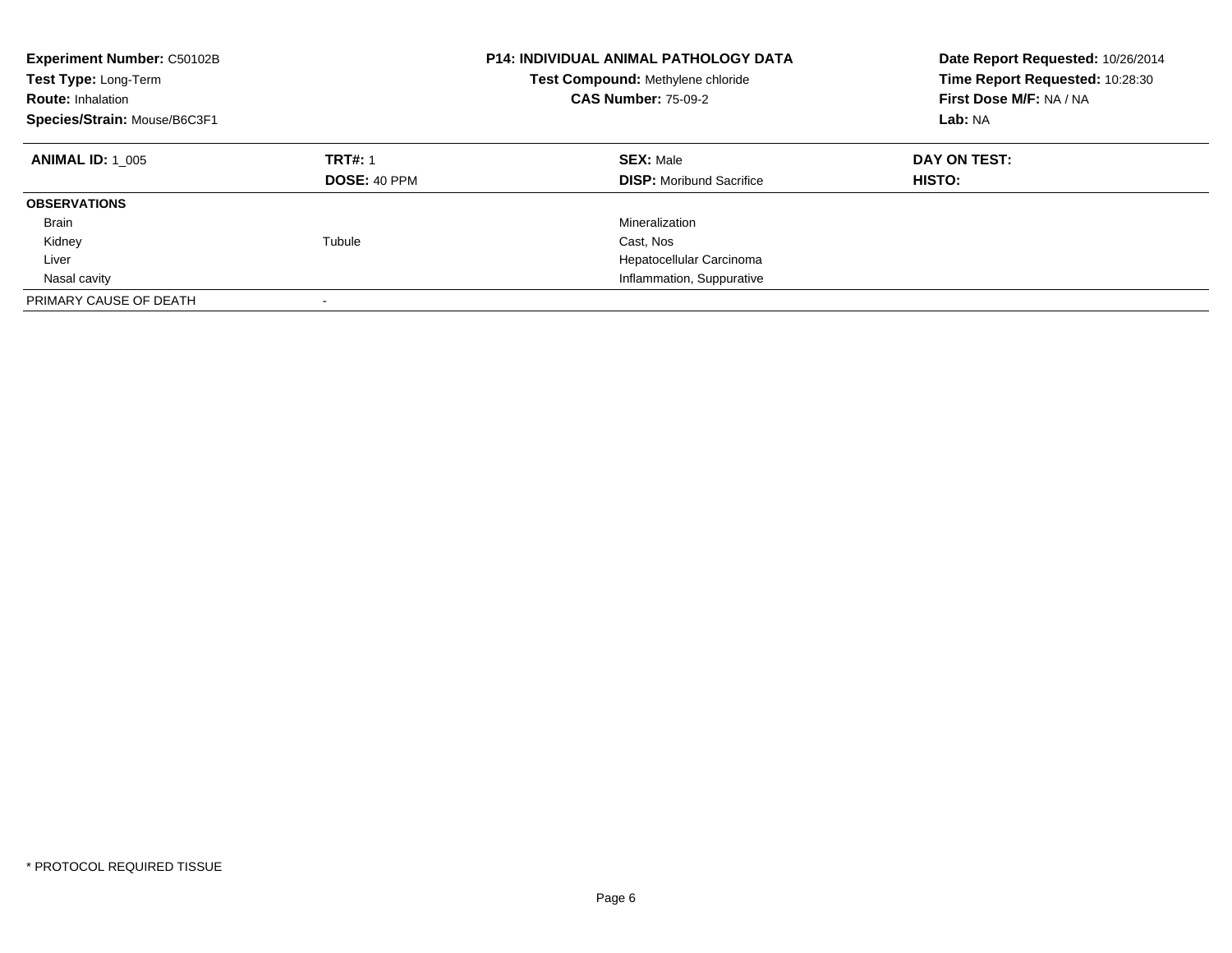| <b>Experiment Number: C50102B</b> |                | <b>P14: INDIVIDUAL ANIMAL PATHOLOGY DATA</b> | Date Report Requested: 10/26/2014 |
|-----------------------------------|----------------|----------------------------------------------|-----------------------------------|
| Test Type: Long-Term              |                | Test Compound: Methylene chloride            | Time Report Requested: 10:28:30   |
| <b>Route: Inhalation</b>          |                | <b>CAS Number: 75-09-2</b>                   | First Dose M/F: NA / NA           |
| Species/Strain: Mouse/B6C3F1      |                |                                              | Lab: NA                           |
| <b>ANIMAL ID: 1_006</b>           | <b>TRT#: 1</b> | <b>SEX: Male</b>                             | DAY ON TEST:                      |
|                                   | DOSE: 40 PPM   | <b>DISP:</b> Moribund Sacrifice              | HISTO:                            |
| <b>OBSERVATIONS</b>               |                |                                              |                                   |
| Brain                             |                | Mineralization                               |                                   |
| Kidney                            | Tubule         | Cast, Nos                                    |                                   |
| Liver                             |                | Hepatocellular Adenoma                       |                                   |
|                                   |                | Hepatocellular Carcinoma                     |                                   |
|                                   |                | Mineralization                               |                                   |
|                                   |                | Necrosis, Focal                              |                                   |
| Lung                              |                | Alveolar/Bronchiolar Adenoma                 |                                   |
|                                   |                | Alveolar/Bronchiolar Carcinoma               |                                   |
| Testis                            |                | Atrophy, Nos                                 |                                   |
| PRIMARY CAUSE OF DEATH            |                |                                              |                                   |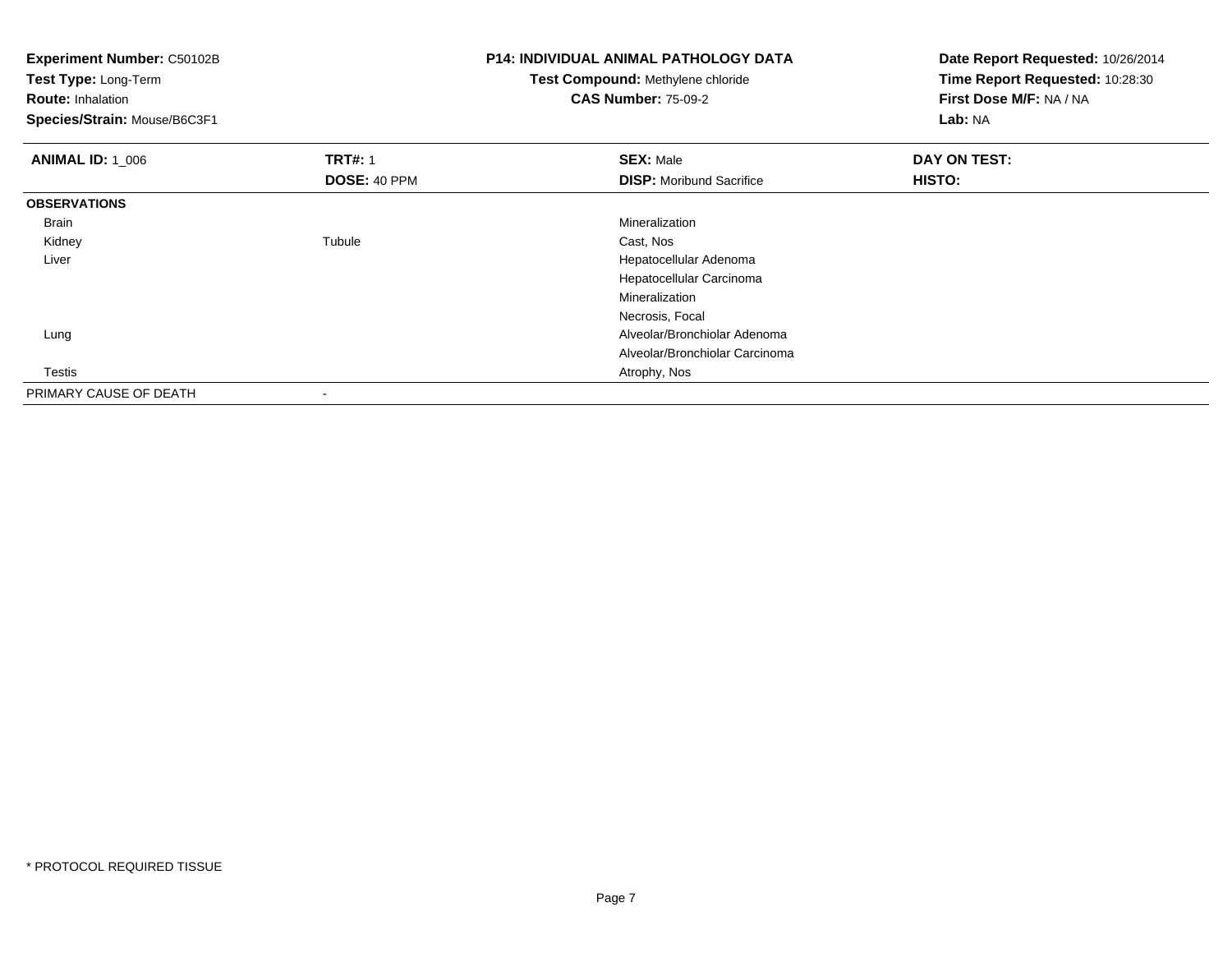| Experiment Number: C50102B<br>Test Type: Long-Term<br><b>Route: Inhalation</b><br>Species/Strain: Mouse/B6C3F1 |                                       | <b>P14: INDIVIDUAL ANIMAL PATHOLOGY DATA</b><br>Test Compound: Methylene chloride<br><b>CAS Number: 75-09-2</b> | Date Report Requested: 10/26/2014<br>Time Report Requested: 10:28:30<br>First Dose M/F: NA / NA<br>Lab: NA |
|----------------------------------------------------------------------------------------------------------------|---------------------------------------|-----------------------------------------------------------------------------------------------------------------|------------------------------------------------------------------------------------------------------------|
| <b>ANIMAL ID: 1 007</b>                                                                                        | <b>TRT#: 1</b><br><b>DOSE: 40 PPM</b> | <b>SEX: Male</b><br><b>DISP:</b> Terminal Sacrifice                                                             | DAY ON TEST:<br>HISTO:                                                                                     |
| <b>OBSERVATIONS</b>                                                                                            |                                       |                                                                                                                 |                                                                                                            |
|                                                                                                                |                                       |                                                                                                                 |                                                                                                            |
| Brain                                                                                                          |                                       | Mineralization                                                                                                  |                                                                                                            |
| Kidney                                                                                                         | Tubule                                | Cast, Nos                                                                                                       |                                                                                                            |
| Liver                                                                                                          |                                       | Degeneration, Cytologic                                                                                         |                                                                                                            |
|                                                                                                                |                                       | Hepatocellular Adenoma                                                                                          |                                                                                                            |
|                                                                                                                |                                       | Inflammation, Acute/Chronic                                                                                     |                                                                                                            |
| Lung                                                                                                           |                                       | Alveolar/Bronchiolar Carcinoma                                                                                  |                                                                                                            |
| Testis                                                                                                         |                                       | Atrophy, Nos                                                                                                    |                                                                                                            |
| PRIMARY CAUSE OF DEATH                                                                                         |                                       |                                                                                                                 |                                                                                                            |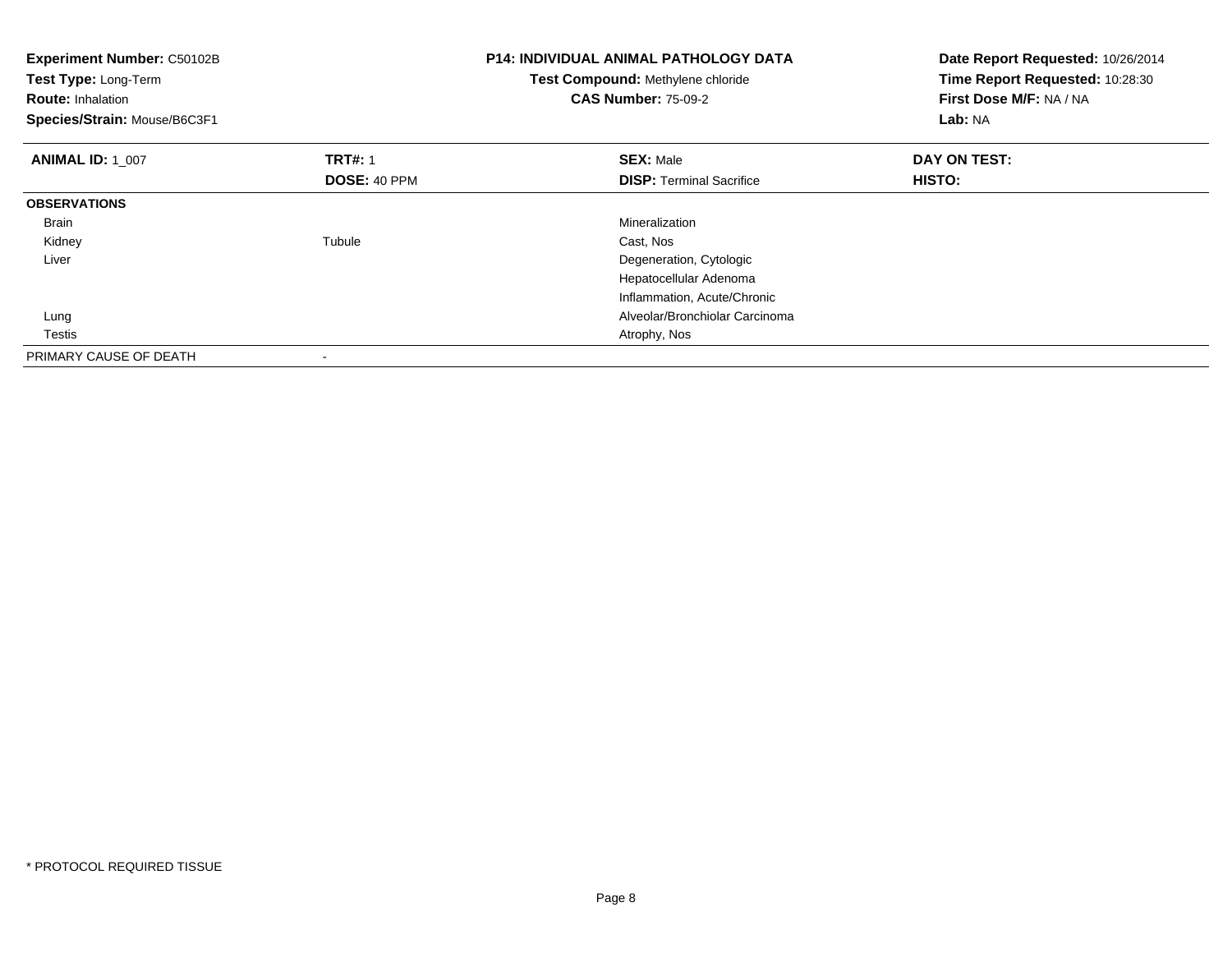| <b>Experiment Number: C50102B</b><br>Test Type: Long-Term<br><b>Route: Inhalation</b><br>Species/Strain: Mouse/B6C3F1 |                     | <b>P14: INDIVIDUAL ANIMAL PATHOLOGY DATA</b><br>Test Compound: Methylene chloride<br><b>CAS Number: 75-09-2</b> | Date Report Requested: 10/26/2014<br>Time Report Requested: 10:28:30<br>First Dose M/F: NA / NA<br>Lab: NA |
|-----------------------------------------------------------------------------------------------------------------------|---------------------|-----------------------------------------------------------------------------------------------------------------|------------------------------------------------------------------------------------------------------------|
| <b>ANIMAL ID: 1 008</b>                                                                                               | <b>TRT#: 1</b>      | <b>SEX: Male</b>                                                                                                | DAY ON TEST:                                                                                               |
|                                                                                                                       | <b>DOSE: 40 PPM</b> | <b>DISP:</b> Moribund Sacrifice                                                                                 | HISTO:                                                                                                     |
| <b>OBSERVATIONS</b>                                                                                                   |                     |                                                                                                                 |                                                                                                            |
| Adrenal gland                                                                                                         | Cortex Nos          | Hyperplasia, Nos                                                                                                |                                                                                                            |
| Liver                                                                                                                 |                     | Hepatocellular Carcinoma                                                                                        |                                                                                                            |
| Lung                                                                                                                  |                     | Alveolar/Bronchiolar Carcinoma                                                                                  |                                                                                                            |
|                                                                                                                       | Alveoli             | Histiocytosis                                                                                                   |                                                                                                            |
| Testis                                                                                                                |                     | Atrophy, Nos                                                                                                    |                                                                                                            |
| PRIMARY CAUSE OF DEATH                                                                                                |                     |                                                                                                                 |                                                                                                            |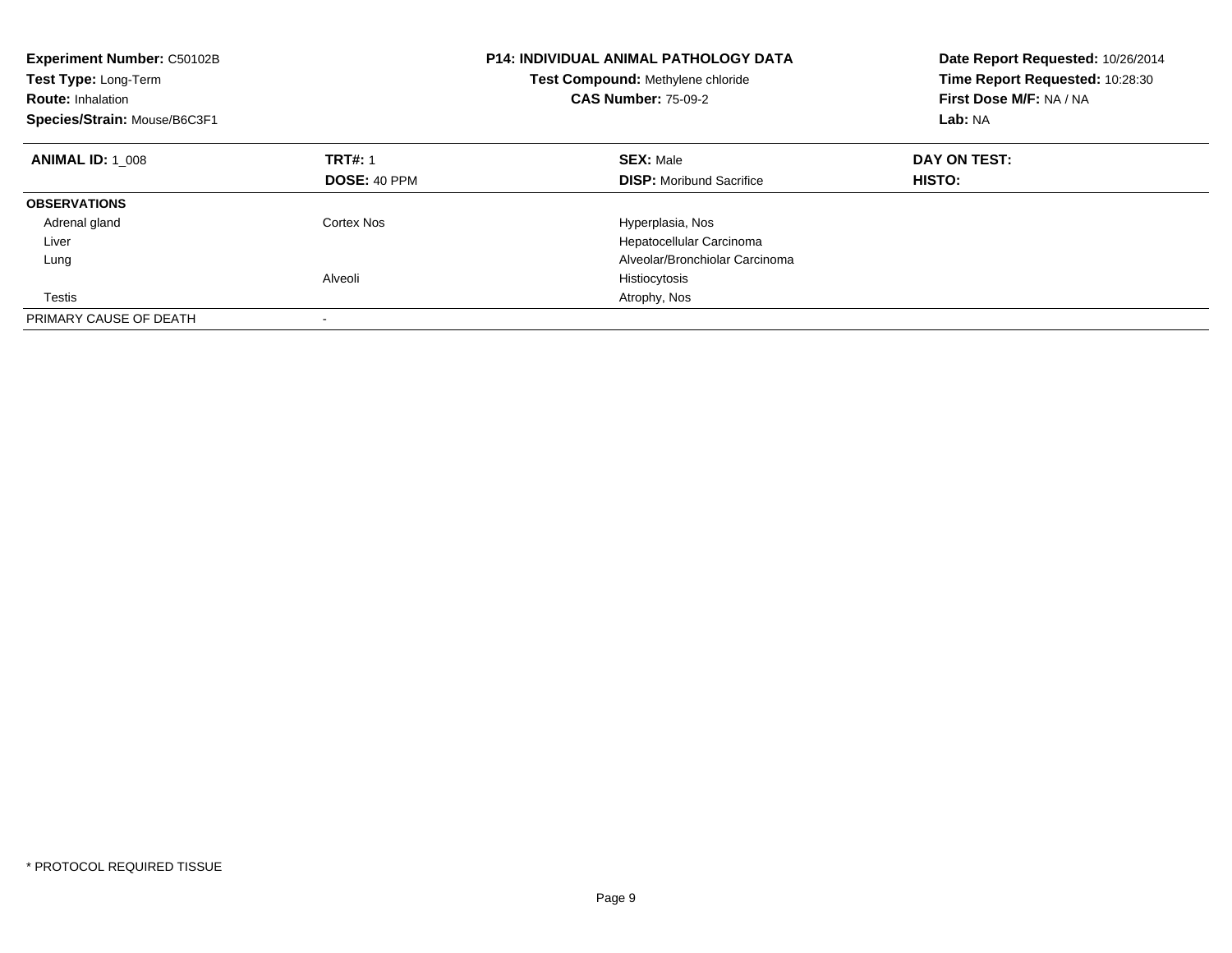**Test Type:** Long-Term

**Route:** Inhalation

**Species/Strain:** Mouse/B6C3F1

# **P14: INDIVIDUAL ANIMAL PATHOLOGY DATA**

#### **Test Compound:** Methylene chloride**CAS Number:** 75-09-2

| <b>ANIMAL ID: 1 009</b> | <b>TRT#: 1</b>   | <b>SEX: Male</b>                 | DAY ON TEST: |  |
|-------------------------|------------------|----------------------------------|--------------|--|
|                         | DOSE: 40 PPM     | <b>DISP:</b> Moribund Sacrifice  | HISTO:       |  |
| <b>OBSERVATIONS</b>     |                  |                                  |              |  |
| Kidney                  | Tubule           | Cast, Nos                        |              |  |
| Liver                   |                  | Degeneration, Cytologic          |              |  |
|                         |                  | Hepatocellular Carcinoma         |              |  |
| Lung                    |                  | Alveolar/Bronchiolar Adenoma     |              |  |
|                         |                  | Alveolar/Bronchiolar Carcinoma   |              |  |
| Spleen                  | <b>Follicles</b> | Atrophy, Nos                     |              |  |
|                         |                  | Hemorrhage                       |              |  |
| Testis                  |                  | Atrophy, Nos                     |              |  |
| Urinary bladder         |                  | Calculus, Unknown Gross Or Micro |              |  |
|                         |                  | Hyperplasia, Epithelial          |              |  |
| PRIMARY CAUSE OF DEATH  |                  |                                  |              |  |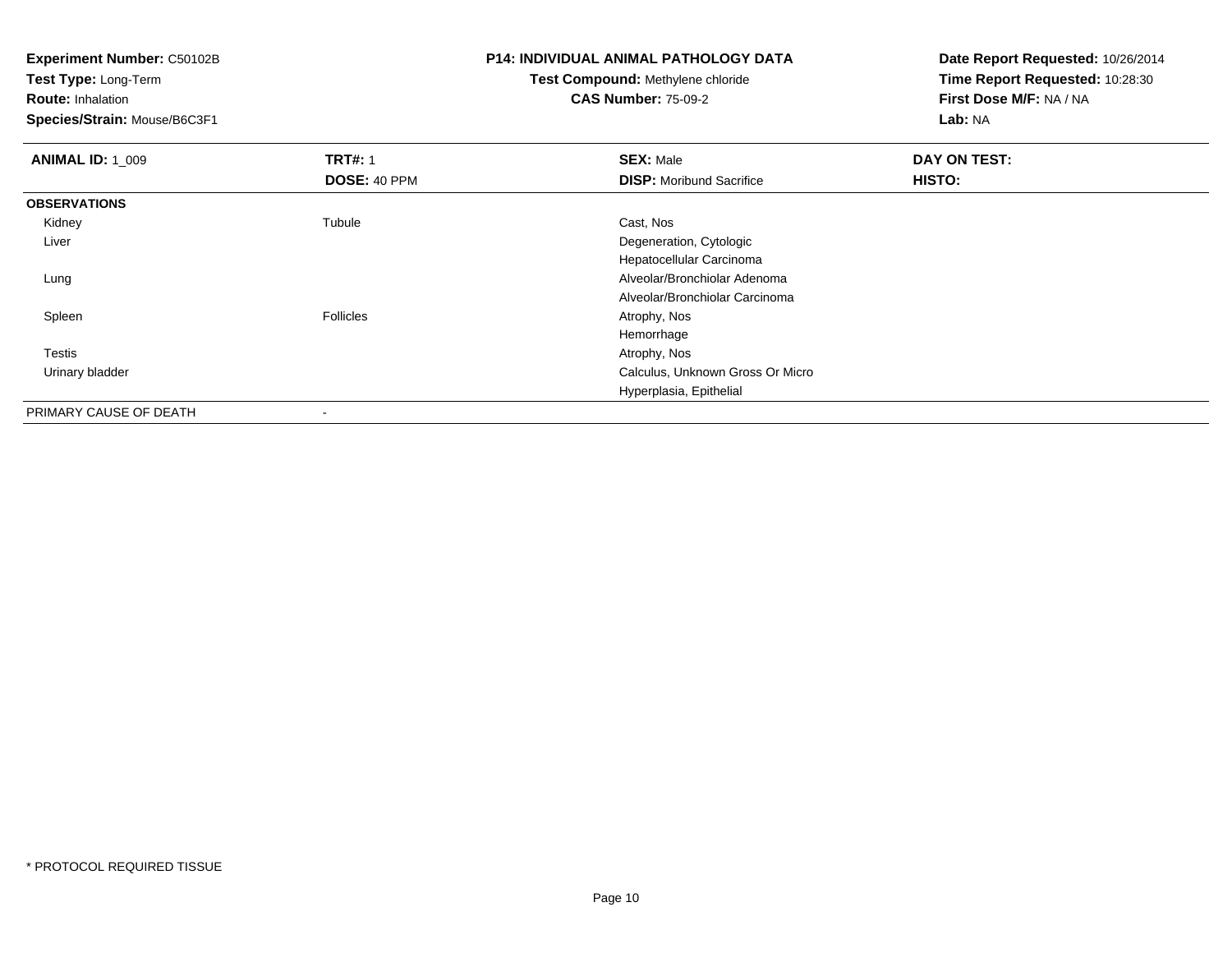| Experiment Number: C50102B<br>Test Type: Long-Term<br><b>Route: Inhalation</b><br>Species/Strain: Mouse/B6C3F1 |                                | <b>P14: INDIVIDUAL ANIMAL PATHOLOGY DATA</b><br>Test Compound: Methylene chloride<br><b>CAS Number: 75-09-2</b> | Date Report Requested: 10/26/2014<br>Time Report Requested: 10:28:30<br>First Dose M/F: NA / NA<br><b>Lab: NA</b> |
|----------------------------------------------------------------------------------------------------------------|--------------------------------|-----------------------------------------------------------------------------------------------------------------|-------------------------------------------------------------------------------------------------------------------|
| <b>ANIMAL ID: 1 010</b>                                                                                        | <b>TRT#: 1</b><br>DOSE: 40 PPM | <b>SEX: Male</b><br><b>DISP:</b> Terminal Sacrifice                                                             | DAY ON TEST:<br>HISTO:                                                                                            |
| <b>OBSERVATIONS</b>                                                                                            |                                |                                                                                                                 |                                                                                                                   |
| <b>Brain</b>                                                                                                   |                                | Mineralization                                                                                                  |                                                                                                                   |
| Kidney                                                                                                         |                                | Calcinosis, Nos                                                                                                 |                                                                                                                   |
| Liver                                                                                                          |                                | Degeneration, Cytologic                                                                                         |                                                                                                                   |
| Lung                                                                                                           |                                | Alveolar/Bronchiolar Adenoma                                                                                    |                                                                                                                   |
|                                                                                                                |                                | Alveolar/Bronchiolar Carcinoma                                                                                  |                                                                                                                   |
| Spleen                                                                                                         | Follicles                      | Atrophy, Nos                                                                                                    |                                                                                                                   |
| Testis                                                                                                         |                                | Atrophy, Nos                                                                                                    |                                                                                                                   |
| PRIMARY CAUSE OF DEATH                                                                                         |                                |                                                                                                                 |                                                                                                                   |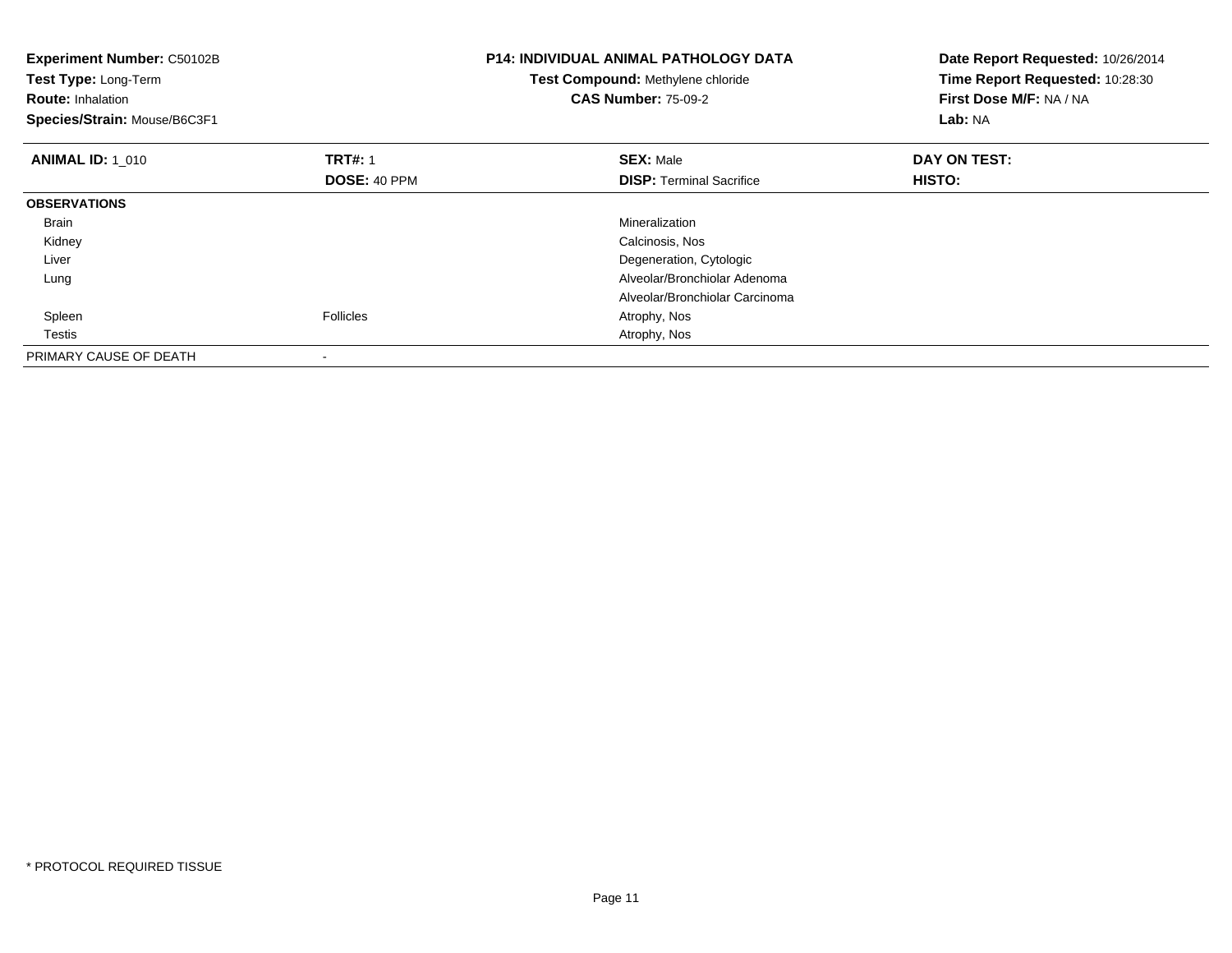| <b>Experiment Number: C50102B</b><br>Test Type: Long-Term<br><b>Route: Inhalation</b><br>Species/Strain: Mouse/B6C3F1 |                                       | <b>P14: INDIVIDUAL ANIMAL PATHOLOGY DATA</b><br>Test Compound: Methylene chloride<br><b>CAS Number: 75-09-2</b> | Date Report Requested: 10/26/2014<br>Time Report Requested: 10:28:30<br>First Dose M/F: NA / NA<br>Lab: NA |
|-----------------------------------------------------------------------------------------------------------------------|---------------------------------------|-----------------------------------------------------------------------------------------------------------------|------------------------------------------------------------------------------------------------------------|
| <b>ANIMAL ID: 1 011</b>                                                                                               | <b>TRT#: 1</b><br><b>DOSE: 40 PPM</b> | <b>SEX: Male</b><br><b>DISP:</b> Moribund Sacrifice                                                             | DAY ON TEST:<br>HISTO:                                                                                     |
| <b>OBSERVATIONS</b>                                                                                                   |                                       |                                                                                                                 |                                                                                                            |
| Liver                                                                                                                 |                                       | Degeneration, Cytologic                                                                                         |                                                                                                            |
| Lung                                                                                                                  |                                       | Alveolar/Bronchiolar Carcinoma                                                                                  |                                                                                                            |
| Spleen                                                                                                                | Follicles                             | Atrophy, Nos                                                                                                    |                                                                                                            |
| Testis                                                                                                                |                                       | Atrophy, Nos                                                                                                    |                                                                                                            |
| PRIMARY CAUSE OF DEATH                                                                                                | $\overline{\phantom{a}}$              |                                                                                                                 |                                                                                                            |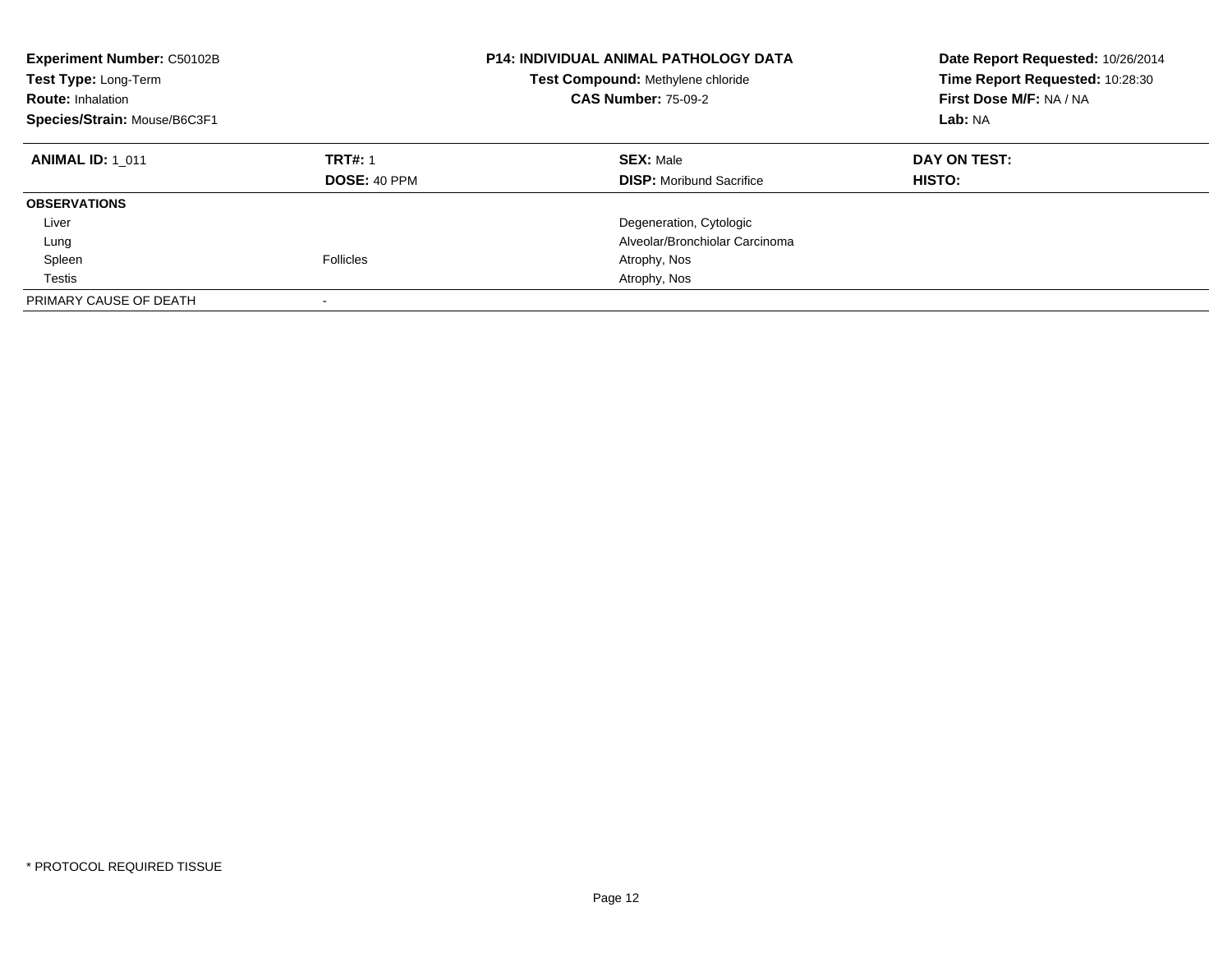**Experiment Number:** C50102B**Test Type:** Long-Term**Route:** Inhalation **Species/Strain:** Mouse/B6C3F1**P14: INDIVIDUAL ANIMAL PATHOLOGY DATATest Compound:** Methylene chloride**CAS Number:** 75-09-2**Date Report Requested:** 10/26/2014**Time Report Requested:** 10:28:30**First Dose M/F:** NA / NA**Lab:** NA**ANIMAL ID: 1\_012 2 DAY ON TRT#:** 1 **SEX:** Male **SEX:** Male **DAY ON TEST: DOSE:** 40 PPM**DISP:** Natural Death **HISTO: OBSERVATIONS** Adrenal gland Inflammation, Suppurative Liver Hepatocellular Adenoma Alveolar/Bronchiolar Adenoma Lung PenisPrepuce Nos **Inflammation**, Necrotizing e and the state of the state of the state of the state of the state of the state of the state of the state of the state of the state of the state of the state of the state of the state of the state of the state of the stat Prostate Spleen Atrophy, Nos Hematopoiesis**Testis**  Atrophy, Nos PRIMARY CAUSE OF DEATH-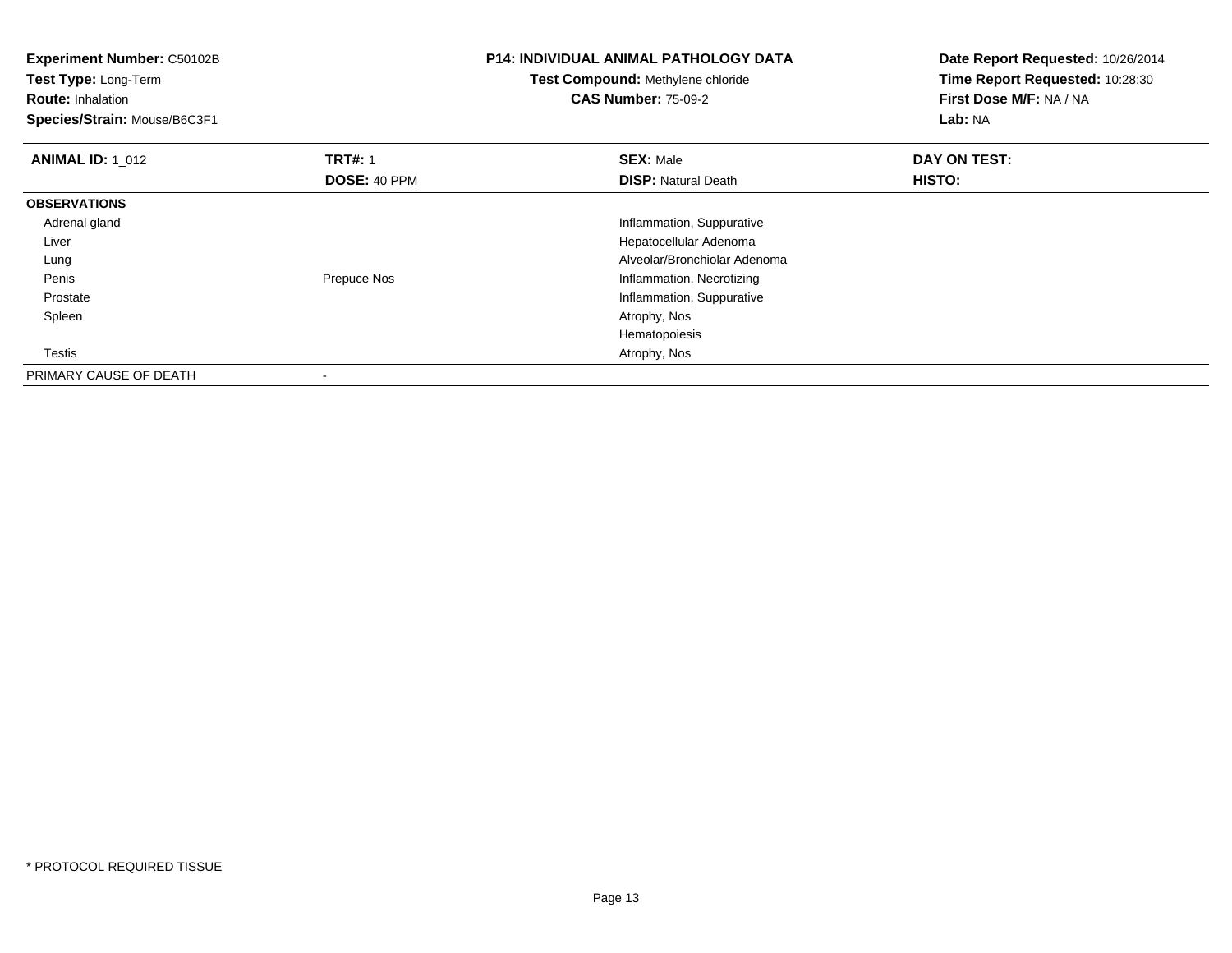| <b>Experiment Number: C50102B</b><br><b>Test Type: Long-Term</b><br><b>Route: Inhalation</b><br>Species/Strain: Mouse/B6C3F1 |                     | P14: INDIVIDUAL ANIMAL PATHOLOGY DATA<br>Test Compound: Methylene chloride<br><b>CAS Number: 75-09-2</b> | Date Report Requested: 10/26/2014<br>Time Report Requested: 10:28:30<br>First Dose M/F: NA / NA<br>Lab: NA |
|------------------------------------------------------------------------------------------------------------------------------|---------------------|----------------------------------------------------------------------------------------------------------|------------------------------------------------------------------------------------------------------------|
| <b>ANIMAL ID: 1 013</b>                                                                                                      | <b>TRT#: 1</b>      | <b>SEX: Male</b>                                                                                         | DAY ON TEST:                                                                                               |
|                                                                                                                              | <b>DOSE: 40 PPM</b> | <b>DISP:</b> Natural Death                                                                               | HISTO:                                                                                                     |
| <b>OBSERVATIONS</b>                                                                                                          |                     |                                                                                                          |                                                                                                            |
| Bone marrow                                                                                                                  |                     | Hyperplasia, Hematopoietic                                                                               |                                                                                                            |
| Kidney                                                                                                                       |                     | Inflammation, Necrotizing                                                                                |                                                                                                            |
| Liver                                                                                                                        | Hepatocytes         | Necrosis, Focal                                                                                          |                                                                                                            |
| Lung                                                                                                                         |                     | Alveolar/Bronchiolar Adenoma                                                                             |                                                                                                            |
| Urinary bladder                                                                                                              |                     | Inflammation, Suppurative                                                                                |                                                                                                            |
| PRIMARY CAUSE OF DEATH                                                                                                       |                     |                                                                                                          |                                                                                                            |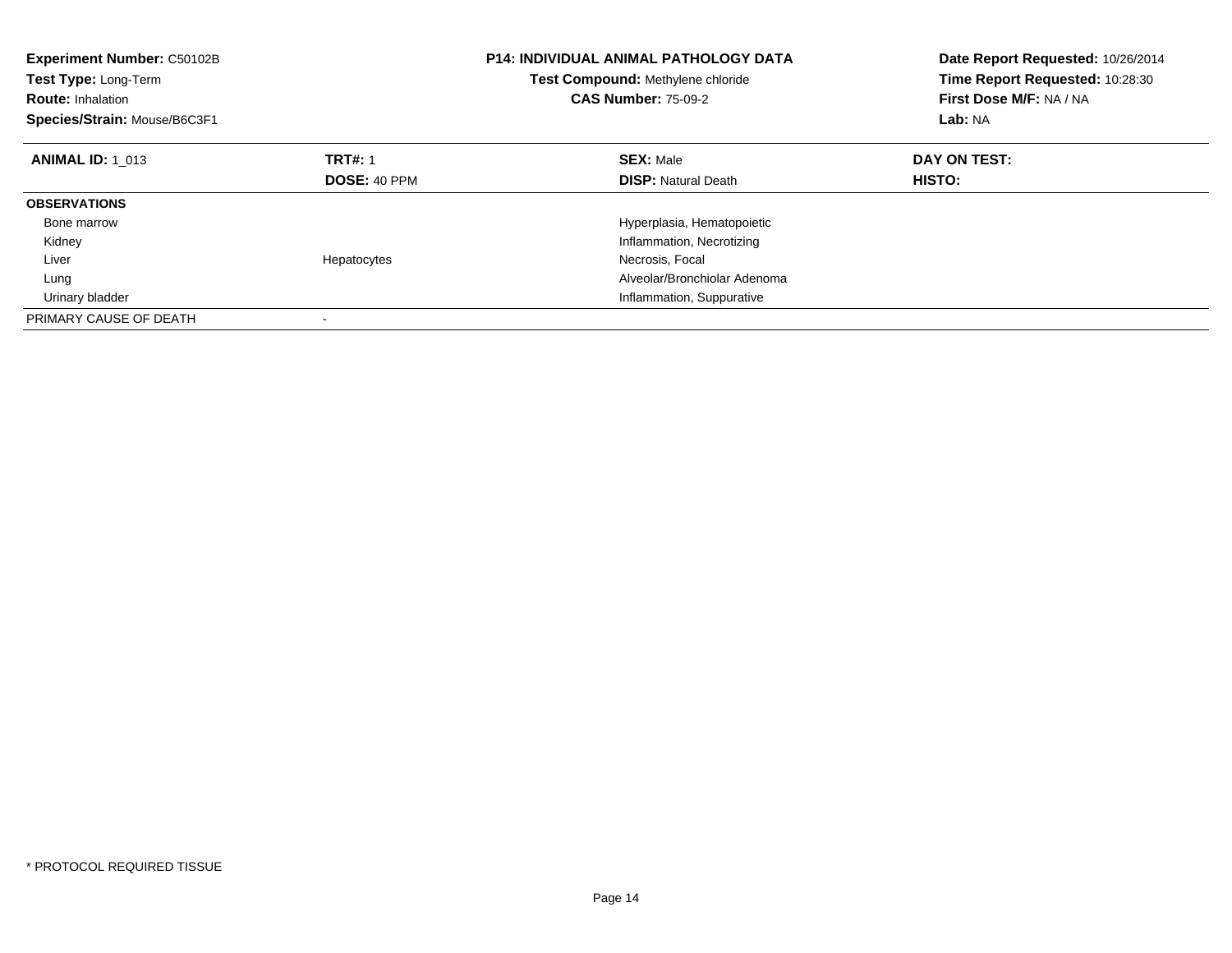| Experiment Number: C50102B<br>Test Type: Long-Term<br><b>Route: Inhalation</b><br>Species/Strain: Mouse/B6C3F1 |                | <b>P14: INDIVIDUAL ANIMAL PATHOLOGY DATA</b><br>Test Compound: Methylene chloride<br><b>CAS Number: 75-09-2</b> | Date Report Requested: 10/26/2014<br>Time Report Requested: 10:28:30<br>First Dose M/F: NA / NA<br>Lab: NA |
|----------------------------------------------------------------------------------------------------------------|----------------|-----------------------------------------------------------------------------------------------------------------|------------------------------------------------------------------------------------------------------------|
| <b>ANIMAL ID: 1 014</b>                                                                                        | <b>TRT#: 1</b> | <b>SEX: Male</b>                                                                                                | DAY ON TEST:                                                                                               |
|                                                                                                                | DOSE: 40 PPM   | <b>DISP:</b> Natural Death                                                                                      | HISTO:                                                                                                     |
| <b>OBSERVATIONS</b>                                                                                            |                |                                                                                                                 |                                                                                                            |
| Brain                                                                                                          |                | Mineralization                                                                                                  |                                                                                                            |
| Kidney                                                                                                         |                | Pyelonephritis, Acute                                                                                           |                                                                                                            |
| Liver                                                                                                          |                | Hepatocellular Carcinoma                                                                                        |                                                                                                            |
| Lung                                                                                                           |                | Hepatocellular Carcinoma, Metastatic                                                                            |                                                                                                            |
| Testis                                                                                                         |                | Atrophy, Nos                                                                                                    |                                                                                                            |
| Urinary bladder                                                                                                |                | Inflammation, Nos                                                                                               |                                                                                                            |
| PRIMARY CAUSE OF DEATH                                                                                         |                |                                                                                                                 |                                                                                                            |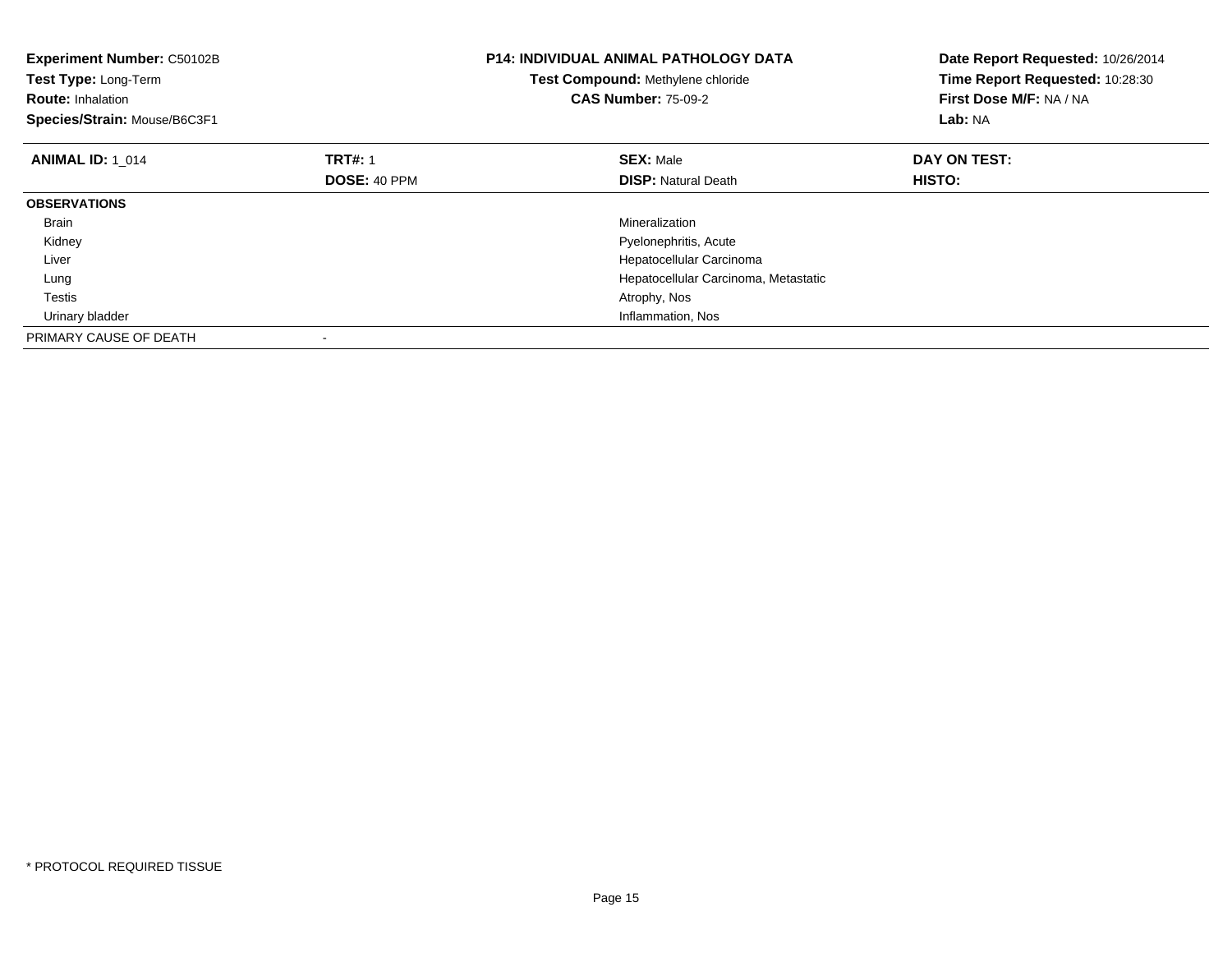| <b>Experiment Number: C50102B</b><br>Test Type: Long-Term<br><b>Route: Inhalation</b><br>Species/Strain: Mouse/B6C3F1 |                                       | <b>P14: INDIVIDUAL ANIMAL PATHOLOGY DATA</b><br>Test Compound: Methylene chloride<br><b>CAS Number: 75-09-2</b> | Date Report Requested: 10/26/2014<br>Time Report Requested: 10:28:30<br>First Dose M/F: NA / NA<br>Lab: NA |
|-----------------------------------------------------------------------------------------------------------------------|---------------------------------------|-----------------------------------------------------------------------------------------------------------------|------------------------------------------------------------------------------------------------------------|
| <b>ANIMAL ID: 1 015</b>                                                                                               | <b>TRT#: 1</b><br><b>DOSE: 40 PPM</b> | <b>SEX: Male</b><br><b>DISP:</b> Moribund Sacrifice                                                             | DAY ON TEST:<br>HISTO:                                                                                     |
| <b>OBSERVATIONS</b>                                                                                                   |                                       |                                                                                                                 |                                                                                                            |
| Liver                                                                                                                 |                                       | Hepatocellular Adenoma                                                                                          |                                                                                                            |
|                                                                                                                       |                                       | Hepatocellular Carcinoma                                                                                        |                                                                                                            |
| Lung                                                                                                                  |                                       | Alveolar/Bronchiolar Carcinoma                                                                                  |                                                                                                            |
| Salivary gland                                                                                                        |                                       | Inflammation, Acute/Chronic                                                                                     |                                                                                                            |
| PRIMARY CAUSE OF DEATH                                                                                                |                                       |                                                                                                                 |                                                                                                            |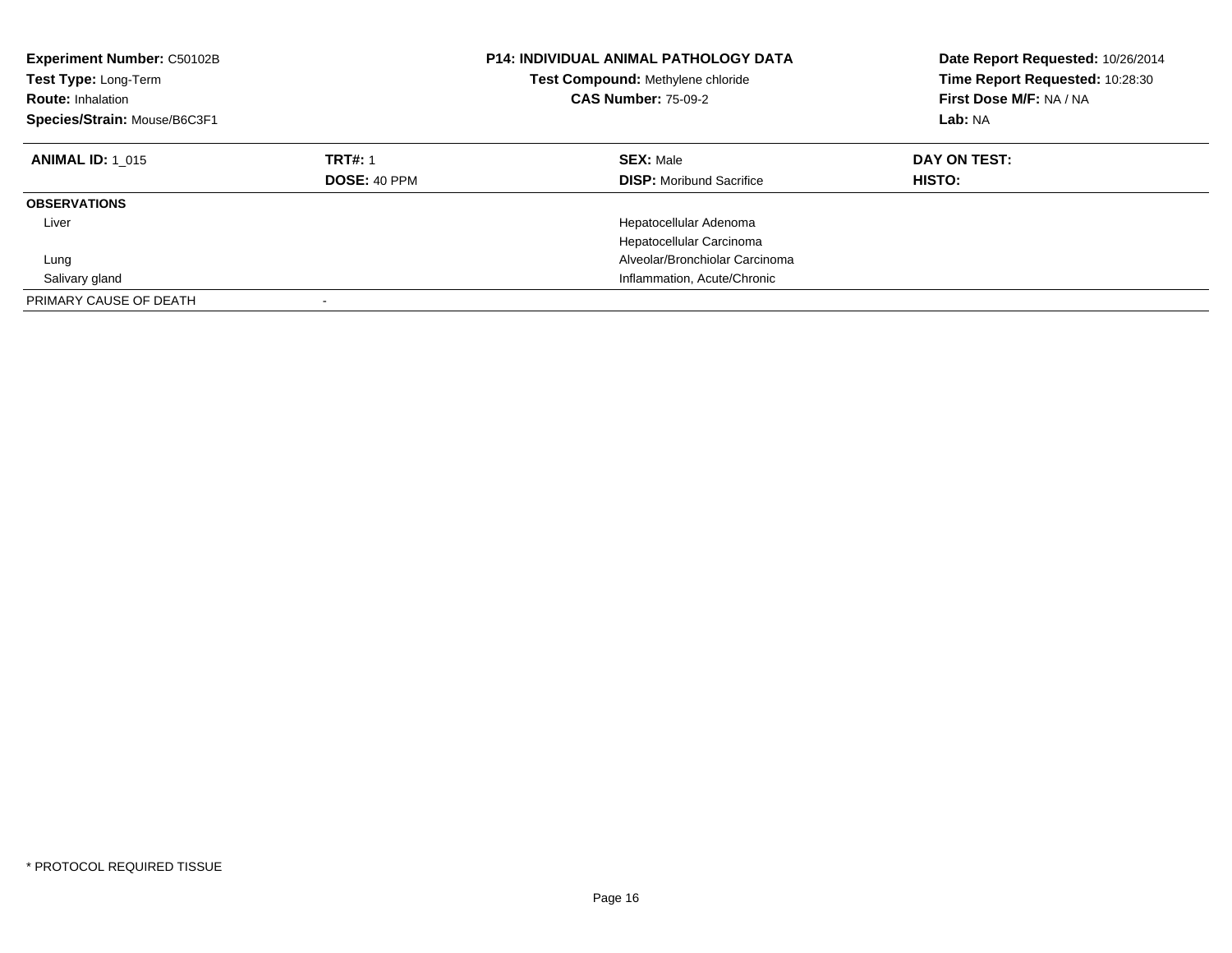| <b>Experiment Number: C50102B</b><br>Test Type: Long-Term<br><b>Route: Inhalation</b><br>Species/Strain: Mouse/B6C3F1 |                     | <b>P14: INDIVIDUAL ANIMAL PATHOLOGY DATA</b><br>Test Compound: Methylene chloride<br><b>CAS Number: 75-09-2</b> | Date Report Requested: 10/26/2014<br>Time Report Requested: 10:28:30<br>First Dose M/F: NA / NA<br>Lab: NA |
|-----------------------------------------------------------------------------------------------------------------------|---------------------|-----------------------------------------------------------------------------------------------------------------|------------------------------------------------------------------------------------------------------------|
| <b>ANIMAL ID: 1 016</b>                                                                                               | <b>TRT#: 1</b>      | <b>SEX: Male</b>                                                                                                | DAY ON TEST:                                                                                               |
|                                                                                                                       | <b>DOSE: 40 PPM</b> | <b>DISP:</b> Moribund Sacrifice                                                                                 | <b>HISTO:</b>                                                                                              |
| <b>OBSERVATIONS</b>                                                                                                   |                     |                                                                                                                 |                                                                                                            |
| Kidney                                                                                                                |                     | Tubular-Cell Adenoma                                                                                            |                                                                                                            |
| Liver                                                                                                                 |                     | Hepatocellular Adenoma                                                                                          |                                                                                                            |
| Lung                                                                                                                  |                     | Alveolar/Bronchiolar Carcinoma                                                                                  |                                                                                                            |
|                                                                                                                       |                     | Inflammation, Acute/Chronic                                                                                     |                                                                                                            |
| Testis                                                                                                                |                     | Atrophy, Nos                                                                                                    |                                                                                                            |
| PRIMARY CAUSE OF DEATH                                                                                                |                     |                                                                                                                 |                                                                                                            |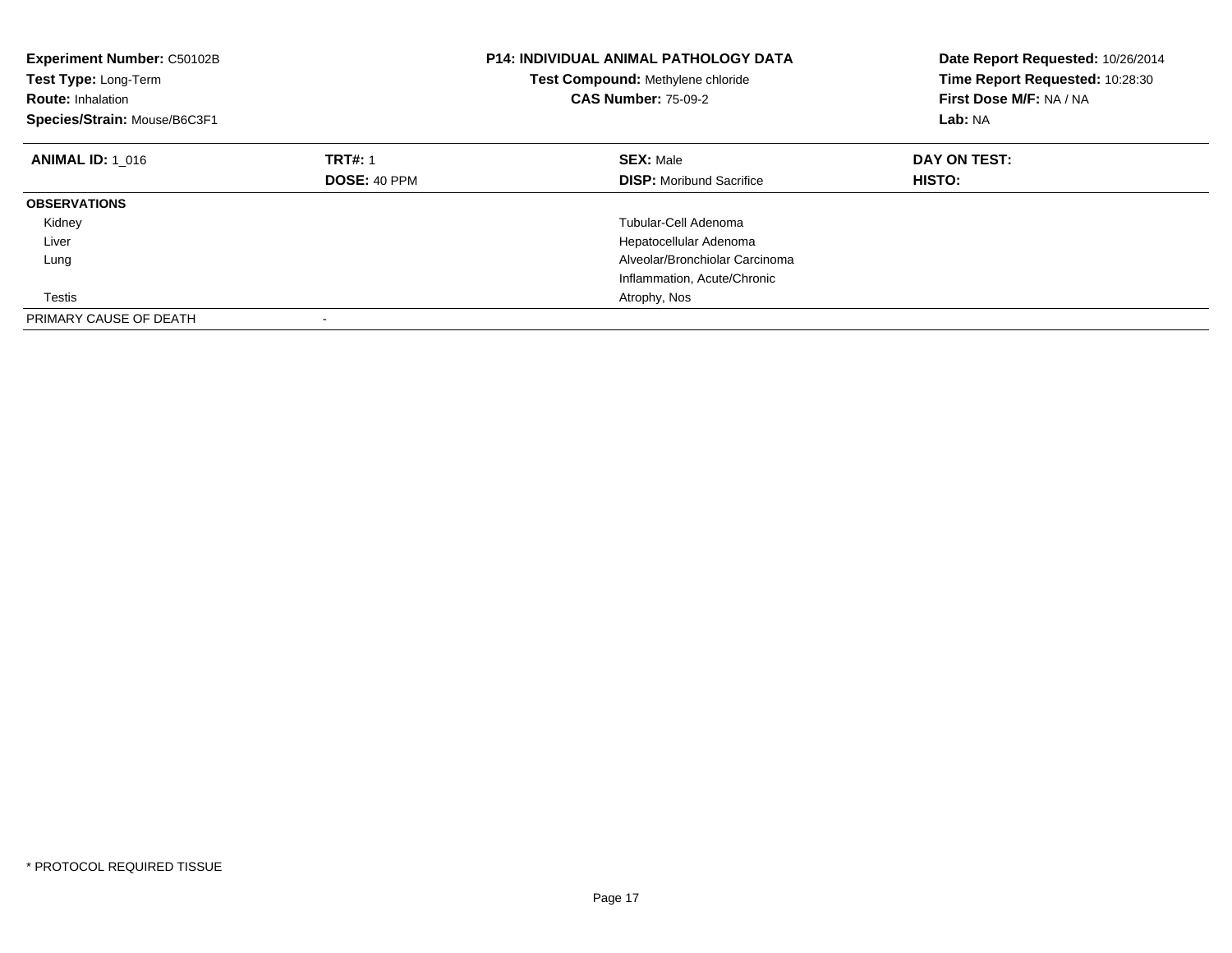**Test Type:** Long-Term

**Route:** Inhalation

**Species/Strain:** Mouse/B6C3F1

## **P14: INDIVIDUAL ANIMAL PATHOLOGY DATA**

#### **Test Compound:** Methylene chloride**CAS Number:** 75-09-2

| <b>ANIMAL ID: 1 017</b> | <b>TRT#: 1</b>   | <b>SEX: Male</b>                           | DAY ON TEST: |
|-------------------------|------------------|--------------------------------------------|--------------|
|                         | DOSE: 40 PPM     | <b>DISP:</b> Moribund Sacrifice            | HISTO:       |
| <b>OBSERVATIONS</b>     |                  |                                            |              |
| Bone                    | Vertebral Column | Alveolar/Bronchiolar Carcinoma, Metastatic |              |
| Kidney                  |                  | Inflammation, Acute/Chronic                |              |
| Liver                   |                  | Alveolar/Bronchiolar Carcinoma, Metastatic |              |
|                         |                  | Degeneration, Cytologic                    |              |
|                         |                  | Hepatocellular Adenoma                     |              |
|                         |                  | Hepatocellular Carcinoma                   |              |
| Lung                    |                  | Alveolar/Bronchiolar Carcinoma             |              |
| Lymph node              | Renal Lymph Node | Hyperplasia, Lymphoid                      |              |
| Spleen                  | Follicles        | Atrophy, Nos                               |              |
| Testis                  |                  | Atrophy, Nos                               |              |
| Unspecified             | Mediastinum Nos  | Alveolar/Bronchiolar Carcinoma, Metastatic |              |
| PRIMARY CAUSE OF DEATH  | $\blacksquare$   |                                            |              |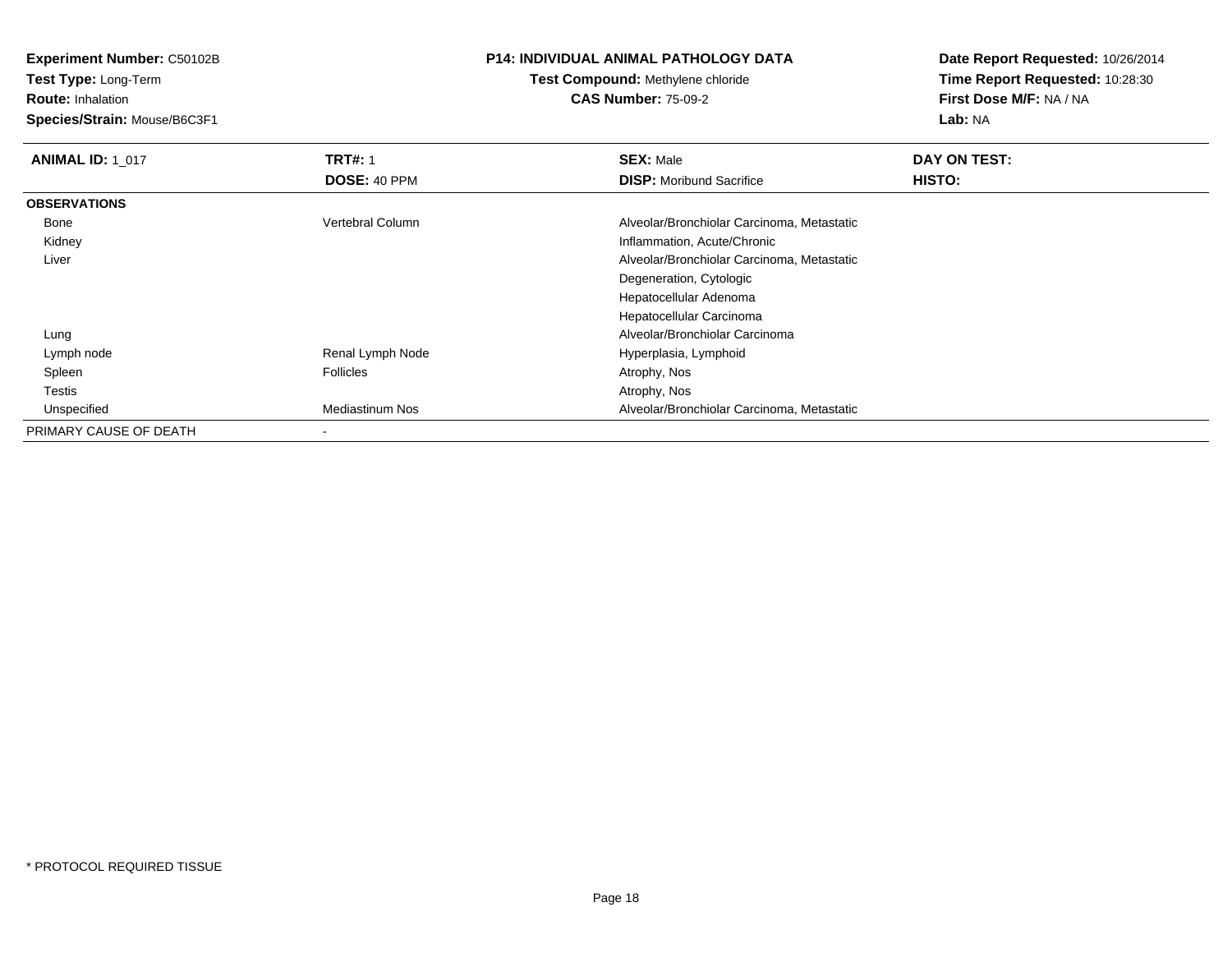| <b>Experiment Number: C50102B</b><br>Test Type: Long-Term<br><b>Route: Inhalation</b><br>Species/Strain: Mouse/B6C3F1 |                                       | <b>P14: INDIVIDUAL ANIMAL PATHOLOGY DATA</b><br>Test Compound: Methylene chloride<br><b>CAS Number: 75-09-2</b> | Date Report Requested: 10/26/2014<br>Time Report Requested: 10:28:30<br>First Dose M/F: NA / NA<br>Lab: NA |
|-----------------------------------------------------------------------------------------------------------------------|---------------------------------------|-----------------------------------------------------------------------------------------------------------------|------------------------------------------------------------------------------------------------------------|
| <b>ANIMAL ID: 1 018</b>                                                                                               | <b>TRT#: 1</b><br><b>DOSE: 40 PPM</b> | <b>SEX: Male</b><br><b>DISP:</b> Natural Death                                                                  | DAY ON TEST:<br><b>HISTO:</b>                                                                              |
| <b>OBSERVATIONS</b>                                                                                                   |                                       |                                                                                                                 |                                                                                                            |
| Liver                                                                                                                 |                                       | Hemangiosarcoma                                                                                                 |                                                                                                            |
|                                                                                                                       |                                       | Necrosis, Focal                                                                                                 |                                                                                                            |
| Lung                                                                                                                  |                                       | Alveolar/Bronchiolar Adenoma                                                                                    |                                                                                                            |
| Testis                                                                                                                |                                       | Mineralization                                                                                                  |                                                                                                            |
| PRIMARY CAUSE OF DEATH                                                                                                |                                       |                                                                                                                 |                                                                                                            |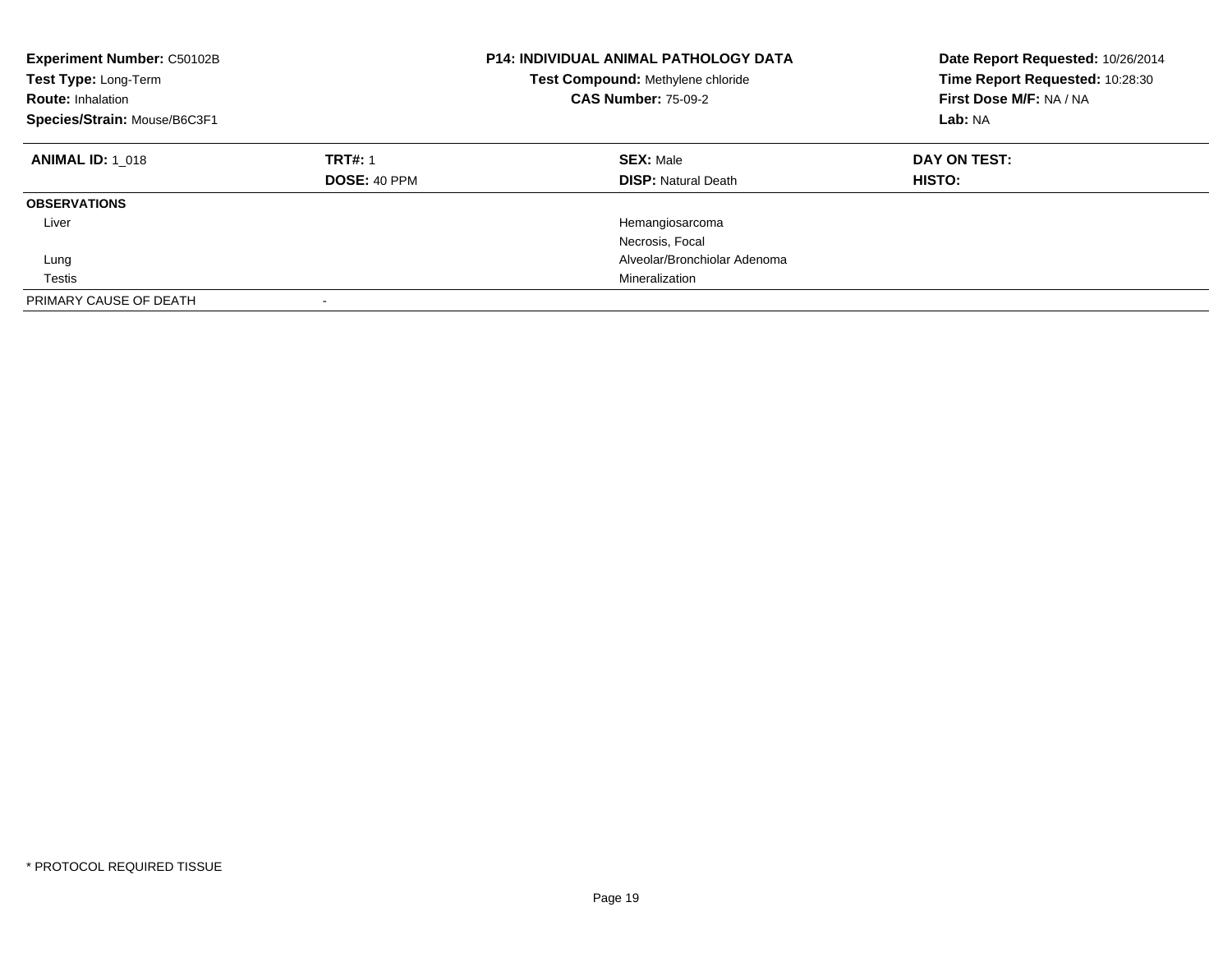| Experiment Number: C50102B<br>Test Type: Long-Term<br><b>Route: Inhalation</b><br>Species/Strain: Mouse/B6C3F1 |                     | <b>P14: INDIVIDUAL ANIMAL PATHOLOGY DATA</b><br>Test Compound: Methylene chloride<br><b>CAS Number: 75-09-2</b> | Date Report Requested: 10/26/2014<br>Time Report Requested: 10:28:30<br>First Dose M/F: NA / NA<br>Lab: NA |
|----------------------------------------------------------------------------------------------------------------|---------------------|-----------------------------------------------------------------------------------------------------------------|------------------------------------------------------------------------------------------------------------|
| <b>ANIMAL ID: 1 019</b>                                                                                        | <b>TRT#: 1</b>      | <b>SEX: Male</b>                                                                                                | DAY ON TEST:                                                                                               |
|                                                                                                                | <b>DOSE: 40 PPM</b> | <b>DISP:</b> Terminal Sacrifice                                                                                 | HISTO:                                                                                                     |
| <b>OBSERVATIONS</b>                                                                                            |                     |                                                                                                                 |                                                                                                            |
| Brain                                                                                                          |                     | Mineralization                                                                                                  |                                                                                                            |
| Liver                                                                                                          |                     | Degeneration, Cytologic                                                                                         |                                                                                                            |
|                                                                                                                |                     | Hepatocellular Adenoma                                                                                          |                                                                                                            |
| Lung                                                                                                           |                     | Alveolar/Bronchiolar Adenoma                                                                                    |                                                                                                            |
| Nasal cavity                                                                                                   |                     | Inflammation, Chronic                                                                                           |                                                                                                            |
| Testis                                                                                                         |                     | Atrophy, Nos                                                                                                    |                                                                                                            |
| PRIMARY CAUSE OF DEATH                                                                                         |                     |                                                                                                                 |                                                                                                            |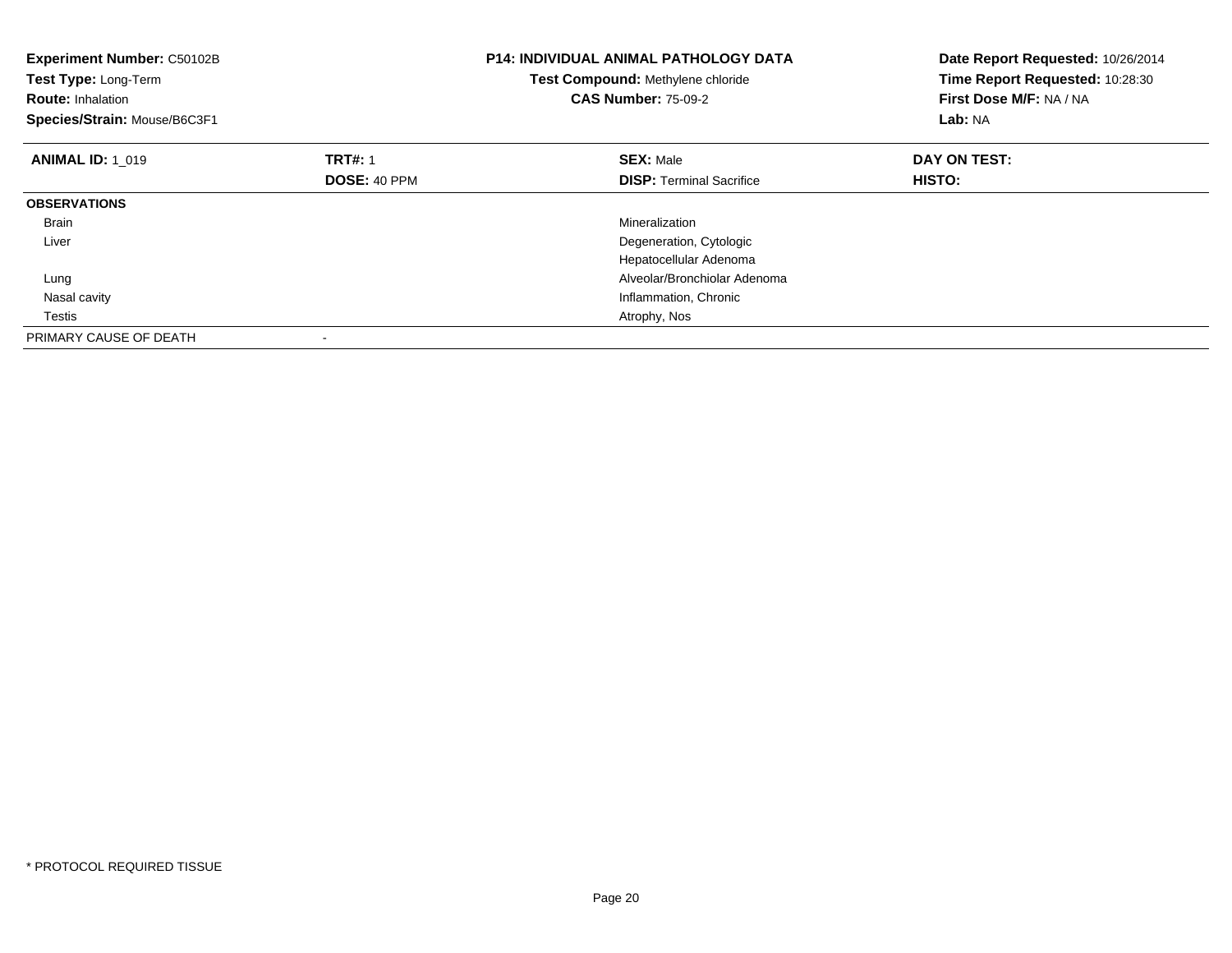| Experiment Number: C50102B<br>Test Type: Long-Term<br><b>Route: Inhalation</b><br>Species/Strain: Mouse/B6C3F1 |                | <b>P14: INDIVIDUAL ANIMAL PATHOLOGY DATA</b><br>Test Compound: Methylene chloride<br><b>CAS Number: 75-09-2</b> | Date Report Requested: 10/26/2014<br>Time Report Requested: 10:28:30<br>First Dose M/F: NA / NA<br>Lab: NA |
|----------------------------------------------------------------------------------------------------------------|----------------|-----------------------------------------------------------------------------------------------------------------|------------------------------------------------------------------------------------------------------------|
| <b>ANIMAL ID: 1 020</b>                                                                                        | <b>TRT#: 1</b> | <b>SEX: Male</b>                                                                                                | DAY ON TEST:                                                                                               |
|                                                                                                                | DOSE: 40 PPM   | <b>DISP:</b> Moribund Sacrifice                                                                                 | HISTO:                                                                                                     |
| <b>OBSERVATIONS</b>                                                                                            |                |                                                                                                                 |                                                                                                            |
| Liver                                                                                                          |                | Degeneration, Cytologic                                                                                         |                                                                                                            |
|                                                                                                                |                | Hepatocellular Carcinoma                                                                                        |                                                                                                            |
| Lung                                                                                                           |                | Alveolar/Bronchiolar Adenoma                                                                                    |                                                                                                            |
|                                                                                                                |                | Alveolar/Bronchiolar Carcinoma                                                                                  |                                                                                                            |
| Testis                                                                                                         |                | Atrophy, Nos                                                                                                    |                                                                                                            |
| PRIMARY CAUSE OF DEATH                                                                                         |                |                                                                                                                 |                                                                                                            |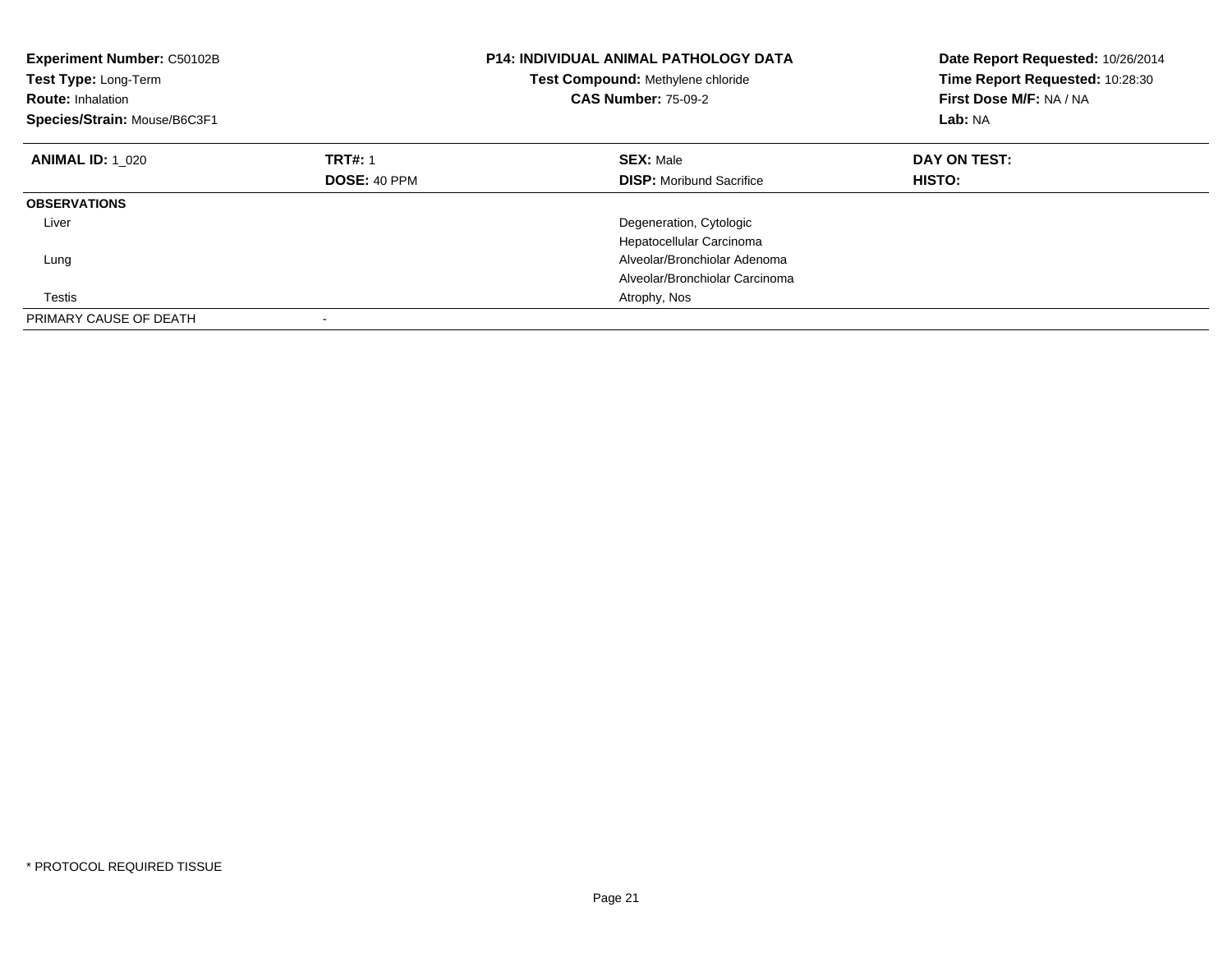| <b>Experiment Number: C50102B</b><br>Test Type: Long-Term<br><b>Route: Inhalation</b><br>Species/Strain: Mouse/B6C3F1 |                     | <b>P14: INDIVIDUAL ANIMAL PATHOLOGY DATA</b><br>Test Compound: Methylene chloride<br><b>CAS Number: 75-09-2</b> | Date Report Requested: 10/26/2014<br>Time Report Requested: 10:28:30<br>First Dose M/F: NA / NA<br>Lab: NA |  |
|-----------------------------------------------------------------------------------------------------------------------|---------------------|-----------------------------------------------------------------------------------------------------------------|------------------------------------------------------------------------------------------------------------|--|
| <b>ANIMAL ID: 1 021</b>                                                                                               | <b>TRT#: 1</b>      | <b>SEX: Male</b>                                                                                                | DAY ON TEST:                                                                                               |  |
|                                                                                                                       | DOSE: 40 PPM        | <b>DISP:</b> Natural Death                                                                                      | HISTO:                                                                                                     |  |
| <b>OBSERVATIONS</b>                                                                                                   |                     |                                                                                                                 |                                                                                                            |  |
| Kidney                                                                                                                | Tubule              | Cast, Nos                                                                                                       |                                                                                                            |  |
| Liver                                                                                                                 |                     | Hepatocellular Carcinoma                                                                                        |                                                                                                            |  |
|                                                                                                                       | Hepatocytes         | Necrosis, Focal                                                                                                 |                                                                                                            |  |
| Lung                                                                                                                  |                     | Alveolar/Bronchiolar Adenoma                                                                                    |                                                                                                            |  |
| Unspecified                                                                                                           | Multiple Organs Nos | Inflammation, Acute/Chronic                                                                                     |                                                                                                            |  |
| PRIMARY CAUSE OF DEATH                                                                                                |                     |                                                                                                                 |                                                                                                            |  |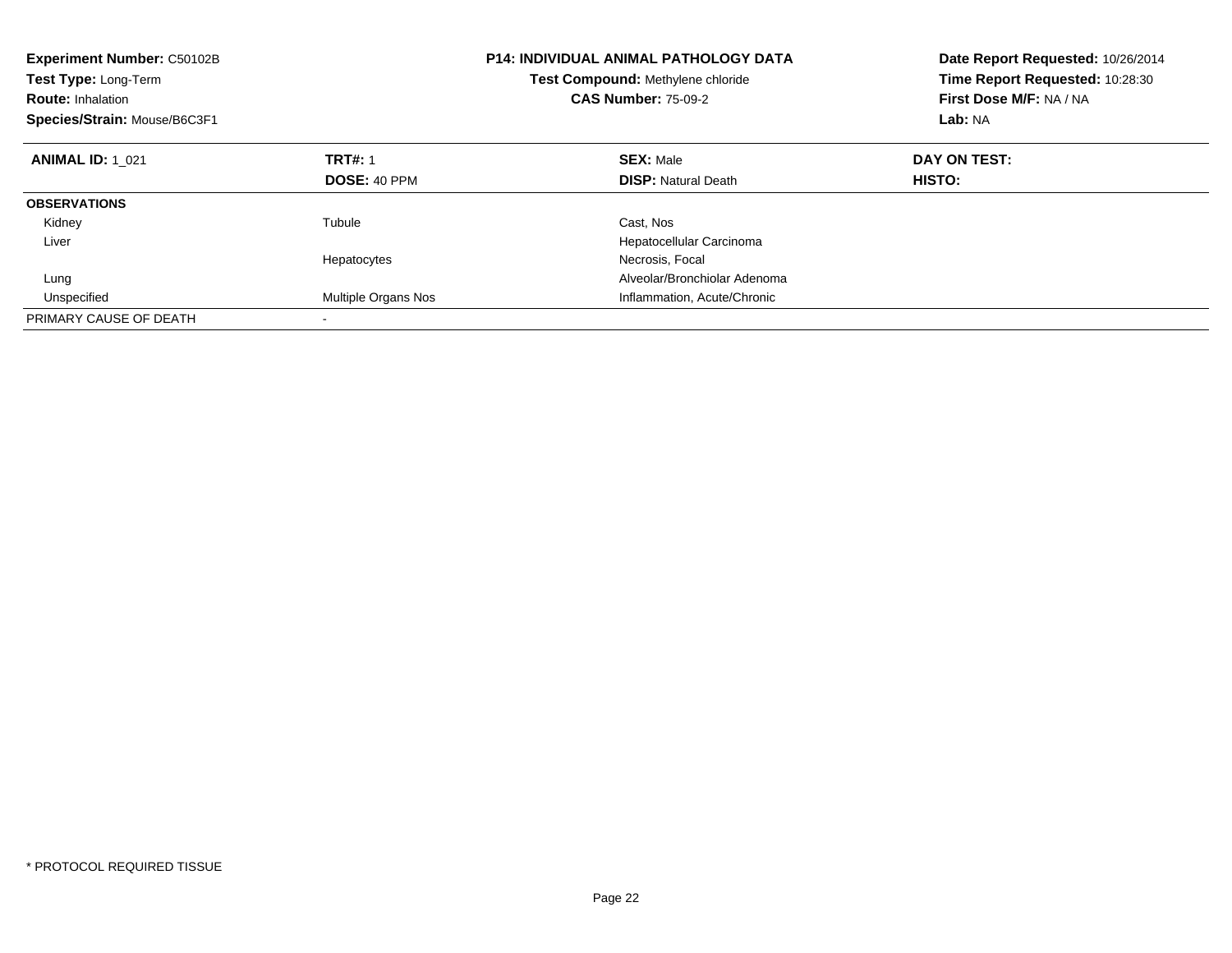| Experiment Number: C50102B<br>Test Type: Long-Term<br><b>Route: Inhalation</b><br>Species/Strain: Mouse/B6C3F1 |                          | <b>P14: INDIVIDUAL ANIMAL PATHOLOGY DATA</b><br>Test Compound: Methylene chloride<br><b>CAS Number: 75-09-2</b> | Date Report Requested: 10/26/2014<br>Time Report Requested: 10:28:30<br>First Dose M/F: NA / NA<br>Lab: NA |
|----------------------------------------------------------------------------------------------------------------|--------------------------|-----------------------------------------------------------------------------------------------------------------|------------------------------------------------------------------------------------------------------------|
| <b>ANIMAL ID: 1 022</b>                                                                                        | <b>TRT#: 1</b>           | <b>SEX: Male</b>                                                                                                | DAY ON TEST:                                                                                               |
|                                                                                                                | DOSE: 40 PPM             | <b>DISP:</b> Terminal Sacrifice                                                                                 | HISTO:                                                                                                     |
| <b>OBSERVATIONS</b>                                                                                            |                          |                                                                                                                 |                                                                                                            |
| Liver                                                                                                          |                          | Degeneration, Cytologic                                                                                         |                                                                                                            |
|                                                                                                                |                          | Hepatocellular Carcinoma                                                                                        |                                                                                                            |
| Lung                                                                                                           |                          | Alveolar/Bronchiolar Carcinoma                                                                                  |                                                                                                            |
| Stomach                                                                                                        | <b>Glandular Stomach</b> | Dilatation, Nos                                                                                                 |                                                                                                            |
| Testis                                                                                                         |                          | Atrophy, Nos                                                                                                    |                                                                                                            |
| PRIMARY CAUSE OF DEATH                                                                                         |                          |                                                                                                                 |                                                                                                            |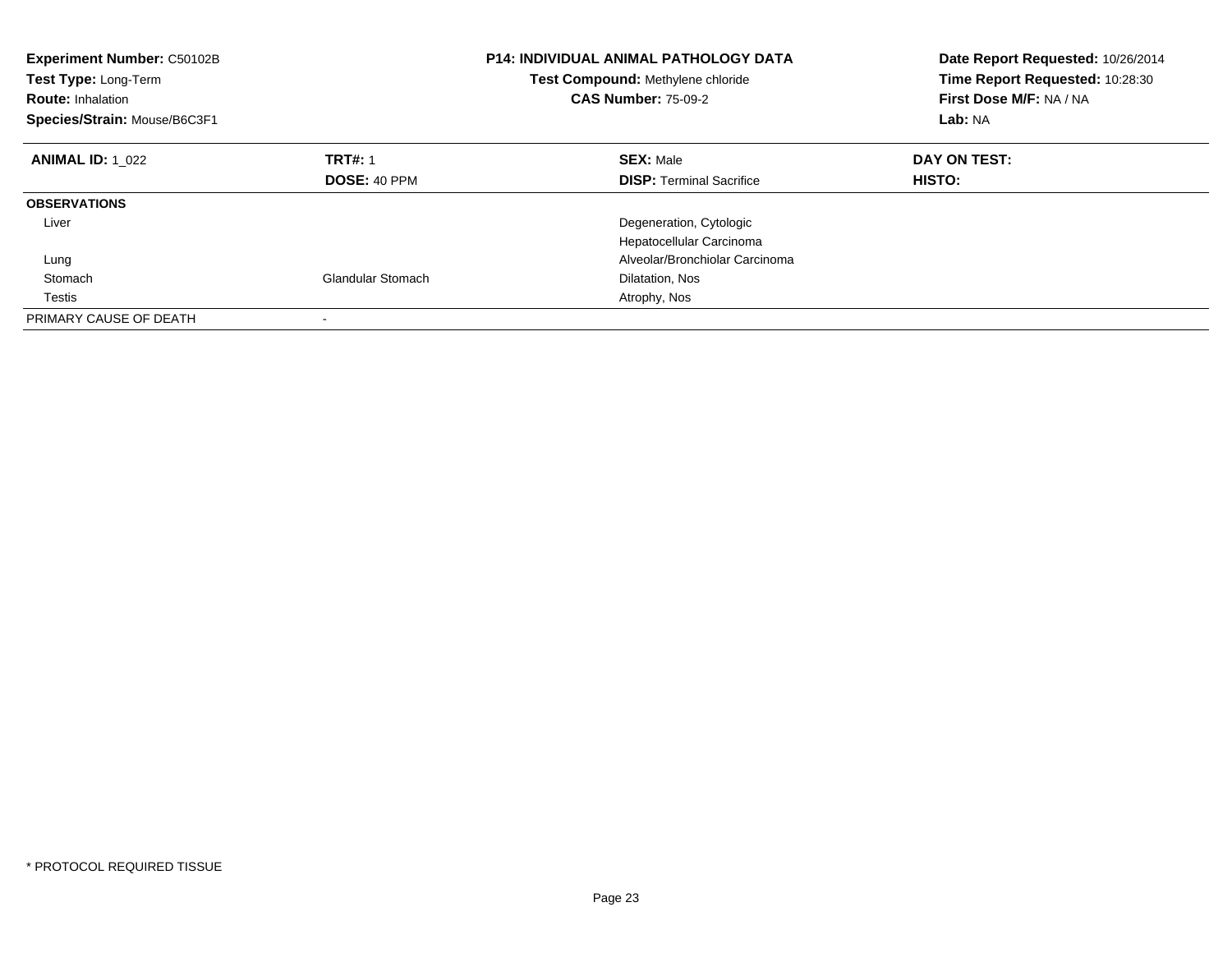| Experiment Number: C50102B<br>Test Type: Long-Term<br><b>Route: Inhalation</b><br>Species/Strain: Mouse/B6C3F1 |                | P14: INDIVIDUAL ANIMAL PATHOLOGY DATA<br>Test Compound: Methylene chloride<br><b>CAS Number: 75-09-2</b> | Date Report Requested: 10/26/2014<br>Time Report Requested: 10:28:30<br>First Dose M/F: NA / NA<br>Lab: NA |
|----------------------------------------------------------------------------------------------------------------|----------------|----------------------------------------------------------------------------------------------------------|------------------------------------------------------------------------------------------------------------|
| <b>ANIMAL ID:</b> 1 023                                                                                        | <b>TRT#: 1</b> | <b>SEX: Male</b>                                                                                         | DAY ON TEST:                                                                                               |
|                                                                                                                | DOSE: 40 PPM   | <b>DISP:</b> Terminal Sacrifice                                                                          | HISTO:                                                                                                     |
| <b>OBSERVATIONS</b>                                                                                            |                |                                                                                                          |                                                                                                            |
| Kidney                                                                                                         | Tubule         | Cast, Nos                                                                                                |                                                                                                            |
|                                                                                                                |                | Inflammation, Chronic                                                                                    |                                                                                                            |
| Liver                                                                                                          |                | Degeneration, Cytologic                                                                                  |                                                                                                            |
|                                                                                                                |                | Hemangiosarcoma                                                                                          |                                                                                                            |
|                                                                                                                |                | Hepatocellular Adenoma                                                                                   |                                                                                                            |
| Lung                                                                                                           |                | Alveolar/Bronchiolar Adenoma                                                                             |                                                                                                            |
|                                                                                                                |                | Alveolar/Bronchiolar Carcinoma                                                                           |                                                                                                            |
| Testis                                                                                                         |                | Atrophy, Nos                                                                                             |                                                                                                            |
| PRIMARY CAUSE OF DEATH                                                                                         |                |                                                                                                          |                                                                                                            |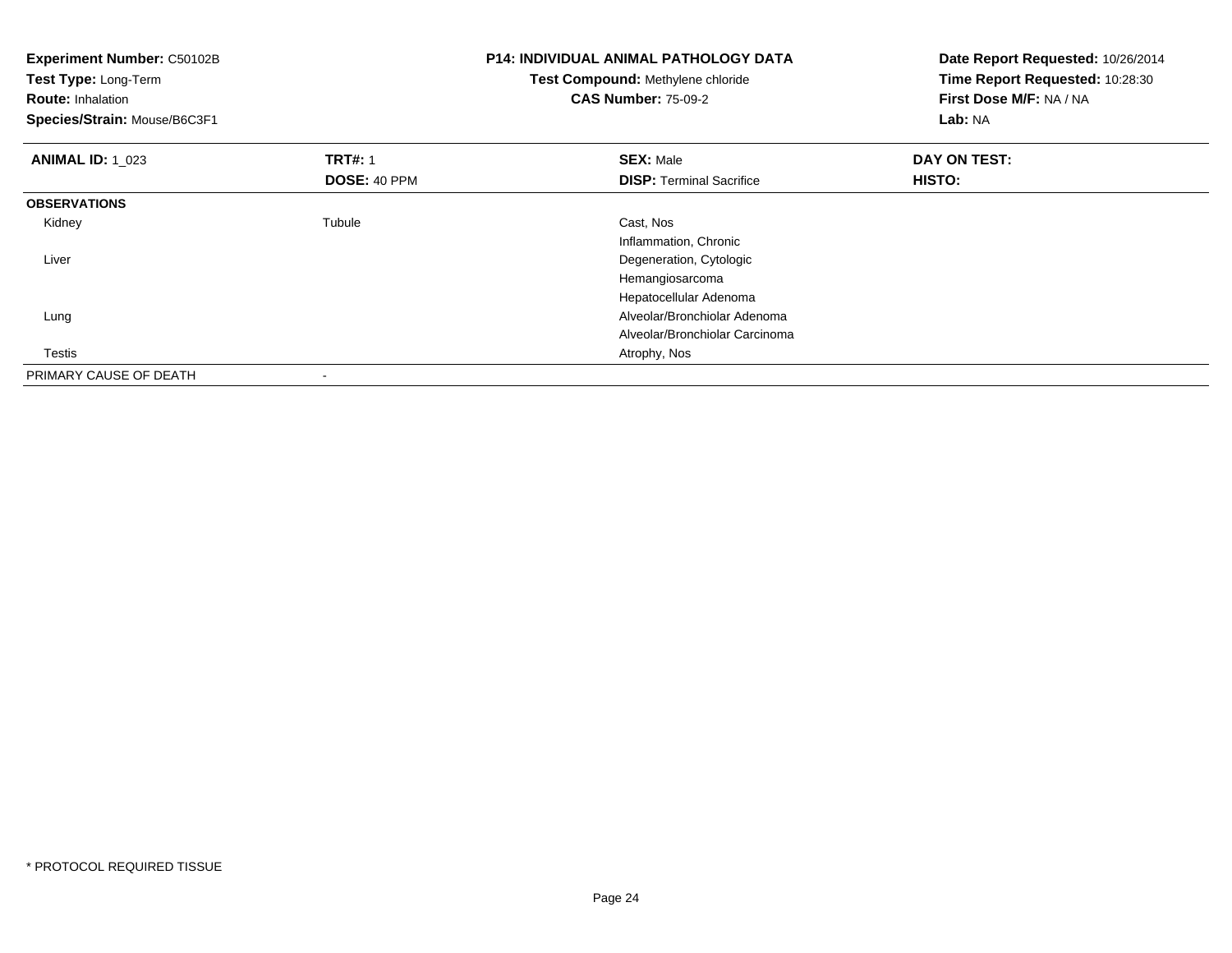| Experiment Number: C50102B<br>Test Type: Long-Term<br><b>Route: Inhalation</b><br>Species/Strain: Mouse/B6C3F1 |                | <b>P14: INDIVIDUAL ANIMAL PATHOLOGY DATA</b><br>Test Compound: Methylene chloride<br><b>CAS Number: 75-09-2</b> | Date Report Requested: 10/26/2014<br>Time Report Requested: 10:28:30<br>First Dose M/F: NA / NA<br>Lab: NA |
|----------------------------------------------------------------------------------------------------------------|----------------|-----------------------------------------------------------------------------------------------------------------|------------------------------------------------------------------------------------------------------------|
| <b>ANIMAL ID: 1 024</b>                                                                                        | <b>TRT#: 1</b> | <b>SEX: Male</b>                                                                                                | DAY ON TEST:                                                                                               |
|                                                                                                                | DOSE: 40 PPM   | <b>DISP:</b> Moribund Sacrifice                                                                                 | <b>HISTO:</b>                                                                                              |
| <b>OBSERVATIONS</b>                                                                                            |                |                                                                                                                 |                                                                                                            |
| Bone marrow                                                                                                    |                | Hyperplasia, Granulocytic                                                                                       |                                                                                                            |
| Prostate                                                                                                       |                | Inflammation, Suppurative                                                                                       |                                                                                                            |
| Skin                                                                                                           |                | Inflammation, Suppurative                                                                                       |                                                                                                            |
| Spleen                                                                                                         |                | Hematopoiesis                                                                                                   |                                                                                                            |
| Urinary bladder                                                                                                |                | Hyperplasia, Epithelial                                                                                         |                                                                                                            |
|                                                                                                                |                | Inflammation, Suppurative                                                                                       |                                                                                                            |
| PRIMARY CAUSE OF DEATH                                                                                         |                |                                                                                                                 |                                                                                                            |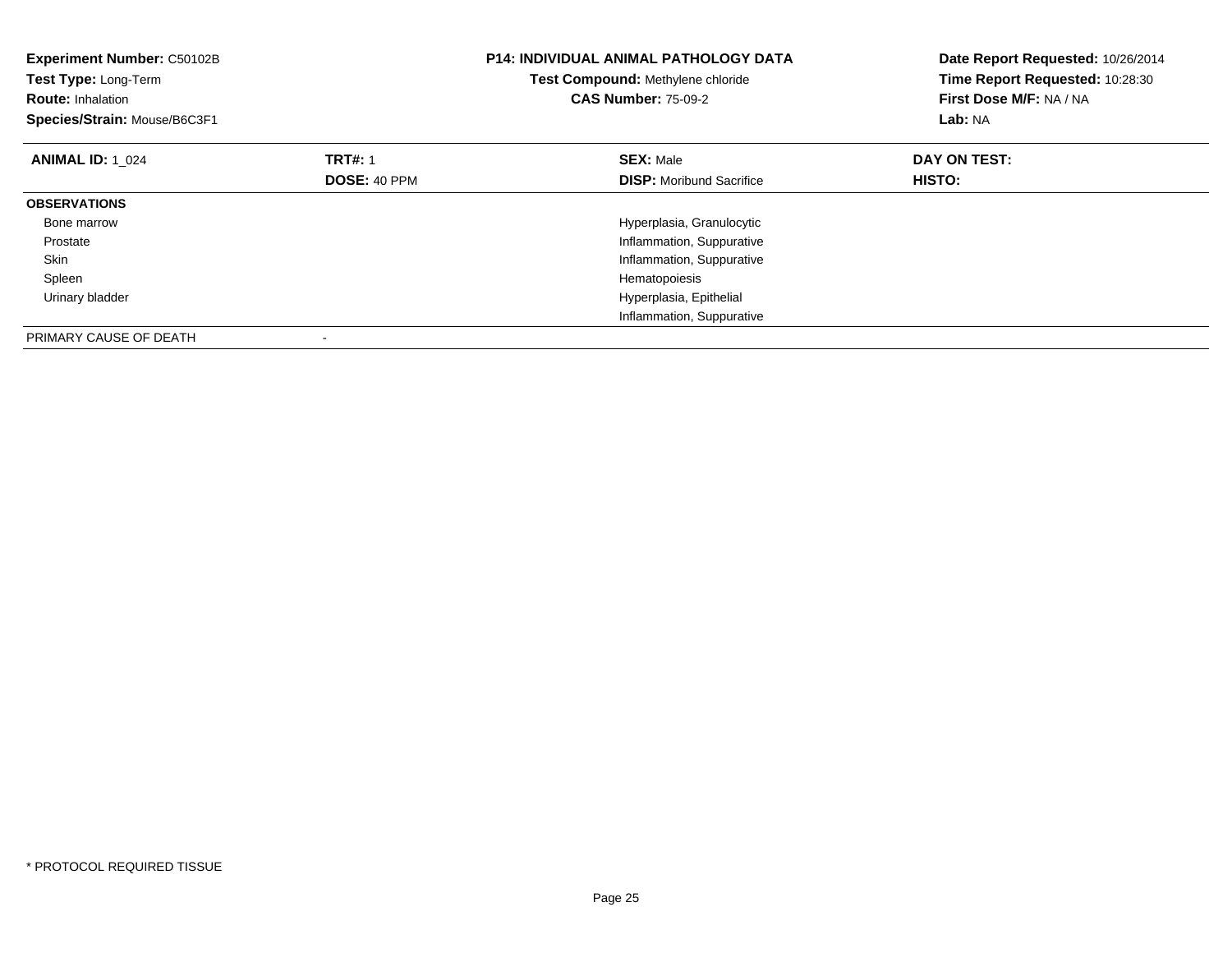**Test Type:** Long-Term

**Route:** Inhalation

**Species/Strain:** Mouse/B6C3F1

# **P14: INDIVIDUAL ANIMAL PATHOLOGY DATA**

#### **Test Compound:** Methylene chloride**CAS Number:** 75-09-2

| <b>ANIMAL ID: 1_025</b> | <b>TRT#: 1</b>             | <b>SEX: Male</b>                | DAY ON TEST: |  |
|-------------------------|----------------------------|---------------------------------|--------------|--|
|                         | DOSE: 40 PPM               | <b>DISP:</b> Moribund Sacrifice | HISTO:       |  |
| <b>OBSERVATIONS</b>     |                            |                                 |              |  |
| Adrenal gland           | Medulla                    | Hyperplasia, Nos                |              |  |
| Bone                    |                            | <b>Fibrous Osteodystrophy</b>   |              |  |
| Kidney                  | Tubule                     | Cast, Nos                       |              |  |
|                         |                            | Glomerulonephritis, Chronic     |              |  |
| Liver                   |                            | Hepatocellular Carcinoma        |              |  |
| Lung                    |                            | Alveolar/Bronchiolar Carcinoma  |              |  |
| Lymph node              | Mandibular Lymph Node      | Mastocytosis                    |              |  |
| Testis                  |                            | Atrophy, Nos                    |              |  |
| Unspecified             | <b>Multiple Organs Nos</b> | Lymphoma, Nos-Malignant         |              |  |
| PRIMARY CAUSE OF DEATH  |                            |                                 |              |  |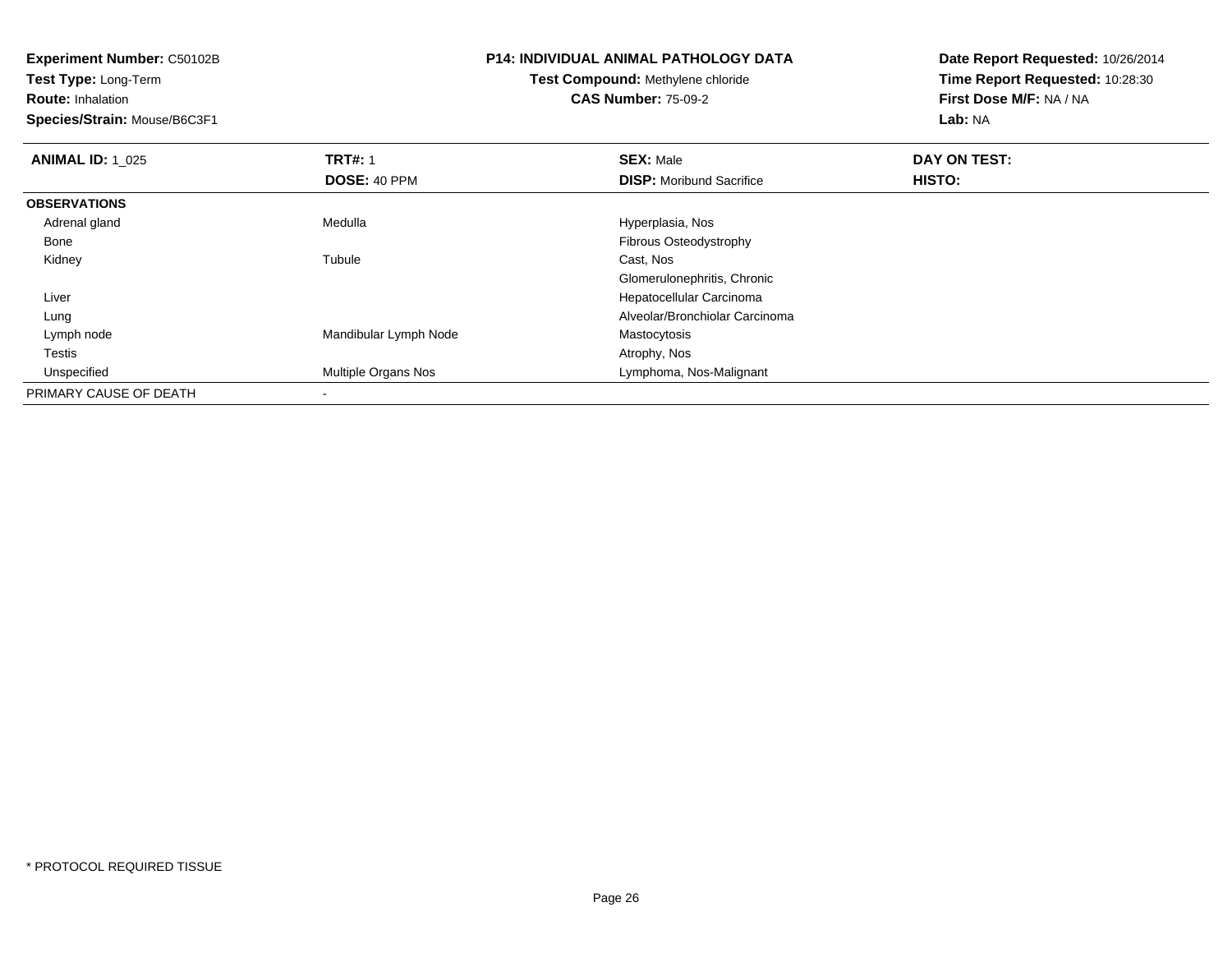**Experiment Number:** C50102B**Test Type:** Long-Term**Route:** Inhalation **Species/Strain:** Mouse/B6C3F1**P14: INDIVIDUAL ANIMAL PATHOLOGY DATATest Compound:** Methylene chloride**CAS Number:** 75-09-2**Date Report Requested:** 10/26/2014**Time Report Requested:** 10:28:30**First Dose M/F:** NA / NA**Lab:** NA**ANIMAL ID: 1\_026 6 DAY ON TRT#:** 1 **SEX:** Male **SEX:** Male **DAY ON TEST: DOSE:** 40 PPM**DISP:** Moribund Sacrifice **HISTO: OBSERVATIONS** Kidneyy the contract of the contract of the contract of the contract of the contract of the contract of the contract of the contract of the contract of the contract of the contract of the contract of the contract of the contract Tubule Cast, Nos Liver Hepatocellular Adenoma Hepatocellular CarcinomaNecrosis, Focal Lung Alveolar/Bronchiolar Adenoma Alveolar/Bronchiolar Carcinoma Pancreass and the contract of the contract of the contract of the contract of the contract of the contract of the contract of the contract of the contract of the contract of the contract of the contract of the contract of the cont StomachGlandular Stomach Dilatation, Nos **Testis**  Atrophy, Nos PRIMARY CAUSE OF DEATH-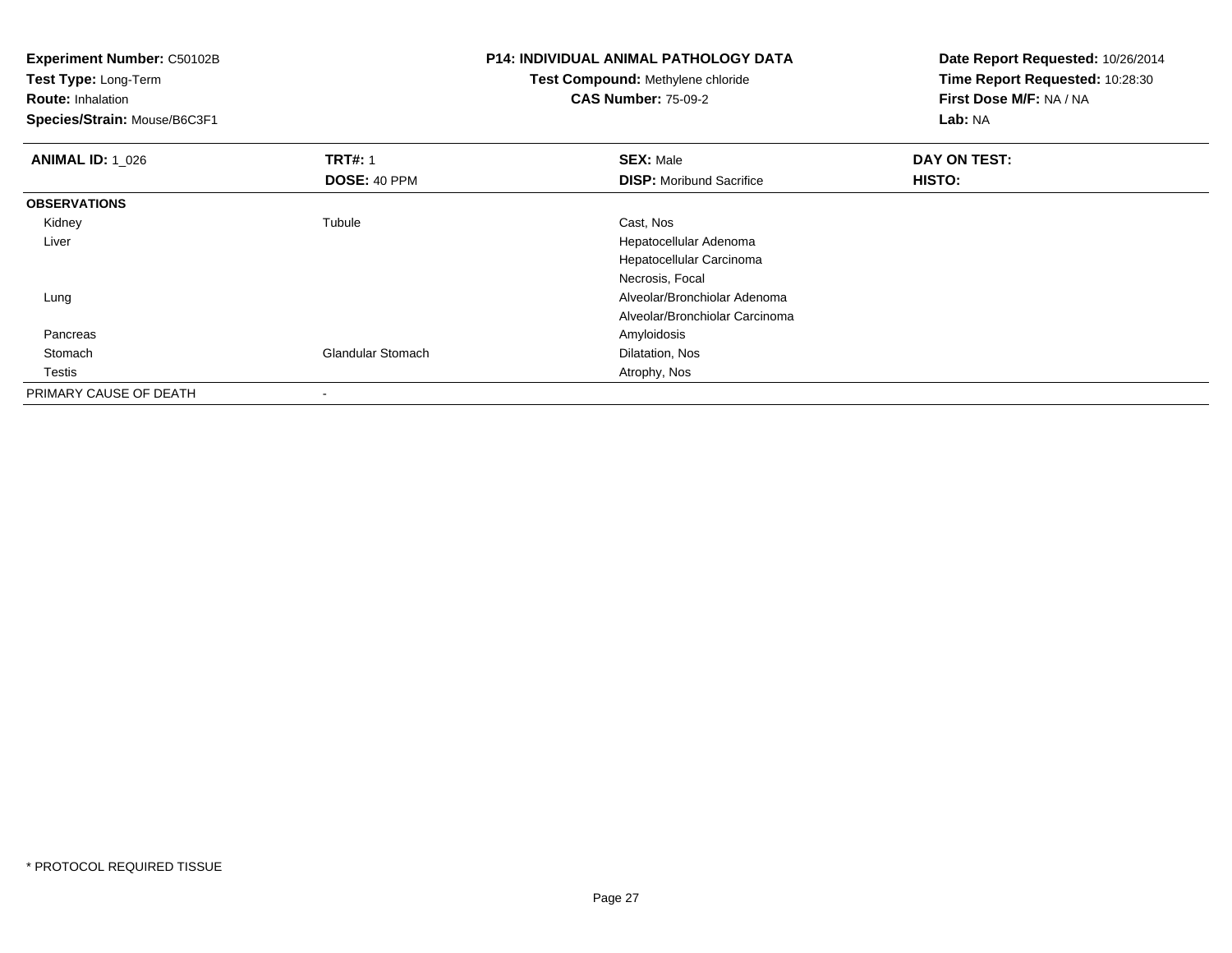**Test Type:** Long-Term

**Route:** Inhalation

**Species/Strain:** Mouse/B6C3F1

## **P14: INDIVIDUAL ANIMAL PATHOLOGY DATA**

#### **Test Compound:** Methylene chloride**CAS Number:** 75-09-2

| <b>ANIMAL ID: 1 027</b> | <b>TRT#: 1</b>              | <b>SEX: Male</b>                | DAY ON TEST:  |
|-------------------------|-----------------------------|---------------------------------|---------------|
|                         | <b>DOSE: 40 PPM</b>         | <b>DISP: Terminal Sacrifice</b> | <b>HISTO:</b> |
| <b>OBSERVATIONS</b>     |                             |                                 |               |
| Brain                   |                             | Mineralization                  |               |
| Kidney                  | Tubule                      | Cast, Nos                       |               |
| Liver                   |                             | Degeneration, Cytologic         |               |
|                         |                             | Hepatocellular Adenoma          |               |
| Lung                    |                             | Alveolar/Bronchiolar Adenoma    |               |
|                         |                             | Alveolar/Bronchiolar Carcinoma  |               |
| Lymph node              | <b>Bronchial Lymph Node</b> | Hyperplasia, Lymphoid           |               |
| Nasal cavity            |                             | Inflammation, Serous            |               |
| Stomach                 | <b>Glandular Stomach</b>    | Dilatation, Nos                 |               |
| Testis                  |                             | Atrophy, Nos                    |               |
| PRIMARY CAUSE OF DEATH  |                             |                                 |               |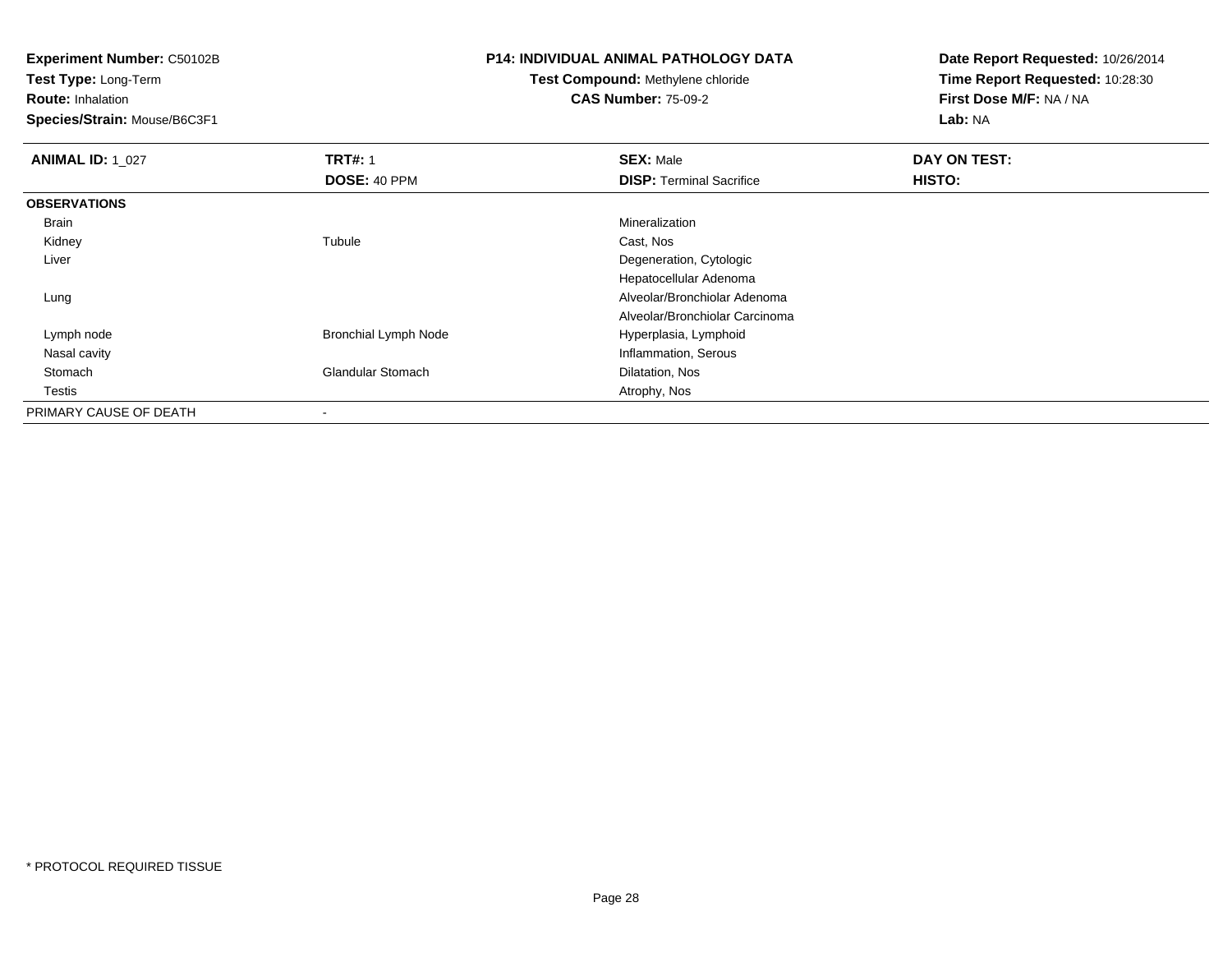| <b>Experiment Number: C50102B</b><br>Test Type: Long-Term<br><b>Route: Inhalation</b><br>Species/Strain: Mouse/B6C3F1 |                     | <b>P14: INDIVIDUAL ANIMAL PATHOLOGY DATA</b><br>Test Compound: Methylene chloride<br><b>CAS Number: 75-09-2</b> | Date Report Requested: 10/26/2014<br>Time Report Requested: 10:28:30<br>First Dose M/F: NA / NA<br>Lab: NA |
|-----------------------------------------------------------------------------------------------------------------------|---------------------|-----------------------------------------------------------------------------------------------------------------|------------------------------------------------------------------------------------------------------------|
| <b>ANIMAL ID: 1 028</b>                                                                                               | <b>TRT#: 1</b>      | <b>SEX: Male</b>                                                                                                | DAY ON TEST:                                                                                               |
|                                                                                                                       | <b>DOSE: 40 PPM</b> | <b>DISP: Natural Death</b>                                                                                      | <b>HISTO:</b>                                                                                              |
| <b>OBSERVATIONS</b>                                                                                                   |                     |                                                                                                                 |                                                                                                            |
| <b>Brain</b>                                                                                                          |                     | Mineralization                                                                                                  |                                                                                                            |
| Liver                                                                                                                 |                     | Hepatocellular Carcinoma                                                                                        |                                                                                                            |
|                                                                                                                       |                     | Inflammation, Acute/Chronic                                                                                     |                                                                                                            |
| Lung                                                                                                                  |                     | Alveolar/Bronchiolar Carcinoma                                                                                  |                                                                                                            |
| Testis                                                                                                                |                     | Mineralization                                                                                                  |                                                                                                            |
| PRIMARY CAUSE OF DEATH                                                                                                |                     |                                                                                                                 |                                                                                                            |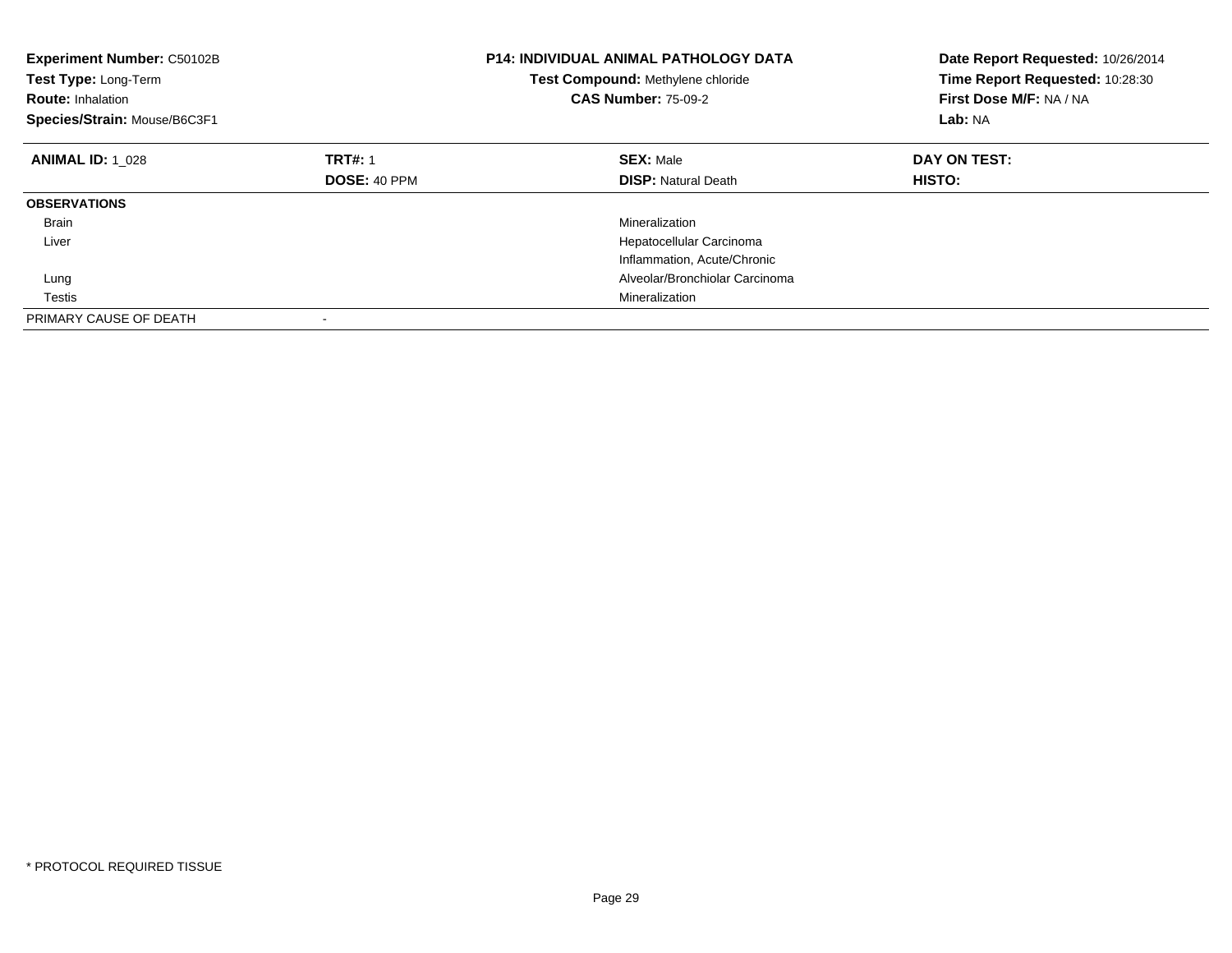| <b>Experiment Number: C50102B</b><br>Test Type: Long-Term<br><b>Route: Inhalation</b><br>Species/Strain: Mouse/B6C3F1 |                     | <b>P14: INDIVIDUAL ANIMAL PATHOLOGY DATA</b><br>Test Compound: Methylene chloride<br><b>CAS Number: 75-09-2</b> | Date Report Requested: 10/26/2014<br>Time Report Requested: 10:28:30<br>First Dose M/F: NA / NA<br>Lab: NA |
|-----------------------------------------------------------------------------------------------------------------------|---------------------|-----------------------------------------------------------------------------------------------------------------|------------------------------------------------------------------------------------------------------------|
| <b>ANIMAL ID: 1 029</b>                                                                                               | <b>TRT#: 1</b>      | <b>SEX: Male</b>                                                                                                | DAY ON TEST:                                                                                               |
|                                                                                                                       | <b>DOSE: 40 PPM</b> | <b>DISP:</b> Moribund Sacrifice                                                                                 | HISTO:                                                                                                     |
| <b>OBSERVATIONS</b>                                                                                                   |                     |                                                                                                                 |                                                                                                            |
| Lung                                                                                                                  |                     | Inflammation, Interstitial                                                                                      |                                                                                                            |
| Nasal cavity                                                                                                          |                     | Inflammation, Serous                                                                                            |                                                                                                            |
| Unspecified                                                                                                           | Multiple Organs Nos | Hemangiosarcoma                                                                                                 |                                                                                                            |
| PRIMARY CAUSE OF DEATH                                                                                                |                     |                                                                                                                 |                                                                                                            |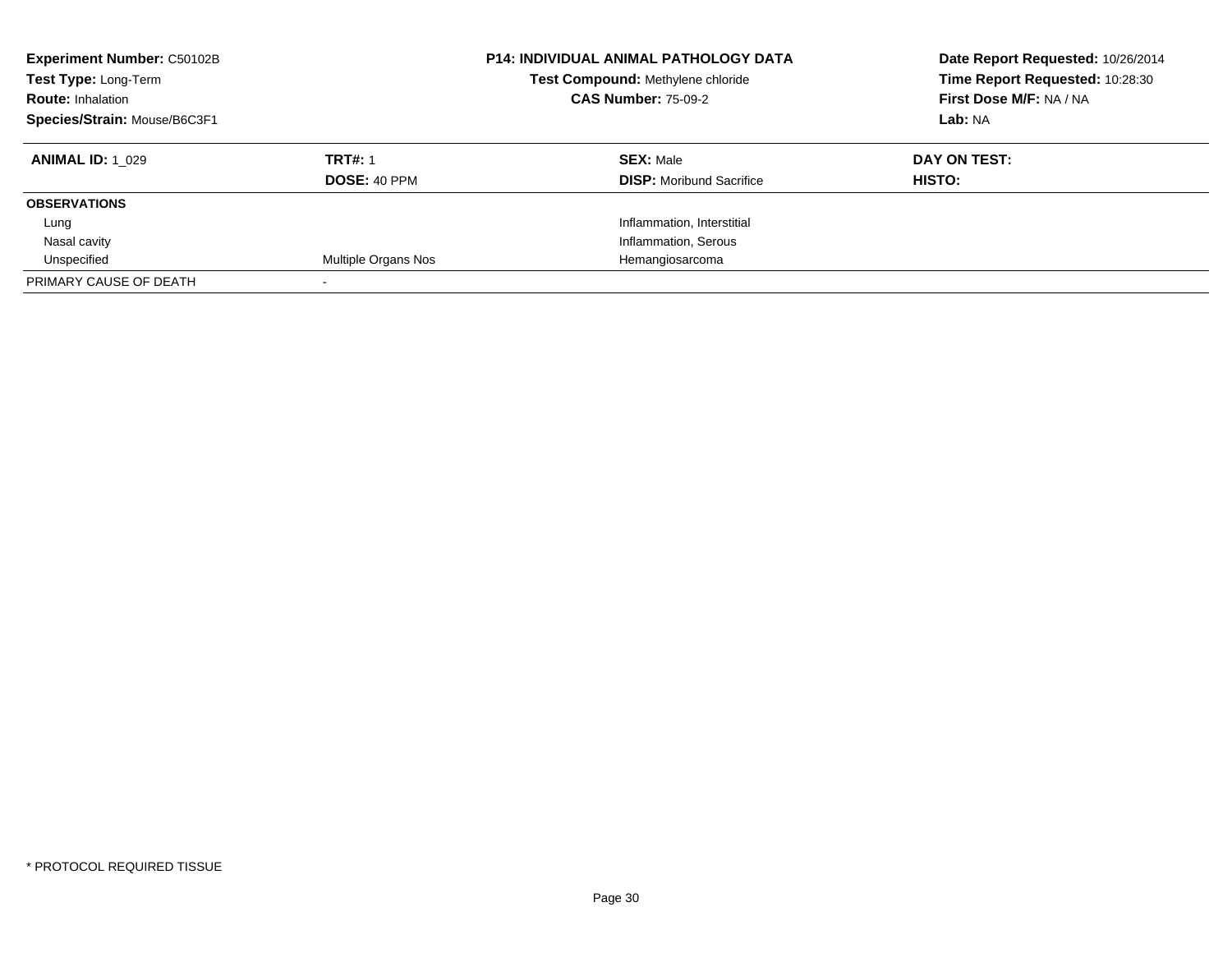| Experiment Number: C50102B<br>Test Type: Long-Term<br><b>Route: Inhalation</b><br>Species/Strain: Mouse/B6C3F1 |                                       | <b>P14: INDIVIDUAL ANIMAL PATHOLOGY DATA</b><br>Test Compound: Methylene chloride<br><b>CAS Number: 75-09-2</b> | Date Report Requested: 10/26/2014<br>Time Report Requested: 10:28:30<br>First Dose M/F: NA / NA<br>Lab: NA |
|----------------------------------------------------------------------------------------------------------------|---------------------------------------|-----------------------------------------------------------------------------------------------------------------|------------------------------------------------------------------------------------------------------------|
| <b>ANIMAL ID: 1 030</b>                                                                                        | <b>TRT#: 1</b><br><b>DOSE: 40 PPM</b> | <b>SEX: Male</b><br><b>DISP:</b> Moribund Sacrifice                                                             | DAY ON TEST:<br>HISTO:                                                                                     |
| <b>OBSERVATIONS</b>                                                                                            |                                       |                                                                                                                 |                                                                                                            |
| Brain                                                                                                          |                                       | Mineralization                                                                                                  |                                                                                                            |
| Lung                                                                                                           |                                       | Alveolar/Bronchiolar Adenoma                                                                                    |                                                                                                            |
|                                                                                                                |                                       | Alveolar/Bronchiolar Carcinoma                                                                                  |                                                                                                            |
| Unspecified                                                                                                    | Foot Nos                              | Inflammation, Suppurative                                                                                       |                                                                                                            |
| PRIMARY CAUSE OF DEATH                                                                                         |                                       |                                                                                                                 |                                                                                                            |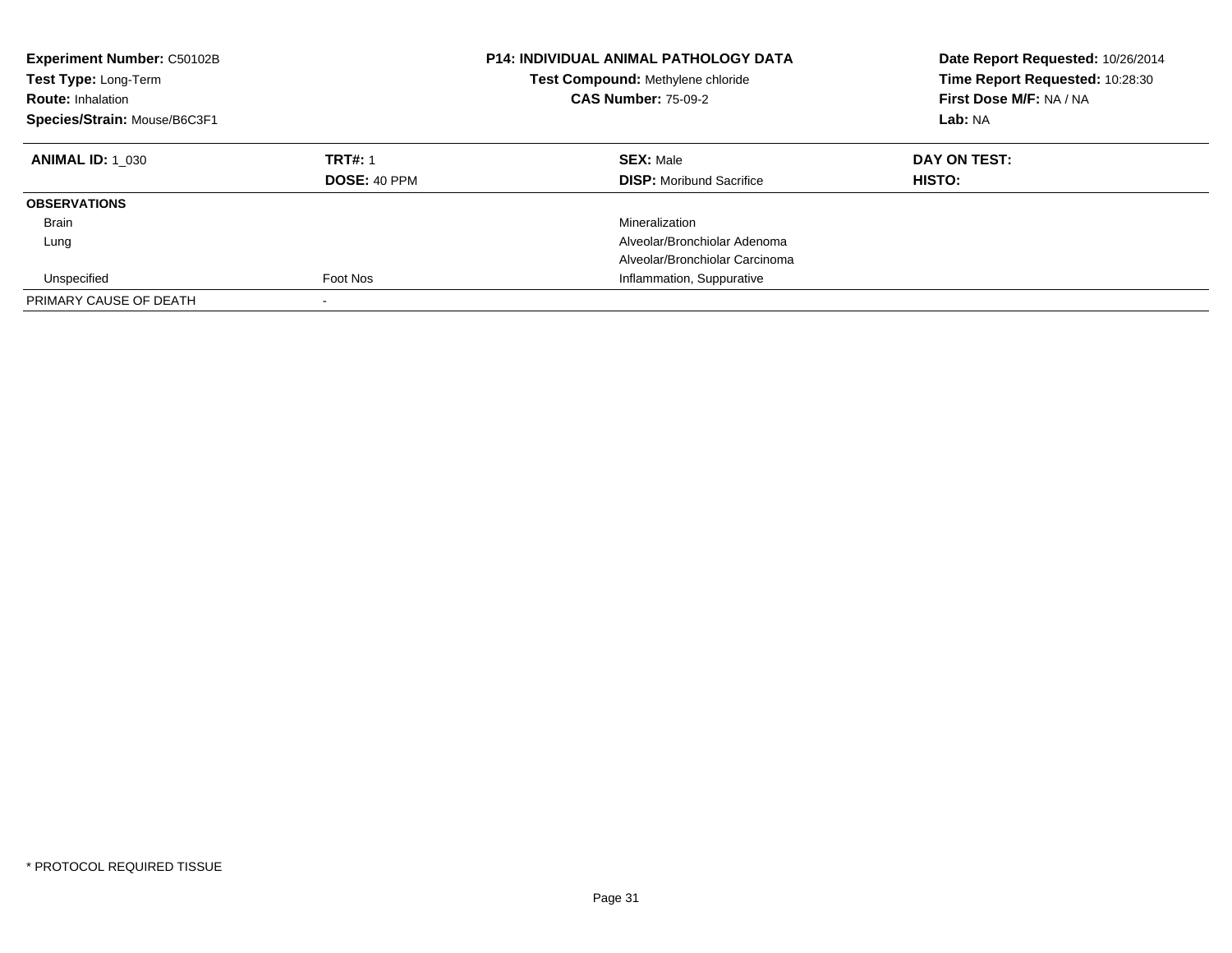| <b>Experiment Number: C50102B</b><br>Test Type: Long-Term<br><b>Route: Inhalation</b><br>Species/Strain: Mouse/B6C3F1 |                                       | <b>P14: INDIVIDUAL ANIMAL PATHOLOGY DATA</b><br>Test Compound: Methylene chloride<br><b>CAS Number: 75-09-2</b> | Date Report Requested: 10/26/2014<br>Time Report Requested: 10:28:30<br>First Dose M/F: NA / NA<br>Lab: NA |
|-----------------------------------------------------------------------------------------------------------------------|---------------------------------------|-----------------------------------------------------------------------------------------------------------------|------------------------------------------------------------------------------------------------------------|
| <b>ANIMAL ID: 1 031</b>                                                                                               | <b>TRT#: 1</b><br><b>DOSE: 40 PPM</b> | <b>SEX: Male</b><br><b>DISP:</b> Moribund Sacrifice                                                             | DAY ON TEST:<br><b>HISTO:</b>                                                                              |
| <b>OBSERVATIONS</b>                                                                                                   |                                       |                                                                                                                 |                                                                                                            |
| Lung                                                                                                                  |                                       | Alveolar/Bronchiolar Carcinoma                                                                                  |                                                                                                            |
|                                                                                                                       |                                       | Hyperplasia, Epithelial                                                                                         |                                                                                                            |
| Stomach                                                                                                               | Glandular Stomach                     | Dilatation, Nos                                                                                                 |                                                                                                            |
| Testis                                                                                                                |                                       | Atrophy, Nos                                                                                                    |                                                                                                            |
| PRIMARY CAUSE OF DEATH                                                                                                |                                       |                                                                                                                 |                                                                                                            |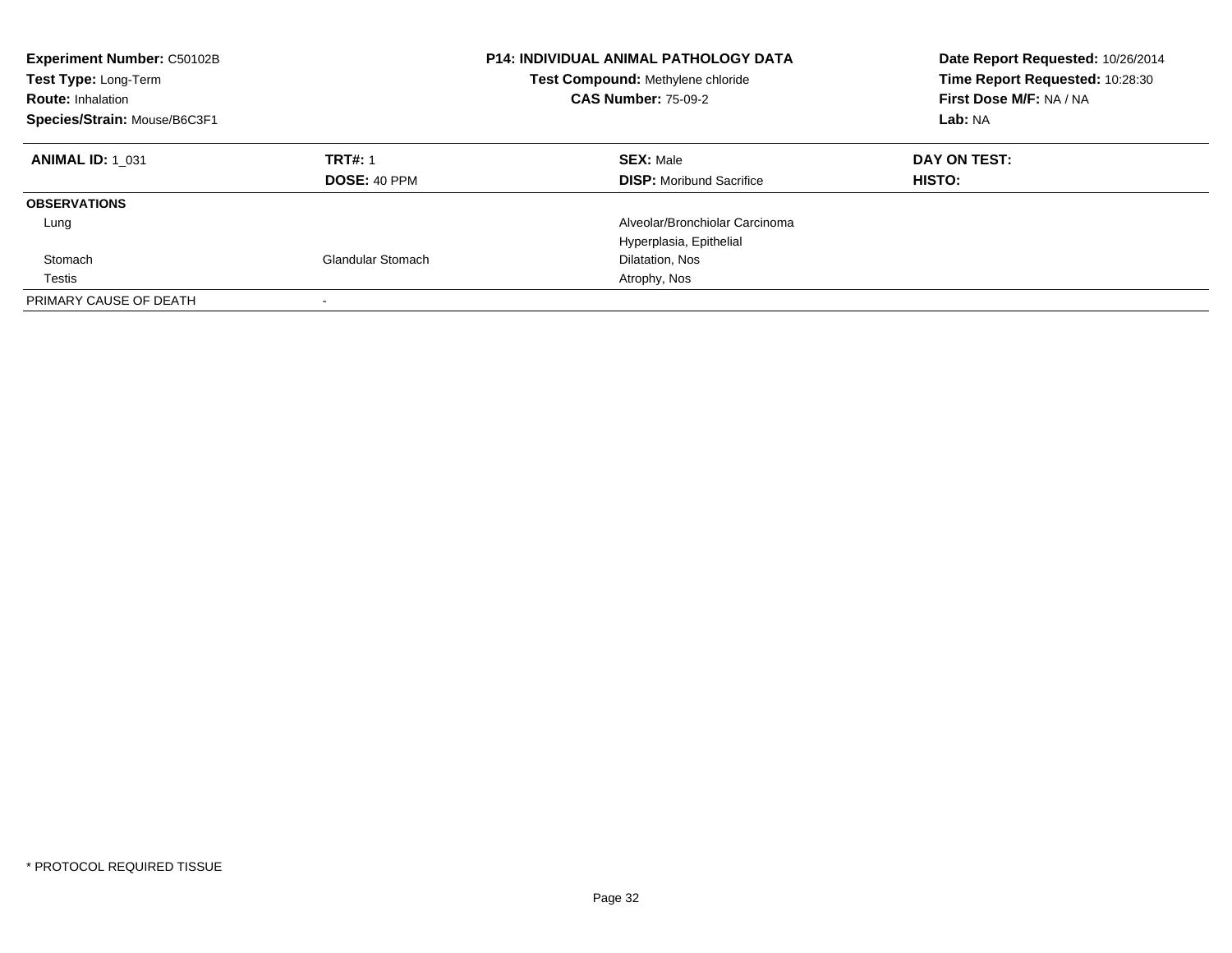| Experiment Number: C50102B<br>Test Type: Long-Term<br><b>Route: Inhalation</b><br>Species/Strain: Mouse/B6C3F1 |                                | <b>P14: INDIVIDUAL ANIMAL PATHOLOGY DATA</b><br>Test Compound: Methylene chloride<br><b>CAS Number: 75-09-2</b> | Date Report Requested: 10/26/2014<br>Time Report Requested: 10:28:30<br>First Dose M/F: NA / NA<br>Lab: NA |
|----------------------------------------------------------------------------------------------------------------|--------------------------------|-----------------------------------------------------------------------------------------------------------------|------------------------------------------------------------------------------------------------------------|
| <b>ANIMAL ID: 1 032</b>                                                                                        | <b>TRT#: 1</b><br>DOSE: 40 PPM | <b>SEX: Male</b><br><b>DISP:</b> Moribund Sacrifice                                                             | DAY ON TEST:<br><b>HISTO:</b>                                                                              |
| <b>OBSERVATIONS</b>                                                                                            |                                |                                                                                                                 |                                                                                                            |
| Liver                                                                                                          |                                | Degeneration, Cytologic                                                                                         |                                                                                                            |
| Lung                                                                                                           |                                | Alveolar/Bronchiolar Carcinoma                                                                                  |                                                                                                            |
|                                                                                                                |                                | Lymphocytic Inflammatory Infiltrate                                                                             |                                                                                                            |
| Testis                                                                                                         |                                | Atrophy, Nos                                                                                                    |                                                                                                            |
| PRIMARY CAUSE OF DEATH                                                                                         |                                |                                                                                                                 |                                                                                                            |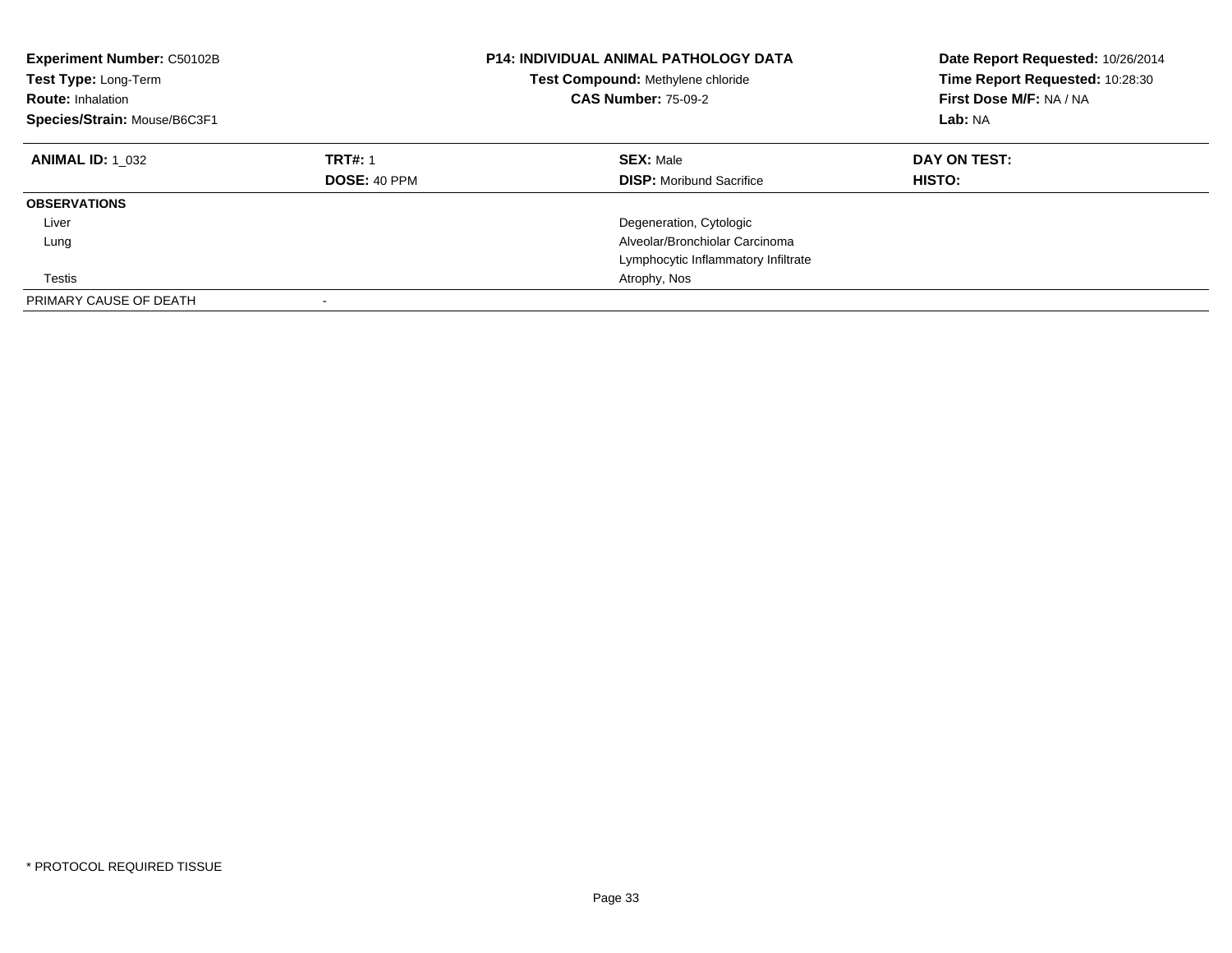| <b>Experiment Number: C50102B</b><br>Test Type: Long-Term |                     | <b>P14: INDIVIDUAL ANIMAL PATHOLOGY DATA</b><br>Test Compound: Methylene chloride | Date Report Requested: 10/26/2014<br>Time Report Requested: 10:28:30 |
|-----------------------------------------------------------|---------------------|-----------------------------------------------------------------------------------|----------------------------------------------------------------------|
| <b>Route: Inhalation</b>                                  |                     | <b>CAS Number: 75-09-2</b>                                                        | First Dose M/F: NA / NA                                              |
| Species/Strain: Mouse/B6C3F1                              |                     |                                                                                   | Lab: NA                                                              |
| <b>ANIMAL ID: 1 033</b>                                   | <b>TRT#: 1</b>      | <b>SEX: Male</b>                                                                  | DAY ON TEST:                                                         |
|                                                           | <b>DOSE: 40 PPM</b> | <b>DISP:</b> Natural Death                                                        | HISTO:                                                               |
| <b>OBSERVATIONS</b>                                       |                     |                                                                                   |                                                                      |
| Liver                                                     |                     | Hepatocellular Carcinoma                                                          |                                                                      |
| Lung                                                      |                     | Alveolar/Bronchiolar Adenoma                                                      |                                                                      |
| PRIMARY CAUSE OF DEATH                                    |                     |                                                                                   |                                                                      |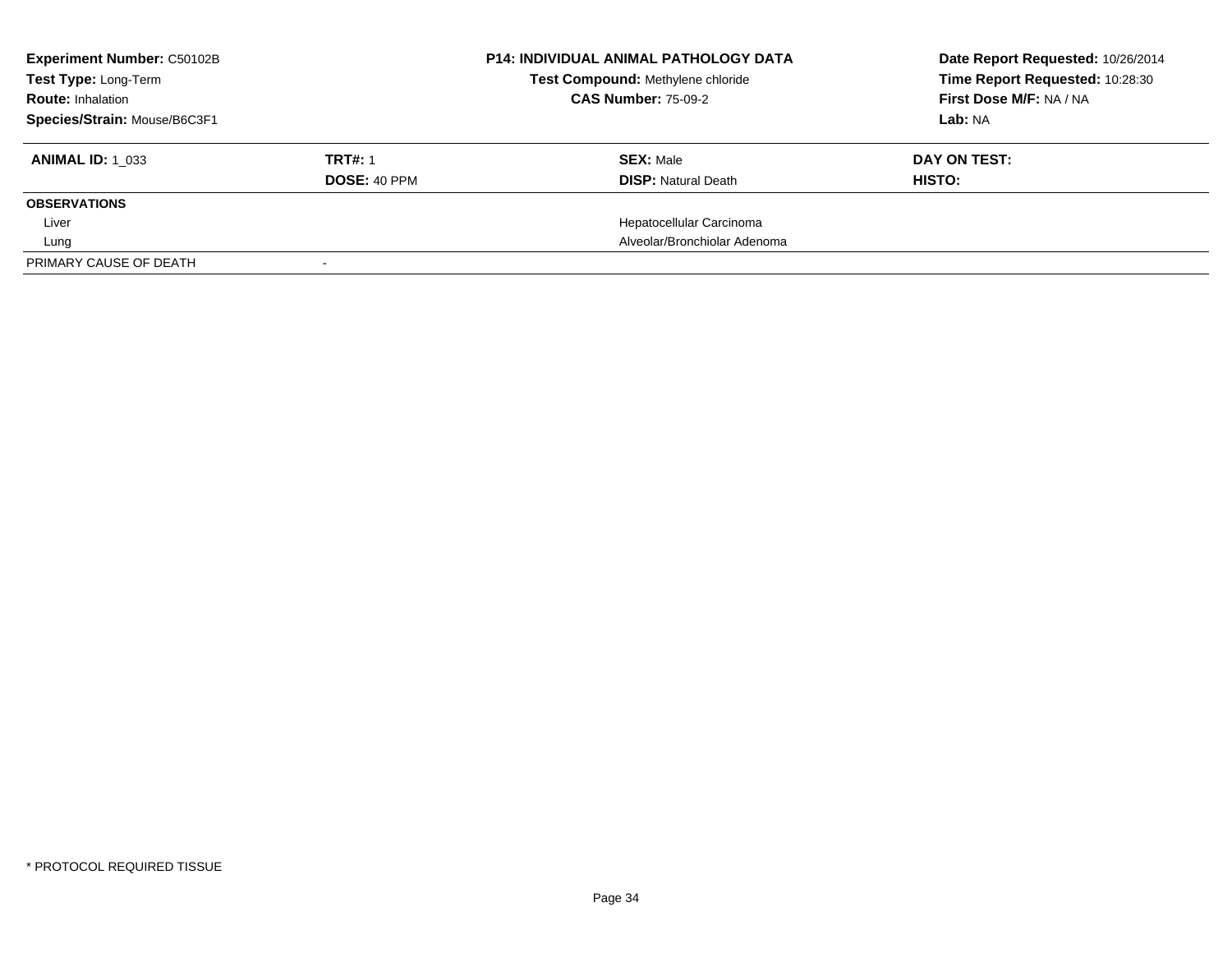**Experiment Number:** C50102B**Test Type:** Long-Term**Route:** Inhalation **Species/Strain:** Mouse/B6C3F1**P14: INDIVIDUAL ANIMAL PATHOLOGY DATATest Compound:** Methylene chloride**CAS Number:** 75-09-2**Date Report Requested:** 10/26/2014**Time Report Requested:** 10:28:30**First Dose M/F:** NA / NA**Lab:** NA**ANIMAL ID:** 1\_034**1 TRT#:** 1 **SEX:** Male **DAY ON TEST: DOSE:** 40 PPM**DISP:** Natural Death **HISTO: OBSERVATIONS** Kidney Alveolar/Bronchiolar Carcinoma, Metastatic Infarct, Nos Degeneration, Cytologic LiverHemangiosarcoma Alveolar/Bronchiolar Adenoma LungAlveolar/Bronchiolar Carcinoma Preputial gland Dilatation, Ducts Testis Atrophy, Nos PRIMARY CAUSE OF DEATH-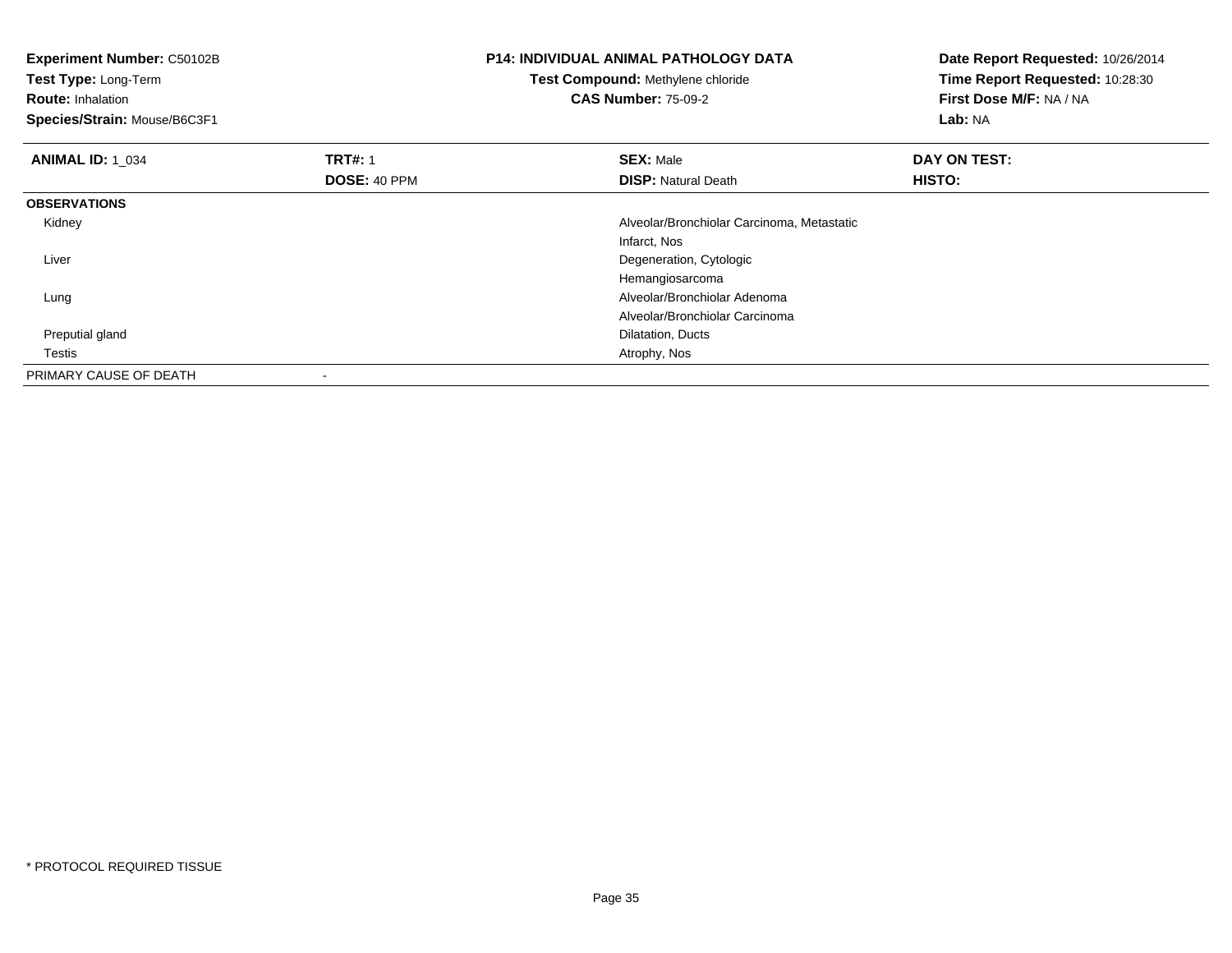**Experiment Number:** C50102B**Test Type:** Long-Term**Route:** Inhalation **Species/Strain:** Mouse/B6C3F1**P14: INDIVIDUAL ANIMAL PATHOLOGY DATATest Compound:** Methylene chloride**CAS Number:** 75-09-2**Date Report Requested:** 10/26/2014**Time Report Requested:** 10:28:30**First Dose M/F:** NA / NA**Lab:** NA**ANIMAL ID: 1\_035 TRT#:** <sup>1</sup> **SEX:** Male **DAY ON TEST: DOSE:** 40 PPM**DISP:** Moribund Sacrifice **HISTO: OBSERVATIONS** Heart Inflammation, Acute/Chronic Kidneyy the contract of the contract of the contract of the contract of the contract of the contract of the contract of the contract of the contract of the contract of the contract of the contract of the contract of the contract Tubule Cast, Nos Liver Degeneration, Cytologic Hepatocellular Adenoma Hepatocellular Carcinoma Alveolar/Bronchiolar Carcinoma Lung Pancreass and the contract of the contract of the contract of the contract of the contract  $\mathsf{A}$  at  $\mathsf{A}$  and  $\mathsf{A}$  and  $\mathsf{A}$  and  $\mathsf{A}$  and  $\mathsf{A}$  are contract of  $\mathsf{A}$  and  $\mathsf{A}$  and  $\mathsf{A}$  are contract of Duct Nos Inflammation, Nos **Testis**  Atrophy, Nos PRIMARY CAUSE OF DEATH-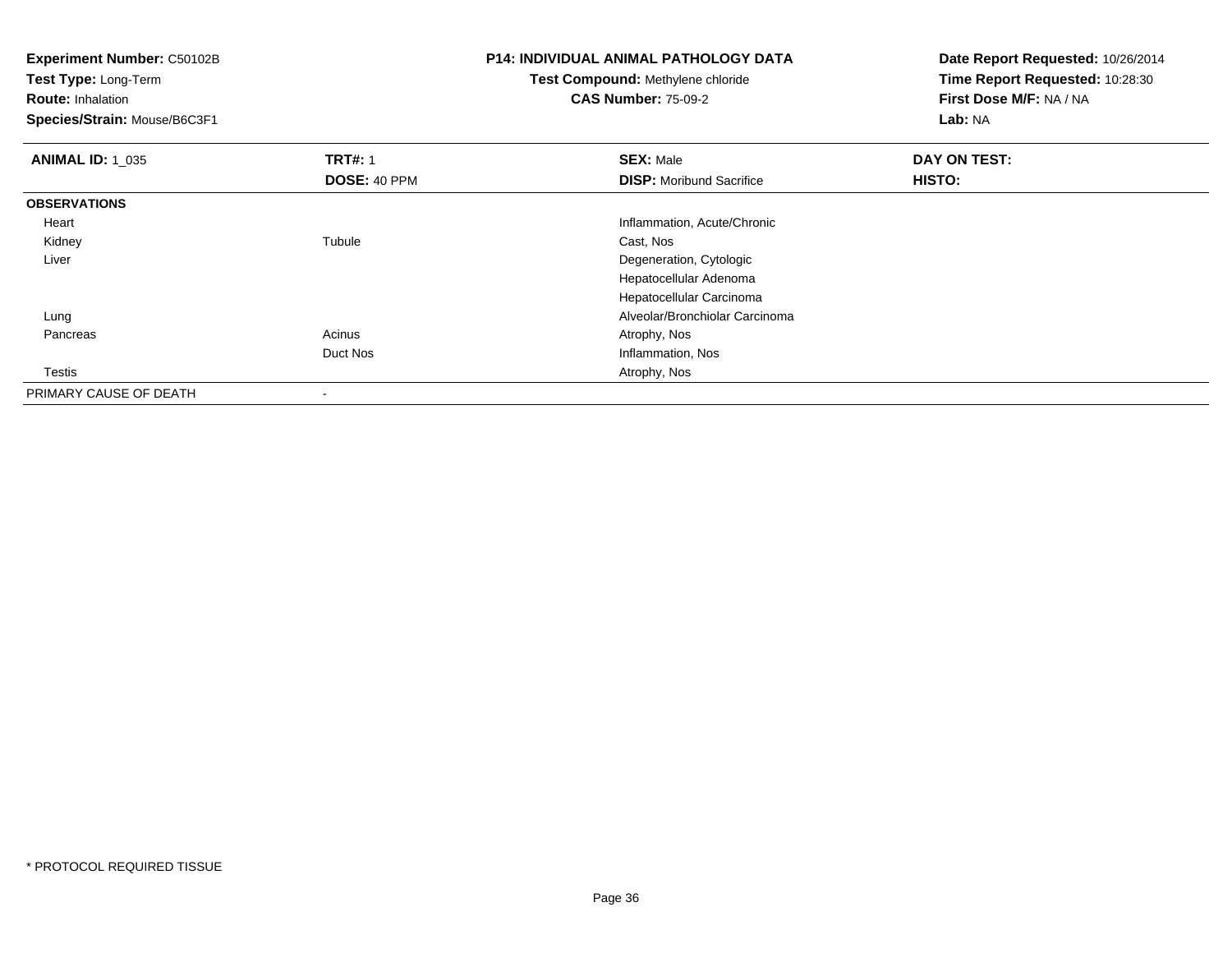| <b>Experiment Number: C50102B</b><br>Test Type: Long-Term<br><b>Route: Inhalation</b><br>Species/Strain: Mouse/B6C3F1 |                          | <b>P14: INDIVIDUAL ANIMAL PATHOLOGY DATA</b><br>Test Compound: Methylene chloride<br><b>CAS Number: 75-09-2</b> | Date Report Requested: 10/26/2014<br>Time Report Requested: 10:28:30<br>First Dose M/F: NA / NA<br>Lab: NA |
|-----------------------------------------------------------------------------------------------------------------------|--------------------------|-----------------------------------------------------------------------------------------------------------------|------------------------------------------------------------------------------------------------------------|
| <b>ANIMAL ID: 1_036</b>                                                                                               | <b>TRT#: 1</b>           | <b>SEX: Male</b>                                                                                                | DAY ON TEST:                                                                                               |
|                                                                                                                       | <b>DOSE: 40 PPM</b>      | <b>DISP:</b> Moribund Sacrifice                                                                                 | HISTO:                                                                                                     |
| <b>OBSERVATIONS</b>                                                                                                   |                          |                                                                                                                 |                                                                                                            |
| Kidney                                                                                                                | Tubule                   | Cast, Nos                                                                                                       |                                                                                                            |
| Liver                                                                                                                 |                          | Degeneration, Cytologic                                                                                         |                                                                                                            |
|                                                                                                                       |                          | Hemangioma                                                                                                      |                                                                                                            |
|                                                                                                                       |                          | Hepatocellular Carcinoma                                                                                        |                                                                                                            |
| Lung                                                                                                                  |                          | Alveolar/Bronchiolar Adenoma                                                                                    |                                                                                                            |
|                                                                                                                       |                          | Alveolar/Bronchiolar Carcinoma                                                                                  |                                                                                                            |
| Stomach                                                                                                               | <b>Glandular Stomach</b> | Dilatation, Nos                                                                                                 |                                                                                                            |
| Testis                                                                                                                |                          | Atrophy, Nos                                                                                                    |                                                                                                            |
| PRIMARY CAUSE OF DEATH                                                                                                |                          |                                                                                                                 |                                                                                                            |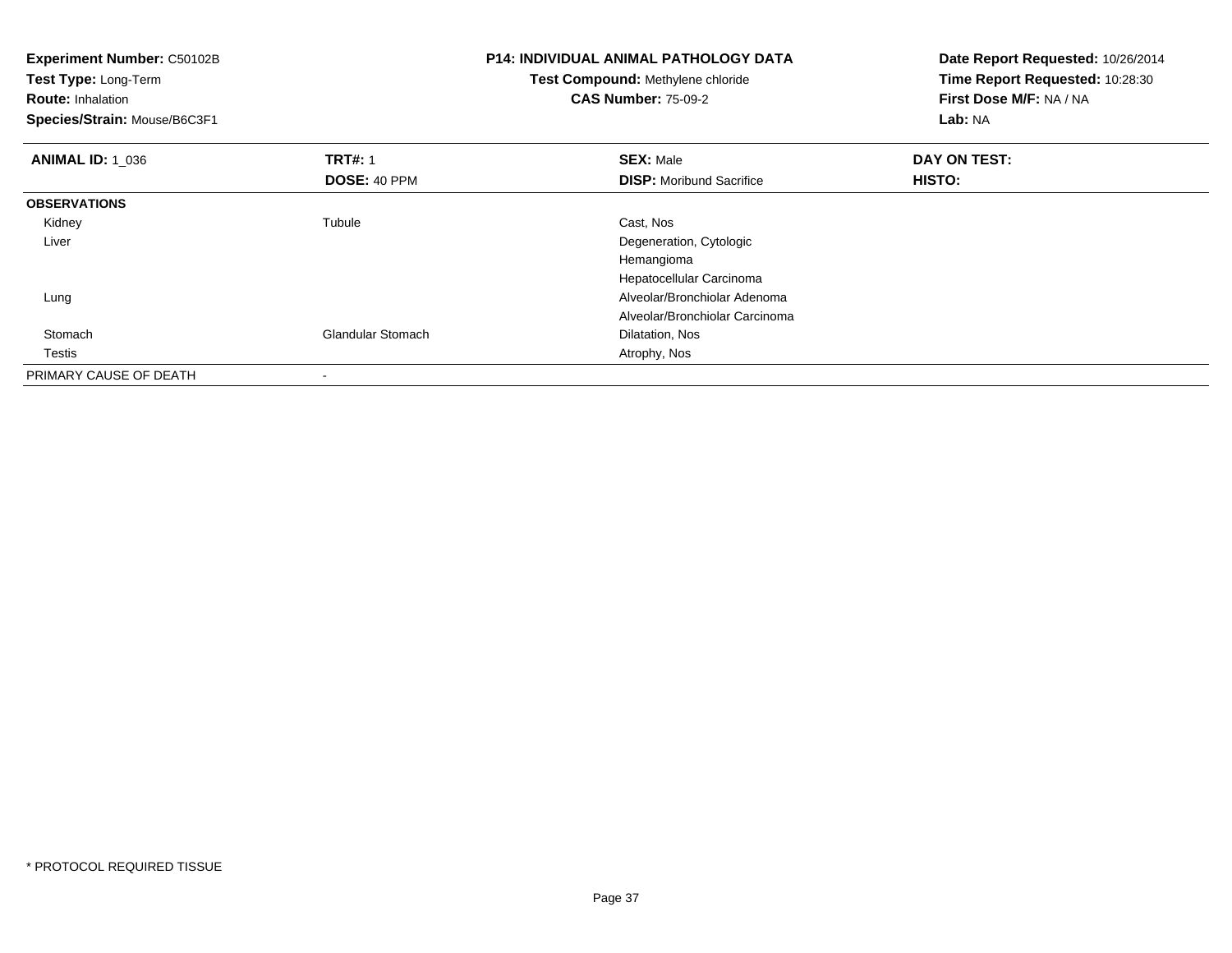| <b>Experiment Number: C50102B</b><br><b>Test Type: Long-Term</b> |                     | <b>P14: INDIVIDUAL ANIMAL PATHOLOGY DATA</b><br>Test Compound: Methylene chloride | Date Report Requested: 10/26/2014<br>Time Report Requested: 10:28:30 |  |
|------------------------------------------------------------------|---------------------|-----------------------------------------------------------------------------------|----------------------------------------------------------------------|--|
| <b>Route: Inhalation</b>                                         |                     | <b>CAS Number: 75-09-2</b>                                                        | First Dose M/F: NA / NA                                              |  |
| Species/Strain: Mouse/B6C3F1                                     |                     |                                                                                   | Lab: NA                                                              |  |
| <b>ANIMAL ID: 1 037</b>                                          | <b>TRT#: 1</b>      | <b>SEX: Male</b>                                                                  | DAY ON TEST:                                                         |  |
|                                                                  | <b>DOSE: 40 PPM</b> | <b>DISP:</b> Moribund Sacrifice                                                   | HISTO:                                                               |  |
| <b>OBSERVATIONS</b>                                              |                     |                                                                                   |                                                                      |  |
| Liver                                                            |                     | Hemangiosarcoma                                                                   |                                                                      |  |
| Lung                                                             |                     | Alveolar/Bronchiolar Adenoma                                                      |                                                                      |  |
| PRIMARY CAUSE OF DEATH                                           |                     |                                                                                   |                                                                      |  |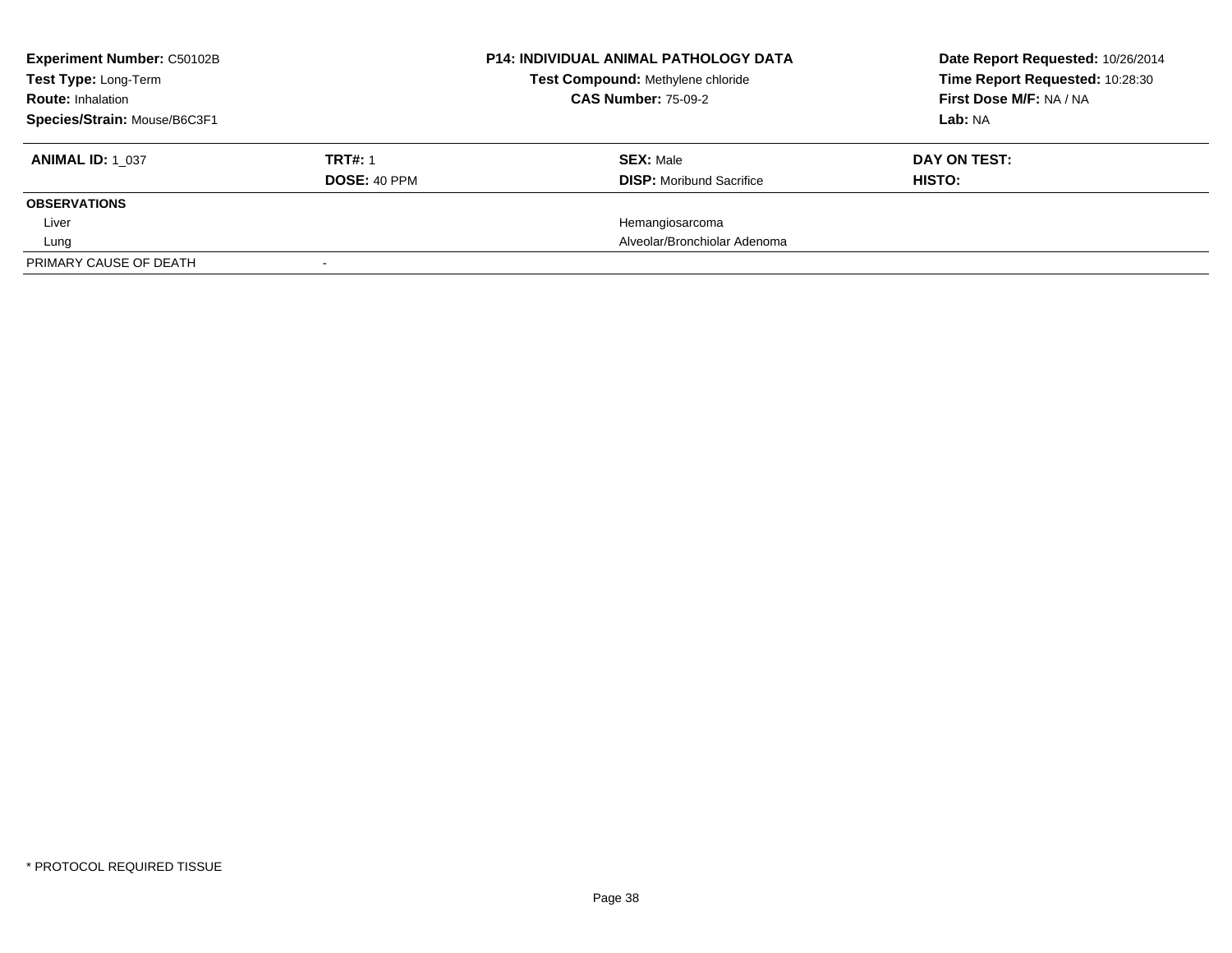| <b>Experiment Number: C50102B</b><br><b>Test Type: Long-Term</b><br><b>Route: Inhalation</b><br>Species/Strain: Mouse/B6C3F1 |                     | P14: INDIVIDUAL ANIMAL PATHOLOGY DATA<br>Test Compound: Methylene chloride<br><b>CAS Number: 75-09-2</b> | Date Report Requested: 10/26/2014<br>Time Report Requested: 10:28:30<br>First Dose M/F: NA / NA<br>Lab: NA |  |
|------------------------------------------------------------------------------------------------------------------------------|---------------------|----------------------------------------------------------------------------------------------------------|------------------------------------------------------------------------------------------------------------|--|
| <b>ANIMAL ID: 1 038</b>                                                                                                      | <b>TRT#: 1</b>      | <b>SEX: Male</b>                                                                                         | DAY ON TEST:                                                                                               |  |
|                                                                                                                              | <b>DOSE: 40 PPM</b> | <b>DISP:</b> Natural Death                                                                               | HISTO:                                                                                                     |  |
| <b>OBSERVATIONS</b>                                                                                                          |                     |                                                                                                          |                                                                                                            |  |
| Brain                                                                                                                        |                     | Mineralization                                                                                           |                                                                                                            |  |
| Intestine Small                                                                                                              | Duodenum            | Inflammation, Acute/Chronic                                                                              |                                                                                                            |  |
| Kidney                                                                                                                       | Tubule              | Cast, Nos                                                                                                |                                                                                                            |  |
| Liver                                                                                                                        |                     | Hepatocellular Carcinoma                                                                                 |                                                                                                            |  |
|                                                                                                                              |                     | Necrosis, Nos                                                                                            |                                                                                                            |  |
| Lung                                                                                                                         |                     | Congestion, Nos                                                                                          |                                                                                                            |  |
| PRIMARY CAUSE OF DEATH                                                                                                       |                     |                                                                                                          |                                                                                                            |  |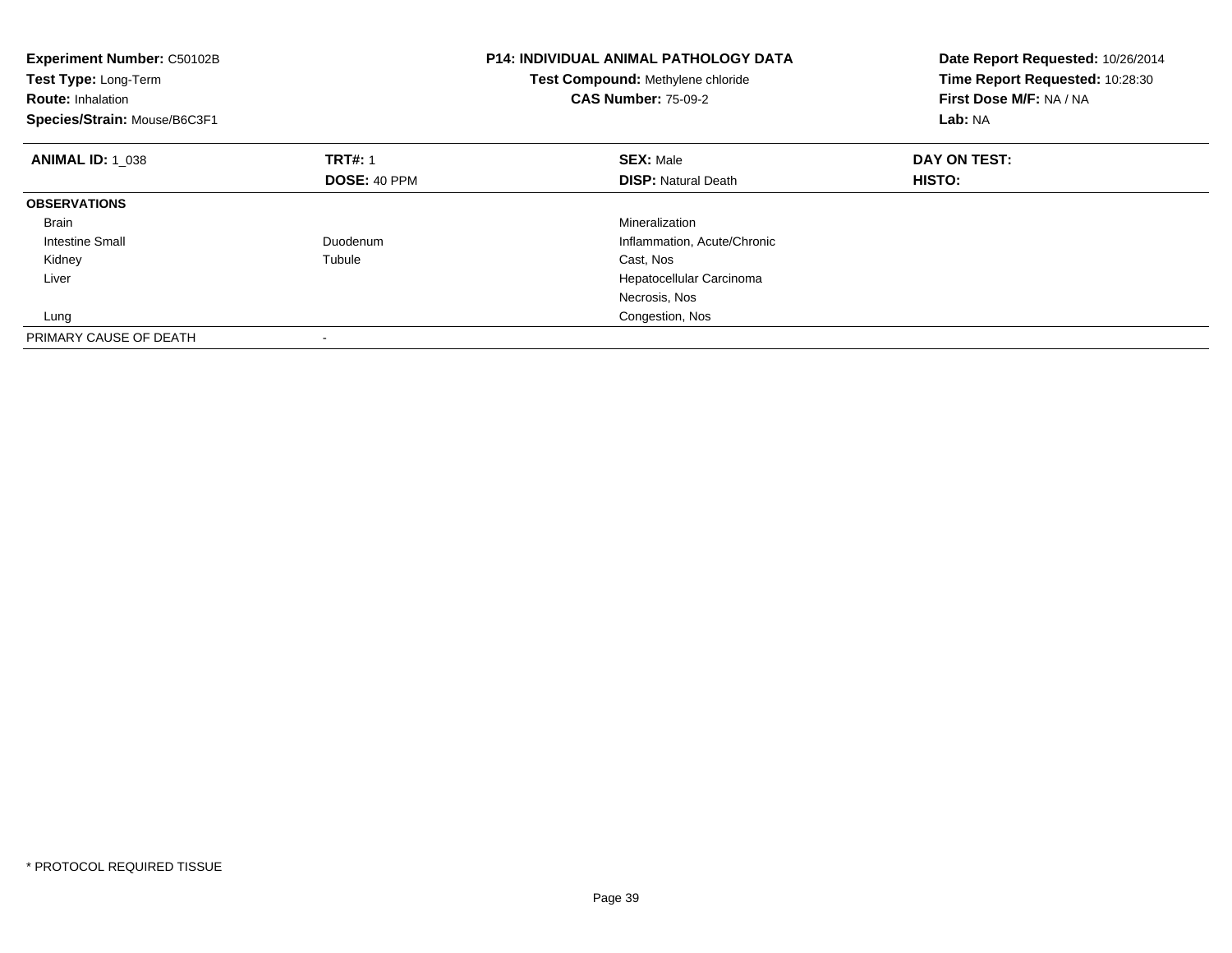**Experiment Number:** C50102B**Test Type:** Long-Term**Route:** Inhalation **Species/Strain:** Mouse/B6C3F1**P14: INDIVIDUAL ANIMAL PATHOLOGY DATATest Compound:** Methylene chloride**CAS Number:** 75-09-2**Date Report Requested:** 10/26/2014**Time Report Requested:** 10:28:30**First Dose M/F:** NA / NA**Lab:** NA**ANIMAL ID: 1\_039 9 TRT#:** 1 **SEX:** Male **SEX:** Male **DAY ON TEST: DOSE:** 40 PPM**DISP:** Moribund Sacrifice **HISTO: OBSERVATIONS** Brainn and the control of the control of the control of the control of the control of the control of the control of the control of the control of the control of the control of the control of the control of the control of the co Lung Adenocarcinoma, Nos, Metastatic Alveolar/Bronchiolar Carcinoma Undifferentiated Carcinoma, Metastatic Nasal cavity Undifferentiated Carcinoma StomachGlandular Stomach Dilatation, Nos Testiss and the contract of the contract of the contract of the contract of the contract of the contract of the contract of the contract of the contract of the contract of the contract of the contract of the contract of the cont Thyroid Follicle Atrophy, Focal Urinary bladder Hyperplasia, Epithelial PRIMARY CAUSE OF DEATH-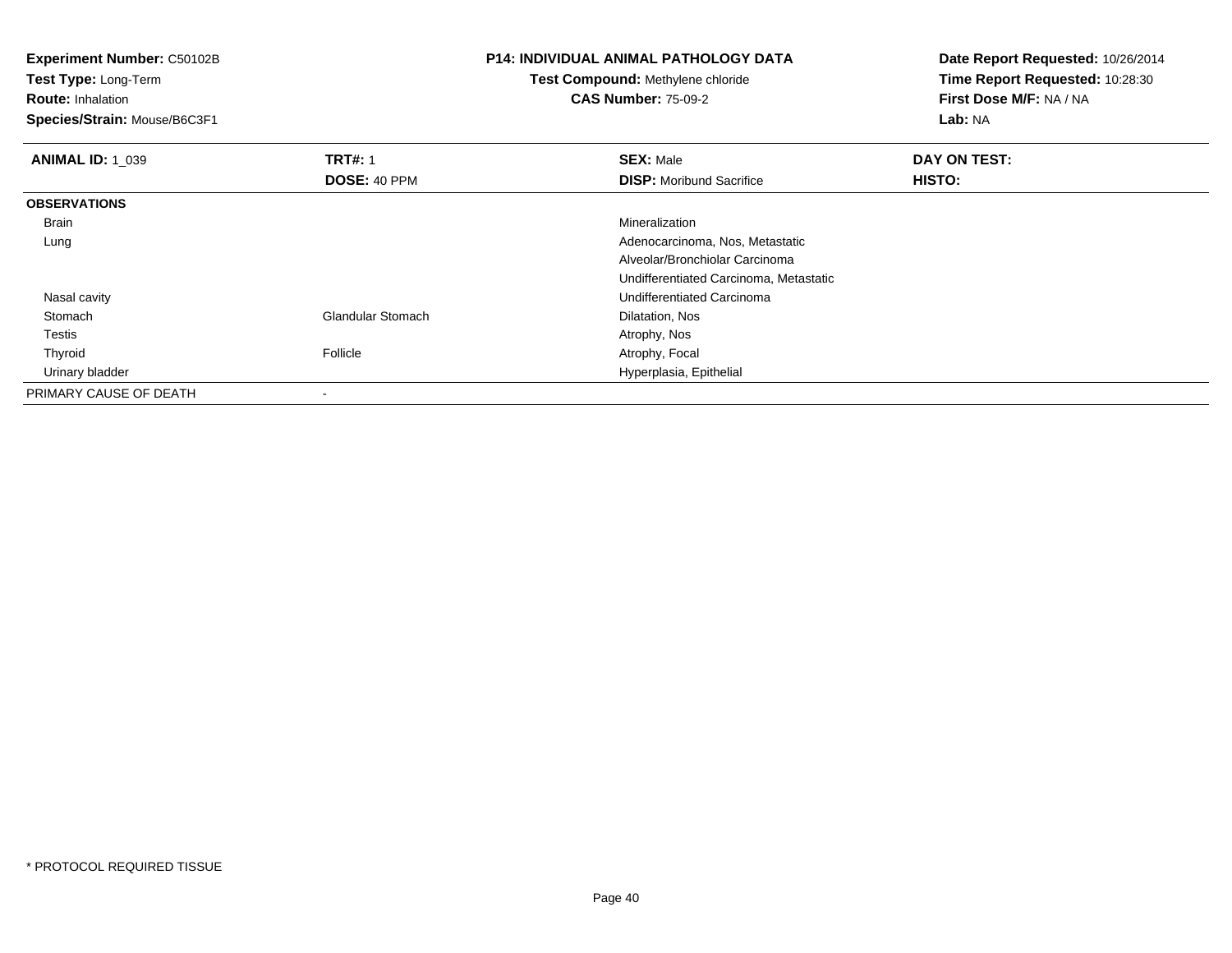| Experiment Number: C50102B<br>Test Type: Long-Term<br><b>Route: Inhalation</b><br>Species/Strain: Mouse/B6C3F1 |                                       | <b>P14: INDIVIDUAL ANIMAL PATHOLOGY DATA</b><br>Test Compound: Methylene chloride<br><b>CAS Number: 75-09-2</b> | Date Report Requested: 10/26/2014<br>Time Report Requested: 10:28:30<br>First Dose M/F: NA / NA<br>Lab: NA |
|----------------------------------------------------------------------------------------------------------------|---------------------------------------|-----------------------------------------------------------------------------------------------------------------|------------------------------------------------------------------------------------------------------------|
| <b>ANIMAL ID: 1 040</b>                                                                                        | <b>TRT#: 1</b><br><b>DOSE: 40 PPM</b> | <b>SEX: Male</b><br><b>DISP: Natural Death</b>                                                                  | DAY ON TEST:<br>HISTO:                                                                                     |
| <b>OBSERVATIONS</b>                                                                                            |                                       |                                                                                                                 |                                                                                                            |
| Liver                                                                                                          |                                       | Degeneration, Cytologic<br>Hepatocellular Carcinoma                                                             |                                                                                                            |
| Lung                                                                                                           |                                       | Alveolar/Bronchiolar Adenoma                                                                                    |                                                                                                            |
| Testis                                                                                                         |                                       | Atrophy, Nos                                                                                                    |                                                                                                            |
| PRIMARY CAUSE OF DEATH                                                                                         |                                       |                                                                                                                 |                                                                                                            |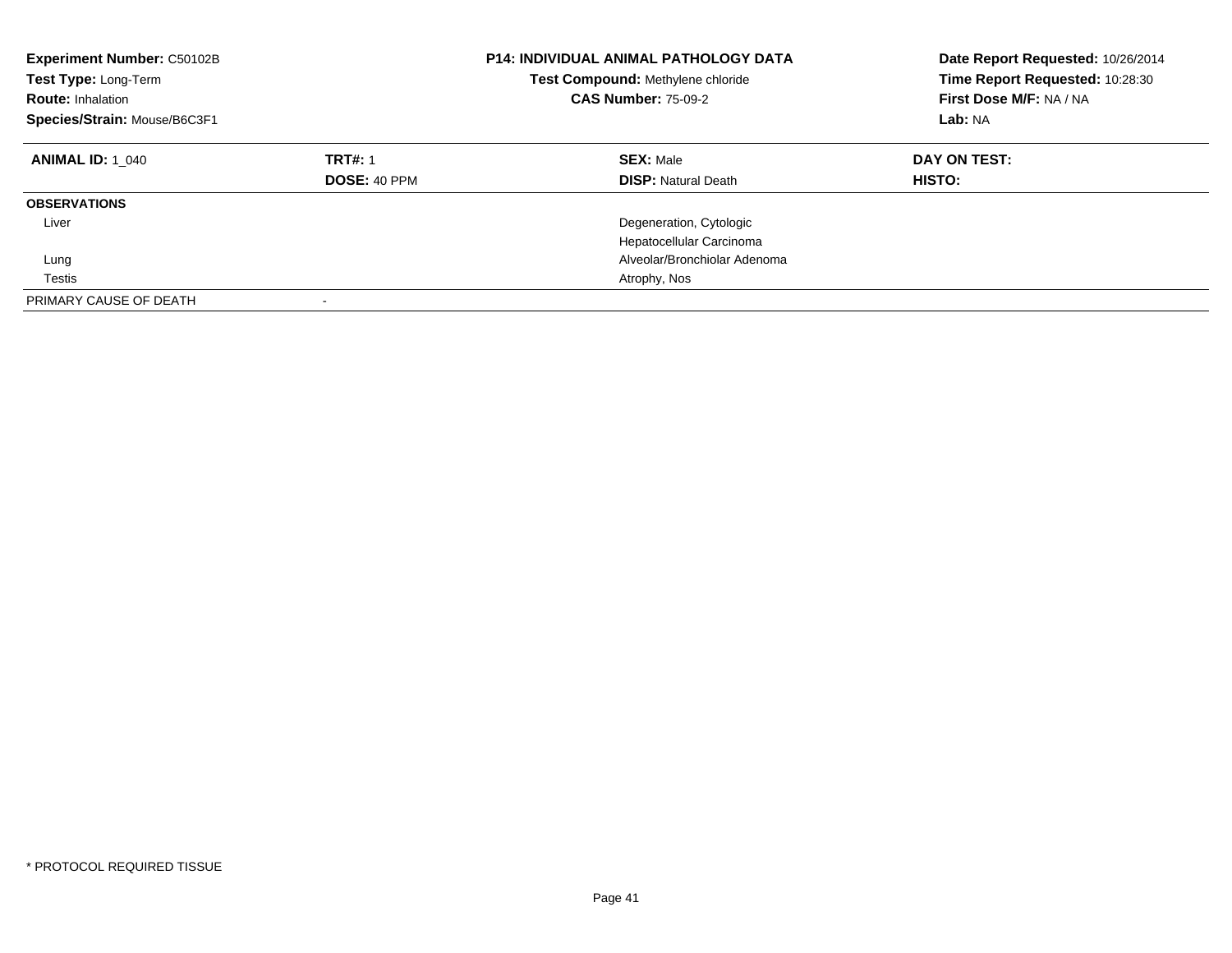| <b>Experiment Number: C50102B</b><br>Test Type: Long-Term<br><b>Route: Inhalation</b> |                     | <b>P14: INDIVIDUAL ANIMAL PATHOLOGY DATA</b> | Date Report Requested: 10/26/2014 |  |
|---------------------------------------------------------------------------------------|---------------------|----------------------------------------------|-----------------------------------|--|
|                                                                                       |                     | Test Compound: Methylene chloride            | Time Report Requested: 10:28:30   |  |
|                                                                                       |                     | <b>CAS Number: 75-09-2</b>                   | First Dose M/F: NA / NA           |  |
| Species/Strain: Mouse/B6C3F1                                                          |                     |                                              | <b>Lab:</b> NA                    |  |
| <b>ANIMAL ID: 1 041</b>                                                               | <b>TRT#: 1</b>      | <b>SEX: Male</b>                             | DAY ON TEST:                      |  |
|                                                                                       | <b>DOSE: 40 PPM</b> | <b>DISP:</b> Natural Death                   | <b>HISTO:</b>                     |  |
| <b>OBSERVATIONS</b>                                                                   |                     |                                              |                                   |  |
| Kidney                                                                                |                     | Inflammation, Suppurative                    |                                   |  |
| PRIMARY CAUSE OF DEATH                                                                |                     |                                              |                                   |  |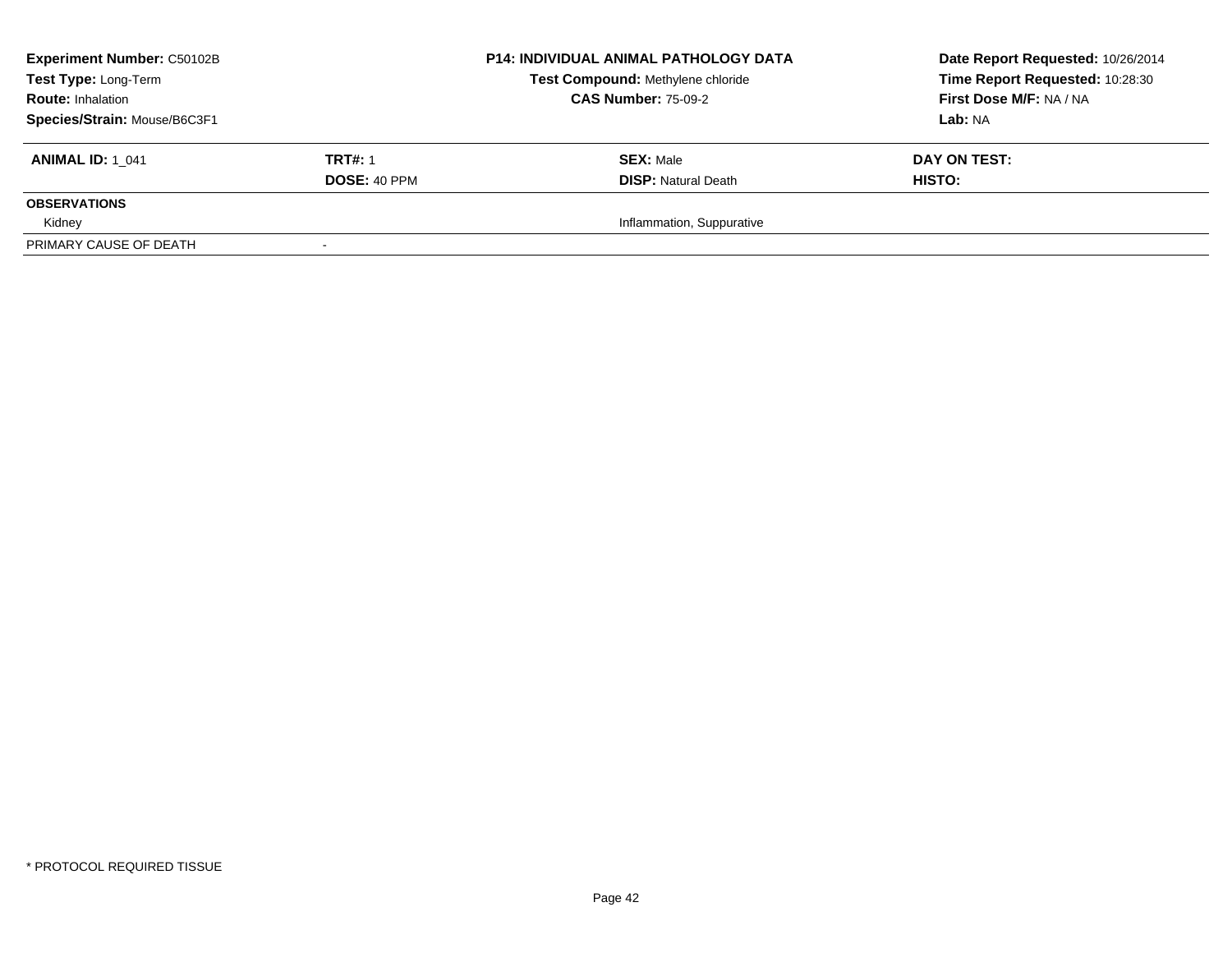**Experiment Number:** C50102B

**Test Type:** Long-Term

**Route:** Inhalation

**Species/Strain:** Mouse/B6C3F1

#### **P14: INDIVIDUAL ANIMAL PATHOLOGY DATA**

# **Test Compound:** Methylene chloride**CAS Number:** 75-09-2

**Date Report Requested:** 10/26/2014**Time Report Requested:** 10:28:30**First Dose M/F:** NA / NA**Lab:** NA

| <b>ANIMAL ID: 1_043</b> | <b>TRT#: 1</b>           | <b>SEX: Male</b>                     | DAY ON TEST: |  |
|-------------------------|--------------------------|--------------------------------------|--------------|--|
|                         | DOSE: 40 PPM             | <b>DISP:</b> Moribund Sacrifice      | HISTO:       |  |
| <b>OBSERVATIONS</b>     |                          |                                      |              |  |
| Adrenal gland           |                          | Hepatocellular Carcinoma, Metastatic |              |  |
| Bone marrow             |                          | Hyperplasia, Granulocytic            |              |  |
| Brain                   |                          | Mineralization                       |              |  |
| Kidney                  | Tubule                   | Cast, Nos                            |              |  |
|                         |                          | Pyelonephritis, Acute                |              |  |
| Liver                   |                          | Degeneration, Cytologic              |              |  |
|                         |                          | Hepatocellular Carcinoma             |              |  |
| Lung                    |                          | Alveolar/Bronchiolar Adenoma         |              |  |
|                         |                          | Hepatocellular Carcinoma, Metastatic |              |  |
| Nasal cavity            |                          | Hyperplasia, Focal                   |              |  |
| Prostate                |                          | Inflammation, Suppurative            |              |  |
| Spleen                  | Follicles                | Atrophy, Nos                         |              |  |
| Testis                  |                          | Atrophy, Nos                         |              |  |
| Urinary bladder         |                          | Inflammation, Suppurative            |              |  |
| PRIMARY CAUSE OF DEATH  | $\overline{\phantom{a}}$ |                                      |              |  |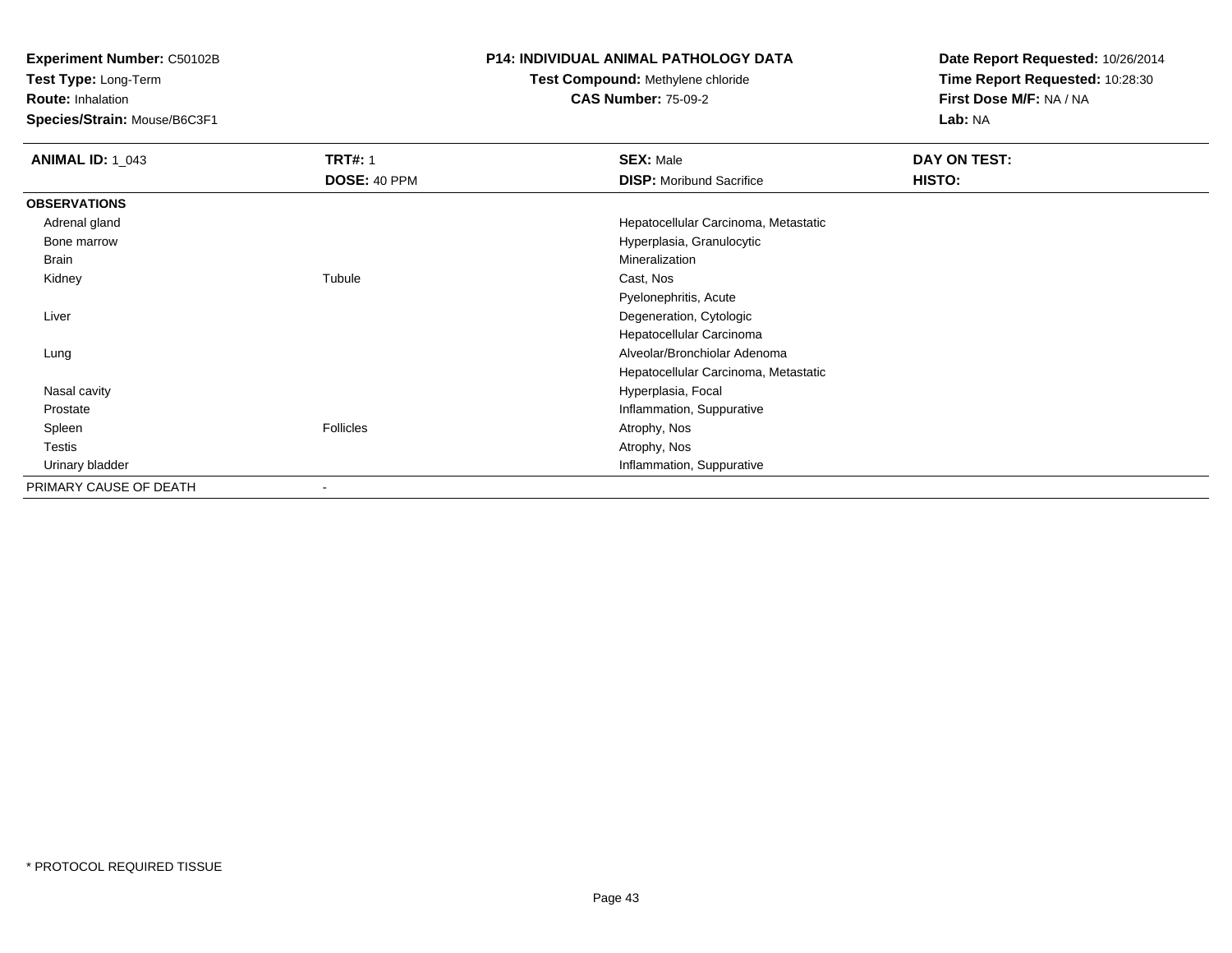| <b>Experiment Number: C50102B</b><br>Test Type: Long-Term<br><b>Route: Inhalation</b><br>Species/Strain: Mouse/B6C3F1 |                     | <b>P14: INDIVIDUAL ANIMAL PATHOLOGY DATA</b><br>Test Compound: Methylene chloride<br><b>CAS Number: 75-09-2</b> | Date Report Requested: 10/26/2014<br>Time Report Requested: 10:28:30<br>First Dose M/F: NA / NA<br>Lab: NA |  |
|-----------------------------------------------------------------------------------------------------------------------|---------------------|-----------------------------------------------------------------------------------------------------------------|------------------------------------------------------------------------------------------------------------|--|
| <b>ANIMAL ID: 1 044</b>                                                                                               | <b>TRT#: 1</b>      | <b>SEX: Male</b>                                                                                                | DAY ON TEST:                                                                                               |  |
|                                                                                                                       | <b>DOSE: 40 PPM</b> | <b>DISP:</b> Moribund Sacrifice                                                                                 | HISTO:                                                                                                     |  |
| <b>OBSERVATIONS</b>                                                                                                   |                     |                                                                                                                 |                                                                                                            |  |
| Brain                                                                                                                 |                     | <b>Mineralization</b>                                                                                           |                                                                                                            |  |
| Kidney                                                                                                                | Tubule              | Cast, Nos                                                                                                       |                                                                                                            |  |
| Liver                                                                                                                 |                     | Degeneration, Cytologic                                                                                         |                                                                                                            |  |
| Lung                                                                                                                  |                     | Alveolar/Bronchiolar Adenoma                                                                                    |                                                                                                            |  |
|                                                                                                                       |                     | Alveolar/Bronchiolar Carcinoma                                                                                  |                                                                                                            |  |
| Spleen                                                                                                                | <b>Follicles</b>    | Atrophy, Nos                                                                                                    |                                                                                                            |  |
| Testis                                                                                                                |                     | Atrophy, Nos                                                                                                    |                                                                                                            |  |
| PRIMARY CAUSE OF DEATH                                                                                                |                     |                                                                                                                 |                                                                                                            |  |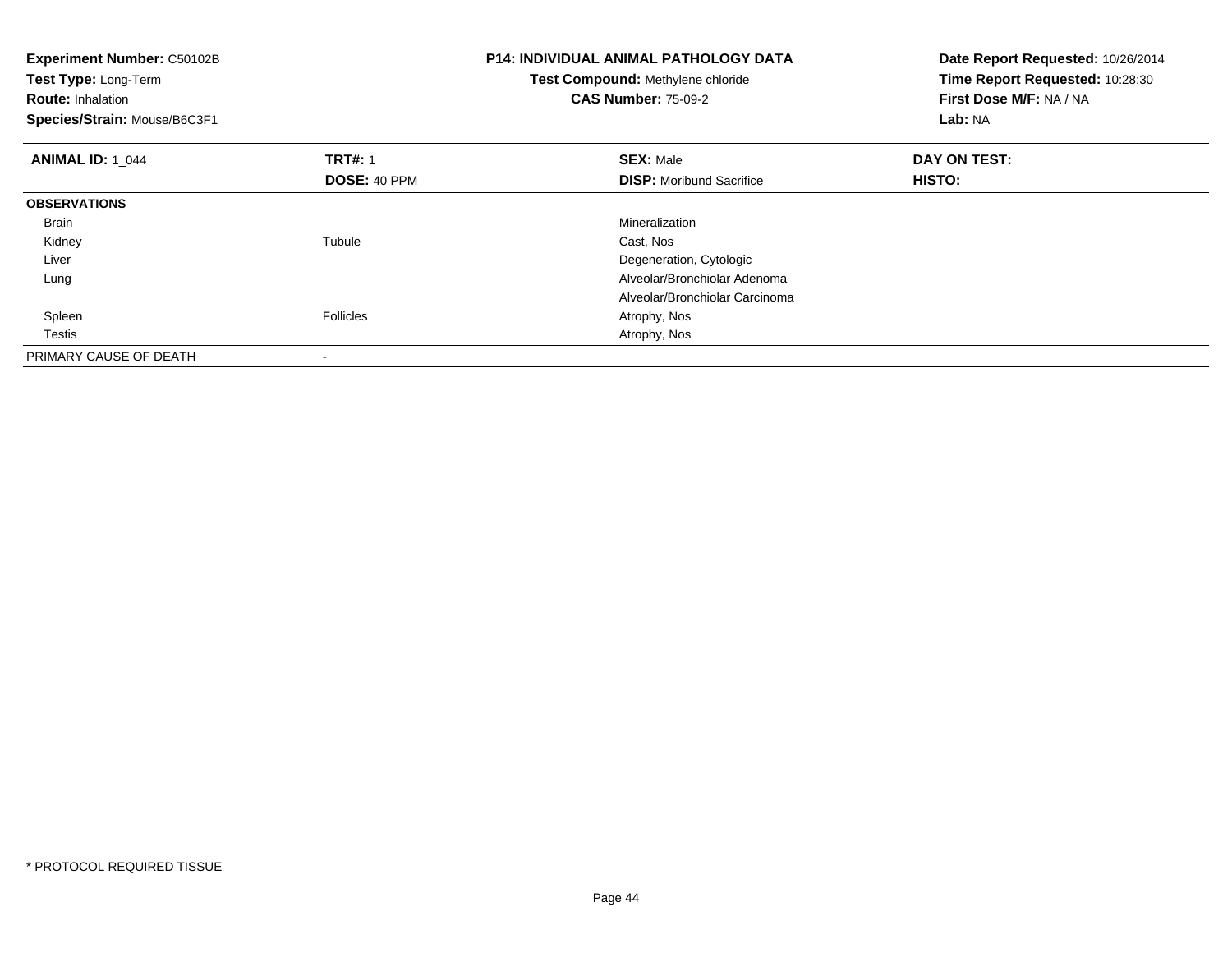| Experiment Number: C50102B<br><b>Test Type: Long-Term</b><br><b>Route: Inhalation</b><br>Species/Strain: Mouse/B6C3F1 | <b>P14: INDIVIDUAL ANIMAL PATHOLOGY DATA</b><br>Test Compound: Methylene chloride<br><b>CAS Number: 75-09-2</b> |                                                | Date Report Requested: 10/26/2014<br>Time Report Requested: 10:28:30<br>First Dose M/F: NA / NA<br>Lab: NA |
|-----------------------------------------------------------------------------------------------------------------------|-----------------------------------------------------------------------------------------------------------------|------------------------------------------------|------------------------------------------------------------------------------------------------------------|
| <b>ANIMAL ID: 1 045</b>                                                                                               | <b>TRT#: 1</b><br><b>DOSE: 40 PPM</b>                                                                           | <b>SEX: Male</b><br><b>DISP: Natural Death</b> | DAY ON TEST:<br>HISTO:                                                                                     |
| <b>OBSERVATIONS</b>                                                                                                   |                                                                                                                 |                                                |                                                                                                            |
| <b>Brain</b>                                                                                                          |                                                                                                                 | Mineralization                                 |                                                                                                            |
| Liver                                                                                                                 |                                                                                                                 | Degeneration, Cytologic                        |                                                                                                            |
|                                                                                                                       |                                                                                                                 | Hepatocellular Carcinoma                       |                                                                                                            |
| Salivary gland                                                                                                        |                                                                                                                 | Inflammation, Acute/Chronic                    |                                                                                                            |
| PRIMARY CAUSE OF DEATH                                                                                                |                                                                                                                 |                                                |                                                                                                            |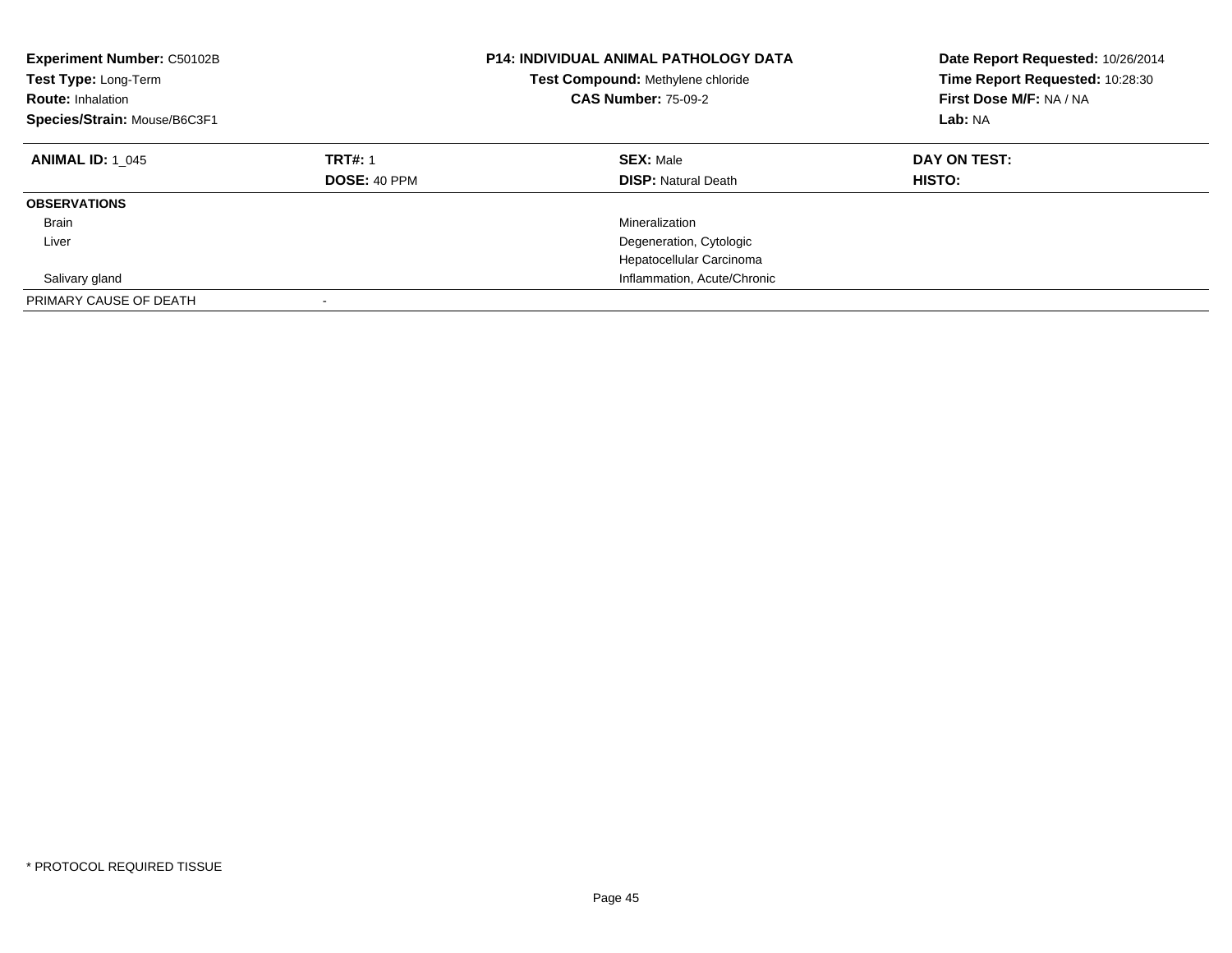| <b>Experiment Number: C50102B</b><br>Test Type: Long-Term<br><b>Route: Inhalation</b><br>Species/Strain: Mouse/B6C3F1 |                     | <b>P14: INDIVIDUAL ANIMAL PATHOLOGY DATA</b><br>Test Compound: Methylene chloride<br><b>CAS Number: 75-09-2</b> | Date Report Requested: 10/26/2014<br>Time Report Requested: 10:28:30<br>First Dose M/F: NA / NA<br>Lab: NA |  |
|-----------------------------------------------------------------------------------------------------------------------|---------------------|-----------------------------------------------------------------------------------------------------------------|------------------------------------------------------------------------------------------------------------|--|
| <b>ANIMAL ID: 1 046</b>                                                                                               | <b>TRT#: 1</b>      | <b>SEX: Male</b>                                                                                                | DAY ON TEST:                                                                                               |  |
|                                                                                                                       | <b>DOSE: 40 PPM</b> | <b>DISP: Natural Death</b>                                                                                      | <b>HISTO:</b>                                                                                              |  |
| <b>OBSERVATIONS</b>                                                                                                   |                     |                                                                                                                 |                                                                                                            |  |
| <b>Brain</b>                                                                                                          |                     | Mineralization                                                                                                  |                                                                                                            |  |
| Liver                                                                                                                 |                     | Degeneration, Cytologic                                                                                         |                                                                                                            |  |
|                                                                                                                       |                     | Hepatocellular Adenoma                                                                                          |                                                                                                            |  |
| Lung                                                                                                                  |                     | Alveolar/Bronchiolar Adenoma                                                                                    |                                                                                                            |  |
| Unspecified                                                                                                           | Multiple Organs Nos | Lymphoma, Lymphocytic-Malignant Type                                                                            |                                                                                                            |  |
| PRIMARY CAUSE OF DEATH                                                                                                |                     |                                                                                                                 |                                                                                                            |  |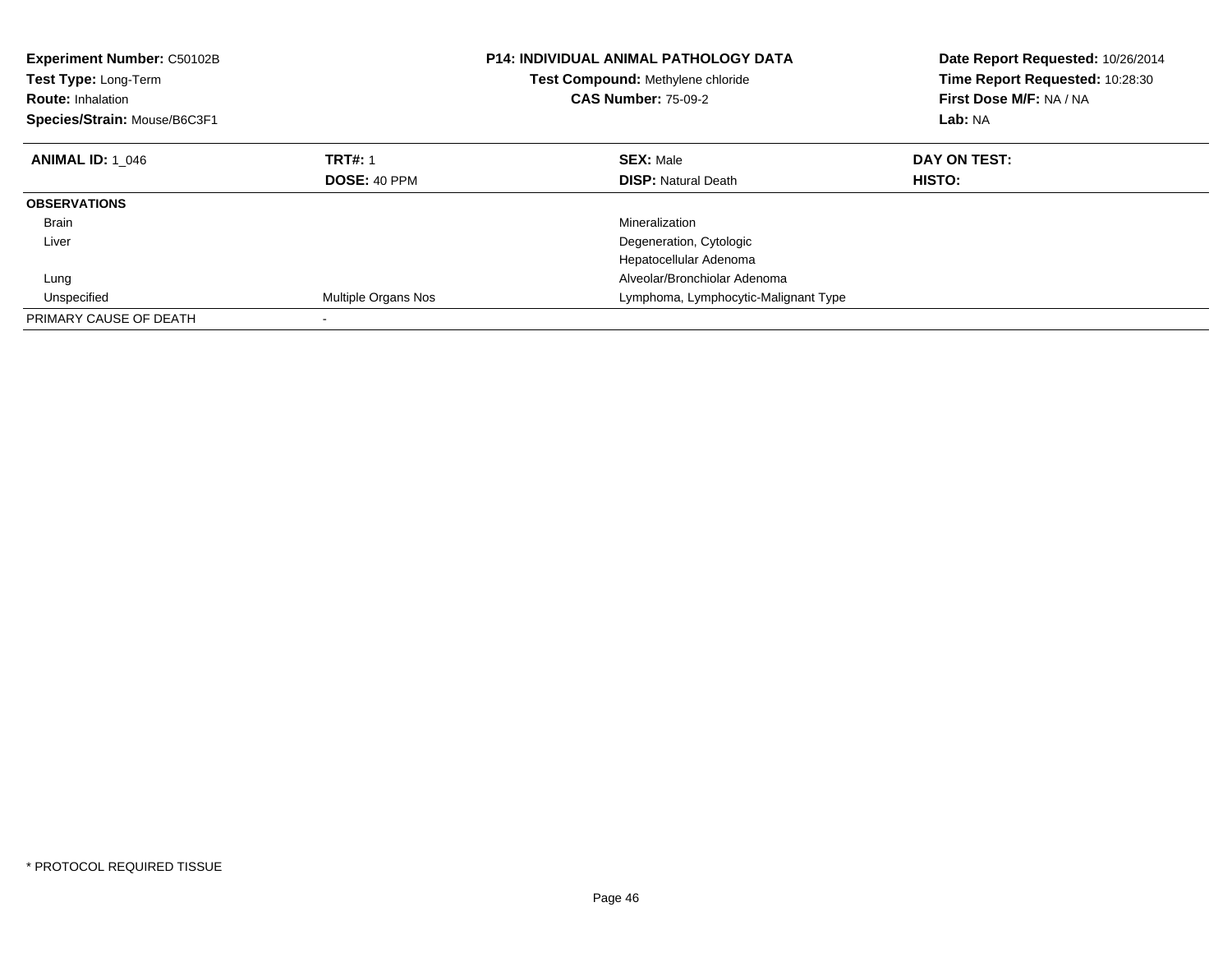| <b>Experiment Number: C50102B</b><br>Test Type: Long-Term<br><b>Route: Inhalation</b><br>Species/Strain: Mouse/B6C3F1 |                   | <b>P14: INDIVIDUAL ANIMAL PATHOLOGY DATA</b><br>Test Compound: Methylene chloride<br><b>CAS Number: 75-09-2</b> | Date Report Requested: 10/26/2014<br>Time Report Requested: 10:28:30<br>First Dose M/F: NA / NA<br>Lab: NA |  |
|-----------------------------------------------------------------------------------------------------------------------|-------------------|-----------------------------------------------------------------------------------------------------------------|------------------------------------------------------------------------------------------------------------|--|
| <b>ANIMAL ID: 1 047</b>                                                                                               | <b>TRT#: 1</b>    | <b>SEX: Male</b>                                                                                                | DAY ON TEST:                                                                                               |  |
|                                                                                                                       | DOSE: 40 PPM      | <b>DISP: Terminal Sacrifice</b>                                                                                 | <b>HISTO:</b>                                                                                              |  |
| <b>OBSERVATIONS</b>                                                                                                   |                   |                                                                                                                 |                                                                                                            |  |
| Kidney                                                                                                                | Tubule            | Cast, Nos                                                                                                       |                                                                                                            |  |
|                                                                                                                       |                   | Inflammation, Acute/Chronic                                                                                     |                                                                                                            |  |
|                                                                                                                       |                   | Mineralization                                                                                                  |                                                                                                            |  |
| Liver                                                                                                                 |                   | Cytoplasmic Change, Eosinophilic                                                                                |                                                                                                            |  |
|                                                                                                                       |                   | Degeneration, Cytologic                                                                                         |                                                                                                            |  |
| Lung                                                                                                                  |                   | Alveolar/Bronchiolar Carcinoma                                                                                  |                                                                                                            |  |
| Stomach                                                                                                               | Glandular Stomach | Dilatation, Nos                                                                                                 |                                                                                                            |  |
| Testis                                                                                                                |                   | Atrophy, Nos                                                                                                    |                                                                                                            |  |
|                                                                                                                       |                   | Hyperplasia, Interstitial Cell                                                                                  |                                                                                                            |  |
| PRIMARY CAUSE OF DEATH                                                                                                | -                 |                                                                                                                 |                                                                                                            |  |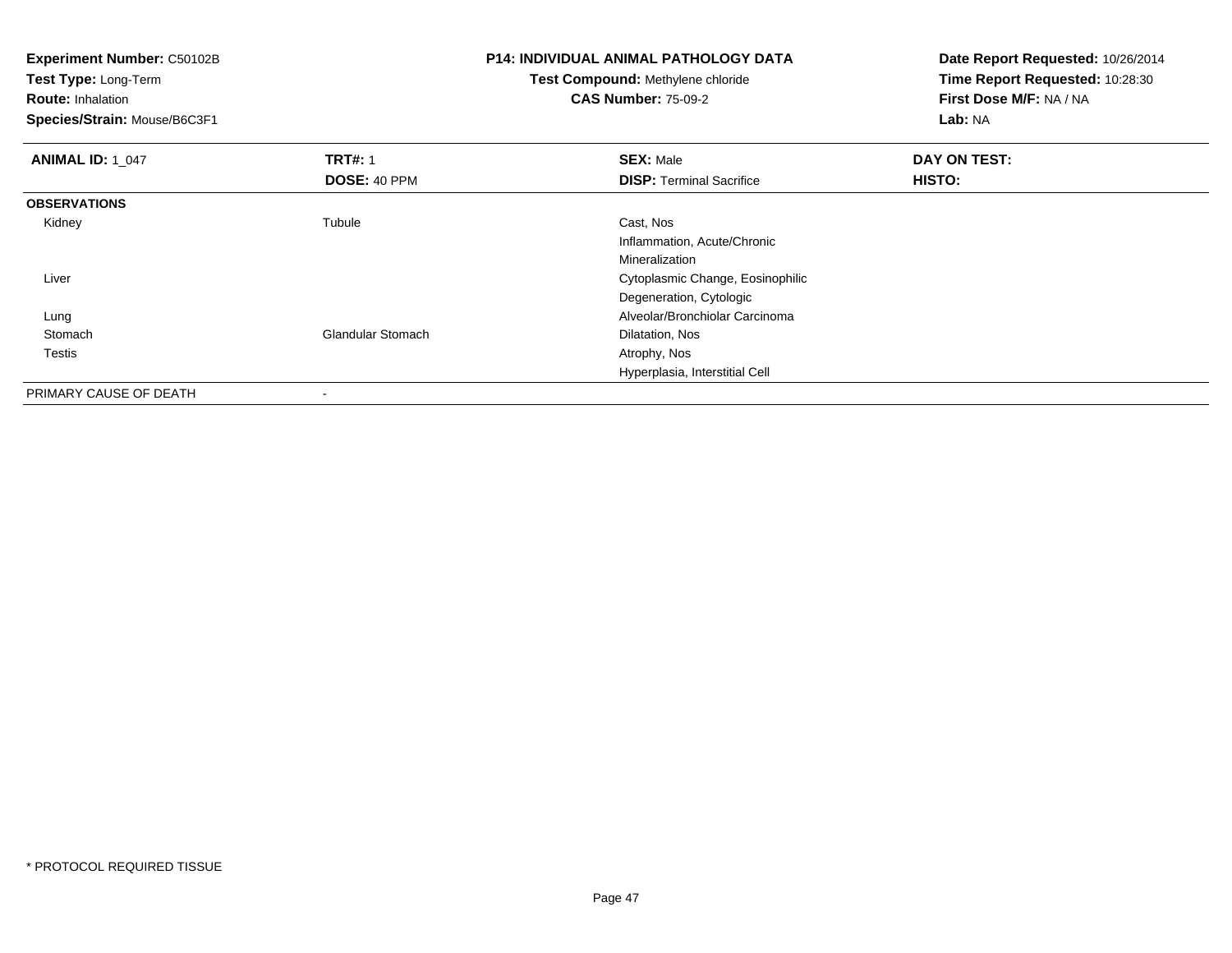| <b>Experiment Number: C50102B</b><br>Test Type: Long-Term<br><b>Route: Inhalation</b><br>Species/Strain: Mouse/B6C3F1 |                                       | <b>P14: INDIVIDUAL ANIMAL PATHOLOGY DATA</b><br>Test Compound: Methylene chloride<br><b>CAS Number: 75-09-2</b> | Date Report Requested: 10/26/2014<br>Time Report Requested: 10:28:30<br>First Dose M/F: NA / NA<br>Lab: NA |
|-----------------------------------------------------------------------------------------------------------------------|---------------------------------------|-----------------------------------------------------------------------------------------------------------------|------------------------------------------------------------------------------------------------------------|
| <b>ANIMAL ID: 1 048</b>                                                                                               | <b>TRT#: 1</b><br><b>DOSE: 40 PPM</b> | <b>SEX: Male</b><br><b>DISP: Natural Death</b>                                                                  | DAY ON TEST:<br><b>HISTO:</b>                                                                              |
| <b>OBSERVATIONS</b>                                                                                                   |                                       |                                                                                                                 |                                                                                                            |
| Liver                                                                                                                 |                                       | Hepatocellular Carcinoma<br>Inflammation, Necrotizing                                                           |                                                                                                            |
| Lung                                                                                                                  |                                       | Hepatocellular Carcinoma, Metastatic                                                                            |                                                                                                            |
| Spleen                                                                                                                |                                       | Hematopoiesis                                                                                                   |                                                                                                            |
| PRIMARY CAUSE OF DEATH                                                                                                |                                       |                                                                                                                 |                                                                                                            |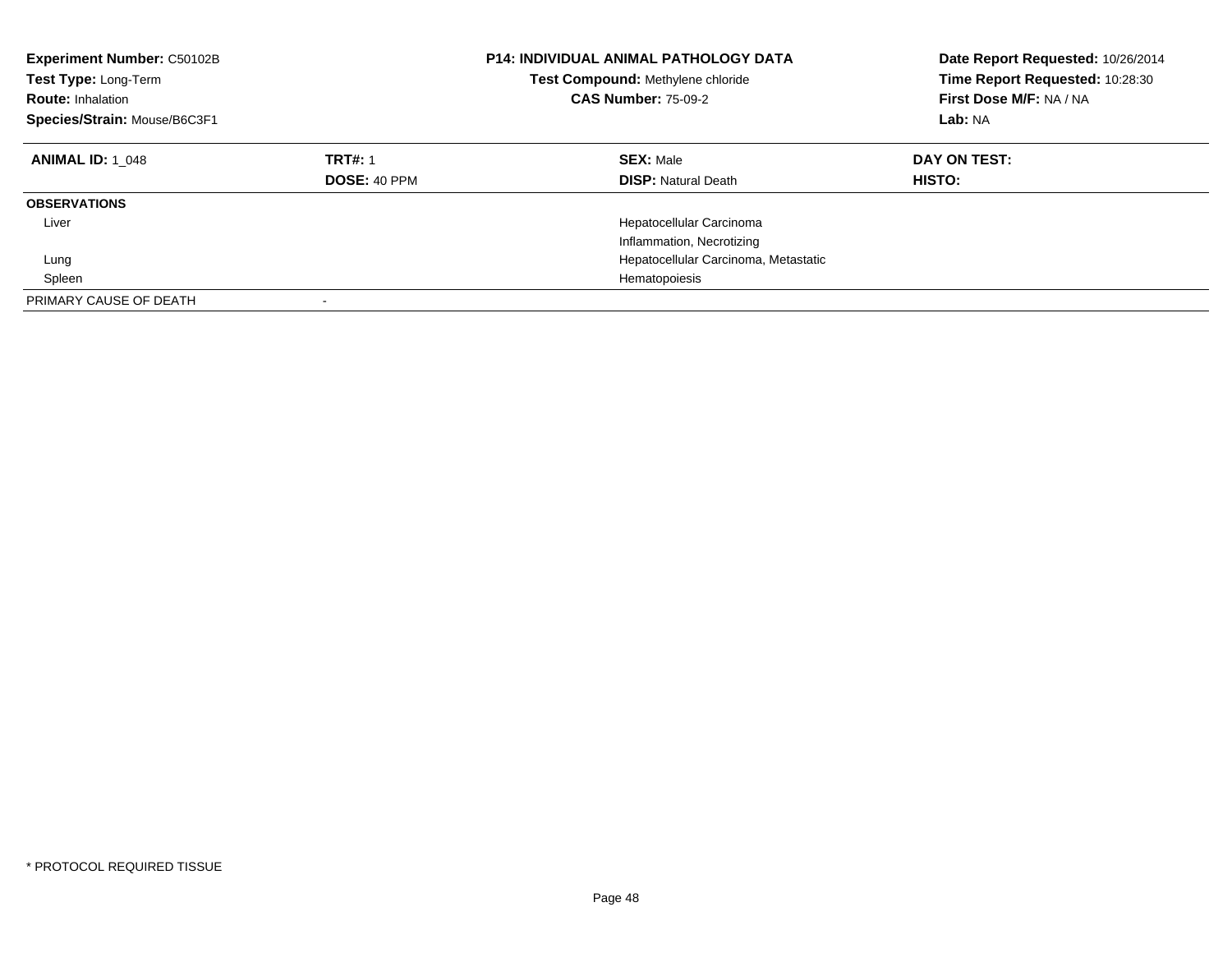**Experiment Number:** C50102B

**Test Type:** Long-Term

**Route:** Inhalation

**Species/Strain:** Mouse/B6C3F1

# **P14: INDIVIDUAL ANIMAL PATHOLOGY DATA**

# **Test Compound:** Methylene chloride**CAS Number:** 75-09-2

**Date Report Requested:** 10/26/2014**Time Report Requested:** 10:28:30**First Dose M/F:** NA / NA**Lab:** NA

| <b>ANIMAL ID: 1_049</b> | <b>TRT#: 1</b>              | <b>SEX: Male</b>                | DAY ON TEST: |  |
|-------------------------|-----------------------------|---------------------------------|--------------|--|
|                         | DOSE: 40 PPM                | <b>DISP:</b> Moribund Sacrifice | HISTO:       |  |
| <b>OBSERVATIONS</b>     |                             |                                 |              |  |
| <b>Intestine Small</b>  | Ileum, Ileum                | Amyloidosis                     |              |  |
| Kidney                  | Tubule                      | Cast, Nos                       |              |  |
|                         |                             | Pyelonephritis, Acute           |              |  |
| Liver                   |                             | Hepatocellular Adenoma          |              |  |
|                         |                             | Hepatocellular Carcinoma        |              |  |
| Lung                    |                             | Alveolar/Bronchiolar Adenoma    |              |  |
|                         |                             | Histiocytosis                   |              |  |
| Lymph node              | <b>Bronchial Lymph Node</b> | Atrophy, Nos                    |              |  |
| Nasal cavity            |                             | Inflammation, Serous            |              |  |
| Testis                  |                             | Atrophy, Nos                    |              |  |
| Urinary bladder         |                             | Inflammation, Acute/Chronic     |              |  |
| PRIMARY CAUSE OF DEATH  |                             |                                 |              |  |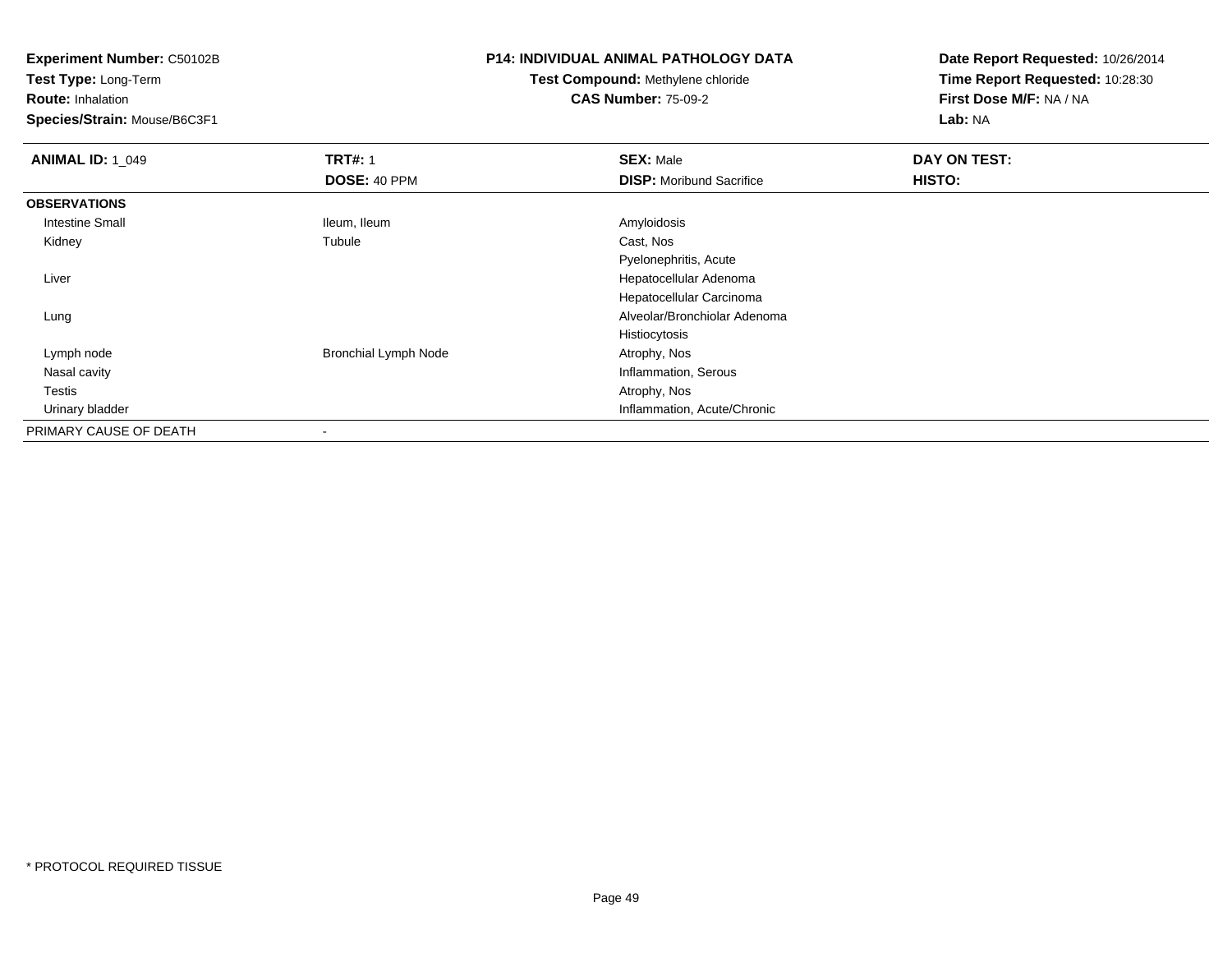| <b>Experiment Number: C50102B</b><br>Test Type: Long-Term<br><b>Route: Inhalation</b><br>Species/Strain: Mouse/B6C3F1 |                                       | <b>P14: INDIVIDUAL ANIMAL PATHOLOGY DATA</b><br>Test Compound: Methylene chloride<br><b>CAS Number: 75-09-2</b> | Date Report Requested: 10/26/2014<br>Time Report Requested: 10:28:30<br>First Dose M/F: NA / NA<br>Lab: NA |
|-----------------------------------------------------------------------------------------------------------------------|---------------------------------------|-----------------------------------------------------------------------------------------------------------------|------------------------------------------------------------------------------------------------------------|
| <b>ANIMAL ID: 1 050</b>                                                                                               | <b>TRT#: 1</b><br><b>DOSE: 40 PPM</b> | <b>SEX: Male</b><br><b>DISP:</b> Natural Death                                                                  | DAY ON TEST:<br><b>HISTO:</b>                                                                              |
| <b>OBSERVATIONS</b>                                                                                                   |                                       |                                                                                                                 |                                                                                                            |
| Liver                                                                                                                 |                                       | Congestion, Nos                                                                                                 |                                                                                                            |
|                                                                                                                       |                                       | Necrosis, Nos                                                                                                   |                                                                                                            |
| Spleen                                                                                                                |                                       | Hematopoiesis                                                                                                   |                                                                                                            |
| PRIMARY CAUSE OF DEATH                                                                                                |                                       |                                                                                                                 |                                                                                                            |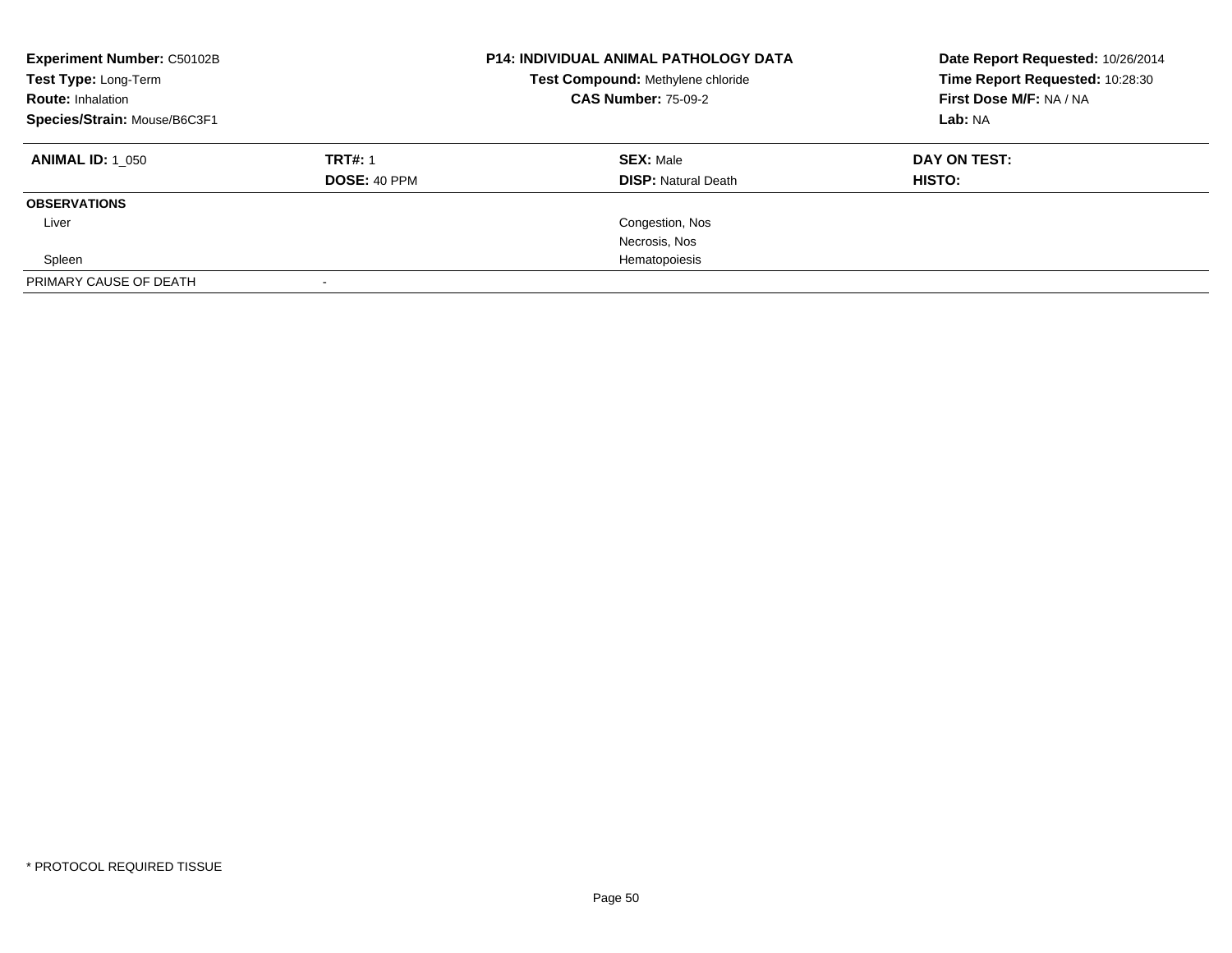| <b>Experiment Number: C50102B</b><br>Test Type: Long-Term<br><b>Route: Inhalation</b><br>Species/Strain: Mouse/B6C3F1 |                                | <b>P14: INDIVIDUAL ANIMAL PATHOLOGY DATA</b><br>Test Compound: Methylene chloride<br><b>CAS Number: 75-09-2</b> | Date Report Requested: 10/26/2014<br>Time Report Requested: 10:28:30<br>First Dose M/F: NA / NA<br>Lab: NA |
|-----------------------------------------------------------------------------------------------------------------------|--------------------------------|-----------------------------------------------------------------------------------------------------------------|------------------------------------------------------------------------------------------------------------|
| <b>ANIMAL ID: 2 001</b>                                                                                               | TRT#: 2<br><b>DOSE: 20 PPM</b> | <b>SEX: Male</b><br><b>DISP:</b> Terminal Sacrifice                                                             | DAY ON TEST:<br><b>HISTO:</b>                                                                              |
| <b>OBSERVATIONS</b>                                                                                                   |                                |                                                                                                                 |                                                                                                            |
| Brain                                                                                                                 |                                | Mineralization                                                                                                  |                                                                                                            |
| Kidney                                                                                                                | Tubule                         | Cast, Nos                                                                                                       |                                                                                                            |
| Liver                                                                                                                 |                                | Hepatocellular Adenoma                                                                                          |                                                                                                            |
| Lung                                                                                                                  |                                | Alveolar/Bronchiolar Carcinoma                                                                                  |                                                                                                            |
| PRIMARY CAUSE OF DEATH                                                                                                |                                |                                                                                                                 |                                                                                                            |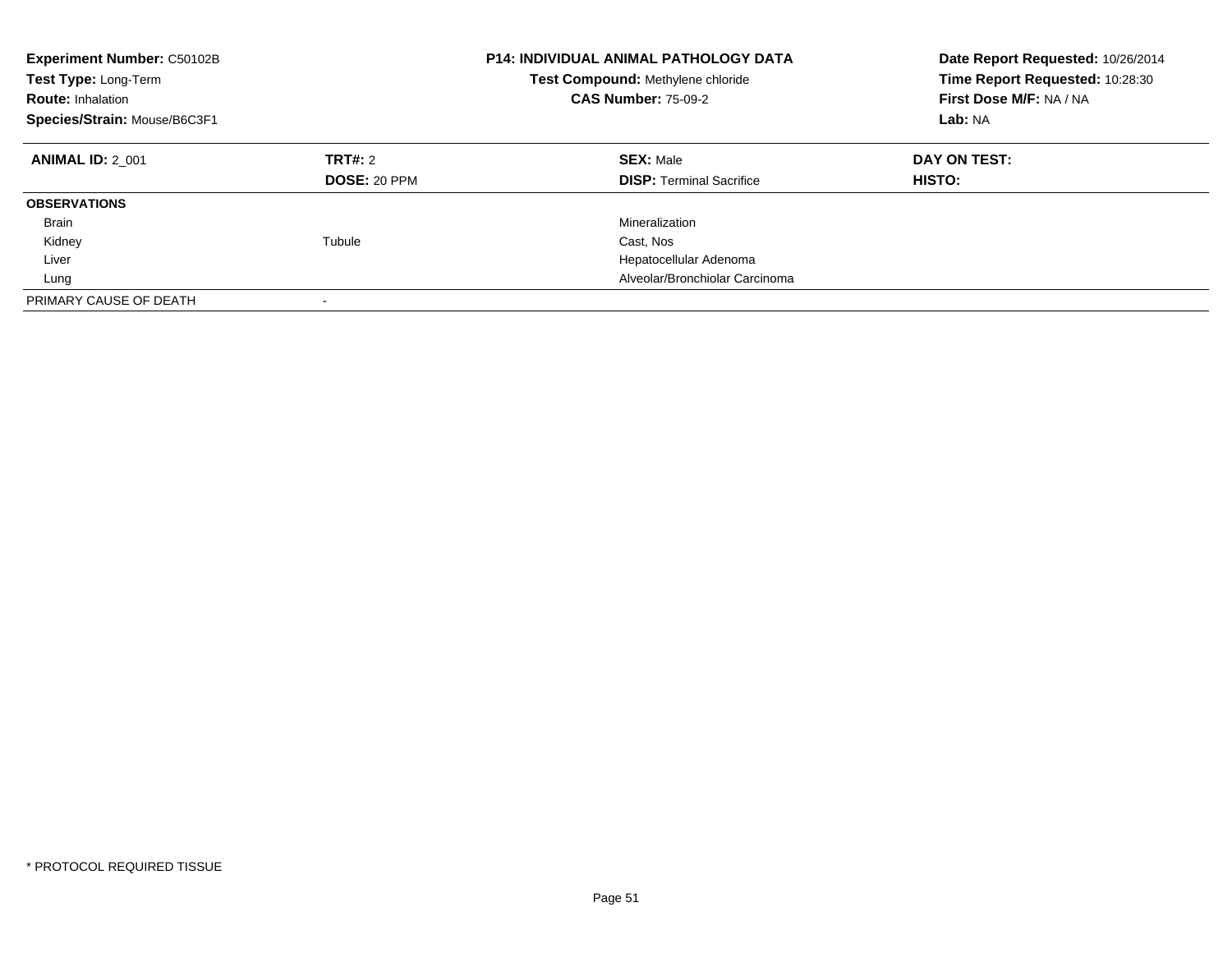| <b>Experiment Number: C50102B</b><br><b>Test Type: Long-Term</b> |                     | <b>P14: INDIVIDUAL ANIMAL PATHOLOGY DATA</b><br>Test Compound: Methylene chloride | Date Report Requested: 10/26/2014<br>Time Report Requested: 10:28:30 |
|------------------------------------------------------------------|---------------------|-----------------------------------------------------------------------------------|----------------------------------------------------------------------|
| <b>Route: Inhalation</b>                                         |                     | <b>CAS Number: 75-09-2</b>                                                        | First Dose M/F: NA / NA                                              |
| Species/Strain: Mouse/B6C3F1                                     |                     |                                                                                   | Lab: NA                                                              |
| <b>ANIMAL ID: 2 002</b>                                          | TRT#: 2             | <b>SEX: Male</b>                                                                  | DAY ON TEST:                                                         |
|                                                                  | <b>DOSE: 20 PPM</b> | <b>DISP:</b> Moribund Sacrifice                                                   | HISTO:                                                               |
| <b>OBSERVATIONS</b>                                              |                     |                                                                                   |                                                                      |
| Liver                                                            |                     | Hepatocellular Adenoma                                                            |                                                                      |
| Lung                                                             |                     | Alveolar/Bronchiolar Adenoma                                                      |                                                                      |
| PRIMARY CAUSE OF DEATH                                           |                     |                                                                                   |                                                                      |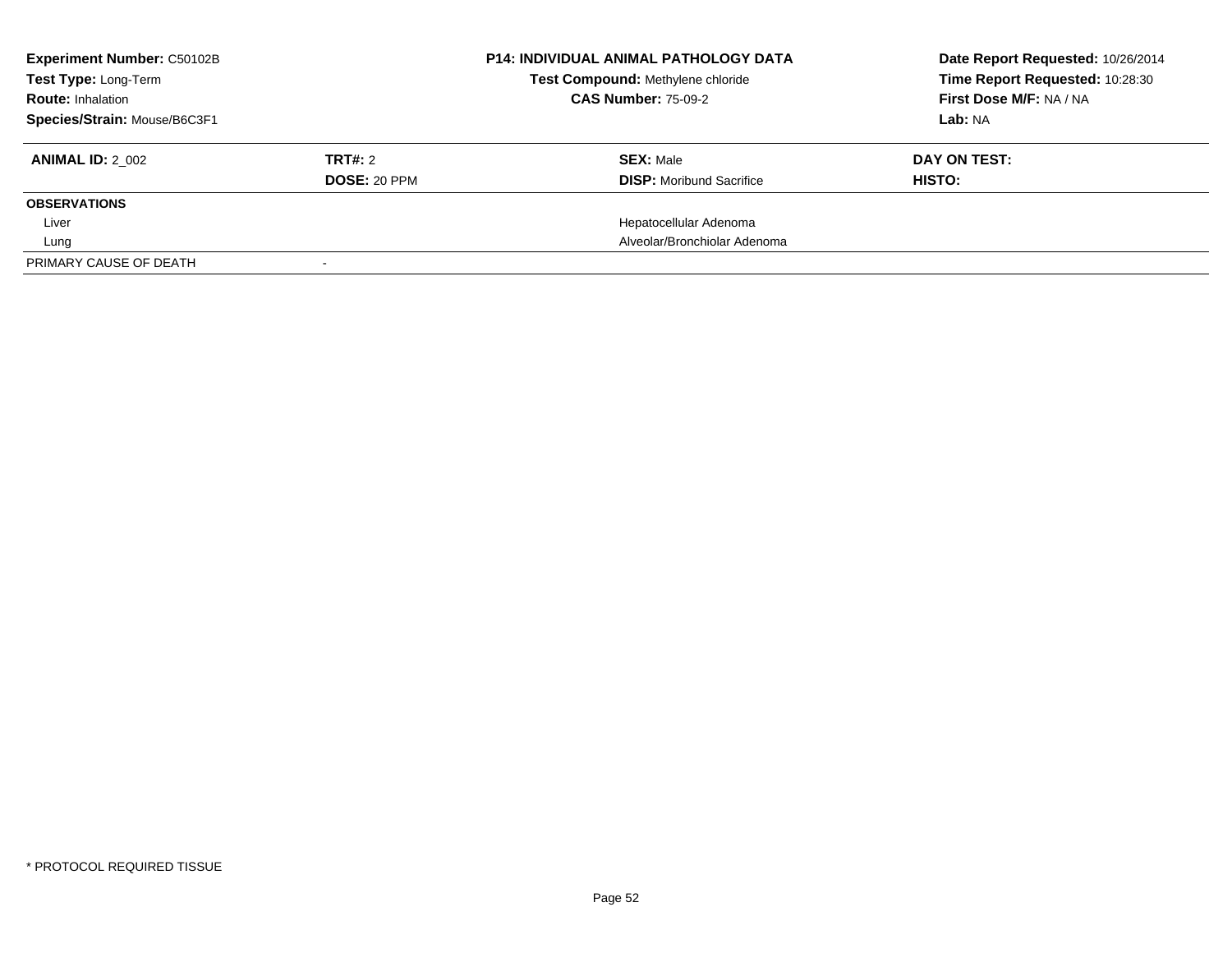| <b>Experiment Number: C50102B</b><br><b>Test Type: Long-Term</b><br><b>Route: Inhalation</b><br>Species/Strain: Mouse/B6C3F1 |                          | <b>P14: INDIVIDUAL ANIMAL PATHOLOGY DATA</b><br><b>Test Compound: Methylene chloride</b><br><b>CAS Number: 75-09-2</b> | Date Report Requested: 10/26/2014<br>Time Report Requested: 10:28:30<br>First Dose M/F: NA / NA<br>Lab: NA |
|------------------------------------------------------------------------------------------------------------------------------|--------------------------|------------------------------------------------------------------------------------------------------------------------|------------------------------------------------------------------------------------------------------------|
| <b>ANIMAL ID: 2 003</b>                                                                                                      | TRT#: 2                  | <b>SEX: Male</b>                                                                                                       | DAY ON TEST:                                                                                               |
|                                                                                                                              | <b>DOSE: 20 PPM</b>      | <b>DISP:</b> Terminal Sacrifice                                                                                        | <b>HISTO:</b>                                                                                              |
| <b>OBSERVATIONS</b>                                                                                                          |                          |                                                                                                                        |                                                                                                            |
| Kidney                                                                                                                       |                          | Metaplasia, Osseous                                                                                                    |                                                                                                            |
| Lung                                                                                                                         |                          | Alveolar/Bronchiolar Adenoma                                                                                           |                                                                                                            |
| Preputial gland                                                                                                              |                          | Dilatation, Ducts                                                                                                      |                                                                                                            |
| Spleen                                                                                                                       |                          | Hyperplasia, Lymphoid                                                                                                  |                                                                                                            |
| Stomach                                                                                                                      | <b>Glandular Stomach</b> | Dilatation, Nos                                                                                                        |                                                                                                            |
| PRIMARY CAUSE OF DEATH                                                                                                       |                          |                                                                                                                        |                                                                                                            |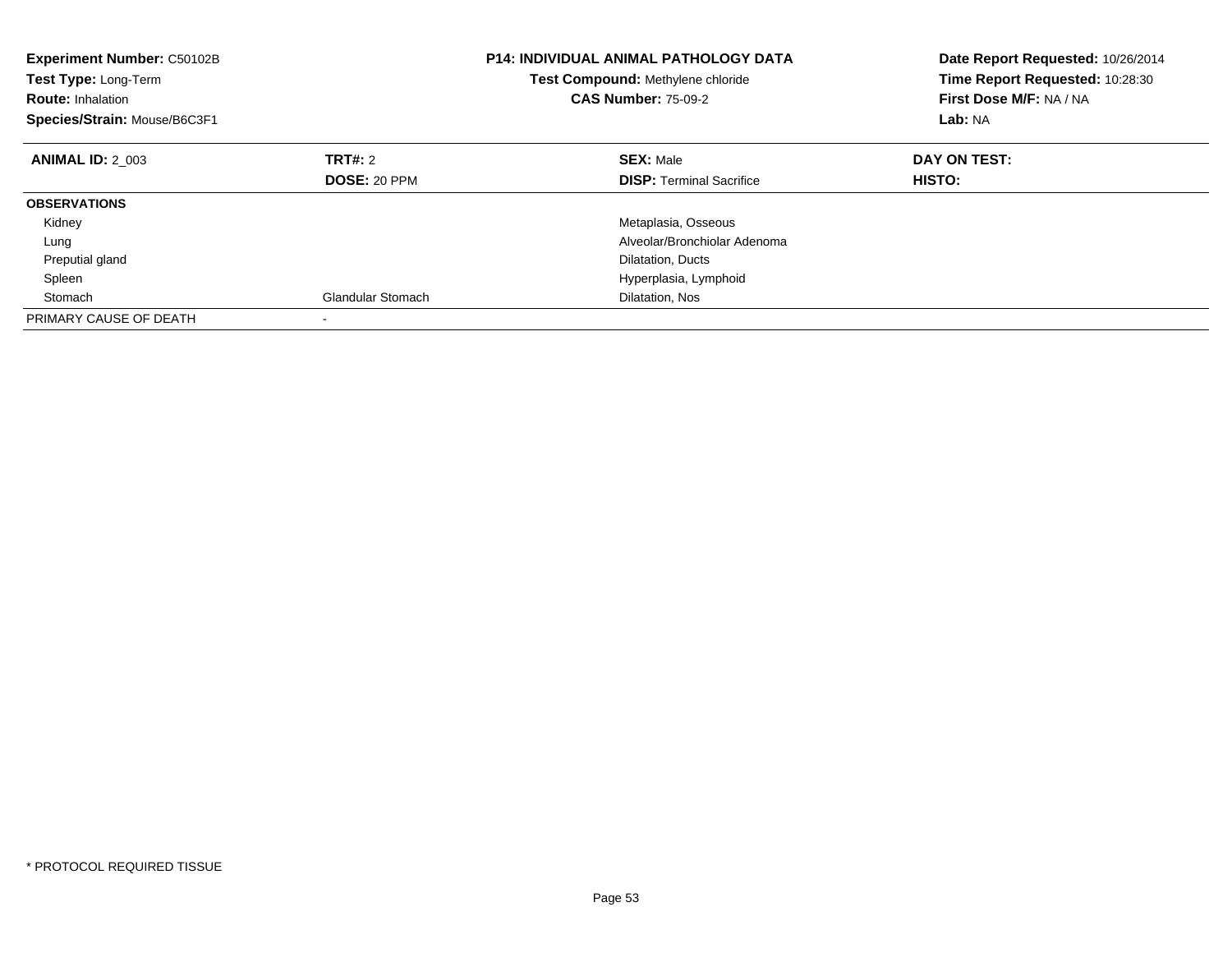| <b>Experiment Number: C50102B</b><br>Test Type: Long-Term<br><b>Route: Inhalation</b><br>Species/Strain: Mouse/B6C3F1 |                     | <b>P14: INDIVIDUAL ANIMAL PATHOLOGY DATA</b><br>Test Compound: Methylene chloride<br><b>CAS Number: 75-09-2</b> | Date Report Requested: 10/26/2014<br>Time Report Requested: 10:28:30<br>First Dose M/F: NA / NA<br>Lab: NA |
|-----------------------------------------------------------------------------------------------------------------------|---------------------|-----------------------------------------------------------------------------------------------------------------|------------------------------------------------------------------------------------------------------------|
| <b>ANIMAL ID: 2 004</b>                                                                                               | TRT#: 2             | <b>SEX: Male</b>                                                                                                | DAY ON TEST:                                                                                               |
|                                                                                                                       | <b>DOSE: 20 PPM</b> | <b>DISP:</b> Terminal Sacrifice                                                                                 | HISTO:                                                                                                     |
| <b>OBSERVATIONS</b>                                                                                                   |                     |                                                                                                                 |                                                                                                            |
| <b>Brain</b>                                                                                                          | Meninges            | Lymphocytic Inflammatory Infiltrate                                                                             |                                                                                                            |
| Kidney                                                                                                                |                     | Metaplasia, Osseous                                                                                             |                                                                                                            |
| Lung                                                                                                                  |                     | Lymphocytic Inflammatory Infiltrate                                                                             |                                                                                                            |
| PRIMARY CAUSE OF DEATH                                                                                                |                     |                                                                                                                 |                                                                                                            |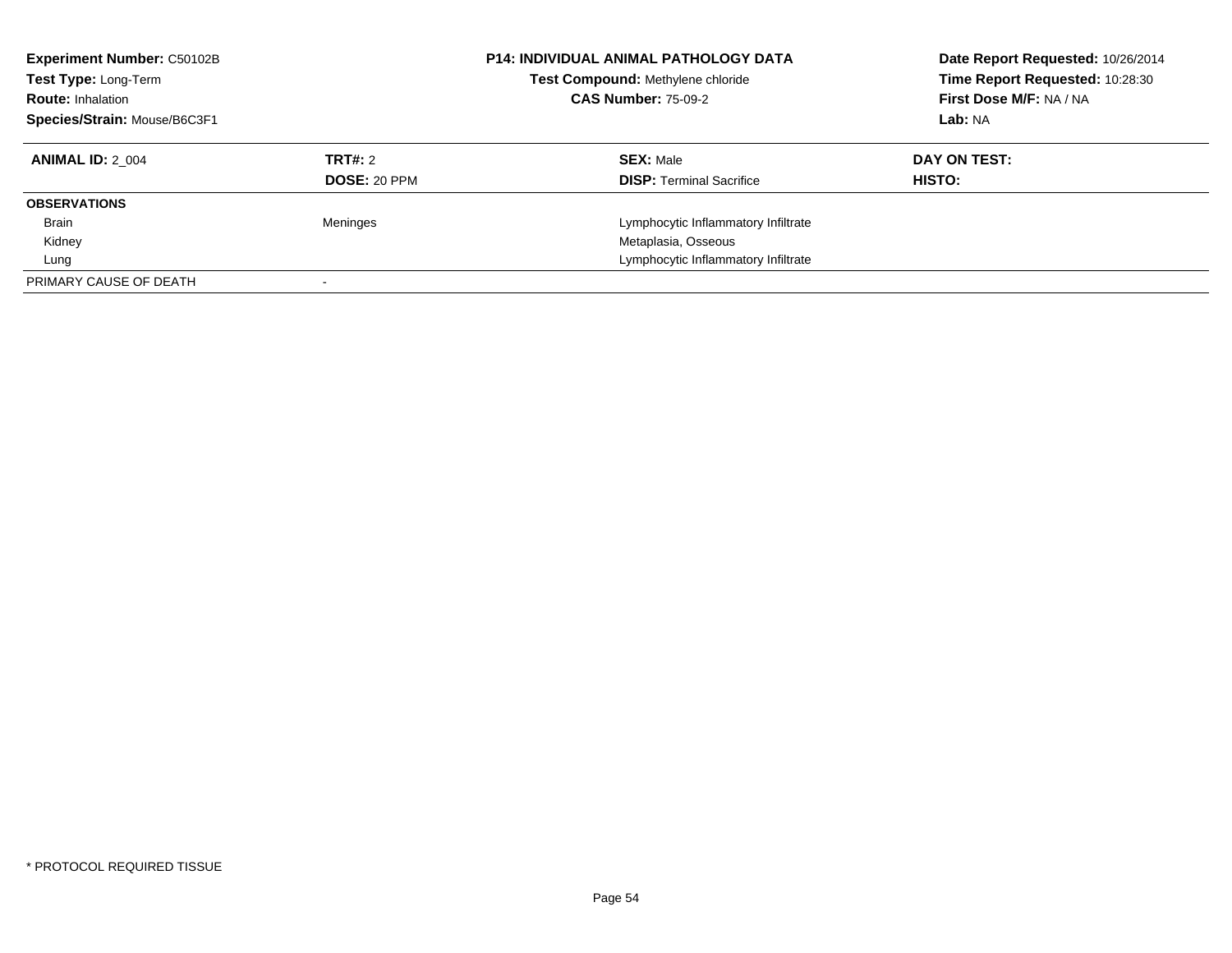| <b>Experiment Number: C50102B</b><br>Test Type: Long-Term<br><b>Route: Inhalation</b><br>Species/Strain: Mouse/B6C3F1 |                                | <b>P14: INDIVIDUAL ANIMAL PATHOLOGY DATA</b><br>Test Compound: Methylene chloride<br><b>CAS Number: 75-09-2</b> | Date Report Requested: 10/26/2014<br>Time Report Requested: 10:28:30<br>First Dose M/F: NA / NA<br>Lab: NA |
|-----------------------------------------------------------------------------------------------------------------------|--------------------------------|-----------------------------------------------------------------------------------------------------------------|------------------------------------------------------------------------------------------------------------|
| <b>ANIMAL ID: 2 005</b>                                                                                               | TRT#: 2<br><b>DOSE: 20 PPM</b> | <b>SEX: Male</b><br><b>DISP: Natural Death</b>                                                                  | DAY ON TEST:<br>HISTO:                                                                                     |
| <b>OBSERVATIONS</b>                                                                                                   |                                |                                                                                                                 |                                                                                                            |
| <b>Brain</b>                                                                                                          |                                | Mineralization                                                                                                  |                                                                                                            |
| Liver                                                                                                                 |                                | Hepatocellular Carcinoma                                                                                        |                                                                                                            |
| Urinary bladder                                                                                                       |                                | Inflammation, Suppurative                                                                                       |                                                                                                            |
| PRIMARY CAUSE OF DEATH                                                                                                |                                |                                                                                                                 |                                                                                                            |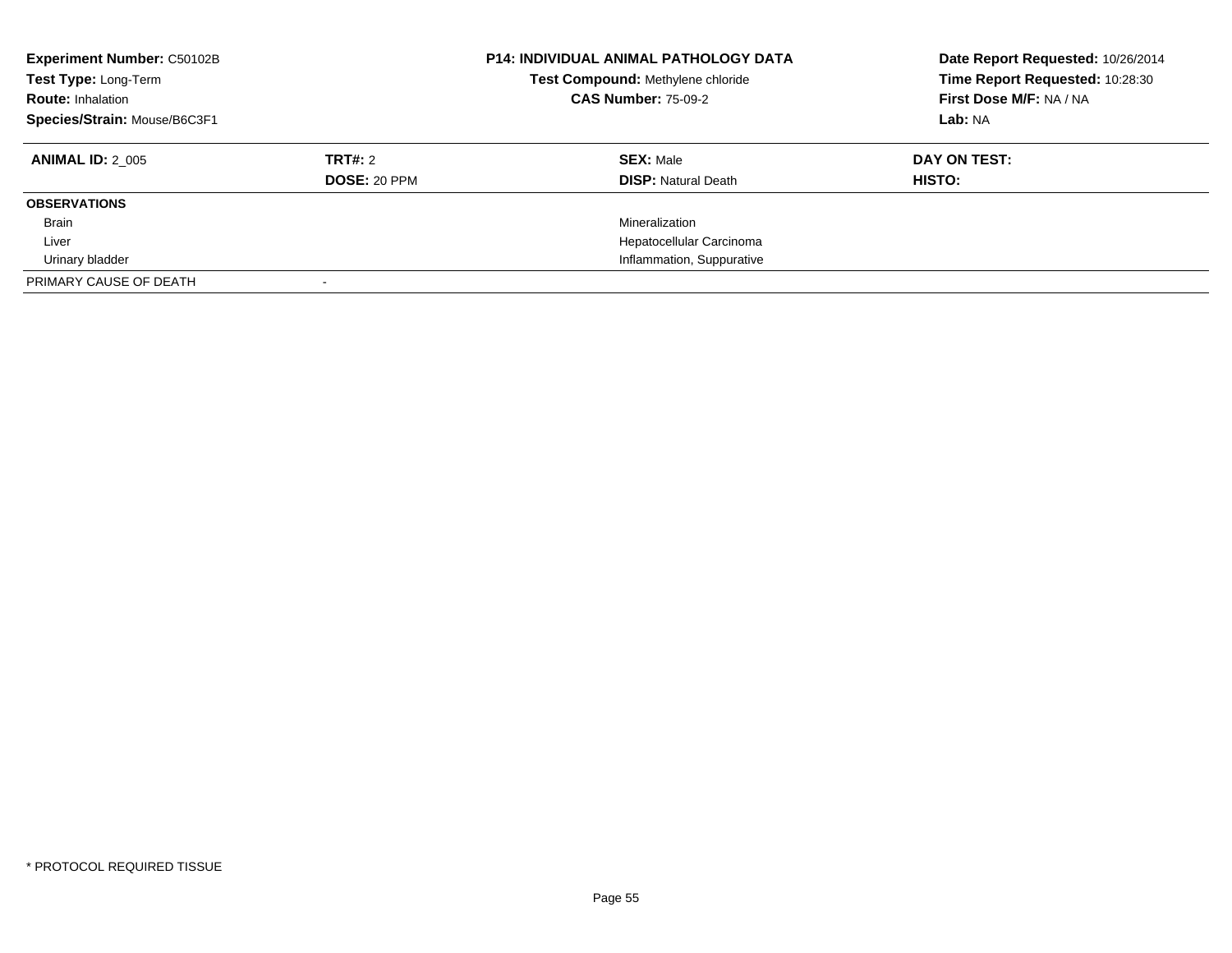**Experiment Number:** C50102B

**Test Type:** Long-Term**Route:** Inhalation

**Species/Strain:** Mouse/B6C3F1

# **P14: INDIVIDUAL ANIMAL PATHOLOGY DATA**

# **Test Compound:** Methylene chloride**CAS Number:** 75-09-2

**Date Report Requested:** 10/26/2014**Time Report Requested:** 10:28:30**First Dose M/F:** NA / NA**Lab:** NA

| <b>ANIMAL ID: 2_006</b> | TRT#: 2             | <b>SEX: Male</b>                | DAY ON TEST: |  |
|-------------------------|---------------------|---------------------------------|--------------|--|
|                         | DOSE: 20 PPM        | <b>DISP: Terminal Sacrifice</b> | HISTO:       |  |
| <b>OBSERVATIONS</b>     |                     |                                 |              |  |
| Bone marrow             |                     | Hyperplasia, Granulocytic       |              |  |
| Brain                   |                     | Mineralization                  |              |  |
| Heart                   |                     | Inflammation, Acute/Chronic     |              |  |
| Kidney                  |                     | Inflammation, Chronic Focal     |              |  |
| Liver                   |                     | Hepatocellular Adenoma          |              |  |
|                         |                     | Hepatocellular Carcinoma        |              |  |
|                         |                     | Inflammation, Acute/Chronic     |              |  |
|                         |                     | Necrosis, Nos                   |              |  |
| Lymph node              | Axillary Lymph Node | Hyperplasia, Lymphoid           |              |  |
|                         |                     | Hyperplasia, Lymphoid           |              |  |
| Preputial gland         |                     | Inflammation, Necrotizing       |              |  |
| PRIMARY CAUSE OF DEATH  | $\blacksquare$      |                                 |              |  |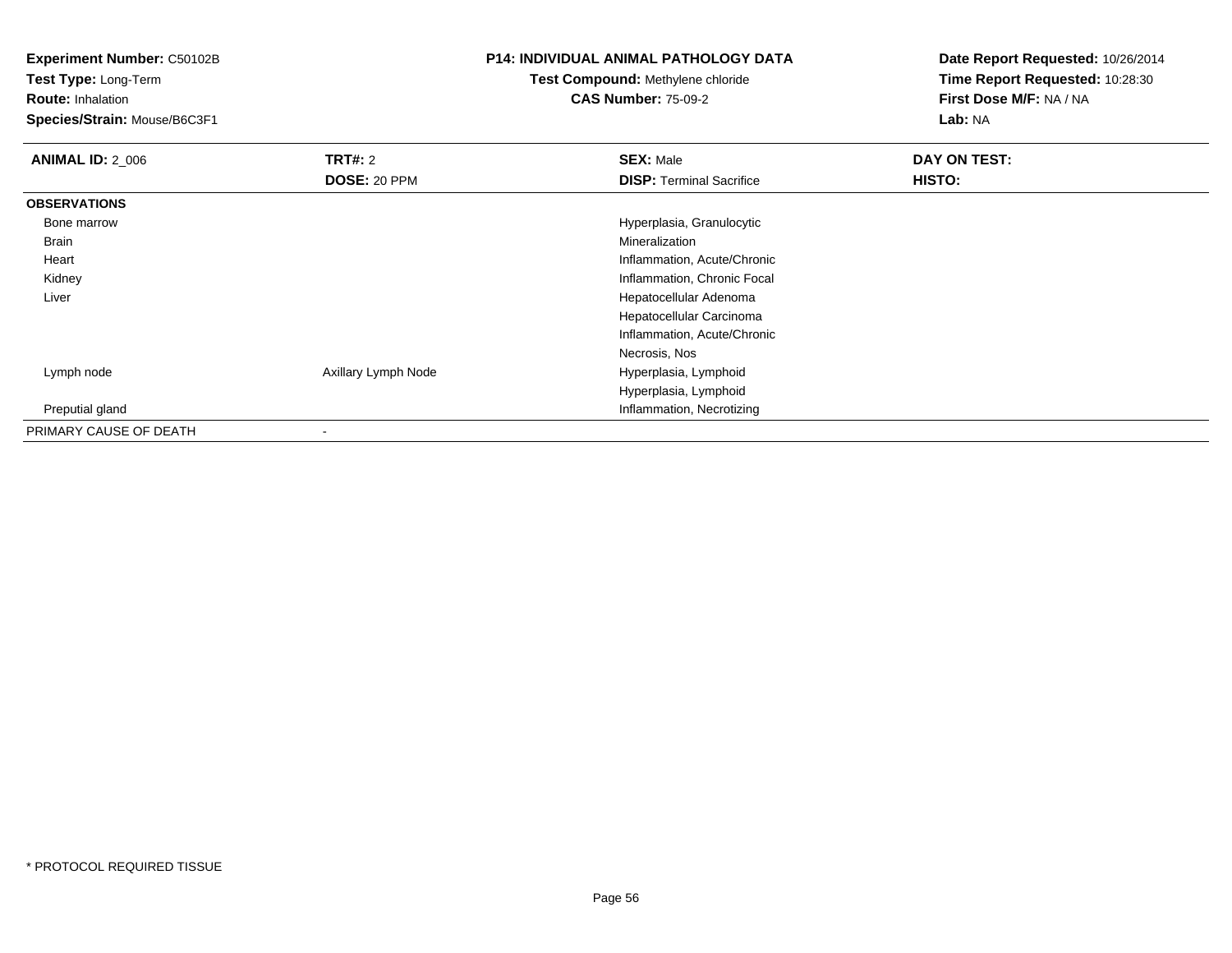| <b>Experiment Number: C50102B</b><br>Test Type: Long-Term<br><b>Route: Inhalation</b><br>Species/Strain: Mouse/B6C3F1 |              | <b>P14: INDIVIDUAL ANIMAL PATHOLOGY DATA</b><br>Test Compound: Methylene chloride<br><b>CAS Number: 75-09-2</b> | Date Report Requested: 10/26/2014<br>Time Report Requested: 10:28:30<br>First Dose M/F: NA / NA<br>Lab: NA |
|-----------------------------------------------------------------------------------------------------------------------|--------------|-----------------------------------------------------------------------------------------------------------------|------------------------------------------------------------------------------------------------------------|
| <b>ANIMAL ID: 2 007</b>                                                                                               | TRT#: 2      | <b>SEX: Male</b>                                                                                                | DAY ON TEST:                                                                                               |
|                                                                                                                       | DOSE: 20 PPM | <b>DISP:</b> Terminal Sacrifice                                                                                 | HISTO:                                                                                                     |
| <b>OBSERVATIONS</b>                                                                                                   |              |                                                                                                                 |                                                                                                            |
| <b>Brain</b>                                                                                                          |              | Mineralization                                                                                                  |                                                                                                            |
| Liver                                                                                                                 |              | Torsion                                                                                                         |                                                                                                            |
| Lung                                                                                                                  |              | Alveolar/Bronchiolar Adenoma                                                                                    |                                                                                                            |
|                                                                                                                       |              | Alveolar/Bronchiolar Carcinoma                                                                                  |                                                                                                            |
|                                                                                                                       | Alveoli      | Histiocytosis                                                                                                   |                                                                                                            |
| Lymph node                                                                                                            |              | Hyperplasia, Lymphoid                                                                                           |                                                                                                            |
| PRIMARY CAUSE OF DEATH                                                                                                |              |                                                                                                                 |                                                                                                            |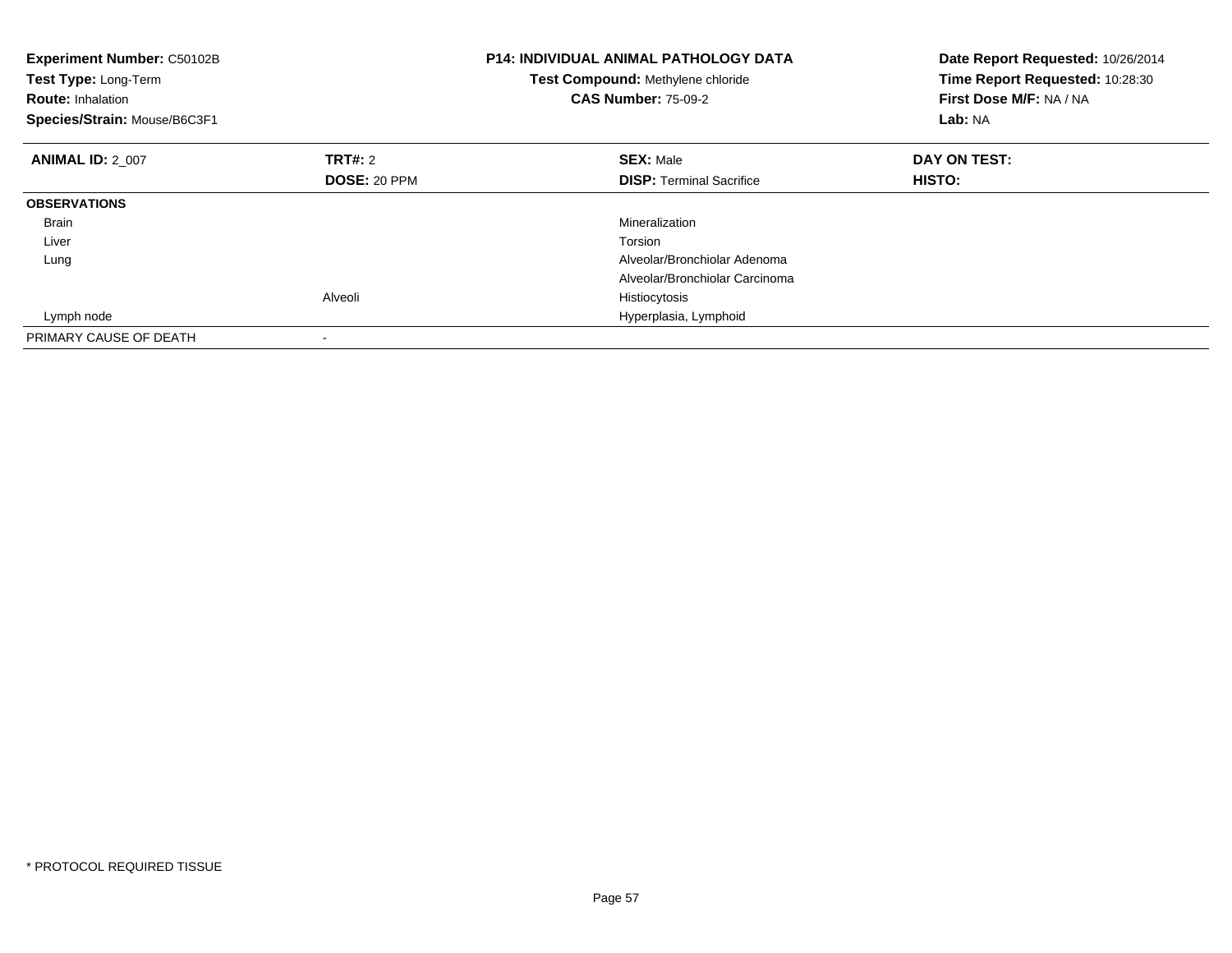| <b>Experiment Number: C50102B</b><br>Test Type: Long-Term<br><b>Route: Inhalation</b><br>Species/Strain: Mouse/B6C3F1 |                     | <b>P14: INDIVIDUAL ANIMAL PATHOLOGY DATA</b><br>Test Compound: Methylene chloride<br><b>CAS Number: 75-09-2</b> | Date Report Requested: 10/26/2014<br>Time Report Requested: 10:28:30<br>First Dose M/F: NA / NA<br>Lab: NA |
|-----------------------------------------------------------------------------------------------------------------------|---------------------|-----------------------------------------------------------------------------------------------------------------|------------------------------------------------------------------------------------------------------------|
| <b>ANIMAL ID: 2 008</b>                                                                                               | TRT#: 2             | <b>SEX: Male</b>                                                                                                | DAY ON TEST:                                                                                               |
|                                                                                                                       | <b>DOSE: 20 PPM</b> | <b>DISP:</b> Terminal Sacrifice                                                                                 | HISTO:                                                                                                     |
| <b>OBSERVATIONS</b>                                                                                                   |                     |                                                                                                                 |                                                                                                            |
| Liver                                                                                                                 |                     | Hepatocellular Carcinoma                                                                                        |                                                                                                            |
| Stomach                                                                                                               | Glandular Stomach   | Dilatation, Nos                                                                                                 |                                                                                                            |
| Unspecified                                                                                                           | Multiple Organs Nos | Lymphoma, Mixed-Malignant Type                                                                                  |                                                                                                            |
| PRIMARY CAUSE OF DEATH                                                                                                |                     |                                                                                                                 |                                                                                                            |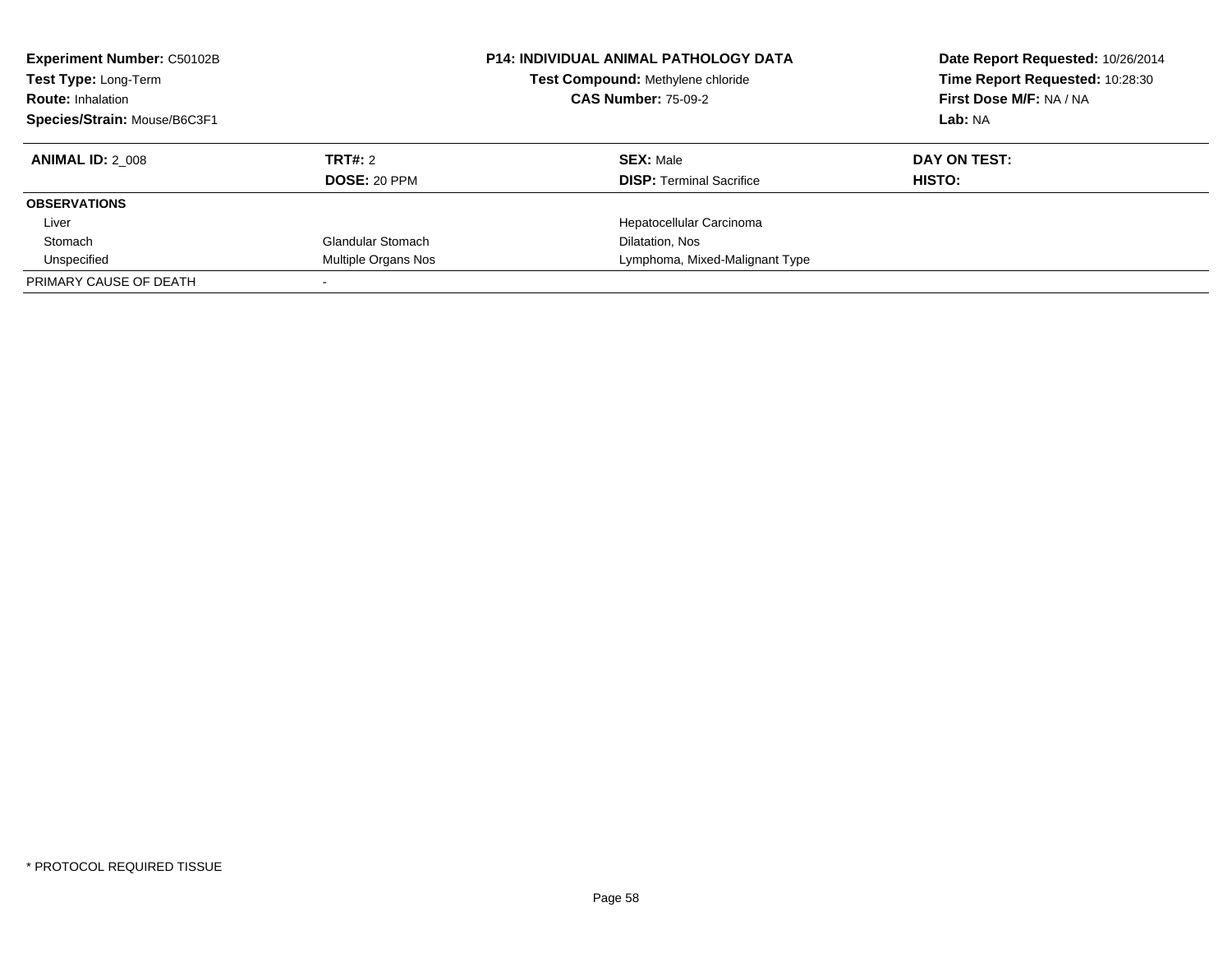| <b>Experiment Number: C50102B</b><br><b>Test Type: Long-Term</b><br><b>Route: Inhalation</b><br>Species/Strain: Mouse/B6C3F1 |                                | <b>P14: INDIVIDUAL ANIMAL PATHOLOGY DATA</b><br>Test Compound: Methylene chloride<br><b>CAS Number: 75-09-2</b> | Date Report Requested: 10/26/2014<br>Time Report Requested: 10:28:30<br>First Dose M/F: NA / NA<br>Lab: NA |
|------------------------------------------------------------------------------------------------------------------------------|--------------------------------|-----------------------------------------------------------------------------------------------------------------|------------------------------------------------------------------------------------------------------------|
| <b>ANIMAL ID: 2 009</b>                                                                                                      | TRT#: 2<br><b>DOSE: 20 PPM</b> | <b>SEX: Male</b><br><b>DISP:</b> Moribund Sacrifice                                                             | DAY ON TEST:<br>HISTO:                                                                                     |
| <b>OBSERVATIONS</b>                                                                                                          |                                |                                                                                                                 |                                                                                                            |
| Nasal cavity                                                                                                                 |                                | Inflammation, Serous                                                                                            |                                                                                                            |
| PRIMARY CAUSE OF DEATH                                                                                                       |                                |                                                                                                                 |                                                                                                            |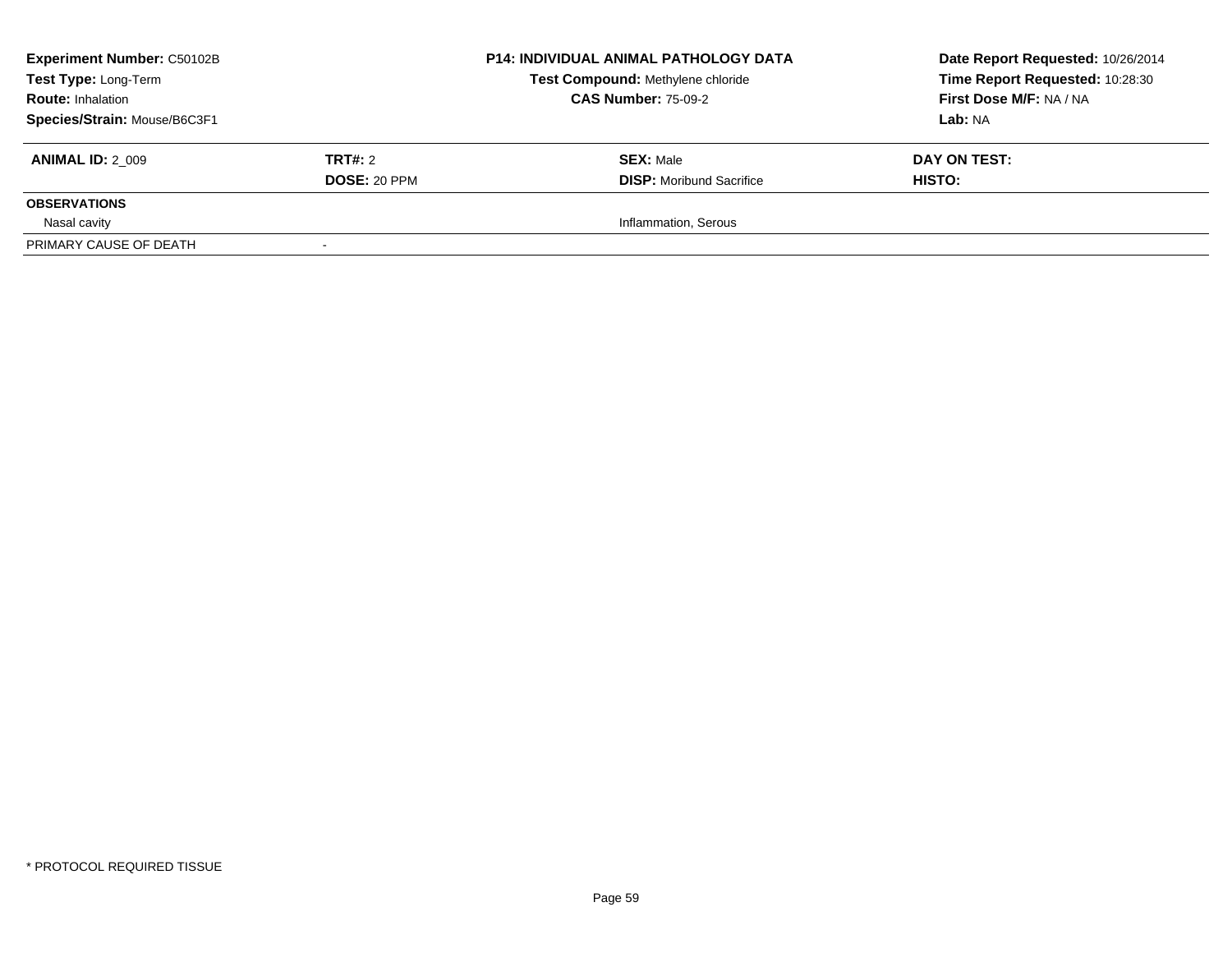| <b>Experiment Number: C50102B</b><br>Test Type: Long-Term<br><b>Route: Inhalation</b><br>Species/Strain: Mouse/B6C3F1 |                         | <b>P14: INDIVIDUAL ANIMAL PATHOLOGY DATA</b><br>Test Compound: Methylene chloride<br><b>CAS Number: 75-09-2</b> | Date Report Requested: 10/26/2014<br>Time Report Requested: 10:28:30<br>First Dose M/F: NA / NA<br>Lab: NA |
|-----------------------------------------------------------------------------------------------------------------------|-------------------------|-----------------------------------------------------------------------------------------------------------------|------------------------------------------------------------------------------------------------------------|
| <b>ANIMAL ID: 2 010</b>                                                                                               | TRT#: 2                 | <b>SEX: Male</b>                                                                                                | DAY ON TEST:                                                                                               |
|                                                                                                                       | <b>DOSE: 20 PPM</b>     | <b>DISP:</b> Natural Death                                                                                      | HISTO:                                                                                                     |
| <b>OBSERVATIONS</b>                                                                                                   |                         |                                                                                                                 |                                                                                                            |
| Liver                                                                                                                 | <b>Hepatic Sinusoid</b> | Necrosis, Nos                                                                                                   |                                                                                                            |
| Nasal cavity                                                                                                          |                         | Inflammation, Suppurative                                                                                       |                                                                                                            |
| Spleen                                                                                                                | <b>Follicles</b>        | Atrophy, Nos                                                                                                    |                                                                                                            |
| PRIMARY CAUSE OF DEATH                                                                                                |                         |                                                                                                                 |                                                                                                            |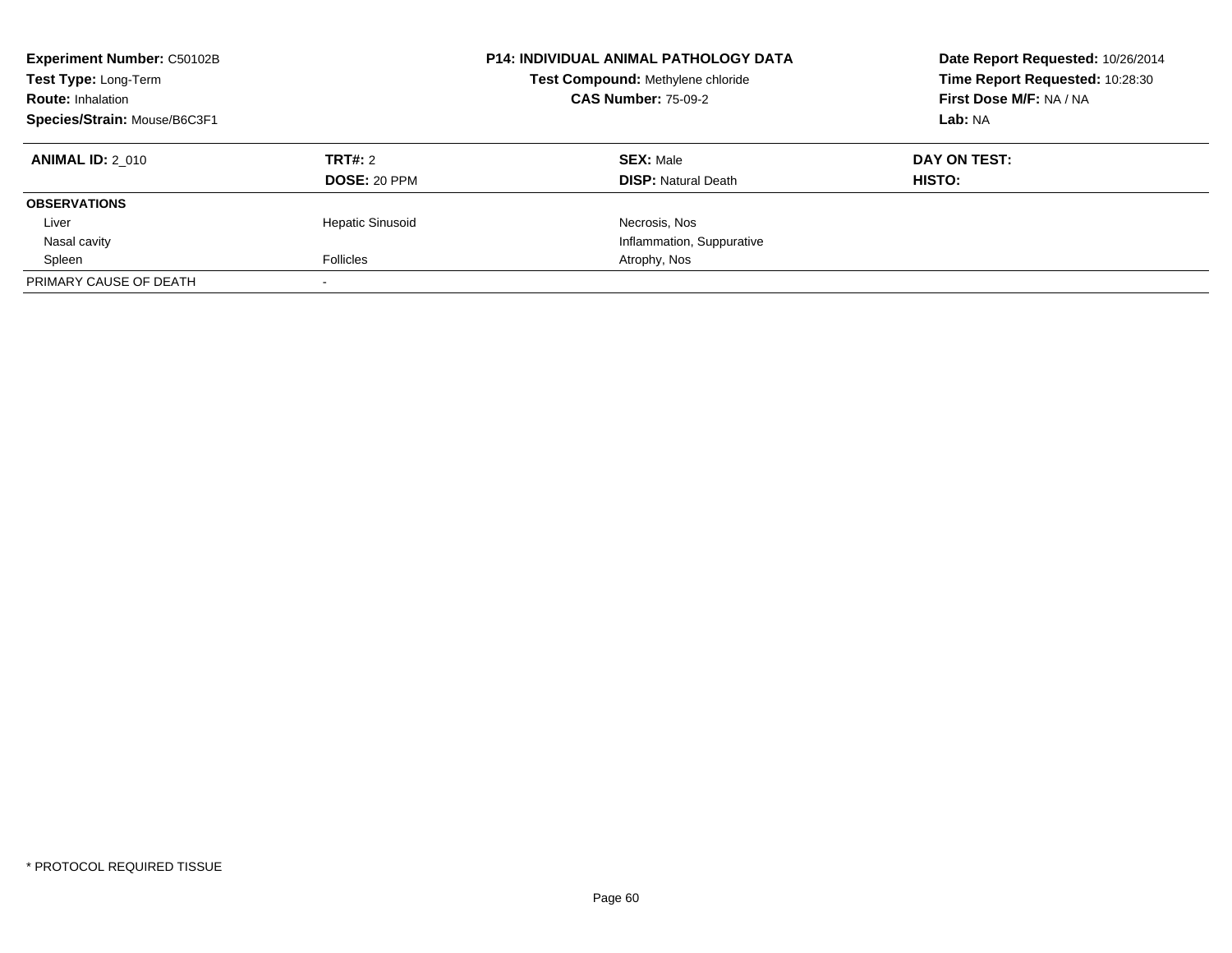| <b>Experiment Number: C50102B</b><br>Test Type: Long-Term |                     | <b>P14: INDIVIDUAL ANIMAL PATHOLOGY DATA</b><br><b>Test Compound: Methylene chloride</b> | Date Report Requested: 10/26/2014<br>Time Report Requested: 10:28:30 |
|-----------------------------------------------------------|---------------------|------------------------------------------------------------------------------------------|----------------------------------------------------------------------|
| <b>Route: Inhalation</b>                                  |                     | <b>CAS Number: 75-09-2</b>                                                               | First Dose M/F: NA / NA                                              |
| Species/Strain: Mouse/B6C3F1                              |                     |                                                                                          | Lab: NA                                                              |
| <b>ANIMAL ID: 2 011</b>                                   | TRT#: 2             | <b>SEX: Male</b>                                                                         | DAY ON TEST:                                                         |
|                                                           | <b>DOSE: 20 PPM</b> | <b>DISP:</b> Terminal Sacrifice                                                          | HISTO:                                                               |
| <b>OBSERVATIONS</b>                                       |                     |                                                                                          |                                                                      |
| Lung                                                      |                     | Alveolar/Bronchiolar Adenoma                                                             |                                                                      |
|                                                           |                     | Lymphocytic Inflammatory Infiltrate                                                      |                                                                      |
| PRIMARY CAUSE OF DEATH                                    |                     |                                                                                          |                                                                      |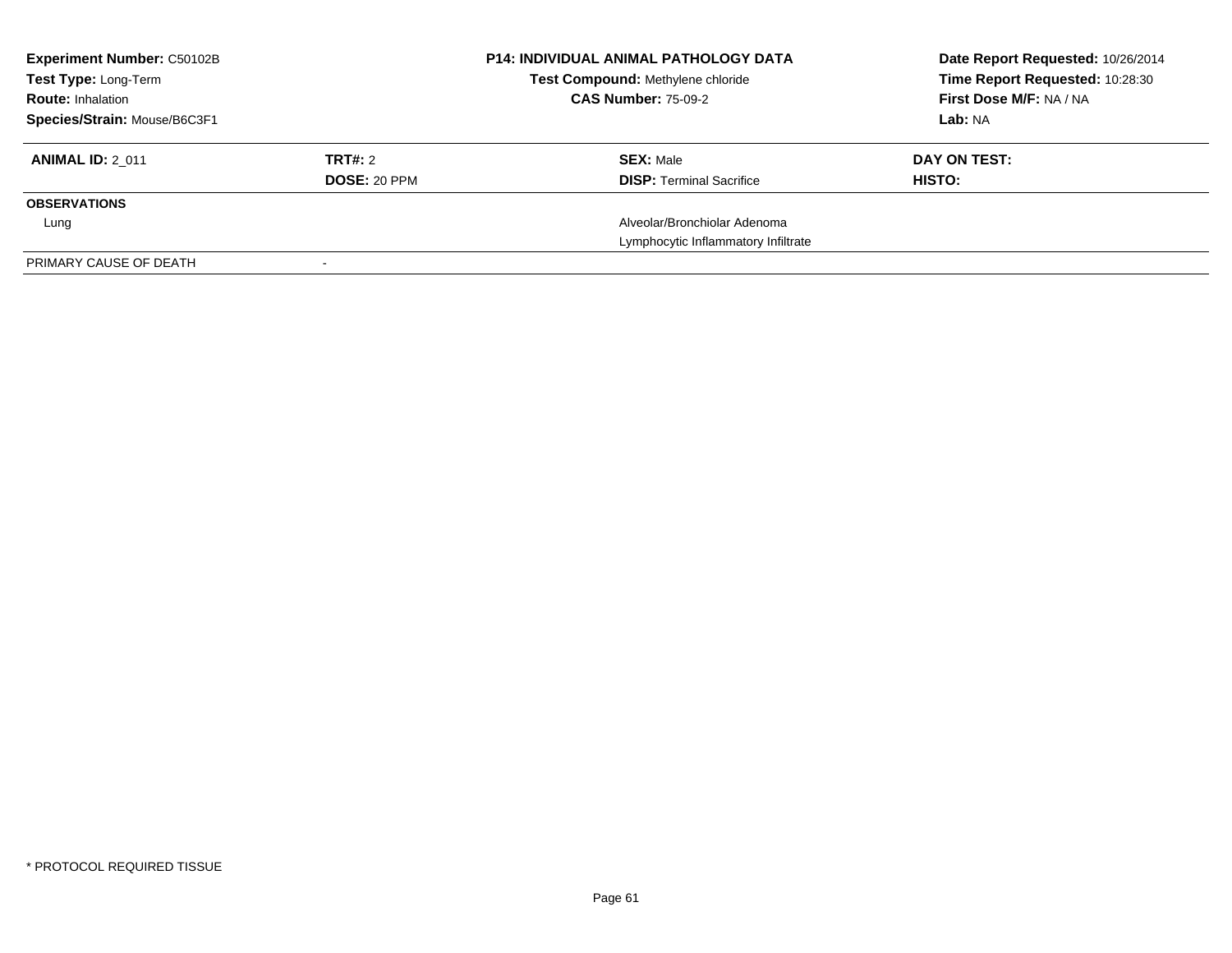| <b>Experiment Number: C50102B</b><br>Test Type: Long-Term<br><b>Route: Inhalation</b><br>Species/Strain: Mouse/B6C3F1 |                                | P14: INDIVIDUAL ANIMAL PATHOLOGY DATA<br>Test Compound: Methylene chloride<br><b>CAS Number: 75-09-2</b> | Date Report Requested: 10/26/2014<br>Time Report Requested: 10:28:30<br>First Dose M/F: NA / NA<br>Lab: NA |
|-----------------------------------------------------------------------------------------------------------------------|--------------------------------|----------------------------------------------------------------------------------------------------------|------------------------------------------------------------------------------------------------------------|
| <b>ANIMAL ID: 2 012</b>                                                                                               | TRT#: 2<br><b>DOSE: 20 PPM</b> | <b>SEX: Male</b><br><b>DISP: Terminal Sacrifice</b>                                                      | DAY ON TEST:<br><b>HISTO:</b>                                                                              |
| <b>OBSERVATIONS</b>                                                                                                   |                                |                                                                                                          |                                                                                                            |
| Brain                                                                                                                 |                                | Mineralization                                                                                           |                                                                                                            |
| Kidney                                                                                                                | Tubule                         | Cast, Nos                                                                                                |                                                                                                            |
| Liver                                                                                                                 |                                | Hepatocellular Carcinoma                                                                                 |                                                                                                            |
| Lung                                                                                                                  |                                | Alveolar/Bronchiolar Carcinoma                                                                           |                                                                                                            |
| PRIMARY CAUSE OF DEATH                                                                                                |                                |                                                                                                          |                                                                                                            |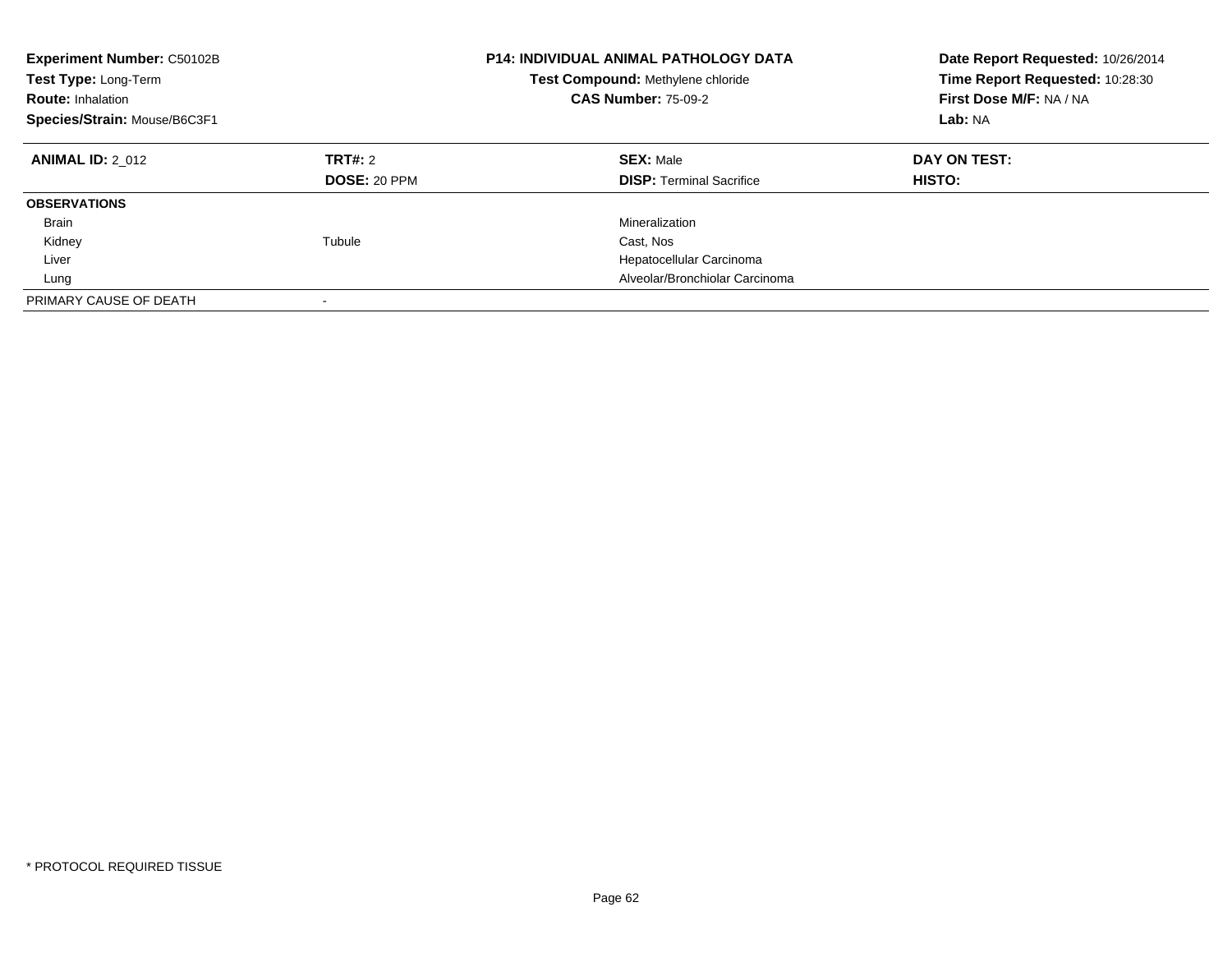| <b>Experiment Number: C50102B</b><br>Test Type: Long-Term<br><b>Route: Inhalation</b><br>Species/Strain: Mouse/B6C3F1 |              | <b>P14: INDIVIDUAL ANIMAL PATHOLOGY DATA</b><br>Test Compound: Methylene chloride<br><b>CAS Number: 75-09-2</b> | Date Report Requested: 10/26/2014<br>Time Report Requested: 10:28:30<br>First Dose M/F: NA / NA<br>Lab: NA |
|-----------------------------------------------------------------------------------------------------------------------|--------------|-----------------------------------------------------------------------------------------------------------------|------------------------------------------------------------------------------------------------------------|
| <b>ANIMAL ID: 2 013</b>                                                                                               | TRT#: 2      | <b>SEX: Male</b>                                                                                                | DAY ON TEST:                                                                                               |
|                                                                                                                       | DOSE: 20 PPM | <b>DISP:</b> Terminal Sacrifice                                                                                 | HISTO:                                                                                                     |
| <b>OBSERVATIONS</b>                                                                                                   |              |                                                                                                                 |                                                                                                            |
| Adrenal gland                                                                                                         | Cortex Nos   | Hyperplasia, Focal                                                                                              |                                                                                                            |
| <b>Brain</b>                                                                                                          |              | Mineralization                                                                                                  |                                                                                                            |
| Liver                                                                                                                 |              | Hepatocellular Adenoma                                                                                          |                                                                                                            |
| Lung                                                                                                                  |              | Alveolar/Bronchiolar Adenoma                                                                                    |                                                                                                            |
| Tooth                                                                                                                 |              | Congenital Malformation, Nos                                                                                    |                                                                                                            |
| PRIMARY CAUSE OF DEATH                                                                                                |              |                                                                                                                 |                                                                                                            |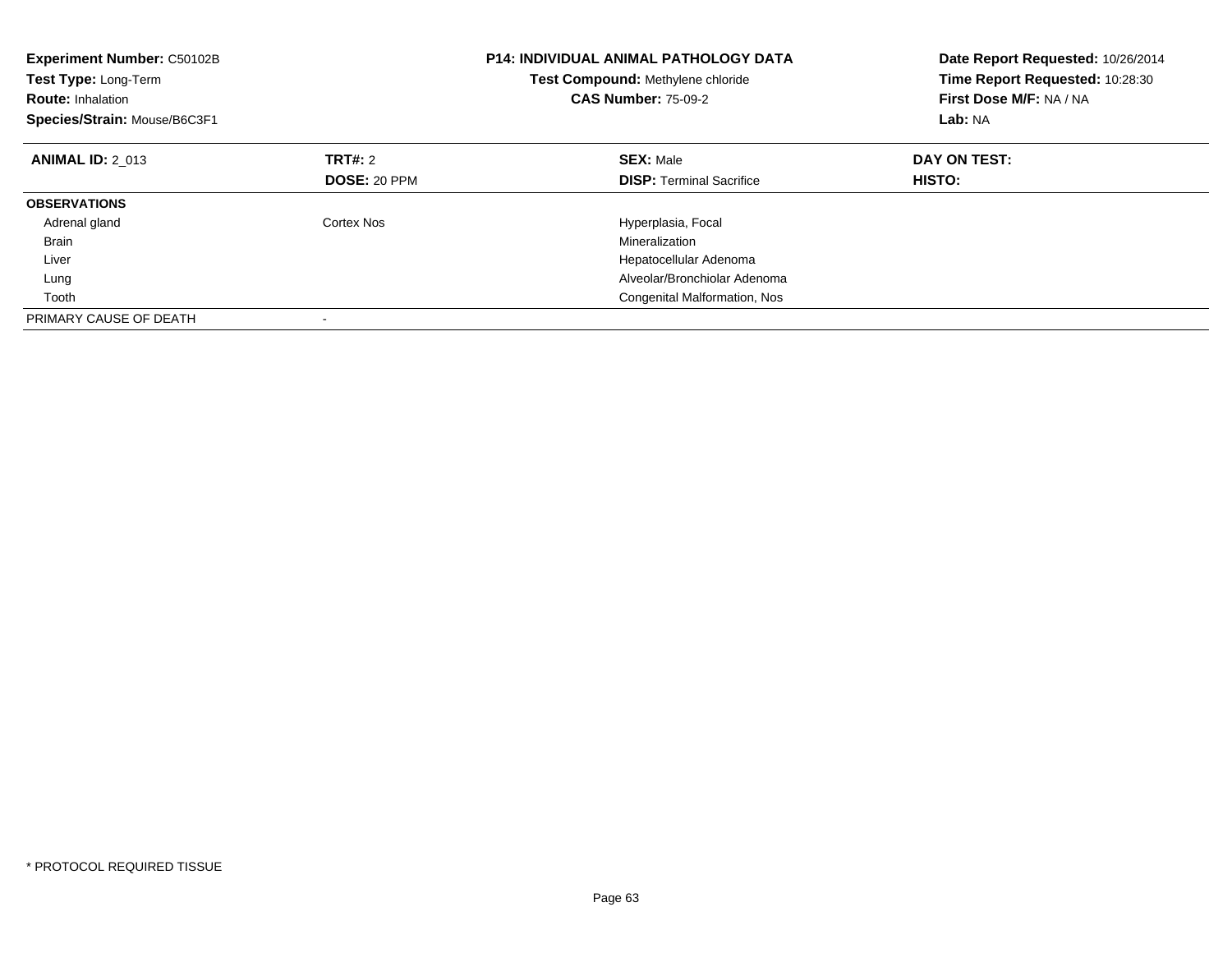| <b>Experiment Number: C50102B</b><br><b>Test Type: Long-Term</b><br><b>Route: Inhalation</b><br>Species/Strain: Mouse/B6C3F1 |                     | <b>P14: INDIVIDUAL ANIMAL PATHOLOGY DATA</b><br>Test Compound: Methylene chloride<br><b>CAS Number: 75-09-2</b> | Date Report Requested: 10/26/2014<br>Time Report Requested: 10:28:30<br>First Dose M/F: NA / NA<br>Lab: NA |
|------------------------------------------------------------------------------------------------------------------------------|---------------------|-----------------------------------------------------------------------------------------------------------------|------------------------------------------------------------------------------------------------------------|
| <b>ANIMAL ID: 2 014</b>                                                                                                      | TRT#: 2             | <b>SEX: Male</b>                                                                                                | DAY ON TEST:                                                                                               |
|                                                                                                                              | <b>DOSE: 20 PPM</b> | <b>DISP:</b> Moribund Sacrifice                                                                                 | HISTO:                                                                                                     |
| <b>OBSERVATIONS</b>                                                                                                          |                     |                                                                                                                 |                                                                                                            |
| Kidney                                                                                                                       | Tubule              | Cast, Nos                                                                                                       |                                                                                                            |
|                                                                                                                              |                     | Cyst, Nos                                                                                                       |                                                                                                            |
|                                                                                                                              | Tubule              | Pigmentation, Nos                                                                                               |                                                                                                            |
| Liver                                                                                                                        |                     | Hepatocellular Carcinoma                                                                                        |                                                                                                            |
| Lung                                                                                                                         |                     | Hepatocellular Carcinoma, Metastatic                                                                            |                                                                                                            |
| Unspecified                                                                                                                  | Multiple Organs Nos | Inflammation, Acute/Chronic                                                                                     |                                                                                                            |
| PRIMARY CAUSE OF DEATH                                                                                                       |                     |                                                                                                                 |                                                                                                            |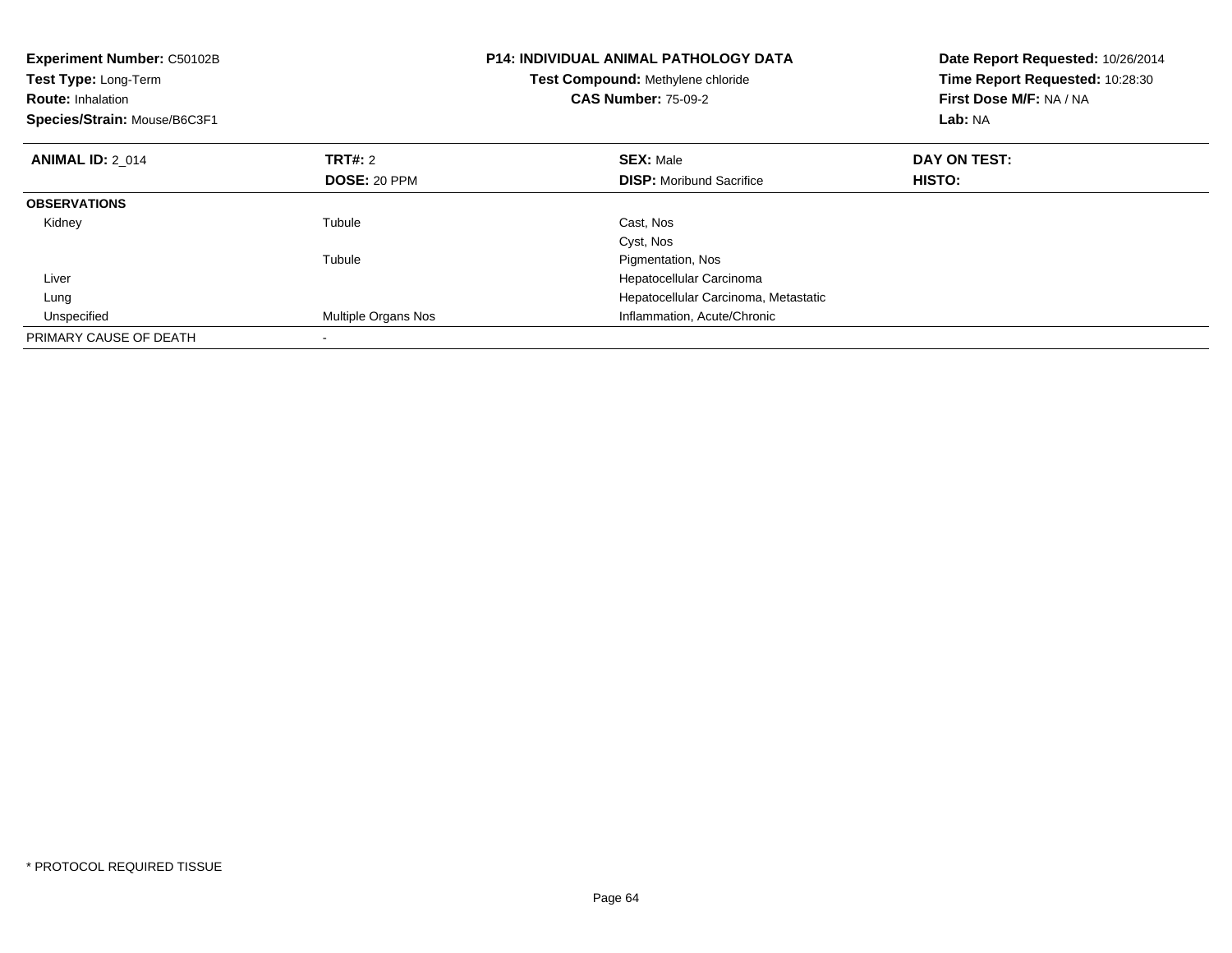| <b>Experiment Number: C50102B</b><br>Test Type: Long-Term<br><b>Route: Inhalation</b><br>Species/Strain: Mouse/B6C3F1 |                         | <b>P14: INDIVIDUAL ANIMAL PATHOLOGY DATA</b><br>Test Compound: Methylene chloride<br><b>CAS Number: 75-09-2</b> | Date Report Requested: 10/26/2014<br>Time Report Requested: 10:28:30<br>First Dose M/F: NA / NA<br>Lab: NA |
|-----------------------------------------------------------------------------------------------------------------------|-------------------------|-----------------------------------------------------------------------------------------------------------------|------------------------------------------------------------------------------------------------------------|
| <b>ANIMAL ID: 2 015</b>                                                                                               | TRT#: 2<br>DOSE: 20 PPM | <b>SEX: Male</b><br><b>DISP:</b> Moribund Sacrifice                                                             | DAY ON TEST:<br><b>HISTO:</b>                                                                              |
| <b>OBSERVATIONS</b><br>Unspecified                                                                                    | Multiple Organs Nos     | Lymphoma, Nos-Malignant                                                                                         |                                                                                                            |
| PRIMARY CAUSE OF DEATH                                                                                                |                         |                                                                                                                 |                                                                                                            |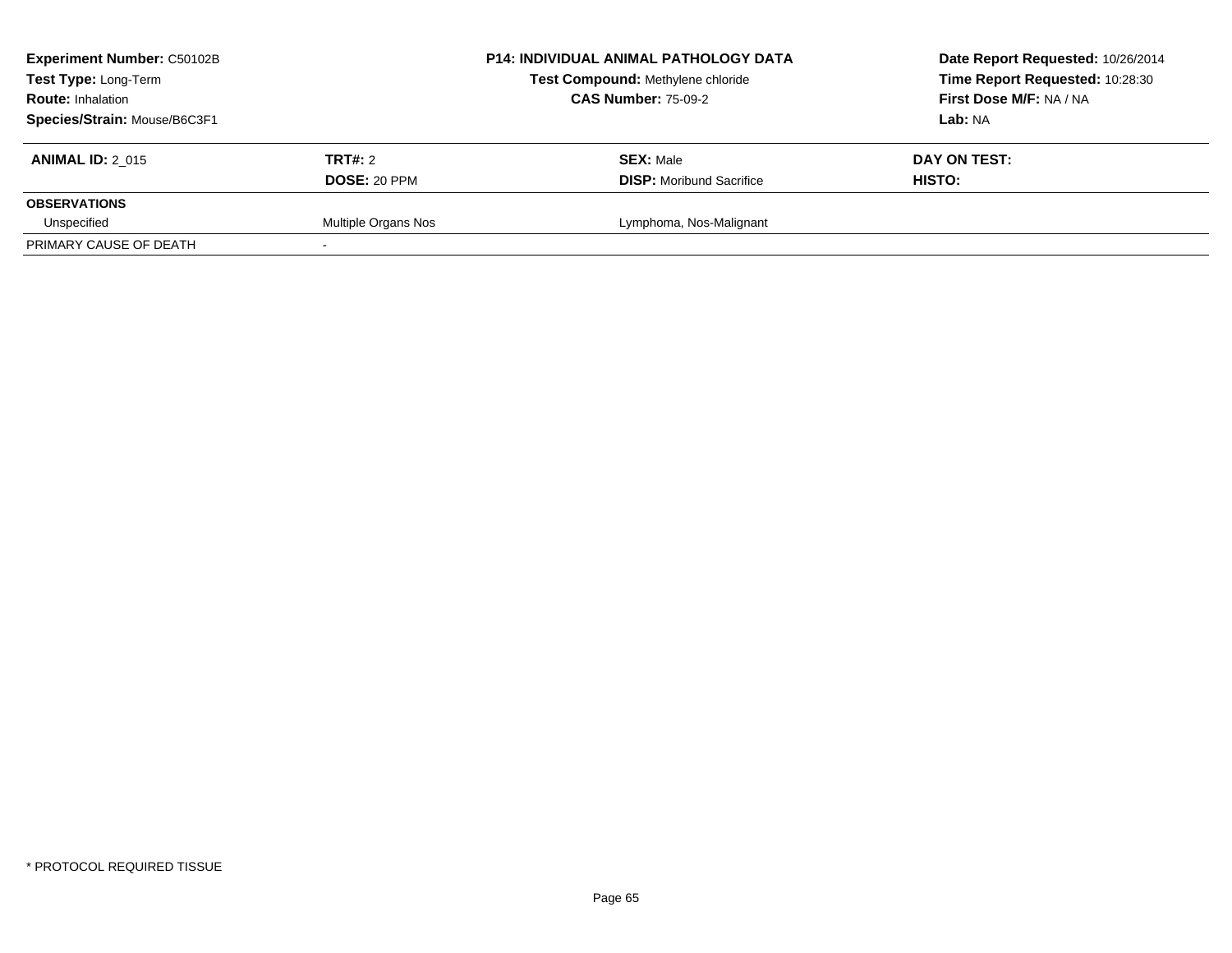| <b>Experiment Number: C50102B</b><br>Test Type: Long-Term<br><b>Route: Inhalation</b><br>Species/Strain: Mouse/B6C3F1 |                                | <b>P14: INDIVIDUAL ANIMAL PATHOLOGY DATA</b><br>Test Compound: Methylene chloride<br><b>CAS Number: 75-09-2</b> | Date Report Requested: 10/26/2014<br>Time Report Requested: 10:28:30<br>First Dose M/F: NA / NA<br>Lab: NA |
|-----------------------------------------------------------------------------------------------------------------------|--------------------------------|-----------------------------------------------------------------------------------------------------------------|------------------------------------------------------------------------------------------------------------|
| <b>ANIMAL ID: 2 016</b>                                                                                               | TRT#: 2<br><b>DOSE: 20 PPM</b> | <b>SEX: Male</b><br><b>DISP:</b> Natural Death                                                                  | DAY ON TEST:<br>HISTO:                                                                                     |
| <b>OBSERVATIONS</b>                                                                                                   |                                |                                                                                                                 |                                                                                                            |
| Kidney                                                                                                                |                                | Pyelonephritis, Acute                                                                                           |                                                                                                            |
| Preputial gland                                                                                                       |                                | <b>Cystic Ducts</b>                                                                                             |                                                                                                            |
|                                                                                                                       |                                | Hyperkeratosis                                                                                                  |                                                                                                            |
| PRIMARY CAUSE OF DEATH                                                                                                |                                |                                                                                                                 |                                                                                                            |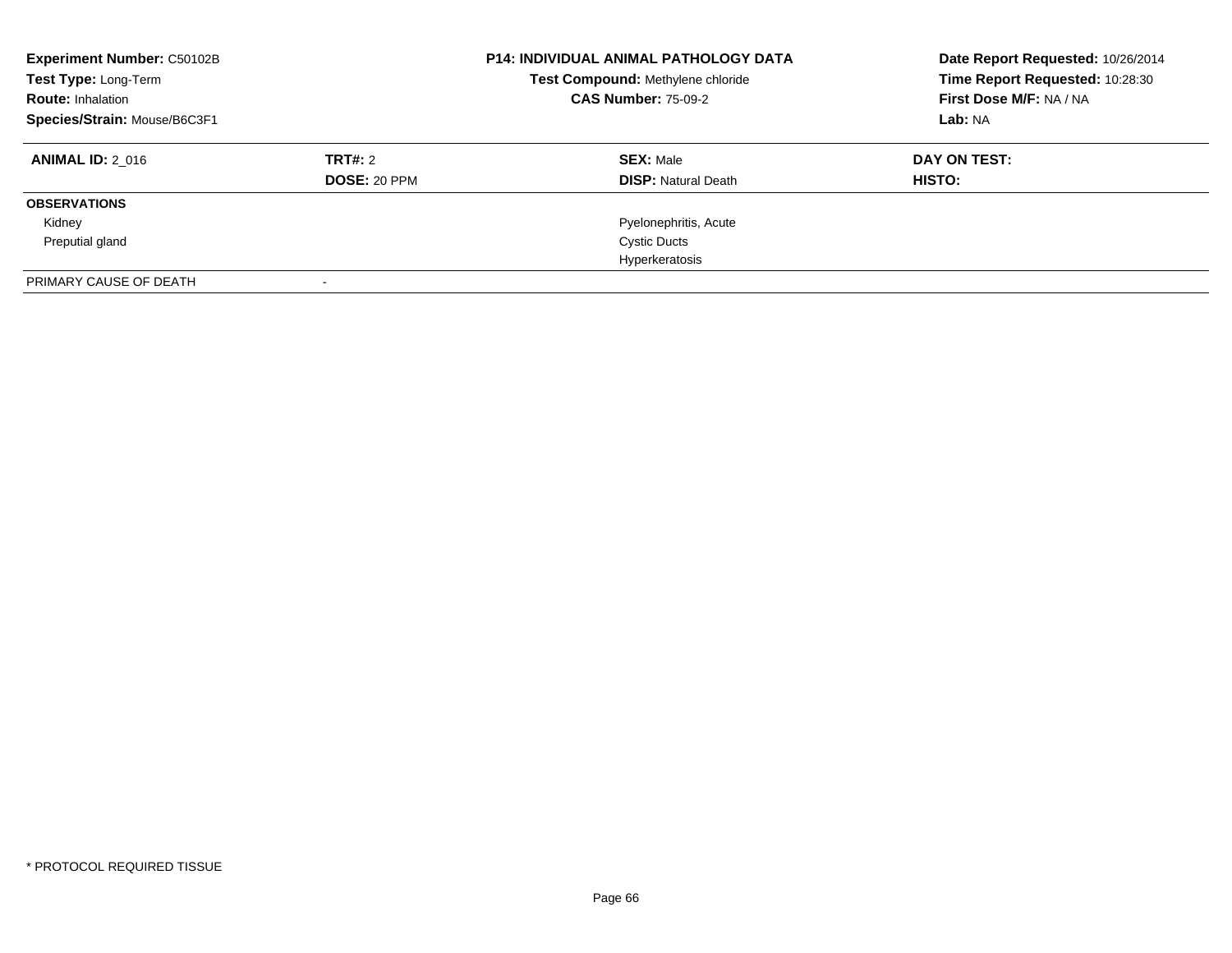| <b>Experiment Number: C50102B</b><br>Test Type: Long-Term<br><b>Route: Inhalation</b><br>Species/Strain: Mouse/B6C3F1 |                     | <b>P14: INDIVIDUAL ANIMAL PATHOLOGY DATA</b><br>Test Compound: Methylene chloride<br><b>CAS Number: 75-09-2</b> | Date Report Requested: 10/26/2014<br>Time Report Requested: 10:28:30<br>First Dose M/F: NA / NA<br>Lab: NA |
|-----------------------------------------------------------------------------------------------------------------------|---------------------|-----------------------------------------------------------------------------------------------------------------|------------------------------------------------------------------------------------------------------------|
| <b>ANIMAL ID: 2 017</b>                                                                                               | <b>TRT#: 2</b>      | <b>SEX: Male</b>                                                                                                | DAY ON TEST:                                                                                               |
|                                                                                                                       | <b>DOSE: 20 PPM</b> | <b>DISP:</b> Terminal Sacrifice                                                                                 | <b>HISTO:</b>                                                                                              |
| <b>OBSERVATIONS</b>                                                                                                   |                     |                                                                                                                 |                                                                                                            |
| <b>Brain</b>                                                                                                          |                     | Mineralization                                                                                                  |                                                                                                            |
| Kidney                                                                                                                |                     | Glomerulonephritis, Chronic                                                                                     |                                                                                                            |
| Liver                                                                                                                 |                     | Hepatocellular Adenoma                                                                                          |                                                                                                            |
| Lung                                                                                                                  |                     | Alveolar/Bronchiolar Adenoma                                                                                    |                                                                                                            |
| Lymph node                                                                                                            |                     | Hyperplasia, Lymphoid                                                                                           |                                                                                                            |
| Preputial gland                                                                                                       |                     | Abscess, Nos                                                                                                    |                                                                                                            |
| PRIMARY CAUSE OF DEATH                                                                                                |                     |                                                                                                                 |                                                                                                            |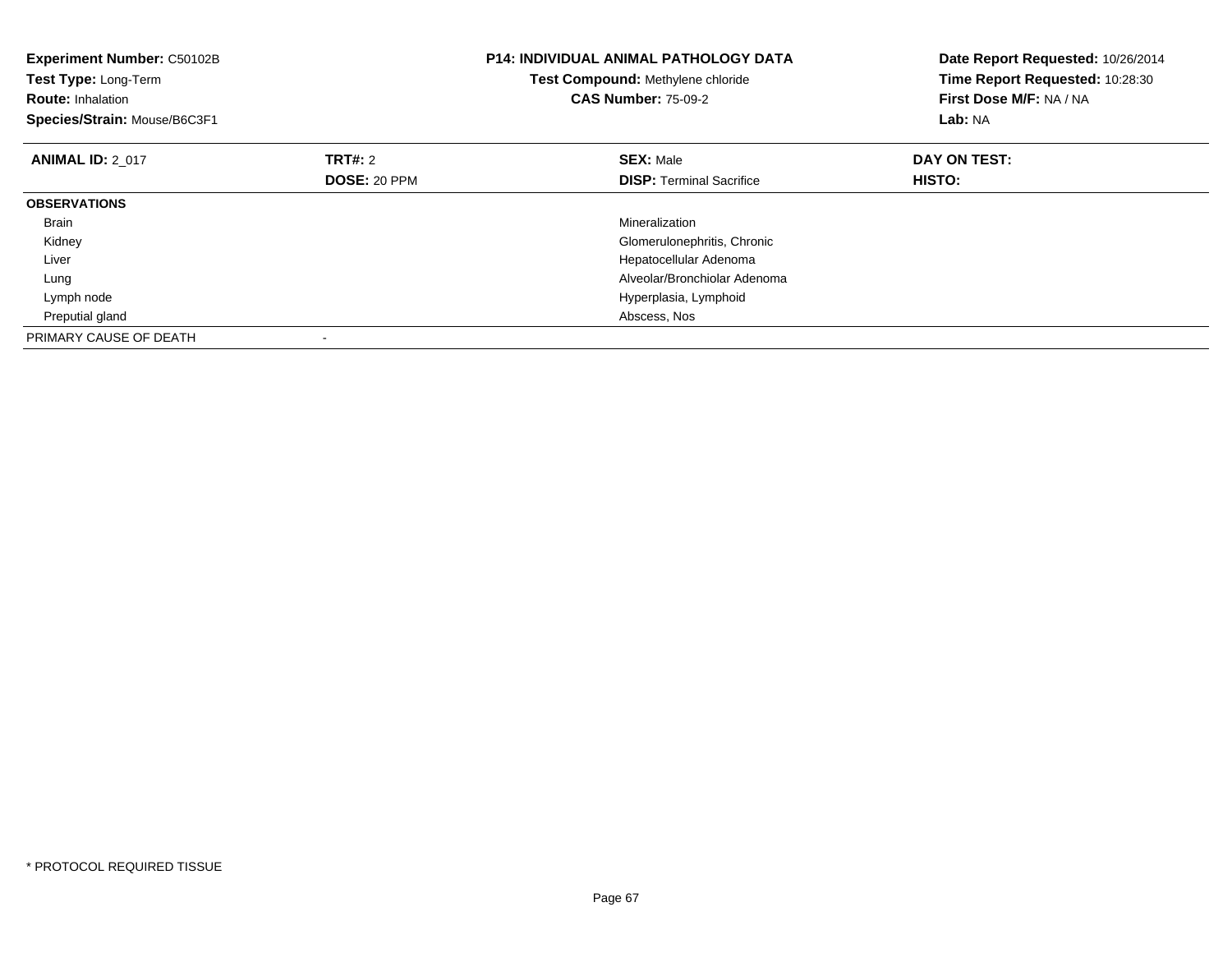| Experiment Number: C50102B<br>Test Type: Long-Term<br><b>Route: Inhalation</b><br>Species/Strain: Mouse/B6C3F1 |                     | <b>P14: INDIVIDUAL ANIMAL PATHOLOGY DATA</b><br>Test Compound: Methylene chloride<br><b>CAS Number: 75-09-2</b> | Date Report Requested: 10/26/2014<br>Time Report Requested: 10:28:30<br>First Dose M/F: NA / NA<br>Lab: NA |
|----------------------------------------------------------------------------------------------------------------|---------------------|-----------------------------------------------------------------------------------------------------------------|------------------------------------------------------------------------------------------------------------|
| <b>ANIMAL ID: 2 018</b>                                                                                        | <b>TRT#: 2</b>      | <b>SEX: Male</b>                                                                                                | DAY ON TEST:                                                                                               |
|                                                                                                                | DOSE: 20 PPM        | <b>DISP:</b> Natural Death                                                                                      | HISTO:                                                                                                     |
| <b>OBSERVATIONS</b>                                                                                            |                     |                                                                                                                 |                                                                                                            |
| Liver                                                                                                          |                     | Hepatocellular Adenoma                                                                                          |                                                                                                            |
|                                                                                                                |                     | Inflammation, Necrotizing                                                                                       |                                                                                                            |
| Lung                                                                                                           |                     | Alveolar/Bronchiolar Adenoma                                                                                    |                                                                                                            |
| Seminal vesicle                                                                                                |                     | <b>Distention</b>                                                                                               |                                                                                                            |
| Unspecified                                                                                                    | Multiple Organs Nos | Inflammation, Suppurative                                                                                       |                                                                                                            |
| PRIMARY CAUSE OF DEATH                                                                                         |                     |                                                                                                                 |                                                                                                            |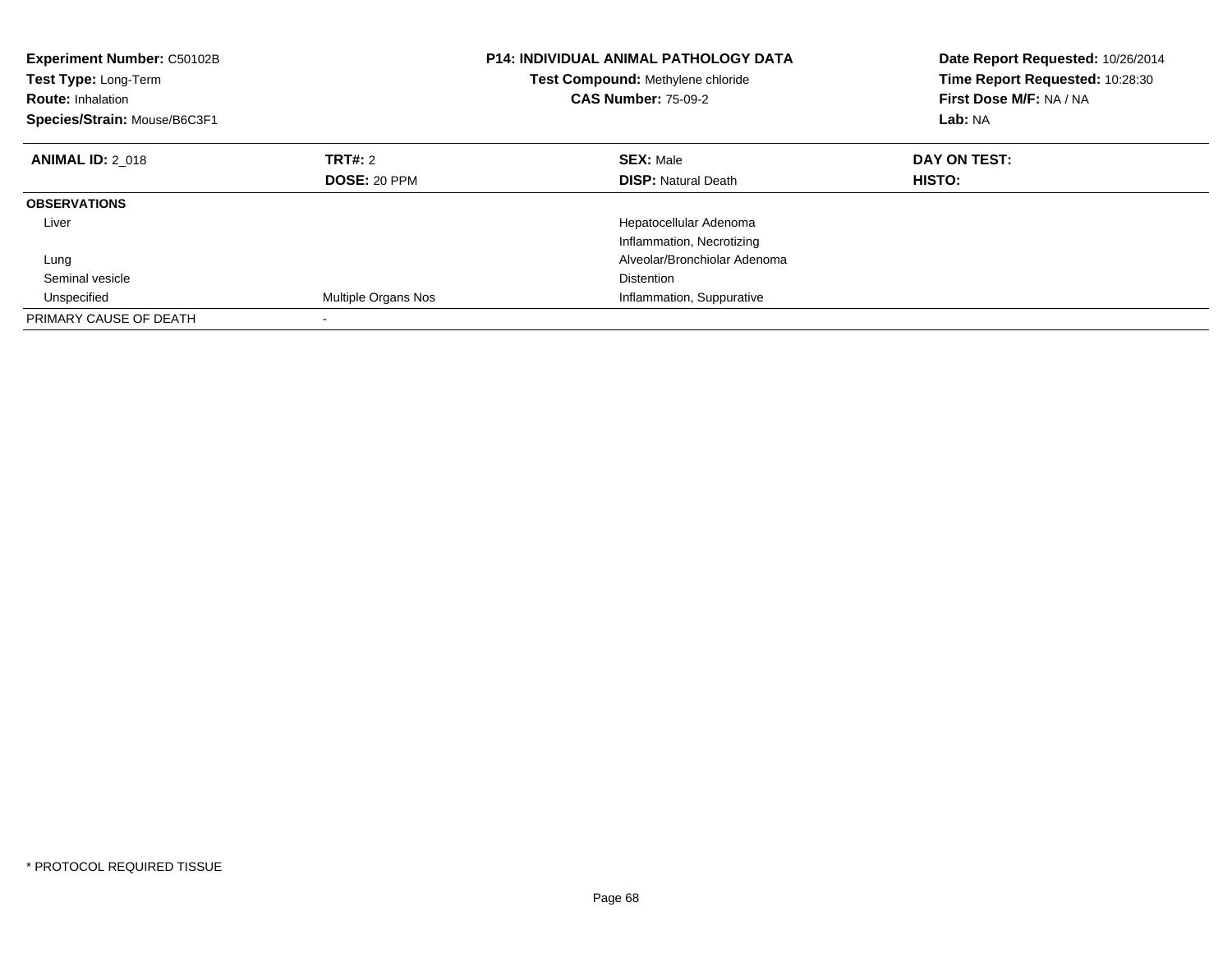| <b>Experiment Number: C50102B</b><br>Test Type: Long-Term<br><b>Route: Inhalation</b><br>Species/Strain: Mouse/B6C3F1 |                     | <b>P14: INDIVIDUAL ANIMAL PATHOLOGY DATA</b><br>Test Compound: Methylene chloride<br><b>CAS Number: 75-09-2</b> | Date Report Requested: 10/26/2014<br>Time Report Requested: 10:28:30<br>First Dose M/F: NA / NA<br>Lab: NA |
|-----------------------------------------------------------------------------------------------------------------------|---------------------|-----------------------------------------------------------------------------------------------------------------|------------------------------------------------------------------------------------------------------------|
| <b>ANIMAL ID: 2 019</b>                                                                                               | <b>TRT#: 2</b>      | <b>SEX: Male</b>                                                                                                | DAY ON TEST:                                                                                               |
|                                                                                                                       | <b>DOSE: 20 PPM</b> | <b>DISP:</b> Natural Death                                                                                      | <b>HISTO:</b>                                                                                              |
| <b>OBSERVATIONS</b>                                                                                                   |                     |                                                                                                                 |                                                                                                            |
| Adrenal gland                                                                                                         | Medulla             | Hyperplasia, Nos                                                                                                |                                                                                                            |
| Bone                                                                                                                  | <b>Rib</b>          | Alveolar/Bronchiolar Carcinoma, Metastatic                                                                      |                                                                                                            |
| Lung                                                                                                                  |                     | Alveolar/Bronchiolar Adenoma                                                                                    |                                                                                                            |
|                                                                                                                       |                     | Alveolar/Bronchiolar Carcinoma                                                                                  |                                                                                                            |
| Lymph node                                                                                                            |                     | Hyperplasia, Lymphoid                                                                                           |                                                                                                            |
| Preputial gland                                                                                                       |                     | Cyst, Nos                                                                                                       |                                                                                                            |
| PRIMARY CAUSE OF DEATH                                                                                                |                     |                                                                                                                 |                                                                                                            |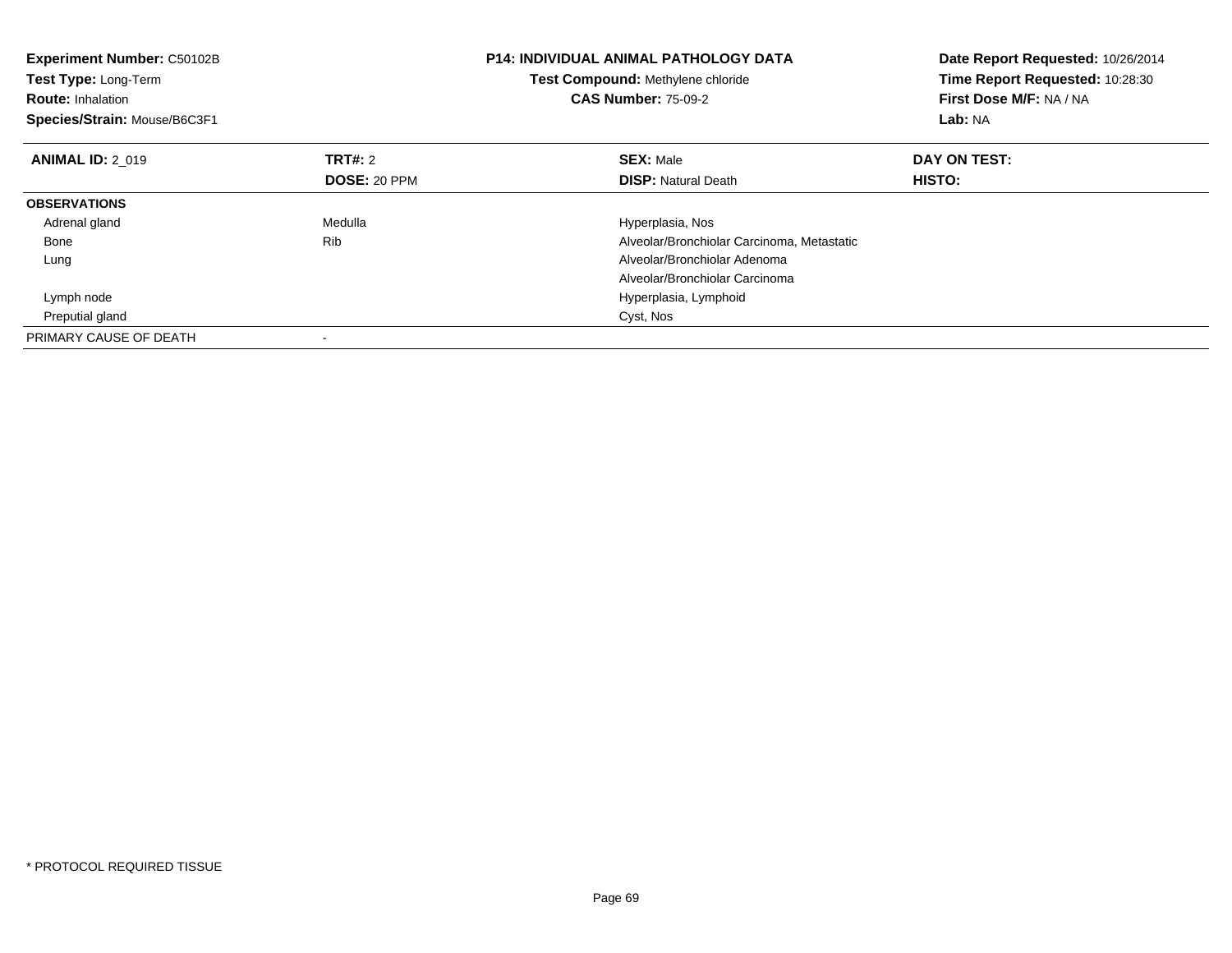| Experiment Number: C50102B<br>Test Type: Long-Term<br><b>Route: Inhalation</b><br>Species/Strain: Mouse/B6C3F1 |                     | <b>P14: INDIVIDUAL ANIMAL PATHOLOGY DATA</b><br>Test Compound: Methylene chloride<br><b>CAS Number: 75-09-2</b> | Date Report Requested: 10/26/2014<br>Time Report Requested: 10:28:30<br>First Dose M/F: NA / NA<br>Lab: NA |
|----------------------------------------------------------------------------------------------------------------|---------------------|-----------------------------------------------------------------------------------------------------------------|------------------------------------------------------------------------------------------------------------|
| <b>ANIMAL ID: 2 020</b>                                                                                        | TRT#: 2             | <b>SEX: Male</b>                                                                                                | DAY ON TEST:                                                                                               |
|                                                                                                                | <b>DOSE: 20 PPM</b> | <b>DISP:</b> Moribund Sacrifice                                                                                 | <b>HISTO:</b>                                                                                              |
| <b>OBSERVATIONS</b>                                                                                            |                     |                                                                                                                 |                                                                                                            |
| Kidney                                                                                                         | Tubule              | Cast, Nos                                                                                                       |                                                                                                            |
| Liver                                                                                                          |                     | Hepatocellular Adenoma                                                                                          |                                                                                                            |
|                                                                                                                |                     | Hepatocellular Carcinoma                                                                                        |                                                                                                            |
| Lung                                                                                                           |                     | Alveolar/Bronchiolar Carcinoma                                                                                  |                                                                                                            |
|                                                                                                                |                     | Hepatocellular Carcinoma, Metastatic                                                                            |                                                                                                            |
| PRIMARY CAUSE OF DEATH                                                                                         |                     |                                                                                                                 |                                                                                                            |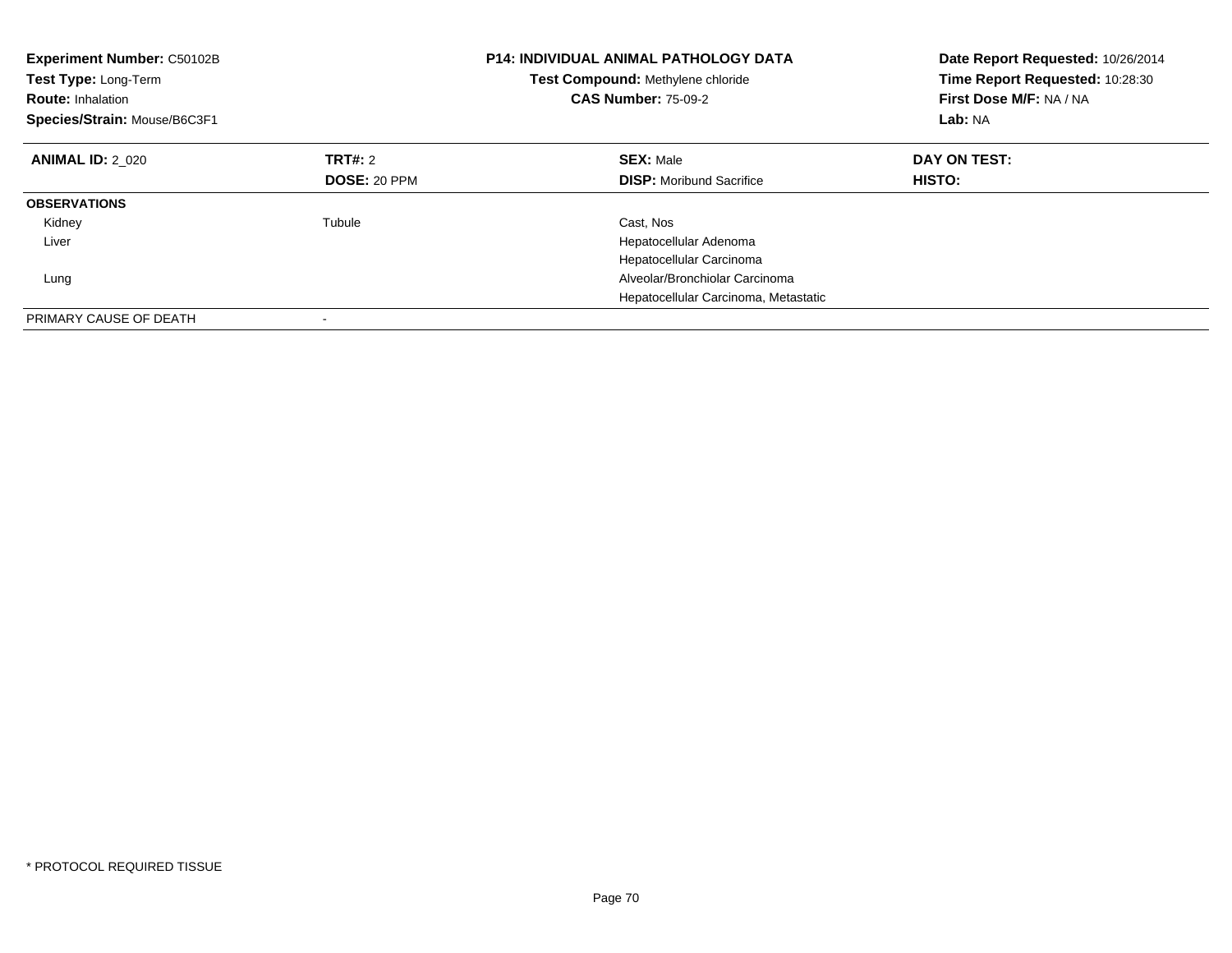| <b>Experiment Number: C50102B</b><br><b>Test Type: Long-Term</b><br><b>Route: Inhalation</b> |                     | <b>P14: INDIVIDUAL ANIMAL PATHOLOGY DATA</b><br>Test Compound: Methylene chloride<br><b>CAS Number: 75-09-2</b> | Date Report Requested: 10/26/2014<br>Time Report Requested: 10:28:30<br>First Dose M/F: NA / NA |
|----------------------------------------------------------------------------------------------|---------------------|-----------------------------------------------------------------------------------------------------------------|-------------------------------------------------------------------------------------------------|
|                                                                                              |                     |                                                                                                                 |                                                                                                 |
| Species/Strain: Mouse/B6C3F1                                                                 |                     |                                                                                                                 | Lab: NA                                                                                         |
| <b>ANIMAL ID: 2 021</b>                                                                      | TRT#: 2             | <b>SEX: Male</b>                                                                                                | DAY ON TEST:                                                                                    |
|                                                                                              | <b>DOSE: 20 PPM</b> | <b>DISP:</b> Terminal Sacrifice                                                                                 | HISTO:                                                                                          |
| <b>OBSERVATIONS</b>                                                                          |                     |                                                                                                                 |                                                                                                 |
| Kidney                                                                                       |                     | Mineralization                                                                                                  |                                                                                                 |
| Lung                                                                                         |                     | Alveolar/Bronchiolar Adenoma                                                                                    |                                                                                                 |
| PRIMARY CAUSE OF DEATH                                                                       |                     |                                                                                                                 |                                                                                                 |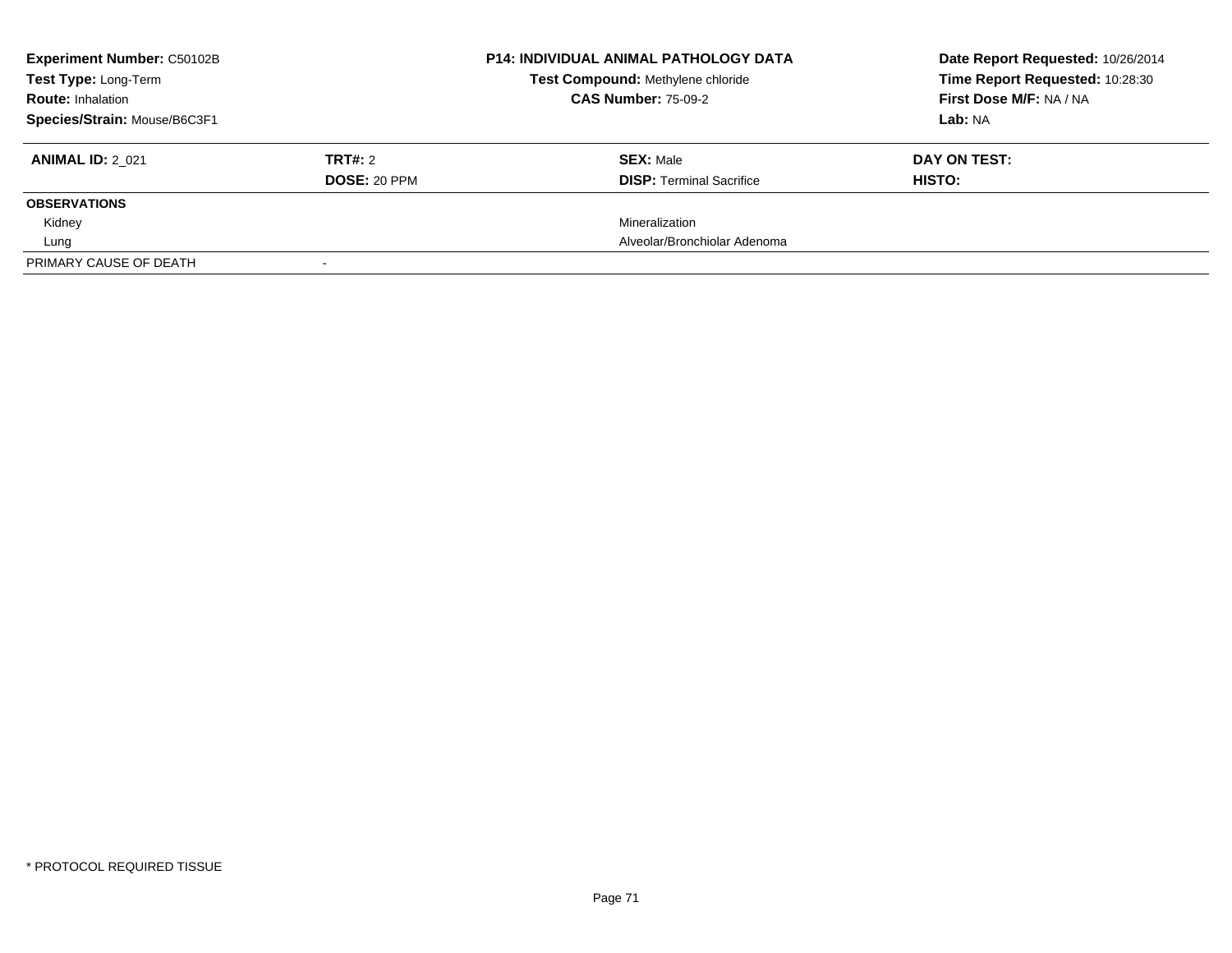| <b>Experiment Number: C50102B</b><br>Test Type: Long-Term<br><b>Route: Inhalation</b><br>Species/Strain: Mouse/B6C3F1 |                | <b>P14: INDIVIDUAL ANIMAL PATHOLOGY DATA</b><br>Test Compound: Methylene chloride<br><b>CAS Number: 75-09-2</b> | Date Report Requested: 10/26/2014<br>Time Report Requested: 10:28:30<br>First Dose M/F: NA / NA<br>Lab: NA |
|-----------------------------------------------------------------------------------------------------------------------|----------------|-----------------------------------------------------------------------------------------------------------------|------------------------------------------------------------------------------------------------------------|
| <b>ANIMAL ID: 2_022</b>                                                                                               | <b>TRT#: 2</b> | <b>SEX: Male</b>                                                                                                | DAY ON TEST:                                                                                               |
|                                                                                                                       | DOSE: 20 PPM   | <b>DISP: Terminal Sacrifice</b>                                                                                 | HISTO:                                                                                                     |
| <b>OBSERVATIONS</b>                                                                                                   |                |                                                                                                                 |                                                                                                            |
| Brain                                                                                                                 |                | Mineralization                                                                                                  |                                                                                                            |
| Kidney                                                                                                                |                | Cyst, Nos                                                                                                       |                                                                                                            |
| Liver                                                                                                                 |                | Hematopoiesis                                                                                                   |                                                                                                            |
|                                                                                                                       |                | Hepatocellular Adenoma                                                                                          |                                                                                                            |
|                                                                                                                       |                | Hepatocellular Carcinoma                                                                                        |                                                                                                            |
| Lung                                                                                                                  |                | Alveolar/Bronchiolar Adenoma                                                                                    |                                                                                                            |
| Testis                                                                                                                |                | Atrophy, Nos                                                                                                    |                                                                                                            |
| Tooth                                                                                                                 |                | Congenital Malformation, Nos                                                                                    |                                                                                                            |
|                                                                                                                       |                | Inflammation, Suppurative                                                                                       |                                                                                                            |
| PRIMARY CAUSE OF DEATH                                                                                                | $\,$           |                                                                                                                 |                                                                                                            |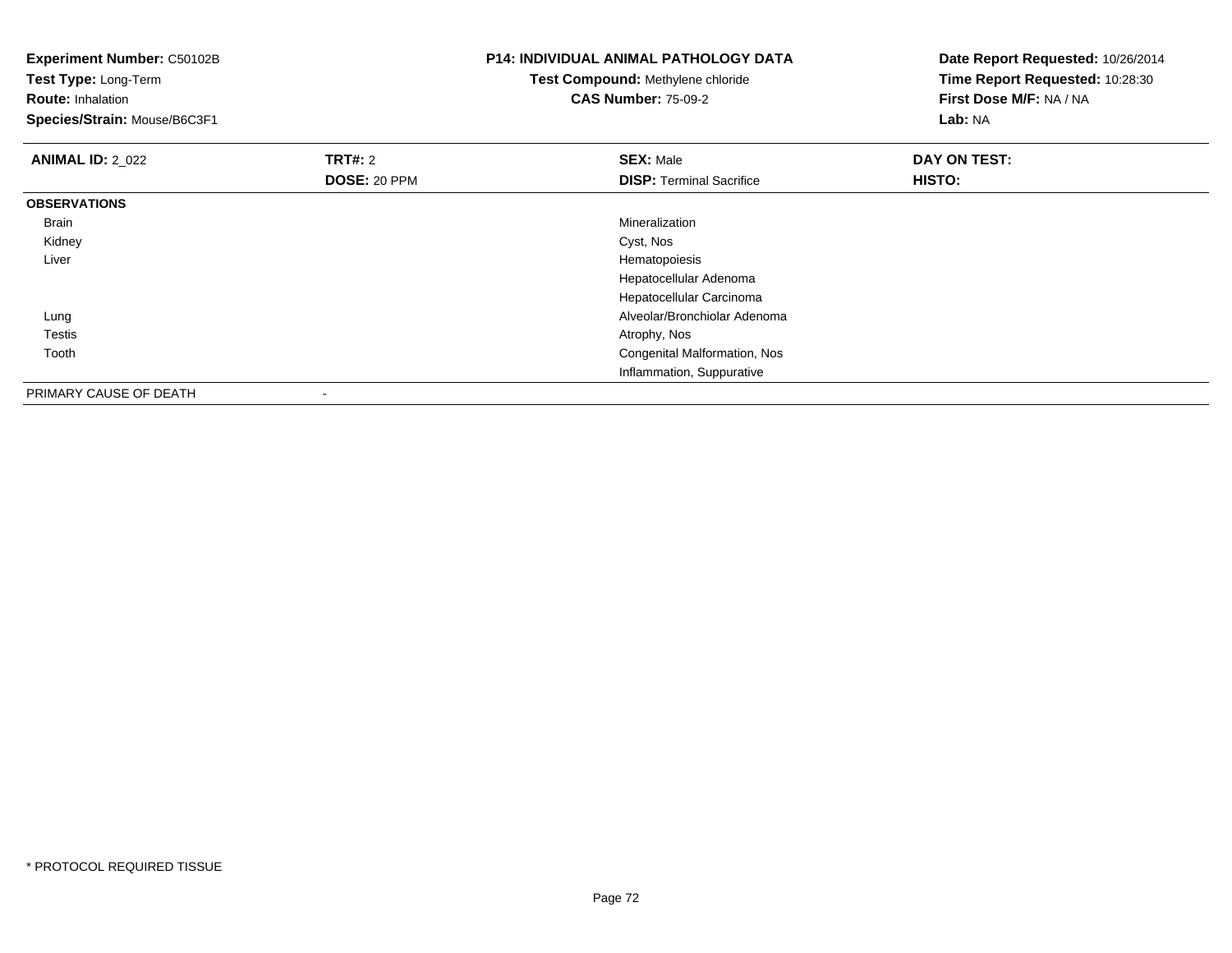| <b>Experiment Number: C50102B</b><br>Test Type: Long-Term<br><b>Route: Inhalation</b><br>Species/Strain: Mouse/B6C3F1 |                                | <b>P14: INDIVIDUAL ANIMAL PATHOLOGY DATA</b><br>Test Compound: Methylene chloride<br><b>CAS Number: 75-09-2</b> | Date Report Requested: 10/26/2014<br>Time Report Requested: 10:28:30<br>First Dose M/F: NA / NA<br>Lab: NA |
|-----------------------------------------------------------------------------------------------------------------------|--------------------------------|-----------------------------------------------------------------------------------------------------------------|------------------------------------------------------------------------------------------------------------|
| <b>ANIMAL ID: 2 023</b>                                                                                               | TRT#: 2<br><b>DOSE: 20 PPM</b> | <b>SEX: Male</b><br><b>DISP:</b> Moribund Sacrifice                                                             | DAY ON TEST:<br>HISTO:                                                                                     |
| <b>OBSERVATIONS</b>                                                                                                   |                                |                                                                                                                 |                                                                                                            |
| Adrenal gland                                                                                                         | Cortex Nos                     | Hyperplasia, Focal                                                                                              |                                                                                                            |
| <b>Brain</b>                                                                                                          |                                | Mineralization                                                                                                  |                                                                                                            |
| Liver                                                                                                                 |                                | Alveolar/Bronchiolar Carcinoma, Metastatic                                                                      |                                                                                                            |
| Lung                                                                                                                  |                                | Alveolar/Bronchiolar Carcinoma                                                                                  |                                                                                                            |
| PRIMARY CAUSE OF DEATH                                                                                                |                                |                                                                                                                 |                                                                                                            |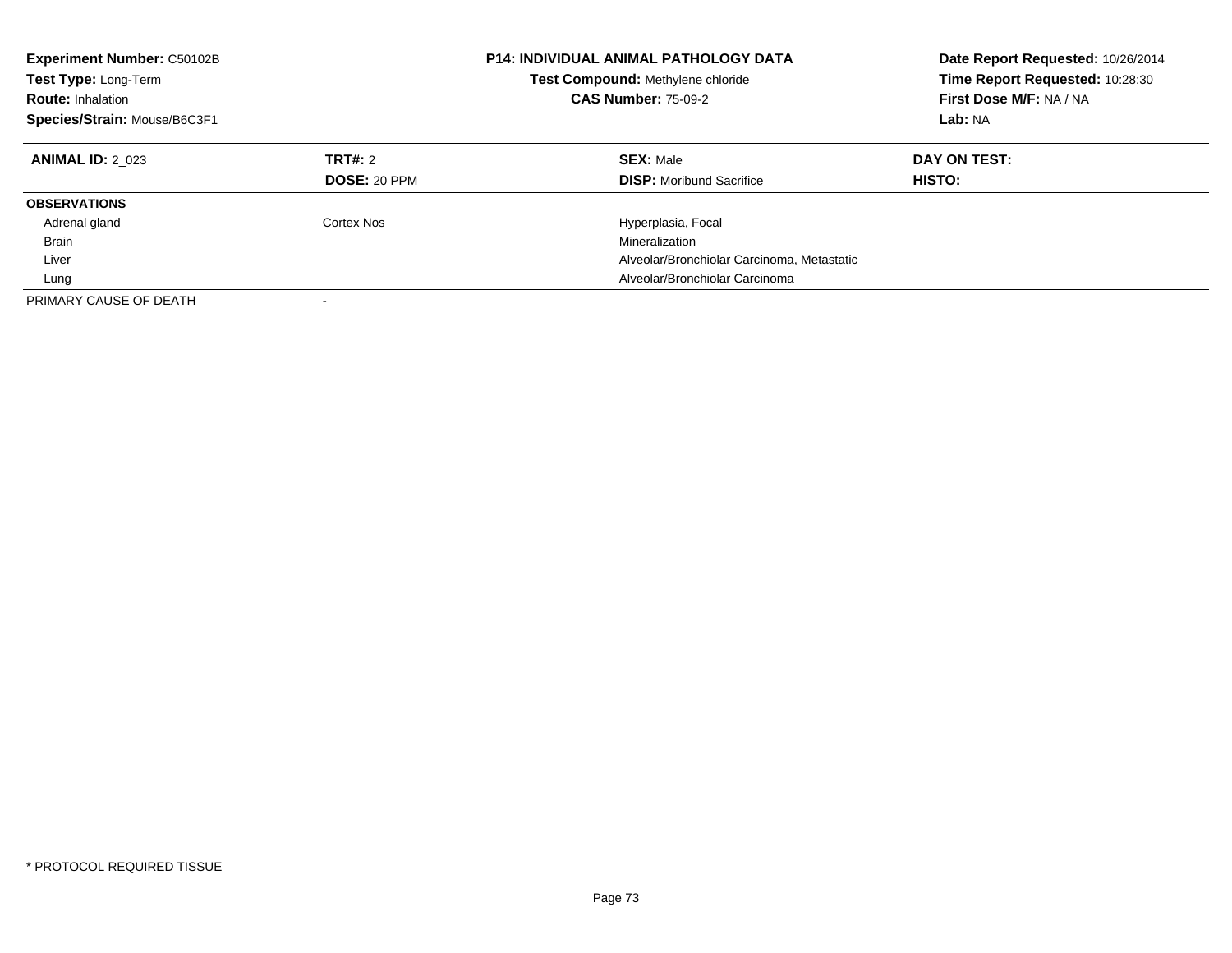**Experiment Number:** C50102B

**Test Type:** Long-Term

## **Route:** Inhalation

**Species/Strain:** Mouse/B6C3F1

## **P14: INDIVIDUAL ANIMAL PATHOLOGY DATA**

## **Test Compound:** Methylene chloride**CAS Number:** 75-09-2

**Date Report Requested:** 10/26/2014**Time Report Requested:** 10:28:30**First Dose M/F:** NA / NA**Lab:** NA

| <b>ANIMAL ID: 2_024</b> | <b>TRT#: 2</b>      | <b>SEX: Male</b>             | DAY ON TEST: |  |
|-------------------------|---------------------|------------------------------|--------------|--|
|                         | <b>DOSE: 20 PPM</b> | <b>DISP: Natural Death</b>   | HISTO:       |  |
| <b>OBSERVATIONS</b>     |                     |                              |              |  |
| Bone marrow             |                     | Hyperplasia, Granulocytic    |              |  |
| <b>Brain</b>            |                     | Mineralization               |              |  |
| Liver                   |                     | Hepatocellular Adenoma       |              |  |
|                         |                     | Hepatocellular Carcinoma     |              |  |
| Lung                    |                     | Alveolar/Bronchiolar Adenoma |              |  |
| Lymph node              | Renal Lymph Node    | Hemosiderosis                |              |  |
| Preputial gland         |                     | Inflammation, Suppurative    |              |  |
| Prostate                |                     | Inflammation, Suppurative    |              |  |
| Skin                    |                     | Inflammation, Suppurative    |              |  |
| Spleen                  | Follicles           | Atrophy, Nos                 |              |  |
| Tooth                   |                     | Congenital Malformation, Nos |              |  |
| PRIMARY CAUSE OF DEATH  |                     |                              |              |  |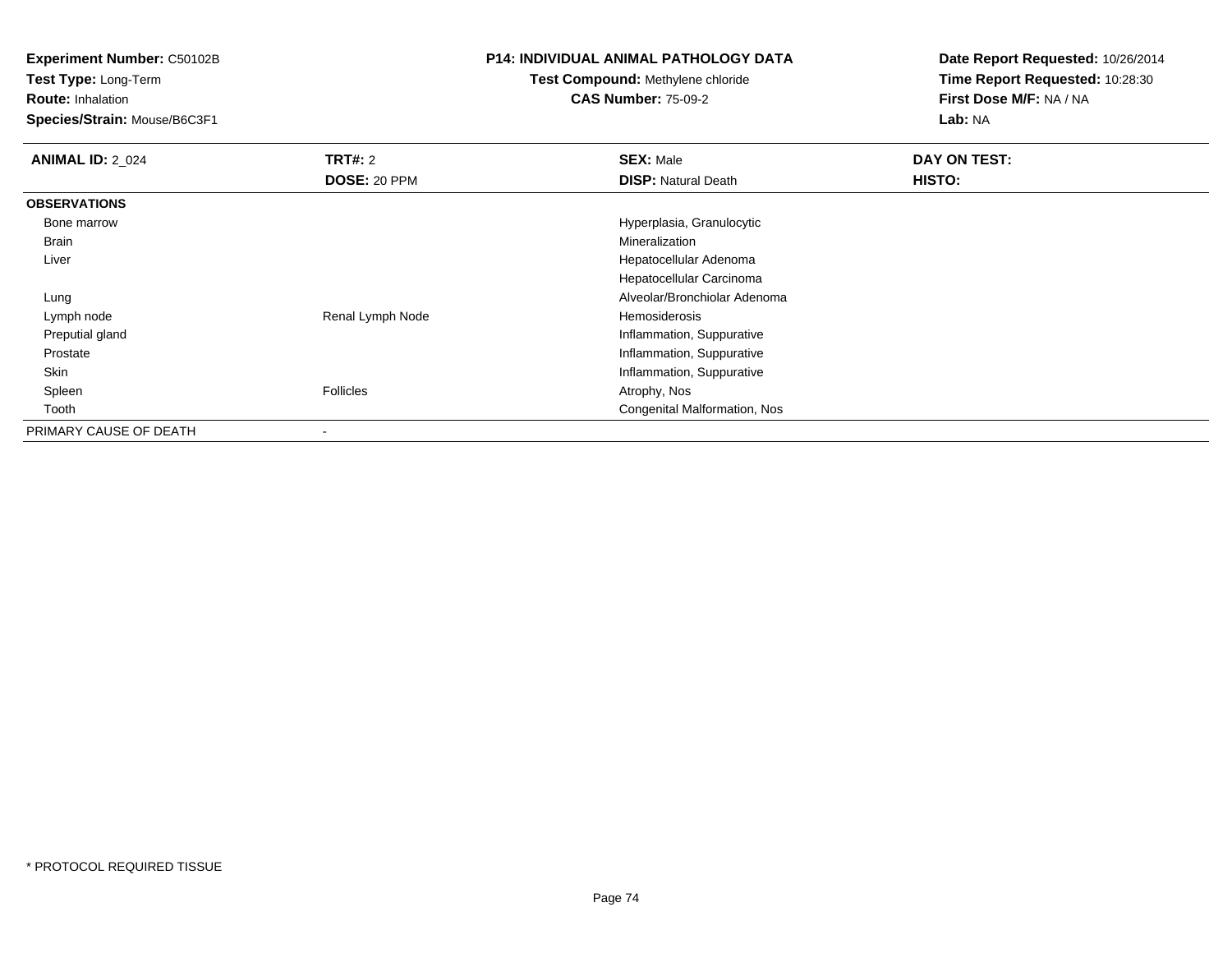| Experiment Number: C50102B<br>Test Type: Long-Term<br><b>Route: Inhalation</b><br>Species/Strain: Mouse/B6C3F1 |                     | <b>P14: INDIVIDUAL ANIMAL PATHOLOGY DATA</b><br>Test Compound: Methylene chloride<br><b>CAS Number: 75-09-2</b> | Date Report Requested: 10/26/2014<br>Time Report Requested: 10:28:30<br>First Dose M/F: NA / NA<br>Lab: NA |
|----------------------------------------------------------------------------------------------------------------|---------------------|-----------------------------------------------------------------------------------------------------------------|------------------------------------------------------------------------------------------------------------|
| <b>ANIMAL ID: 2 025</b>                                                                                        | TRT#: 2             | <b>SEX: Male</b>                                                                                                | DAY ON TEST:                                                                                               |
|                                                                                                                | <b>DOSE: 20 PPM</b> | <b>DISP:</b> Terminal Sacrifice                                                                                 | HISTO:                                                                                                     |
| <b>OBSERVATIONS</b>                                                                                            |                     |                                                                                                                 |                                                                                                            |
| Kidney                                                                                                         | Tubule              | Cast, Nos                                                                                                       |                                                                                                            |
| Liver                                                                                                          |                     | Hepatocellular Adenoma                                                                                          |                                                                                                            |
|                                                                                                                |                     | Hepatocellular Carcinoma                                                                                        |                                                                                                            |
| <b>Testis</b>                                                                                                  |                     | Atrophy, Nos                                                                                                    |                                                                                                            |
| Urinary bladder                                                                                                | Submucosa           | Angiectasis                                                                                                     |                                                                                                            |
| PRIMARY CAUSE OF DEATH                                                                                         |                     |                                                                                                                 |                                                                                                            |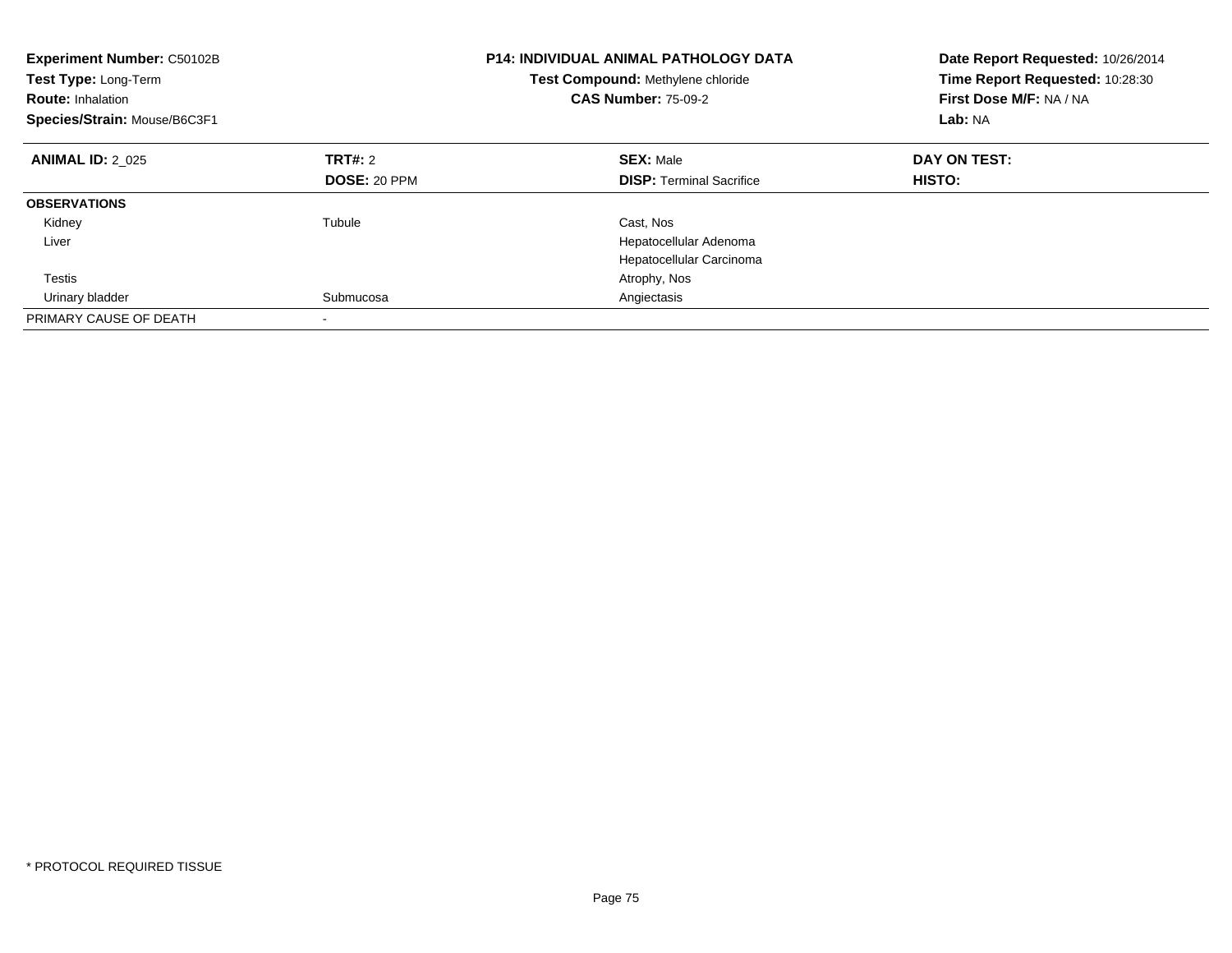| Experiment Number: C50102B<br>Test Type: Long-Term<br><b>Route: Inhalation</b><br>Species/Strain: Mouse/B6C3F1 | <b>P14: INDIVIDUAL ANIMAL PATHOLOGY DATA</b><br>Test Compound: Methylene chloride<br><b>CAS Number: 75-09-2</b> |                                                     | Date Report Requested: 10/26/2014<br>Time Report Requested: 10:28:30<br>First Dose M/F: NA / NA<br>Lab: NA |
|----------------------------------------------------------------------------------------------------------------|-----------------------------------------------------------------------------------------------------------------|-----------------------------------------------------|------------------------------------------------------------------------------------------------------------|
| <b>ANIMAL ID: 2 026</b>                                                                                        | TRT#: 2<br>DOSE: 20 PPM                                                                                         | <b>SEX: Male</b><br><b>DISP:</b> Moribund Sacrifice | DAY ON TEST:<br><b>HISTO:</b>                                                                              |
| <b>OBSERVATIONS</b>                                                                                            |                                                                                                                 |                                                     |                                                                                                            |
| <b>Brain</b>                                                                                                   |                                                                                                                 | Mineralization                                      |                                                                                                            |
| Spleen                                                                                                         |                                                                                                                 | Hematopoiesis                                       |                                                                                                            |
| Unspecified                                                                                                    | Multiple Organs Nos                                                                                             | Inflammation, Acute/Chronic                         |                                                                                                            |
| Urinary bladder                                                                                                |                                                                                                                 | <b>Distention</b>                                   |                                                                                                            |
| PRIMARY CAUSE OF DEATH                                                                                         | $\overline{\phantom{a}}$                                                                                        |                                                     |                                                                                                            |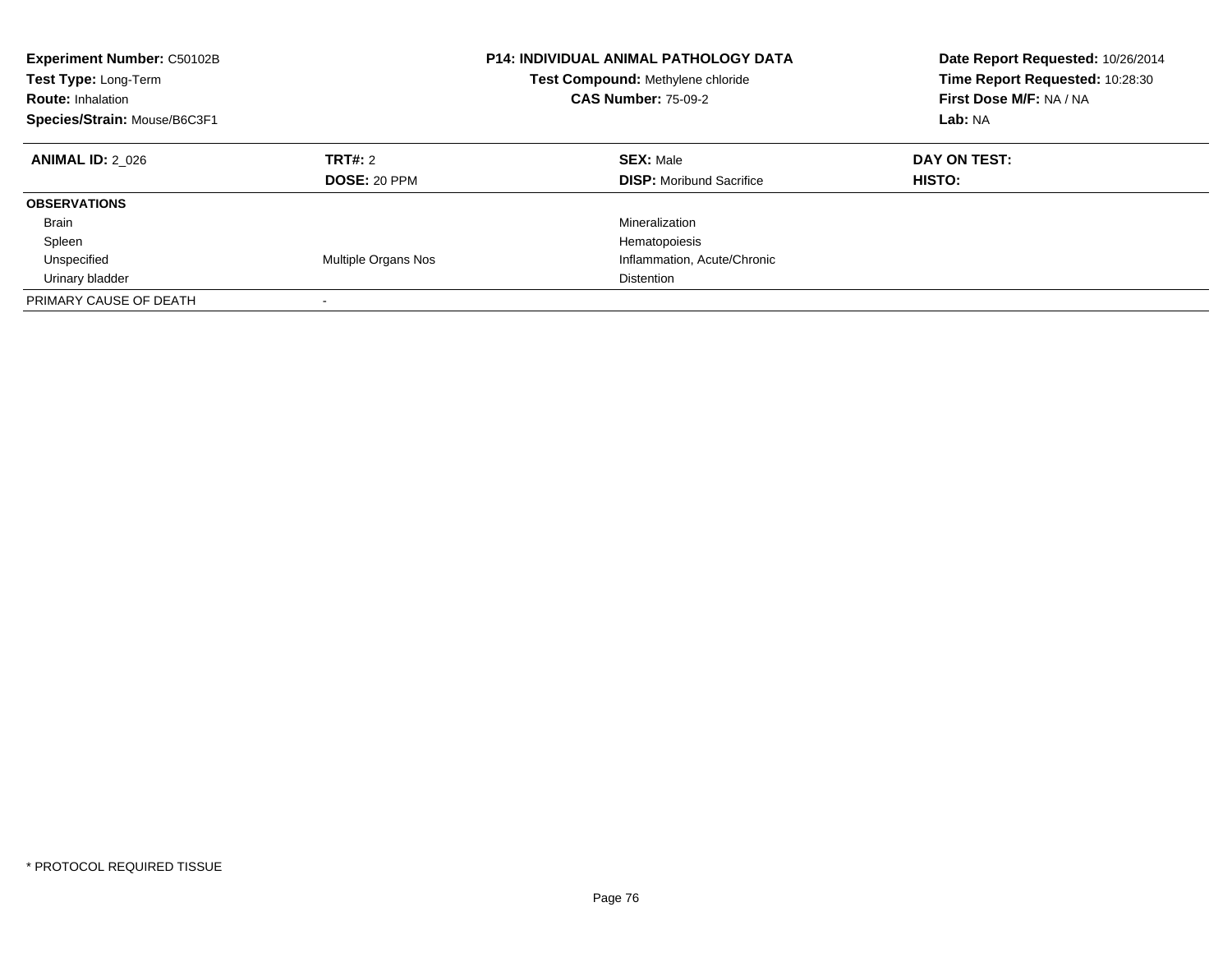| <b>Experiment Number: C50102B</b><br>Test Type: Long-Term<br><b>Route: Inhalation</b><br>Species/Strain: Mouse/B6C3F1 |                          | <b>P14: INDIVIDUAL ANIMAL PATHOLOGY DATA</b><br>Test Compound: Methylene chloride<br><b>CAS Number: 75-09-2</b> | Date Report Requested: 10/26/2014<br>Time Report Requested: 10:28:30<br>First Dose M/F: NA / NA<br>Lab: NA |
|-----------------------------------------------------------------------------------------------------------------------|--------------------------|-----------------------------------------------------------------------------------------------------------------|------------------------------------------------------------------------------------------------------------|
| <b>ANIMAL ID: 2 027</b>                                                                                               | <b>TRT#: 2</b>           | <b>SEX: Male</b>                                                                                                | DAY ON TEST:                                                                                               |
|                                                                                                                       | <b>DOSE: 20 PPM</b>      | <b>DISP:</b> Terminal Sacrifice                                                                                 | <b>HISTO:</b>                                                                                              |
| <b>OBSERVATIONS</b>                                                                                                   |                          |                                                                                                                 |                                                                                                            |
| <b>Brain</b>                                                                                                          |                          | Mineralization                                                                                                  |                                                                                                            |
| Kidney                                                                                                                | Tubule                   | Cast, Nos                                                                                                       |                                                                                                            |
| Liver                                                                                                                 |                          | Hepatocellular Carcinoma                                                                                        |                                                                                                            |
|                                                                                                                       |                          | Inflammation, Necrotizing                                                                                       |                                                                                                            |
| Stomach                                                                                                               | <b>Glandular Stomach</b> | Dilatation, Nos                                                                                                 |                                                                                                            |
| PRIMARY CAUSE OF DEATH                                                                                                |                          |                                                                                                                 |                                                                                                            |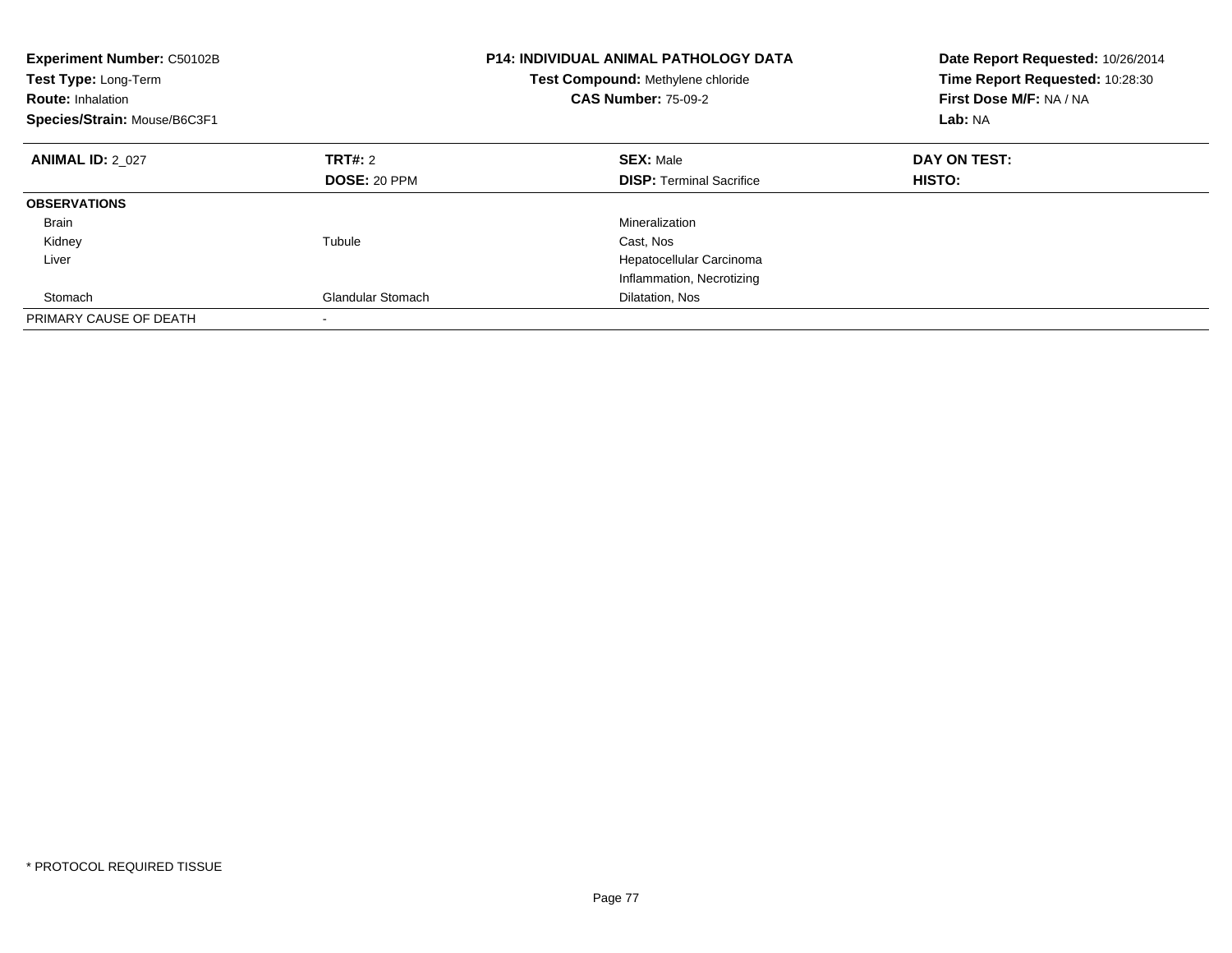| Experiment Number: C50102B<br>Test Type: Long-Term<br><b>Route: Inhalation</b><br>Species/Strain: Mouse/B6C3F1 | <b>P14: INDIVIDUAL ANIMAL PATHOLOGY DATA</b><br>Test Compound: Methylene chloride<br><b>CAS Number: 75-09-2</b> |  | Date Report Requested: 10/26/2014<br>Time Report Requested: 10:28:30<br>First Dose M/F: NA / NA<br>Lab: NA |              |
|----------------------------------------------------------------------------------------------------------------|-----------------------------------------------------------------------------------------------------------------|--|------------------------------------------------------------------------------------------------------------|--------------|
| <b>ANIMAL ID: 2 028</b>                                                                                        | TRT#: 2                                                                                                         |  | <b>SEX: Male</b>                                                                                           | DAY ON TEST: |
|                                                                                                                | DOSE: 20 PPM                                                                                                    |  | <b>DISP:</b> Terminal Sacrifice                                                                            | HISTO:       |
| <b>OBSERVATIONS</b>                                                                                            |                                                                                                                 |  |                                                                                                            |              |
| <b>Brain</b>                                                                                                   |                                                                                                                 |  | Mineralization                                                                                             |              |
| Liver                                                                                                          |                                                                                                                 |  | Hepatocellular Adenoma                                                                                     |              |
| Lung                                                                                                           |                                                                                                                 |  | Alveolar/Bronchiolar Adenoma                                                                               |              |
| Lymph node                                                                                                     | Mesenteric Lymph Node                                                                                           |  | Lymphoma, Mixed-Malignant Type                                                                             |              |
| Stomach                                                                                                        | <b>Glandular Stomach</b>                                                                                        |  | Dilatation, Nos                                                                                            |              |
| PRIMARY CAUSE OF DEATH                                                                                         |                                                                                                                 |  |                                                                                                            |              |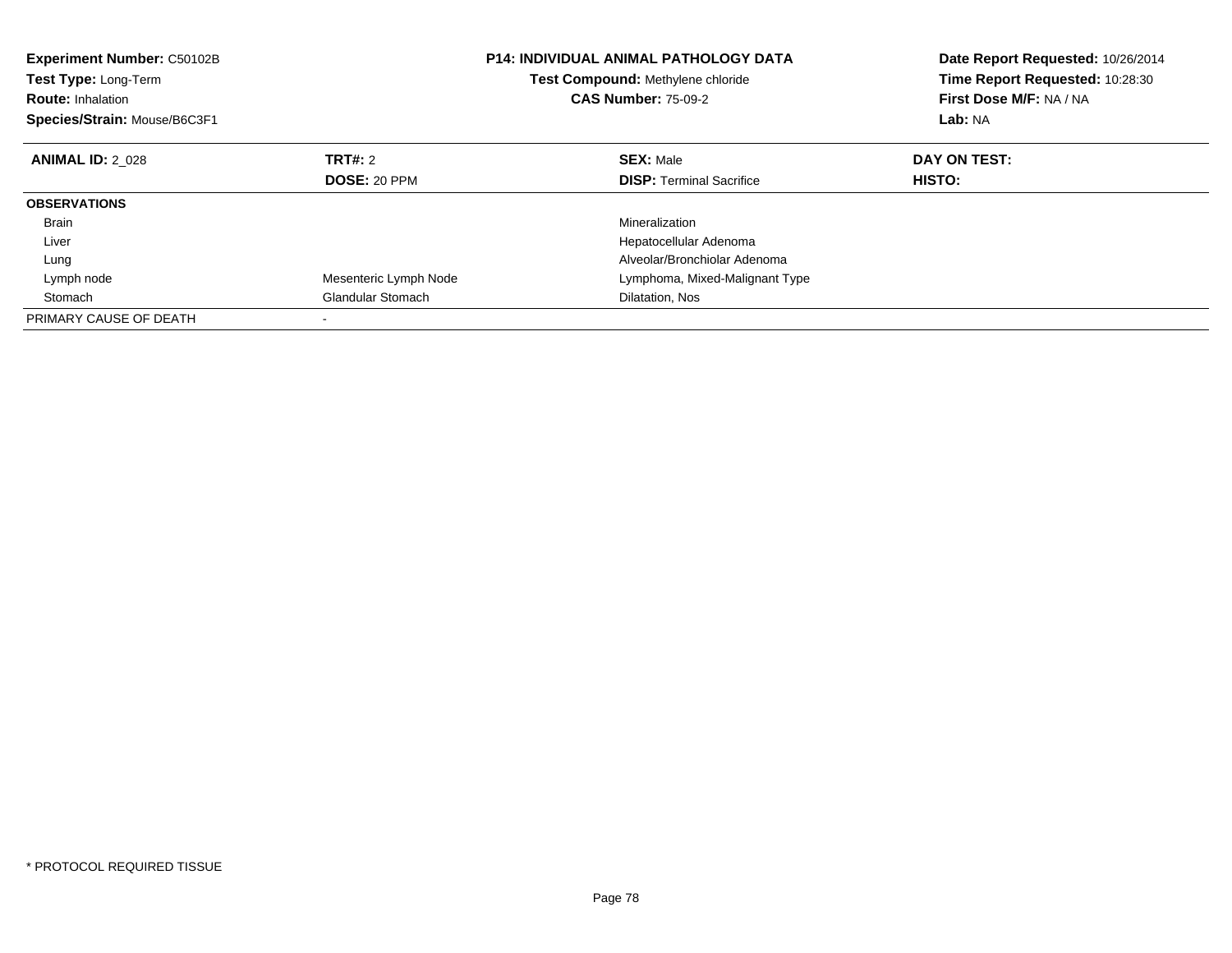| <b>Experiment Number: C50102B</b><br>Test Type: Long-Term<br><b>Route: Inhalation</b><br>Species/Strain: Mouse/B6C3F1 |                         | <b>P14: INDIVIDUAL ANIMAL PATHOLOGY DATA</b><br>Test Compound: Methylene chloride<br><b>CAS Number: 75-09-2</b> | Date Report Requested: 10/26/2014<br>Time Report Requested: 10:28:30<br>First Dose M/F: NA / NA<br>Lab: NA |
|-----------------------------------------------------------------------------------------------------------------------|-------------------------|-----------------------------------------------------------------------------------------------------------------|------------------------------------------------------------------------------------------------------------|
| <b>ANIMAL ID: 2 029</b>                                                                                               | TRT#: 2<br>DOSE: 20 PPM | <b>SEX: Male</b><br><b>DISP:</b> Natural Death                                                                  | DAY ON TEST:<br><b>HISTO:</b>                                                                              |
| <b>OBSERVATIONS</b>                                                                                                   |                         |                                                                                                                 |                                                                                                            |
| Kidney                                                                                                                |                         | Nephropathy                                                                                                     |                                                                                                            |
| Seminal vesicle                                                                                                       |                         | Distention                                                                                                      |                                                                                                            |
| Unspecified                                                                                                           | Multiple Organs Nos     | Inflammation, Acute/Chronic                                                                                     |                                                                                                            |
| Urinary bladder                                                                                                       |                         | <b>Distention</b>                                                                                               |                                                                                                            |
| PRIMARY CAUSE OF DEATH                                                                                                |                         |                                                                                                                 |                                                                                                            |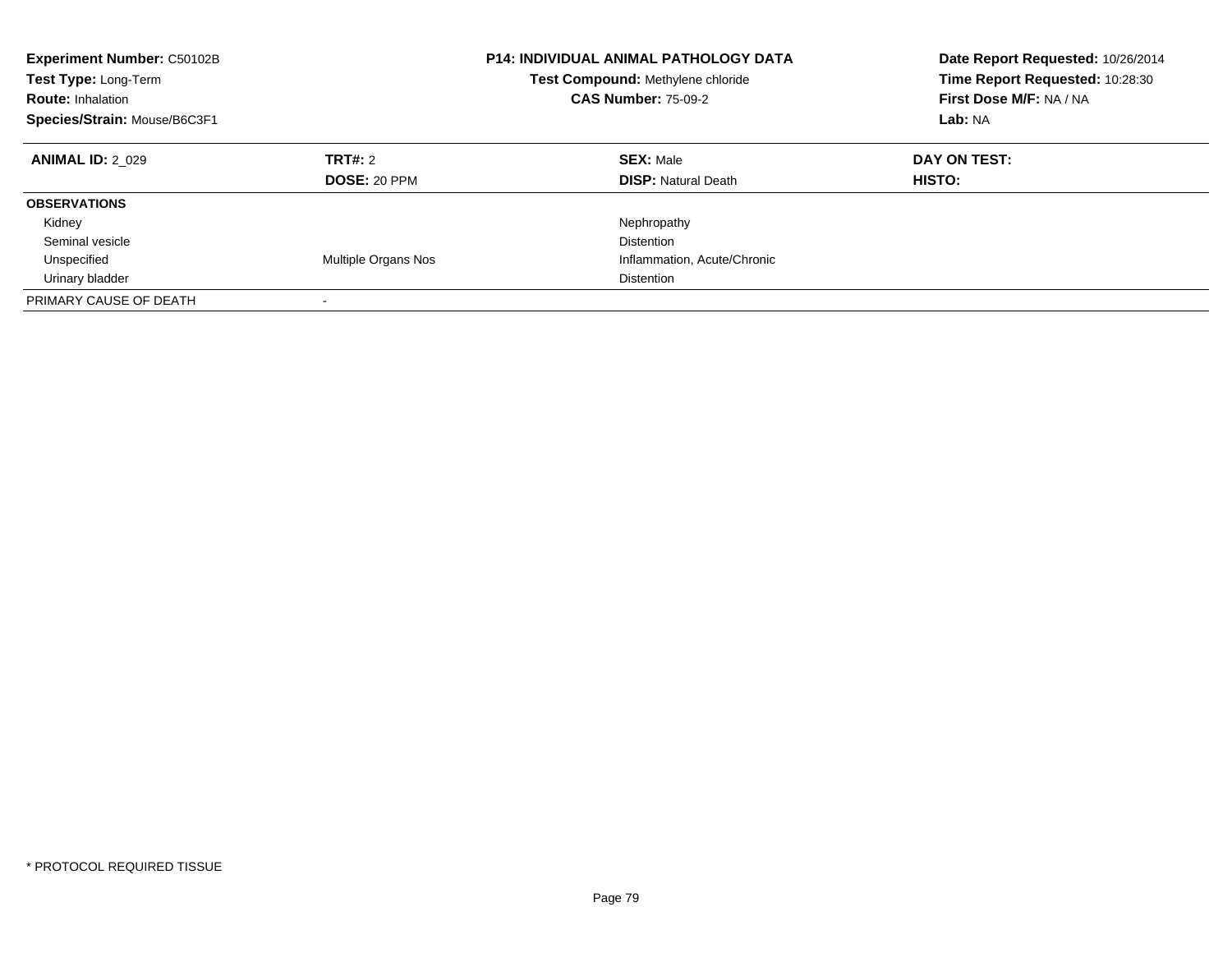| <b>Experiment Number: C50102B</b><br>Test Type: Long-Term<br><b>Route: Inhalation</b><br>Species/Strain: Mouse/B6C3F1 |                            | <b>P14: INDIVIDUAL ANIMAL PATHOLOGY DATA</b><br>Test Compound: Methylene chloride<br><b>CAS Number: 75-09-2</b> | Date Report Requested: 10/26/2014<br>Time Report Requested: 10:28:30<br>First Dose M/F: NA / NA<br>Lab: NA |
|-----------------------------------------------------------------------------------------------------------------------|----------------------------|-----------------------------------------------------------------------------------------------------------------|------------------------------------------------------------------------------------------------------------|
| <b>ANIMAL ID: 2 030</b>                                                                                               | TRT#: 2                    | <b>SEX: Male</b>                                                                                                | DAY ON TEST:                                                                                               |
|                                                                                                                       | DOSE: 20 PPM               | <b>DISP:</b> Moribund Sacrifice                                                                                 | HISTO:                                                                                                     |
| <b>OBSERVATIONS</b>                                                                                                   |                            |                                                                                                                 |                                                                                                            |
| Adrenal gland                                                                                                         | Medulla                    | Hyperplasia, Nos                                                                                                |                                                                                                            |
| Liver                                                                                                                 |                            | Hepatocellular Carcinoma                                                                                        |                                                                                                            |
| Lung                                                                                                                  |                            | Alveolar/Bronchiolar Adenoma                                                                                    |                                                                                                            |
| Thyroid                                                                                                               |                            | Hyperplasia, C Cell                                                                                             |                                                                                                            |
| Unspecified                                                                                                           | <b>Multiple Organs Nos</b> | Inflammation, Acute/Chronic                                                                                     |                                                                                                            |
| PRIMARY CAUSE OF DEATH                                                                                                |                            |                                                                                                                 |                                                                                                            |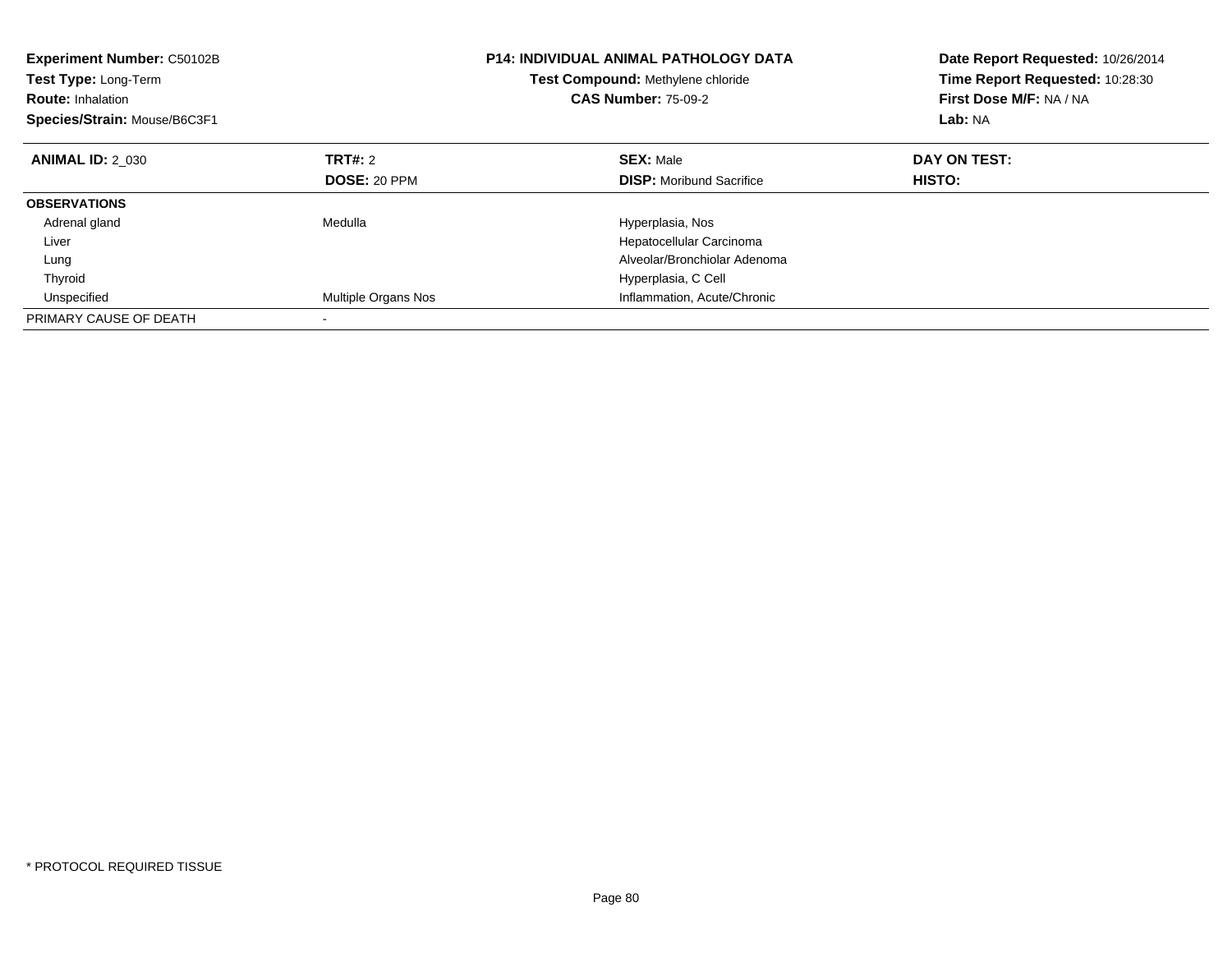| Experiment Number: C50102B<br>Test Type: Long-Term<br><b>Route: Inhalation</b><br>Species/Strain: Mouse/B6C3F1 |                                | <b>P14: INDIVIDUAL ANIMAL PATHOLOGY DATA</b><br>Test Compound: Methylene chloride<br><b>CAS Number: 75-09-2</b> | Date Report Requested: 10/26/2014<br>Time Report Requested: 10:28:30<br>First Dose M/F: NA / NA<br>Lab: NA |
|----------------------------------------------------------------------------------------------------------------|--------------------------------|-----------------------------------------------------------------------------------------------------------------|------------------------------------------------------------------------------------------------------------|
| <b>ANIMAL ID: 2_031</b>                                                                                        | <b>TRT#: 2</b><br>DOSE: 20 PPM | <b>SEX: Male</b><br><b>DISP: Natural Death</b>                                                                  | DAY ON TEST:<br>HISTO:                                                                                     |
| <b>OBSERVATIONS</b>                                                                                            |                                |                                                                                                                 |                                                                                                            |
| Bone marrow                                                                                                    |                                | Hyperplasia, Granulocytic                                                                                       |                                                                                                            |
| Brain                                                                                                          |                                | Mineralization                                                                                                  |                                                                                                            |
| Lung                                                                                                           |                                | Alveolar/Bronchiolar Adenoma                                                                                    |                                                                                                            |
| Preputial gland                                                                                                |                                | Inflammation, Suppurative                                                                                       |                                                                                                            |
| Spleen                                                                                                         | <b>Follicles</b>               | Atrophy, Nos                                                                                                    |                                                                                                            |
| Urethra                                                                                                        |                                | Mucocele                                                                                                        |                                                                                                            |
| Urinary bladder                                                                                                |                                | Inflammation, Suppurative                                                                                       |                                                                                                            |
| PRIMARY CAUSE OF DEATH                                                                                         |                                |                                                                                                                 |                                                                                                            |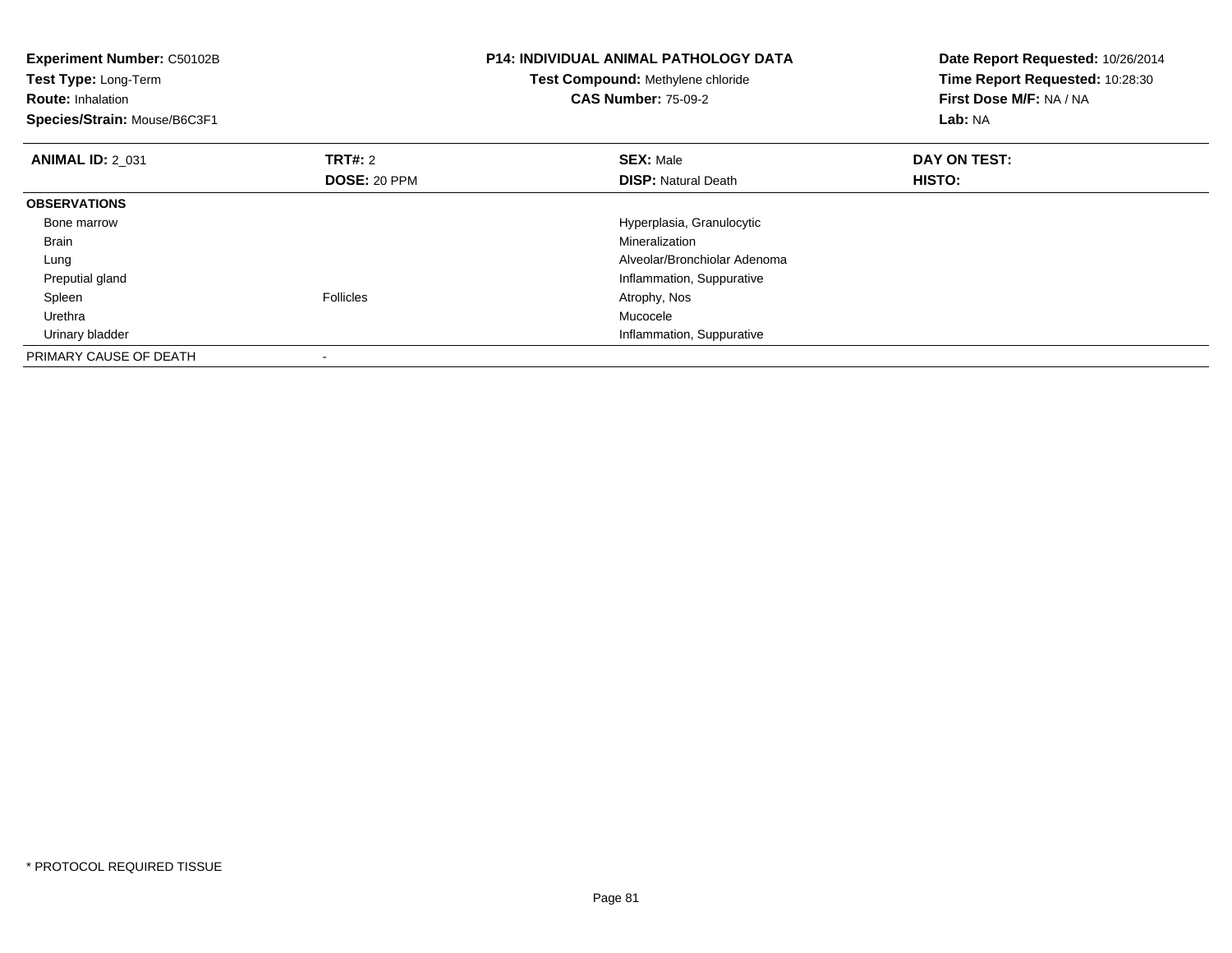| <b>Experiment Number: C50102B</b><br>Test Type: Long-Term<br><b>Route: Inhalation</b><br>Species/Strain: Mouse/B6C3F1 |                         | <b>P14: INDIVIDUAL ANIMAL PATHOLOGY DATA</b><br>Test Compound: Methylene chloride<br><b>CAS Number: 75-09-2</b> | Date Report Requested: 10/26/2014<br>Time Report Requested: 10:28:30<br>First Dose M/F: NA / NA<br>Lab: NA |
|-----------------------------------------------------------------------------------------------------------------------|-------------------------|-----------------------------------------------------------------------------------------------------------------|------------------------------------------------------------------------------------------------------------|
| <b>ANIMAL ID: 2 032</b>                                                                                               | TRT#: 2<br>DOSE: 20 PPM | <b>SEX: Male</b><br><b>DISP:</b> Natural Death                                                                  | DAY ON TEST:<br>HISTO:                                                                                     |
| <b>OBSERVATIONS</b>                                                                                                   |                         |                                                                                                                 |                                                                                                            |
| Brain                                                                                                                 |                         | Mineralization                                                                                                  |                                                                                                            |
| Liver                                                                                                                 |                         | Hepatocellular Carcinoma                                                                                        |                                                                                                            |
| Unspecified                                                                                                           | Adipose Tissue          | Inflammation, Suppurative                                                                                       |                                                                                                            |
| PRIMARY CAUSE OF DEATH                                                                                                |                         |                                                                                                                 |                                                                                                            |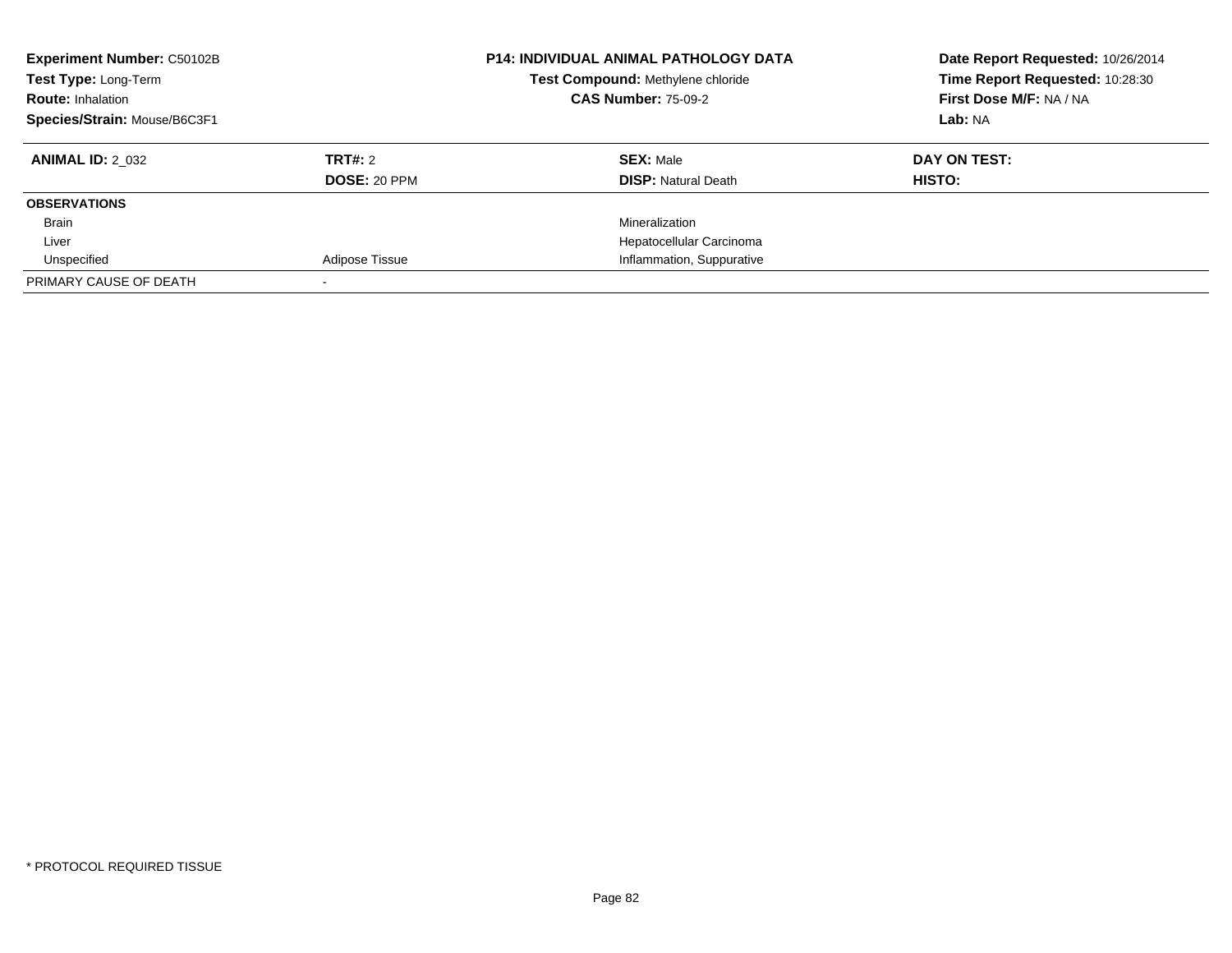| <b>Experiment Number: C50102B</b><br>Test Type: Long-Term<br><b>Route: Inhalation</b><br>Species/Strain: Mouse/B6C3F1 |                     | <b>P14: INDIVIDUAL ANIMAL PATHOLOGY DATA</b><br>Test Compound: Methylene chloride<br><b>CAS Number: 75-09-2</b> | Date Report Requested: 10/26/2014<br>Time Report Requested: 10:28:30<br>First Dose M/F: NA / NA<br>Lab: NA |
|-----------------------------------------------------------------------------------------------------------------------|---------------------|-----------------------------------------------------------------------------------------------------------------|------------------------------------------------------------------------------------------------------------|
| <b>ANIMAL ID: 2 033</b>                                                                                               | TRT#: 2             | <b>SEX: Male</b>                                                                                                | DAY ON TEST:                                                                                               |
|                                                                                                                       | <b>DOSE: 20 PPM</b> | <b>DISP:</b> Natural Death                                                                                      | HISTO:                                                                                                     |
| <b>OBSERVATIONS</b>                                                                                                   |                     |                                                                                                                 |                                                                                                            |
| Lung                                                                                                                  |                     | Alveolar/Bronchiolar Adenoma                                                                                    |                                                                                                            |
| Penis                                                                                                                 |                     | Inflammation, Necrotizing                                                                                       |                                                                                                            |
| Urinary bladder                                                                                                       |                     | Inflammation, Suppurative                                                                                       |                                                                                                            |
| PRIMARY CAUSE OF DEATH                                                                                                |                     |                                                                                                                 |                                                                                                            |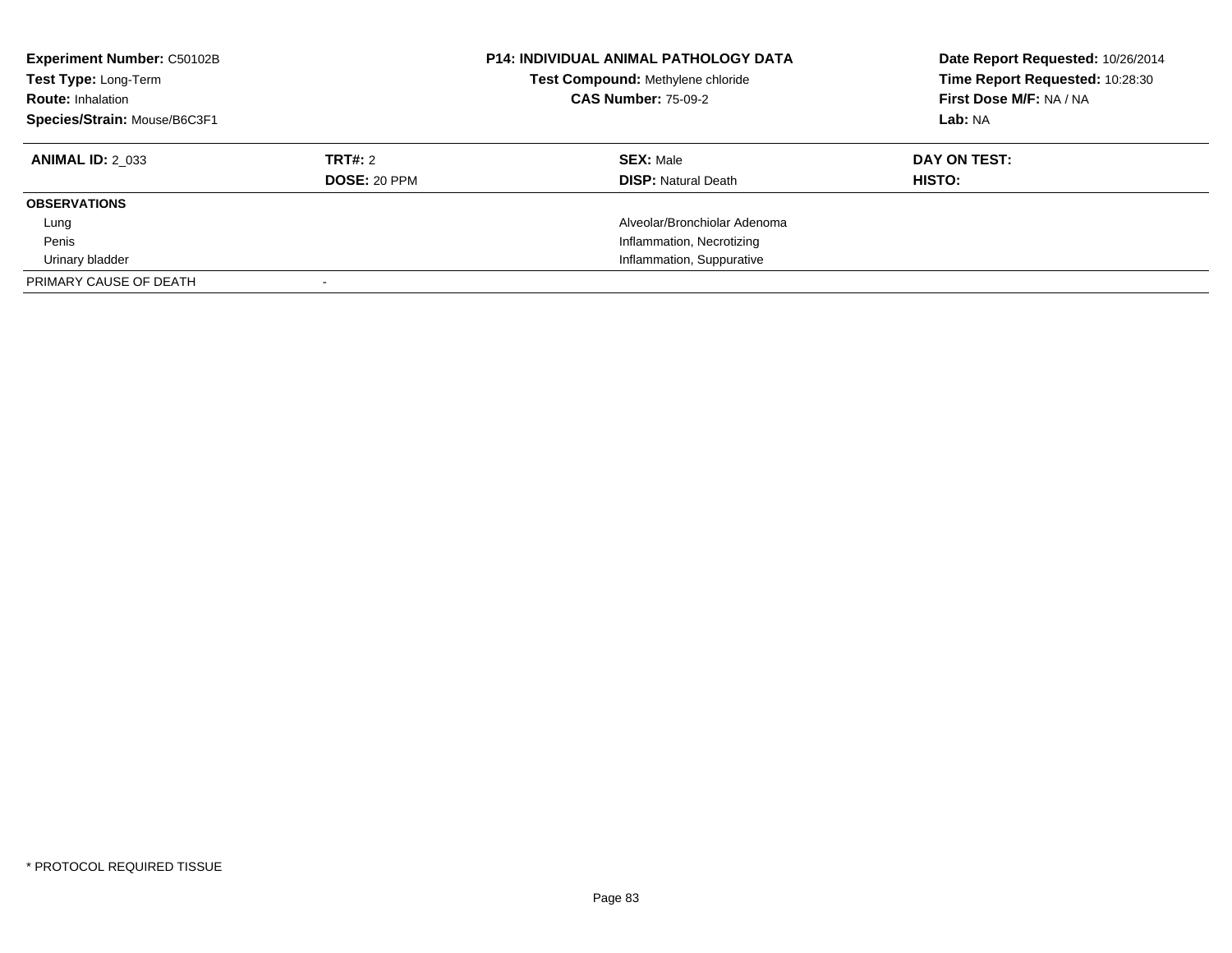| <b>Experiment Number: C50102B</b><br>Test Type: Long-Term<br><b>Route: Inhalation</b><br>Species/Strain: Mouse/B6C3F1 |                                | <b>P14: INDIVIDUAL ANIMAL PATHOLOGY DATA</b><br>Test Compound: Methylene chloride<br><b>CAS Number: 75-09-2</b> | Date Report Requested: 10/26/2014<br>Time Report Requested: 10:28:30<br>First Dose M/F: NA / NA<br>Lab: NA |
|-----------------------------------------------------------------------------------------------------------------------|--------------------------------|-----------------------------------------------------------------------------------------------------------------|------------------------------------------------------------------------------------------------------------|
| <b>ANIMAL ID: 2 034</b>                                                                                               | TRT#: 2<br><b>DOSE: 20 PPM</b> | <b>SEX: Male</b><br><b>DISP:</b> Moribund Sacrifice                                                             | DAY ON TEST:<br>HISTO:                                                                                     |
| <b>OBSERVATIONS</b>                                                                                                   |                                |                                                                                                                 |                                                                                                            |
| Brain                                                                                                                 |                                | Mineralization                                                                                                  |                                                                                                            |
| Intestine Large                                                                                                       | Rectum                         | Inflammation, Suppurative                                                                                       |                                                                                                            |
| Penis                                                                                                                 |                                | Inflammation, Suppurative                                                                                       |                                                                                                            |
| PRIMARY CAUSE OF DEATH                                                                                                |                                |                                                                                                                 |                                                                                                            |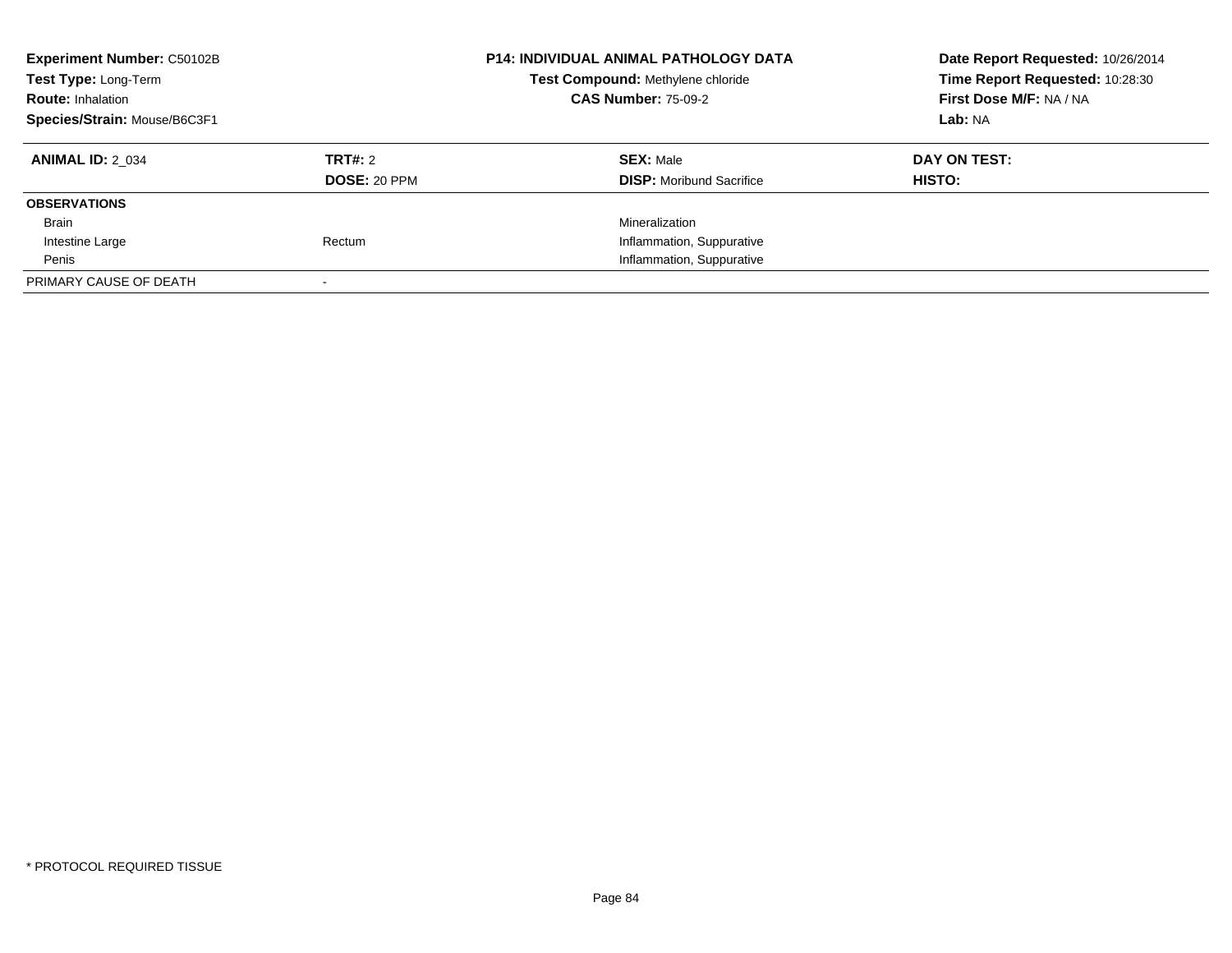| <b>Experiment Number: C50102B</b><br>Test Type: Long-Term<br><b>Route: Inhalation</b><br>Species/Strain: Mouse/B6C3F1 |                                | <b>P14: INDIVIDUAL ANIMAL PATHOLOGY DATA</b><br>Test Compound: Methylene chloride<br><b>CAS Number: 75-09-2</b> | Date Report Requested: 10/26/2014<br>Time Report Requested: 10:28:30<br>First Dose M/F: NA / NA<br>Lab: NA |
|-----------------------------------------------------------------------------------------------------------------------|--------------------------------|-----------------------------------------------------------------------------------------------------------------|------------------------------------------------------------------------------------------------------------|
| <b>ANIMAL ID: 2 035</b>                                                                                               | TRT#: 2<br><b>DOSE: 20 PPM</b> | <b>SEX: Male</b><br><b>DISP: Natural Death</b>                                                                  | DAY ON TEST:<br><b>HISTO:</b>                                                                              |
| <b>OBSERVATIONS</b>                                                                                                   |                                |                                                                                                                 |                                                                                                            |
| <b>Brain</b>                                                                                                          |                                | Mineralization                                                                                                  |                                                                                                            |
| Kidney                                                                                                                | Tubule                         | Cast, Nos                                                                                                       |                                                                                                            |
|                                                                                                                       |                                | Inflammation, Acute/Chronic                                                                                     |                                                                                                            |
| Liver                                                                                                                 |                                | Hepatocellular Carcinoma                                                                                        |                                                                                                            |
| PRIMARY CAUSE OF DEATH                                                                                                |                                |                                                                                                                 |                                                                                                            |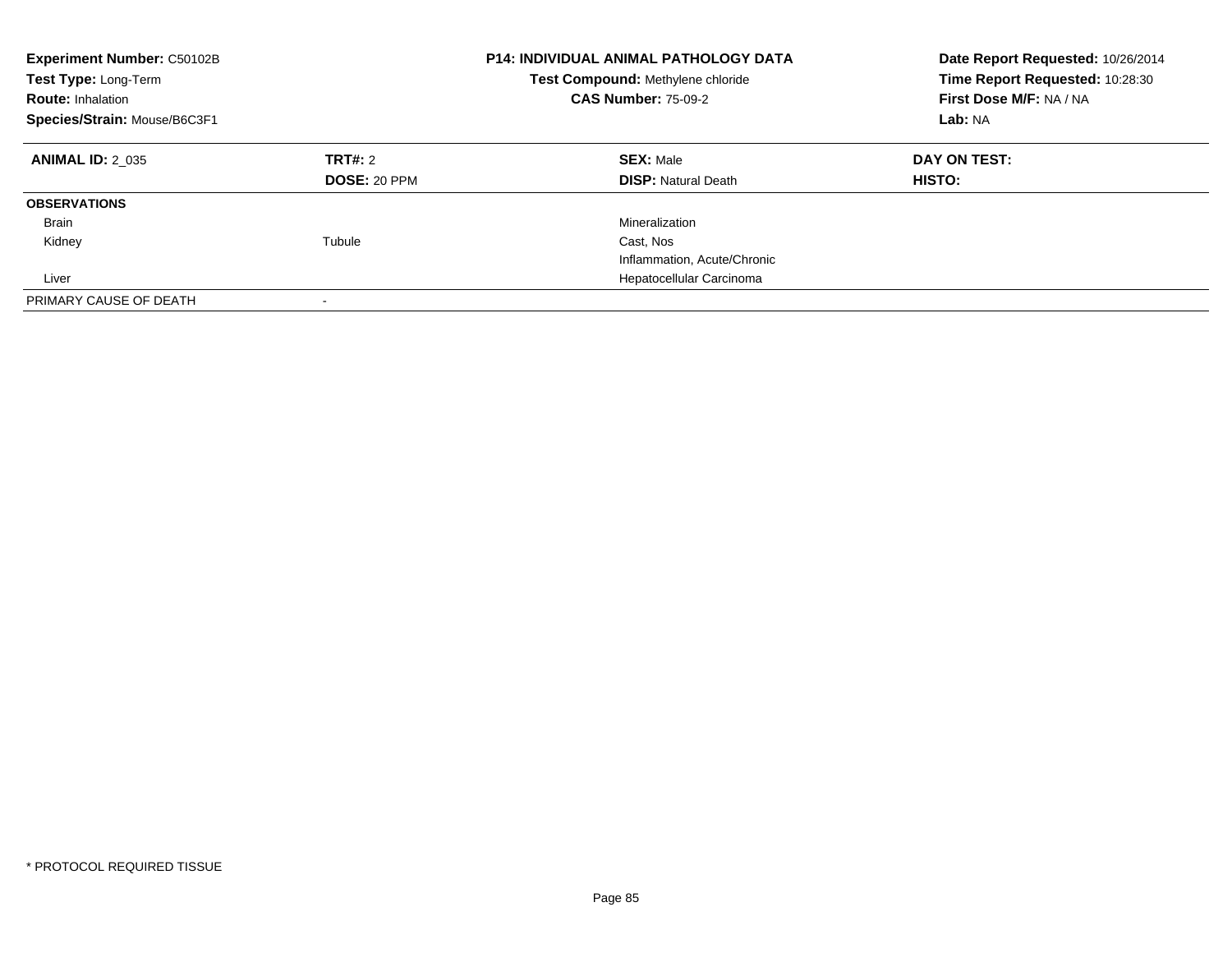| <b>Experiment Number: C50102B</b><br>Test Type: Long-Term |                     | <b>P14: INDIVIDUAL ANIMAL PATHOLOGY DATA</b><br>Test Compound: Methylene chloride | Date Report Requested: 10/26/2014<br>Time Report Requested: 10:28:30 |
|-----------------------------------------------------------|---------------------|-----------------------------------------------------------------------------------|----------------------------------------------------------------------|
| <b>Route: Inhalation</b>                                  |                     | <b>CAS Number: 75-09-2</b>                                                        | First Dose M/F: NA / NA                                              |
| Species/Strain: Mouse/B6C3F1                              |                     |                                                                                   | Lab: NA                                                              |
| <b>ANIMAL ID: 2 036</b>                                   | TRT#: 2             | <b>SEX: Male</b>                                                                  | DAY ON TEST:                                                         |
|                                                           | <b>DOSE: 20 PPM</b> | <b>DISP:</b> Accidently Killed                                                    | HISTO:                                                               |
| <b>OBSERVATIONS</b>                                       |                     |                                                                                   |                                                                      |
| Bone marrow                                               |                     | Inflammation, Suppurative                                                         |                                                                      |
| Lung                                                      |                     | Inflammation, Interstitial                                                        |                                                                      |
| PRIMARY CAUSE OF DEATH                                    |                     |                                                                                   |                                                                      |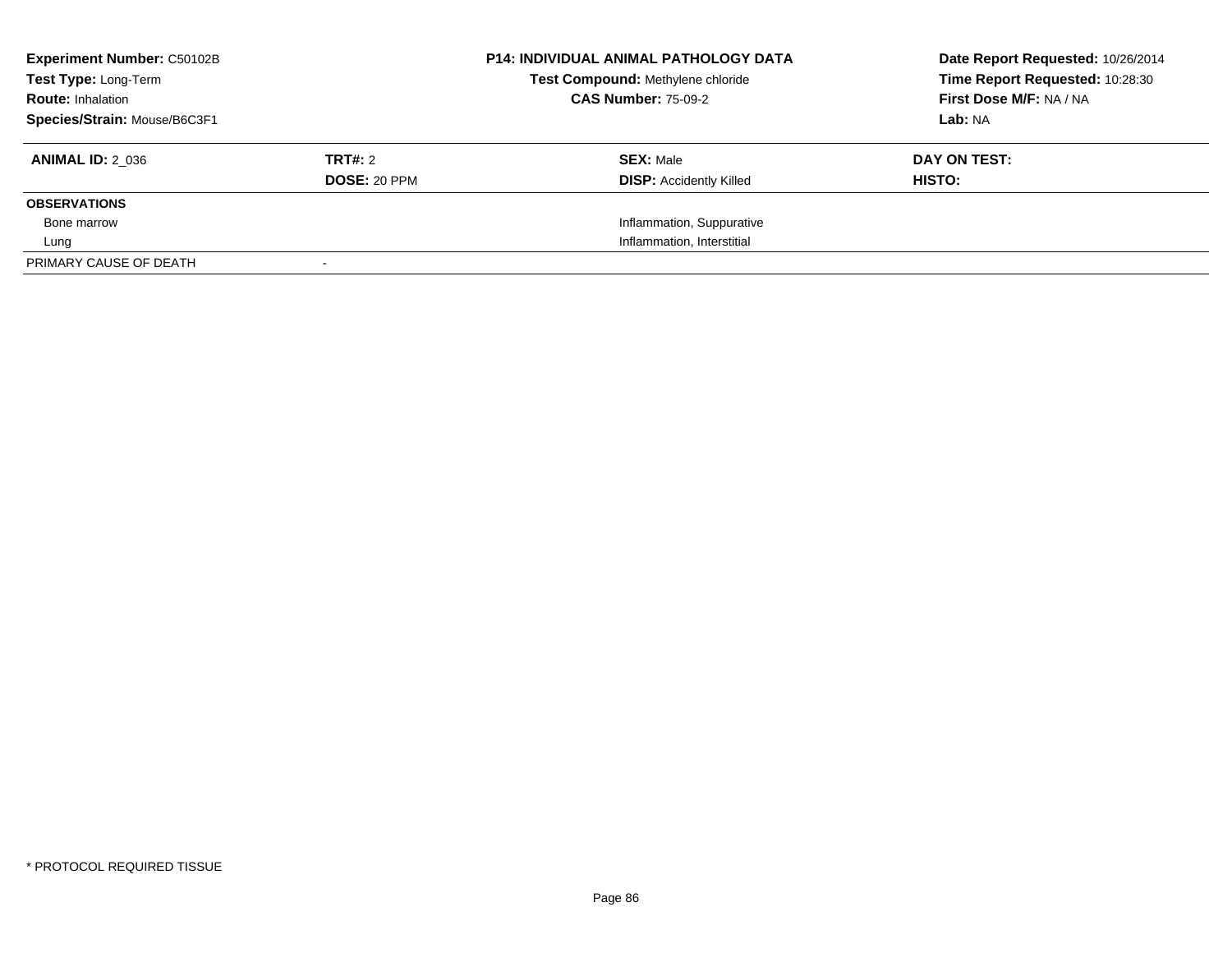| <b>Experiment Number: C50102B</b><br>Test Type: Long-Term<br><b>Route: Inhalation</b><br>Species/Strain: Mouse/B6C3F1 |              | <b>P14: INDIVIDUAL ANIMAL PATHOLOGY DATA</b><br>Test Compound: Methylene chloride<br><b>CAS Number: 75-09-2</b> | Date Report Requested: 10/26/2014<br>Time Report Requested: 10:28:30<br>First Dose M/F: NA / NA<br>Lab: NA |
|-----------------------------------------------------------------------------------------------------------------------|--------------|-----------------------------------------------------------------------------------------------------------------|------------------------------------------------------------------------------------------------------------|
| <b>ANIMAL ID: 2 037</b>                                                                                               | TRT#: 2      | <b>SEX: Male</b>                                                                                                | DAY ON TEST:                                                                                               |
|                                                                                                                       | DOSE: 20 PPM | <b>DISP:</b> Moribund Sacrifice                                                                                 | HISTO:                                                                                                     |
| <b>OBSERVATIONS</b>                                                                                                   |              |                                                                                                                 |                                                                                                            |
| Kidney                                                                                                                |              | Pyelonephritis, Acute                                                                                           |                                                                                                            |
| Liver                                                                                                                 |              | Inflammation, Chronic Focal                                                                                     |                                                                                                            |
| Preputial gland                                                                                                       |              | Inflammation, Necrotizing                                                                                       |                                                                                                            |
| Seminal vesicle                                                                                                       |              | <b>Distention</b>                                                                                               |                                                                                                            |
| Urinary bladder                                                                                                       |              | Inflammation, Chronic                                                                                           |                                                                                                            |
| PRIMARY CAUSE OF DEATH                                                                                                |              |                                                                                                                 |                                                                                                            |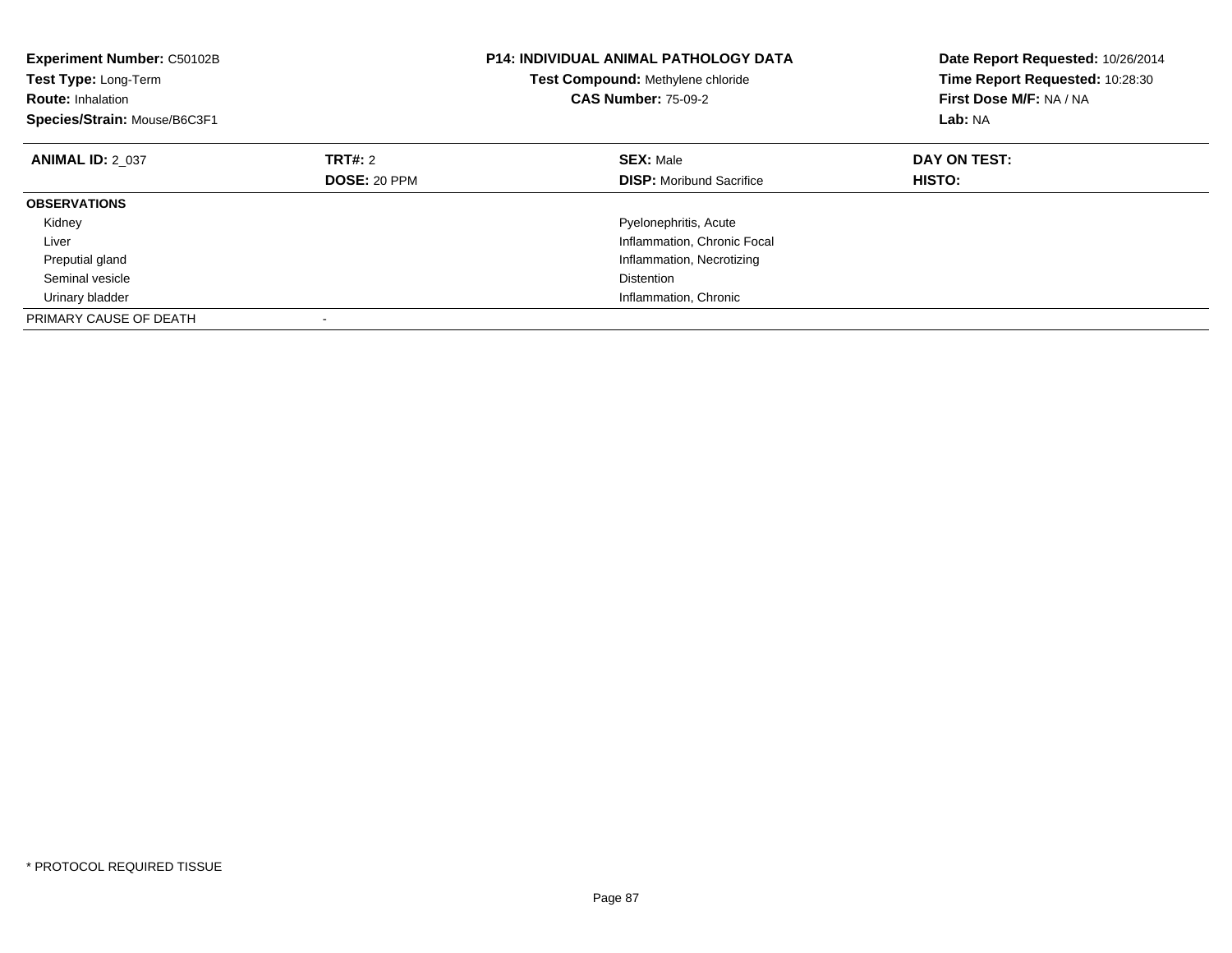| <b>Experiment Number: C50102B</b><br>Test Type: Long-Term<br><b>Route: Inhalation</b><br>Species/Strain: Mouse/B6C3F1 |                     | <b>P14: INDIVIDUAL ANIMAL PATHOLOGY DATA</b><br>Test Compound: Methylene chloride<br><b>CAS Number: 75-09-2</b> | Date Report Requested: 10/26/2014<br>Time Report Requested: 10:28:30<br>First Dose M/F: NA / NA<br>Lab: NA |
|-----------------------------------------------------------------------------------------------------------------------|---------------------|-----------------------------------------------------------------------------------------------------------------|------------------------------------------------------------------------------------------------------------|
| <b>ANIMAL ID: 2 038</b>                                                                                               | TRT#: 2             | <b>SEX: Male</b>                                                                                                | DAY ON TEST:                                                                                               |
|                                                                                                                       | <b>DOSE: 20 PPM</b> | <b>DISP:</b> Natural Death                                                                                      | <b>HISTO:</b>                                                                                              |
| <b>OBSERVATIONS</b>                                                                                                   |                     |                                                                                                                 |                                                                                                            |
| <b>Brain</b>                                                                                                          |                     | Mineralization                                                                                                  |                                                                                                            |
| Heart                                                                                                                 |                     | Alveolar/Bronchiolar Carcinoma, Metastatic                                                                      |                                                                                                            |
| Lung                                                                                                                  |                     | Alveolar/Bronchiolar Carcinoma                                                                                  |                                                                                                            |
|                                                                                                                       |                     | Hepatocellular Carcinoma, Metastatic                                                                            |                                                                                                            |
| Pituitary gland                                                                                                       |                     | Congestion, Nos                                                                                                 |                                                                                                            |
| PRIMARY CAUSE OF DEATH                                                                                                |                     |                                                                                                                 |                                                                                                            |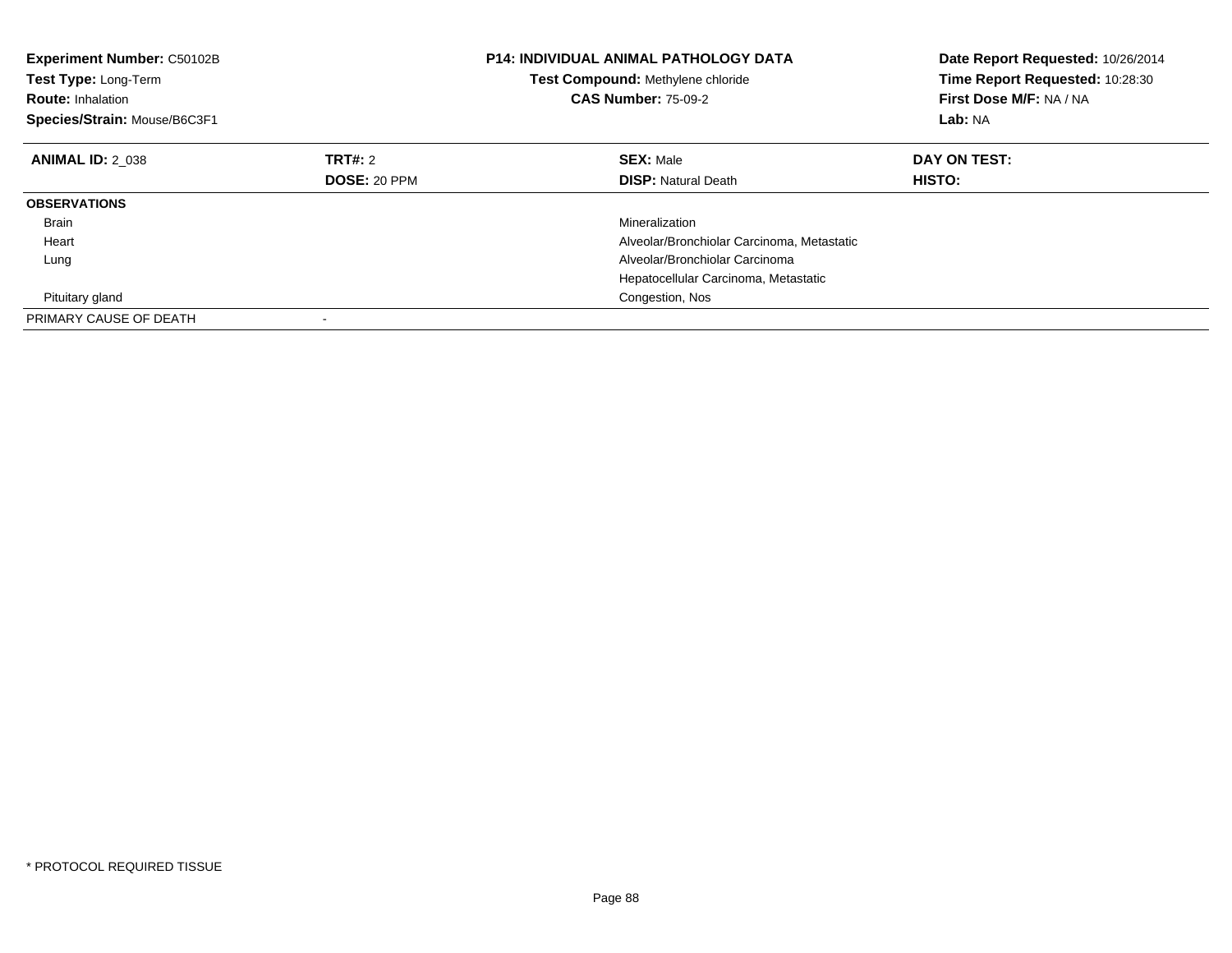| <b>Experiment Number: C50102B</b><br>Test Type: Long-Term<br><b>Route: Inhalation</b><br>Species/Strain: Mouse/B6C3F1 |                         | <b>P14: INDIVIDUAL ANIMAL PATHOLOGY DATA</b><br>Test Compound: Methylene chloride<br><b>CAS Number: 75-09-2</b> | Date Report Requested: 10/26/2014<br>Time Report Requested: 10:28:30<br>First Dose M/F: NA / NA<br>Lab: NA |
|-----------------------------------------------------------------------------------------------------------------------|-------------------------|-----------------------------------------------------------------------------------------------------------------|------------------------------------------------------------------------------------------------------------|
| <b>ANIMAL ID: 2 039</b>                                                                                               | TRT#: 2<br>DOSE: 20 PPM | <b>SEX: Male</b><br><b>DISP:</b> Terminal Sacrifice                                                             | DAY ON TEST:<br><b>HISTO:</b>                                                                              |
| <b>OBSERVATIONS</b>                                                                                                   |                         |                                                                                                                 |                                                                                                            |
| <b>Brain</b>                                                                                                          |                         | Mineralization                                                                                                  |                                                                                                            |
| Lung                                                                                                                  |                         | Alveolar/Bronchiolar Adenoma                                                                                    |                                                                                                            |
| Salivary gland                                                                                                        |                         | Inflammation, Acute/Chronic                                                                                     |                                                                                                            |
| PRIMARY CAUSE OF DEATH                                                                                                |                         |                                                                                                                 |                                                                                                            |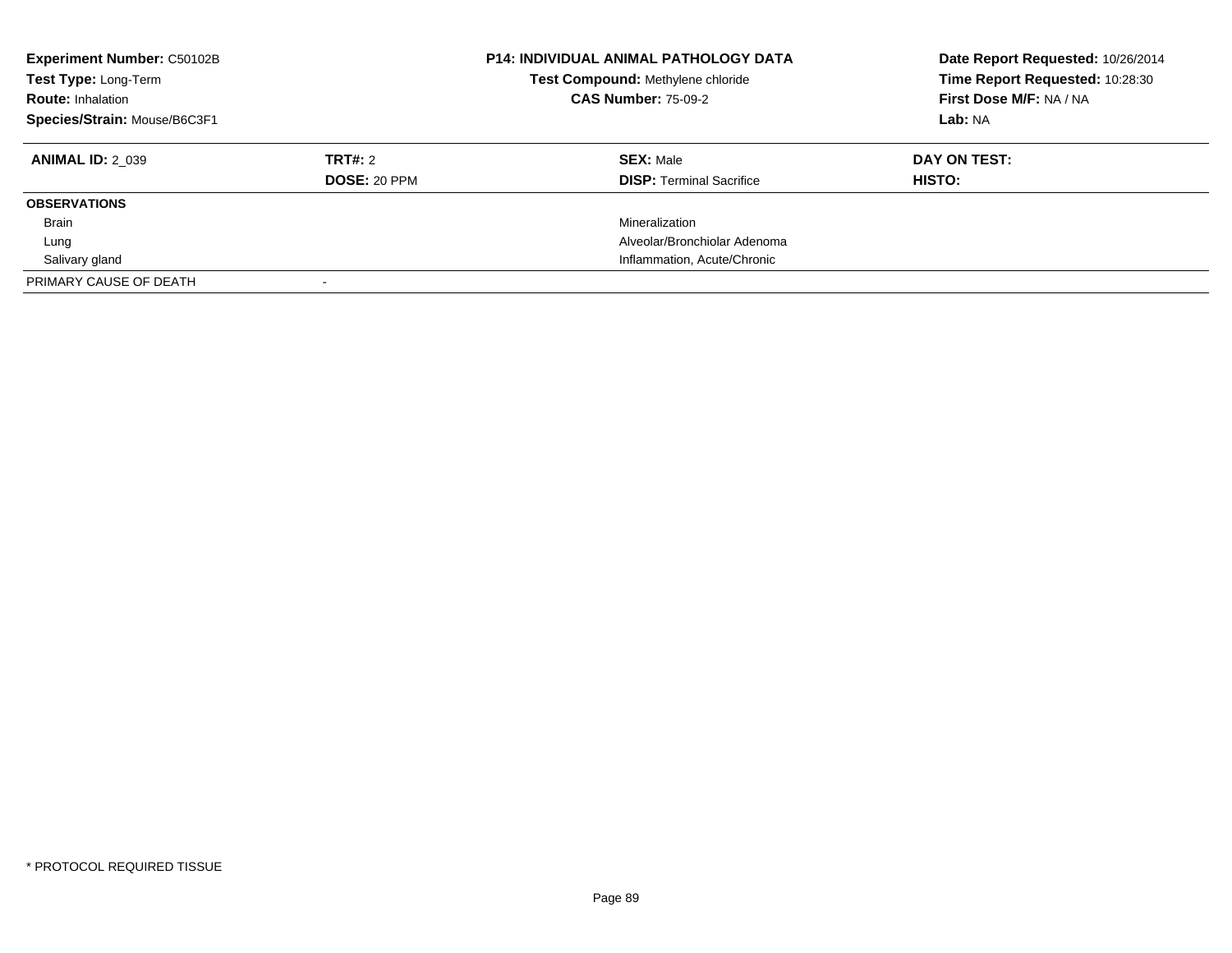| Experiment Number: C50102B<br><b>Test Type: Long-Term</b><br><b>Route: Inhalation</b><br>Species/Strain: Mouse/B6C3F1 |                                | <b>P14: INDIVIDUAL ANIMAL PATHOLOGY DATA</b><br>Test Compound: Methylene chloride<br><b>CAS Number: 75-09-2</b> | Date Report Requested: 10/26/2014<br>Time Report Requested: 10:28:30<br>First Dose M/F: NA / NA<br>Lab: NA |
|-----------------------------------------------------------------------------------------------------------------------|--------------------------------|-----------------------------------------------------------------------------------------------------------------|------------------------------------------------------------------------------------------------------------|
| <b>ANIMAL ID: 2 040</b>                                                                                               | TRT#: 2<br><b>DOSE: 20 PPM</b> | <b>SEX: Male</b><br><b>DISP: Terminal Sacrifice</b>                                                             | DAY ON TEST:<br><b>HISTO:</b>                                                                              |
| <b>OBSERVATIONS</b>                                                                                                   |                                |                                                                                                                 |                                                                                                            |
| Gall bladder                                                                                                          |                                | Inflammation, Acute/Chronic                                                                                     |                                                                                                            |
| Lung                                                                                                                  |                                | Alveolar/Bronchiolar Carcinoma                                                                                  |                                                                                                            |
|                                                                                                                       |                                | Lymphocytic Inflammatory Infiltrate                                                                             |                                                                                                            |
| Thyroid                                                                                                               |                                | Inflammation, Acute/Chronic                                                                                     |                                                                                                            |
| PRIMARY CAUSE OF DEATH                                                                                                |                                |                                                                                                                 |                                                                                                            |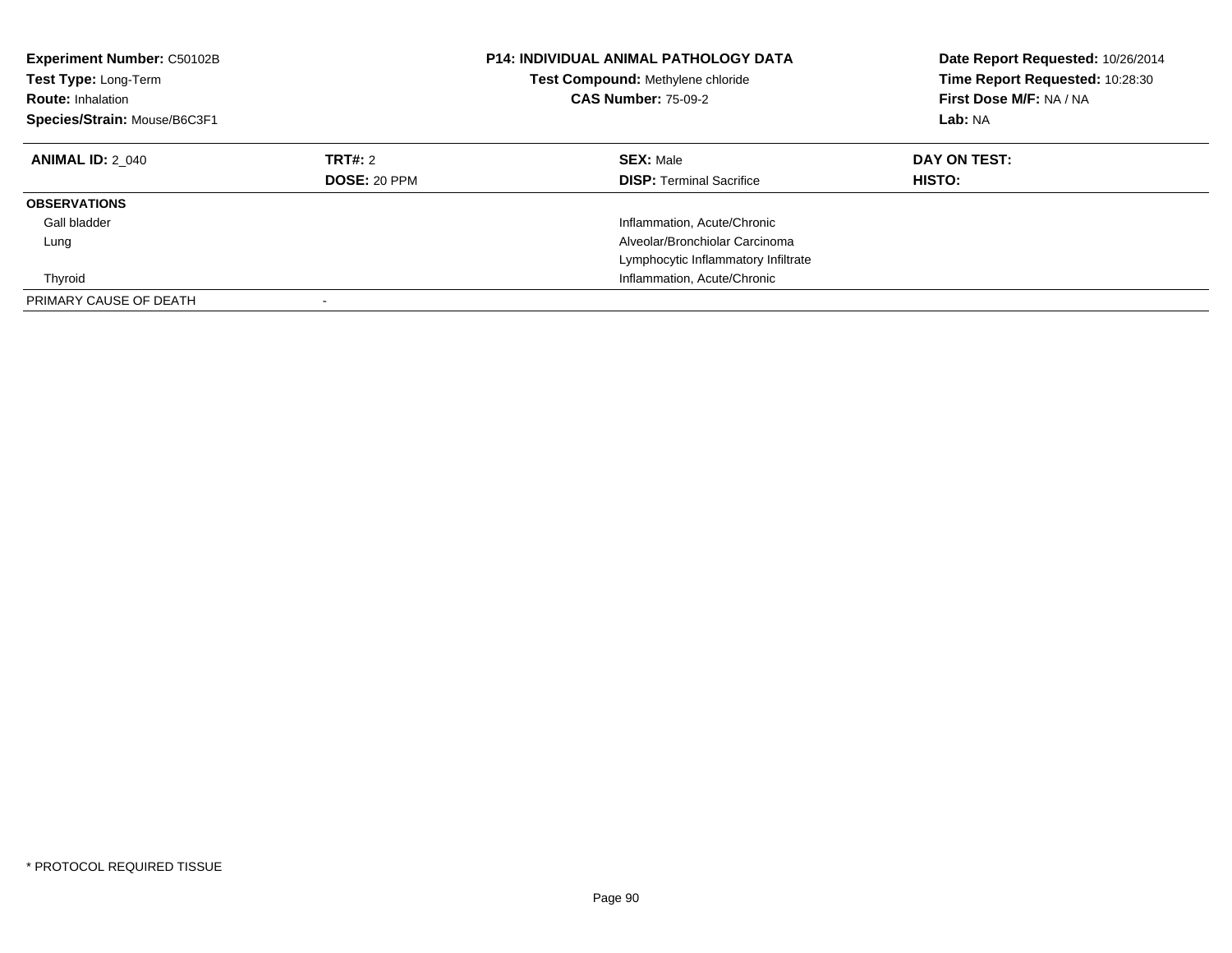| Experiment Number: C50102B<br>Test Type: Long-Term<br><b>Route: Inhalation</b><br>Species/Strain: Mouse/B6C3F1 |                     | <b>P14: INDIVIDUAL ANIMAL PATHOLOGY DATA</b><br>Test Compound: Methylene chloride<br><b>CAS Number: 75-09-2</b> | Date Report Requested: 10/26/2014<br>Time Report Requested: 10:28:30<br>First Dose M/F: NA / NA<br>Lab: NA |
|----------------------------------------------------------------------------------------------------------------|---------------------|-----------------------------------------------------------------------------------------------------------------|------------------------------------------------------------------------------------------------------------|
| <b>ANIMAL ID: 2 041</b>                                                                                        | TRT#: 2             | <b>SEX: Male</b>                                                                                                | DAY ON TEST:                                                                                               |
|                                                                                                                | <b>DOSE: 20 PPM</b> | <b>DISP:</b> Terminal Sacrifice                                                                                 | <b>HISTO:</b>                                                                                              |
| <b>OBSERVATIONS</b>                                                                                            |                     |                                                                                                                 |                                                                                                            |
| <b>Brain</b>                                                                                                   |                     | Mineralization                                                                                                  |                                                                                                            |
| Kidney                                                                                                         | Tubule              | Cast, Nos                                                                                                       |                                                                                                            |
| Lung                                                                                                           |                     | Hemorrhage                                                                                                      |                                                                                                            |
| Testis                                                                                                         |                     | Atrophy, Nos                                                                                                    |                                                                                                            |
|                                                                                                                |                     | Mineralization                                                                                                  |                                                                                                            |
| PRIMARY CAUSE OF DEATH                                                                                         |                     |                                                                                                                 |                                                                                                            |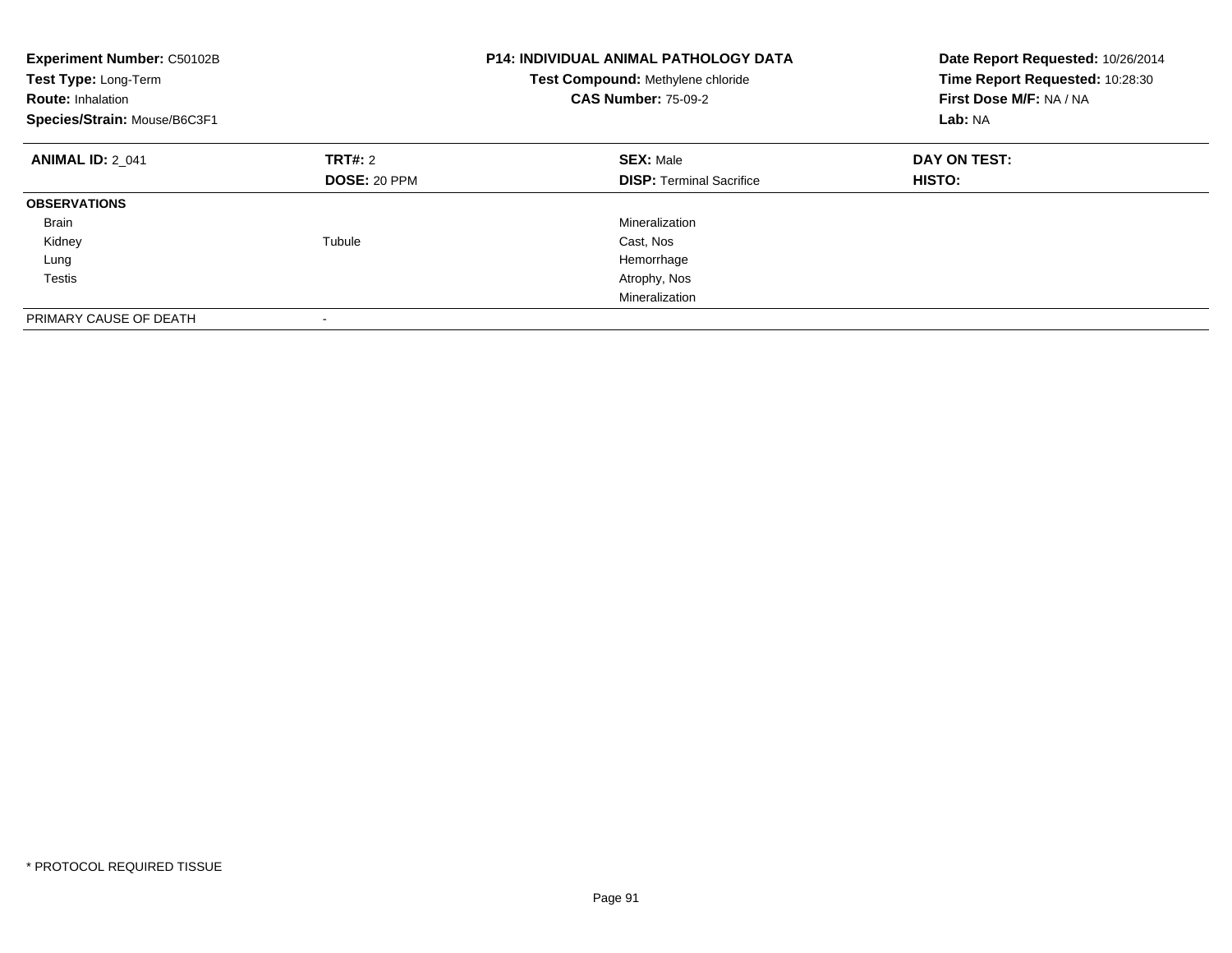| <b>Experiment Number: C50102B</b><br>Test Type: Long-Term<br><b>Route: Inhalation</b><br>Species/Strain: Mouse/B6C3F1 |                         | <b>P14: INDIVIDUAL ANIMAL PATHOLOGY DATA</b><br>Test Compound: Methylene chloride<br><b>CAS Number: 75-09-2</b> | Date Report Requested: 10/26/2014<br>Time Report Requested: 10:28:30<br>First Dose M/F: NA / NA<br>Lab: NA |
|-----------------------------------------------------------------------------------------------------------------------|-------------------------|-----------------------------------------------------------------------------------------------------------------|------------------------------------------------------------------------------------------------------------|
| <b>ANIMAL ID: 2 042</b>                                                                                               | TRT#: 2<br>DOSE: 20 PPM | <b>SEX: Male</b><br><b>DISP:</b> Accidently Killed                                                              | DAY ON TEST:<br><b>HISTO:</b>                                                                              |
| <b>OBSERVATIONS</b>                                                                                                   |                         |                                                                                                                 |                                                                                                            |
| <b>Brain</b>                                                                                                          |                         | Congestion, Nos                                                                                                 |                                                                                                            |
|                                                                                                                       |                         | Hemorrhage                                                                                                      |                                                                                                            |
| Nasal cavity                                                                                                          |                         | Inflammation, Suppurative                                                                                       |                                                                                                            |
| PRIMARY CAUSE OF DEATH                                                                                                |                         |                                                                                                                 |                                                                                                            |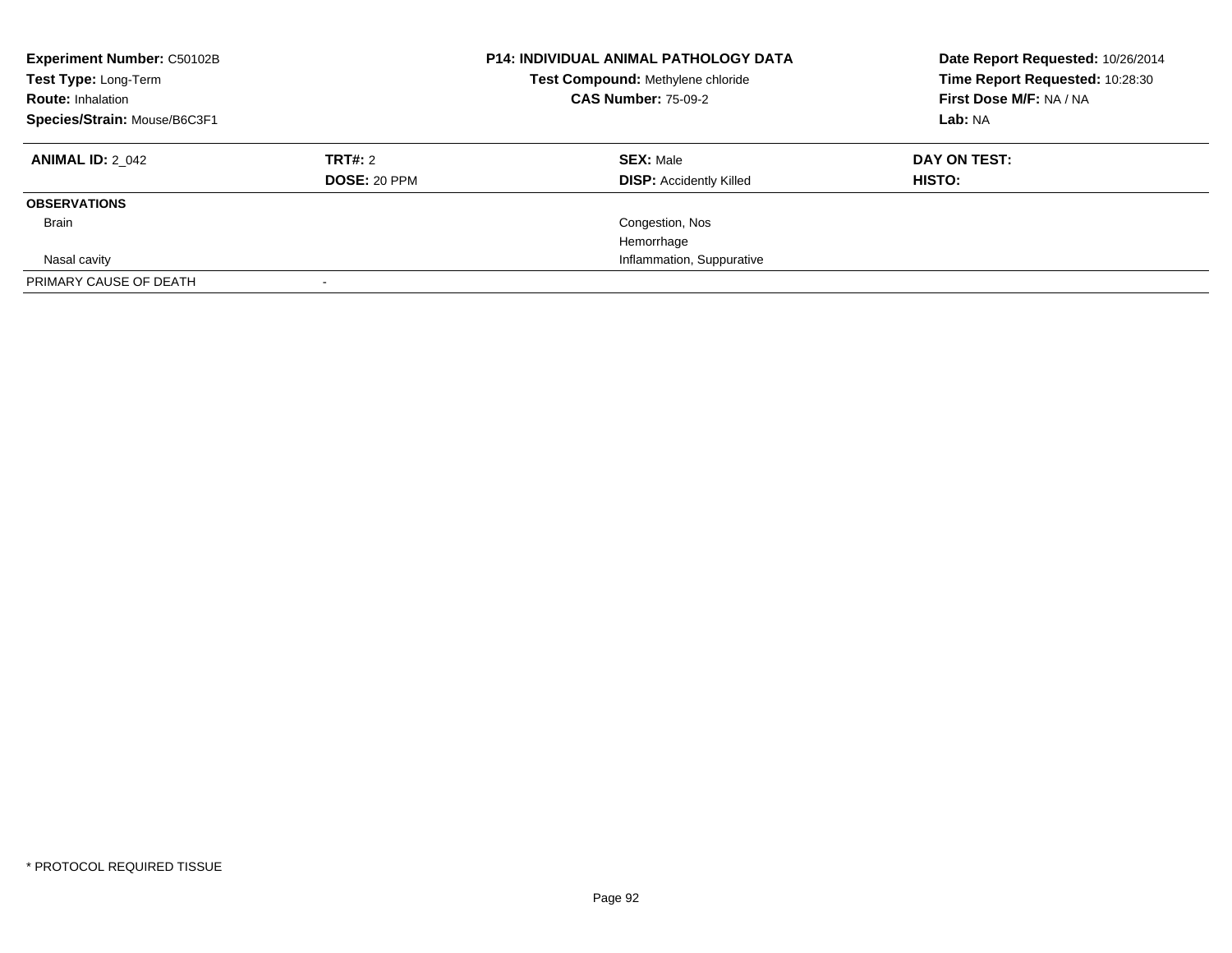| Experiment Number: C50102B<br>Test Type: Long-Term<br><b>Route: Inhalation</b><br>Species/Strain: Mouse/B6C3F1 |                       | <b>P14: INDIVIDUAL ANIMAL PATHOLOGY DATA</b><br><b>Test Compound: Methylene chloride</b><br><b>CAS Number: 75-09-2</b> | Date Report Requested: 10/26/2014<br>Time Report Requested: 10:28:30<br>First Dose M/F: NA / NA<br>Lab: NA |
|----------------------------------------------------------------------------------------------------------------|-----------------------|------------------------------------------------------------------------------------------------------------------------|------------------------------------------------------------------------------------------------------------|
| <b>ANIMAL ID: 2 043</b>                                                                                        | <b>TRT#: 2</b>        | <b>SEX: Male</b>                                                                                                       | DAY ON TEST:                                                                                               |
|                                                                                                                | <b>DOSE: 20 PPM</b>   | <b>DISP:</b> Terminal Sacrifice                                                                                        | <b>HISTO:</b>                                                                                              |
| <b>OBSERVATIONS</b>                                                                                            |                       |                                                                                                                        |                                                                                                            |
| Adrenal gland                                                                                                  | Cortex Nos            | Hyperplasia, Focal                                                                                                     |                                                                                                            |
| Liver                                                                                                          |                       | Focal Cellular Change                                                                                                  |                                                                                                            |
| Lung                                                                                                           |                       | Lymphocytic Inflammatory Infiltrate                                                                                    |                                                                                                            |
| Lymph node                                                                                                     | Mesenteric Lymph Node | Hyperplasia, Lymphoid                                                                                                  |                                                                                                            |
| Preputial gland                                                                                                |                       | Inflammation, Acute/Chronic                                                                                            |                                                                                                            |
| PRIMARY CAUSE OF DEATH                                                                                         |                       |                                                                                                                        |                                                                                                            |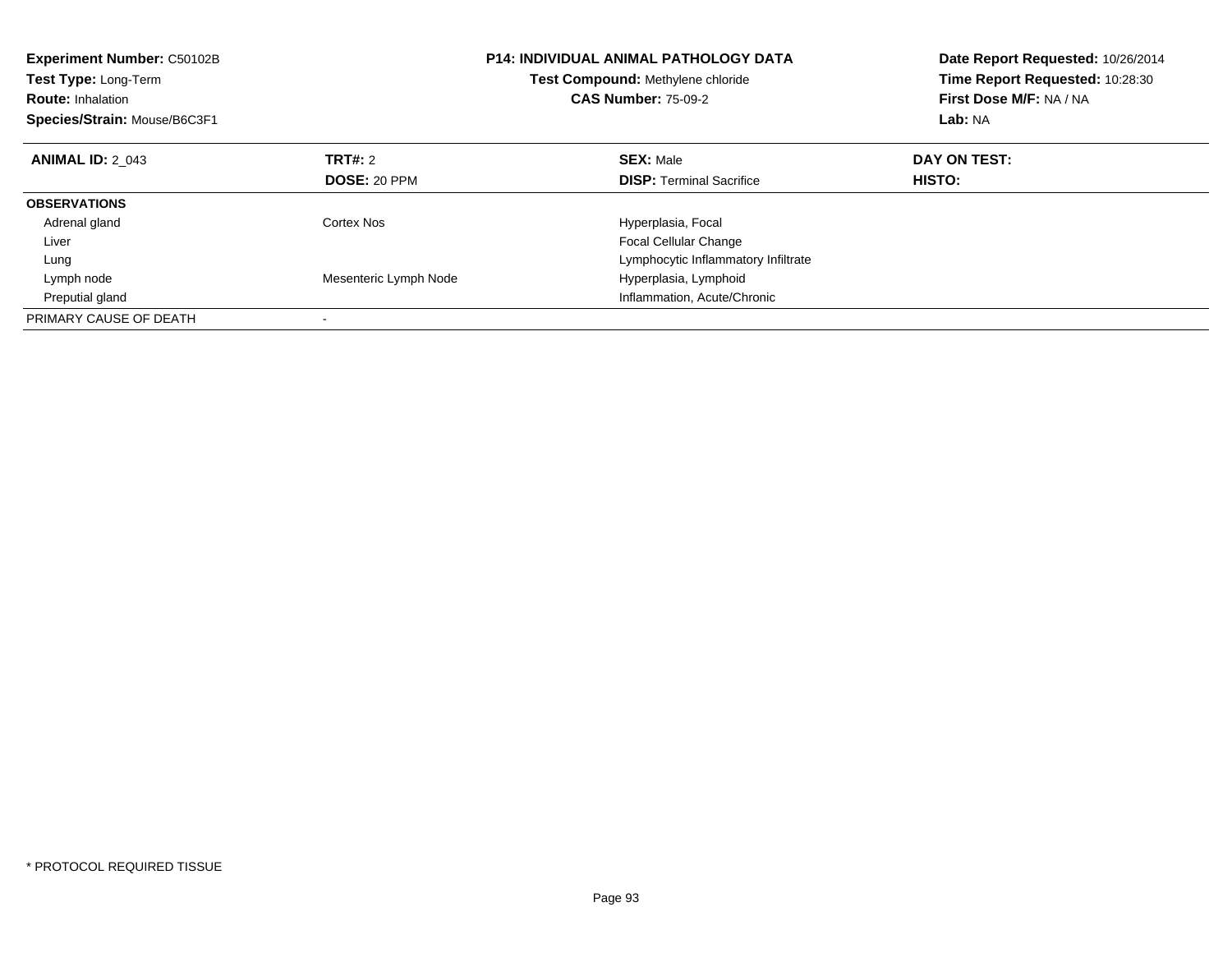| <b>Experiment Number: C50102B</b><br>Test Type: Long-Term<br><b>Route: Inhalation</b><br>Species/Strain: Mouse/B6C3F1 |                          | <b>P14: INDIVIDUAL ANIMAL PATHOLOGY DATA</b><br>Test Compound: Methylene chloride<br><b>CAS Number: 75-09-2</b> | Date Report Requested: 10/26/2014<br>Time Report Requested: 10:28:30<br>First Dose M/F: NA / NA<br>Lab: NA |
|-----------------------------------------------------------------------------------------------------------------------|--------------------------|-----------------------------------------------------------------------------------------------------------------|------------------------------------------------------------------------------------------------------------|
| <b>ANIMAL ID: 2 044</b>                                                                                               | TRT#: 2                  | <b>SEX: Male</b>                                                                                                | DAY ON TEST:                                                                                               |
|                                                                                                                       | <b>DOSE: 20 PPM</b>      | <b>DISP:</b> Moribund Sacrifice                                                                                 | <b>HISTO:</b>                                                                                              |
| <b>OBSERVATIONS</b>                                                                                                   |                          |                                                                                                                 |                                                                                                            |
| <b>Brain</b>                                                                                                          |                          | Mineralization                                                                                                  |                                                                                                            |
| Kidney                                                                                                                | Tubule                   | Cast, Nos                                                                                                       |                                                                                                            |
| Liver                                                                                                                 |                          | Hepatocellular Adenoma                                                                                          |                                                                                                            |
| Lung                                                                                                                  |                          | Alveolar/Bronchiolar Adenoma                                                                                    |                                                                                                            |
| Prostate                                                                                                              |                          | Hemangiosarcoma                                                                                                 |                                                                                                            |
| Stomach                                                                                                               | <b>Glandular Stomach</b> | Dilatation, Nos                                                                                                 |                                                                                                            |
| PRIMARY CAUSE OF DEATH                                                                                                |                          |                                                                                                                 |                                                                                                            |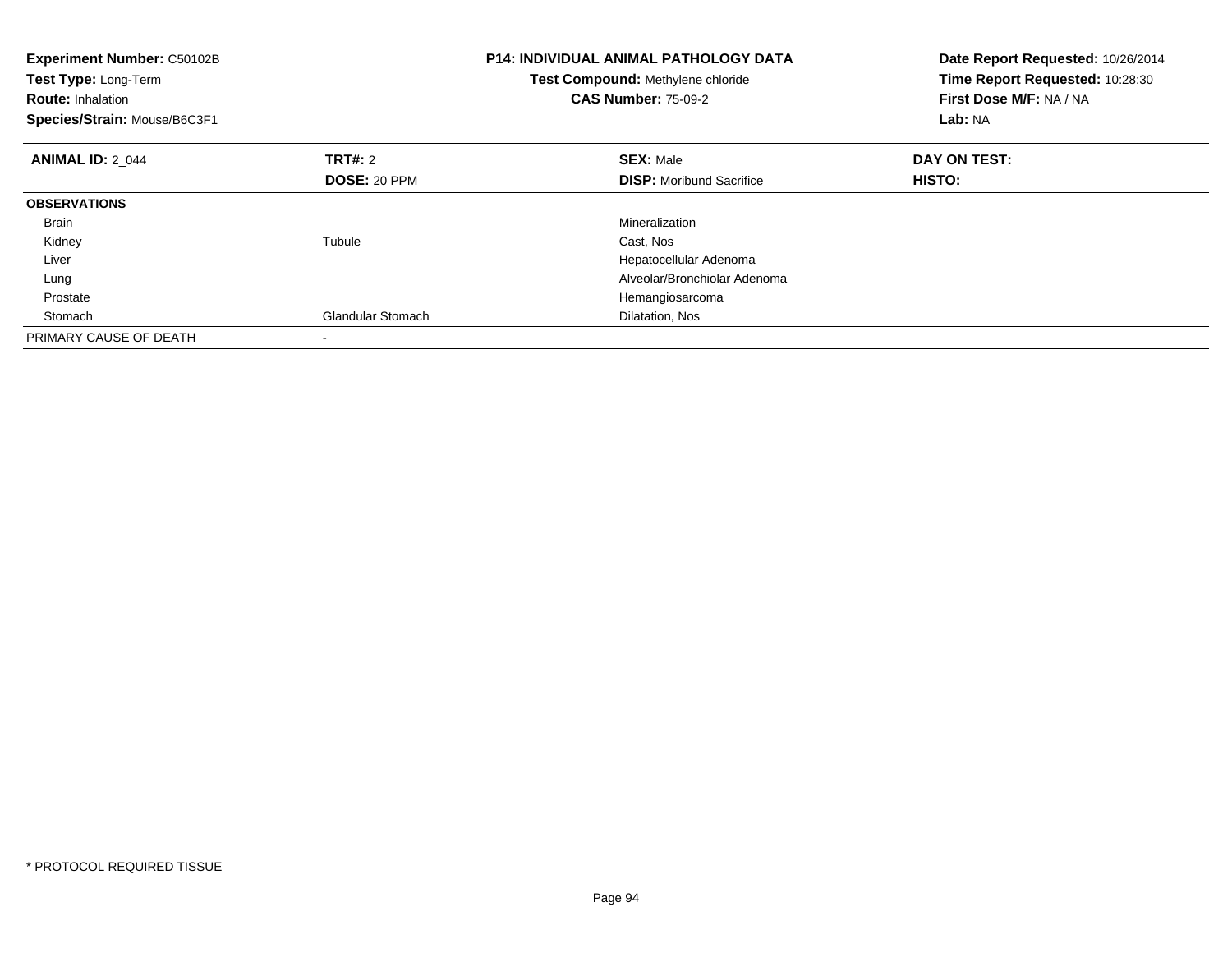| <b>Experiment Number: C50102B</b><br>Test Type: Long-Term<br><b>Route: Inhalation</b><br>Species/Strain: Mouse/B6C3F1 |                                | <b>P14: INDIVIDUAL ANIMAL PATHOLOGY DATA</b><br>Test Compound: Methylene chloride<br><b>CAS Number: 75-09-2</b> | Date Report Requested: 10/26/2014<br>Time Report Requested: 10:28:30<br>First Dose M/F: NA / NA<br>Lab: NA |
|-----------------------------------------------------------------------------------------------------------------------|--------------------------------|-----------------------------------------------------------------------------------------------------------------|------------------------------------------------------------------------------------------------------------|
| <b>ANIMAL ID: 2 045</b>                                                                                               | TRT#: 2<br><b>DOSE: 20 PPM</b> | <b>SEX: Male</b><br><b>DISP:</b> Terminal Sacrifice                                                             | DAY ON TEST:<br>HISTO:                                                                                     |
| <b>OBSERVATIONS</b>                                                                                                   |                                |                                                                                                                 |                                                                                                            |
| Liver                                                                                                                 |                                | Hemangiosarcoma                                                                                                 |                                                                                                            |
| Preputial gland                                                                                                       |                                | Abscess, Nos                                                                                                    |                                                                                                            |
| Stomach                                                                                                               | <b>Glandular Stomach</b>       | Dilatation, Nos                                                                                                 |                                                                                                            |
| PRIMARY CAUSE OF DEATH                                                                                                |                                |                                                                                                                 |                                                                                                            |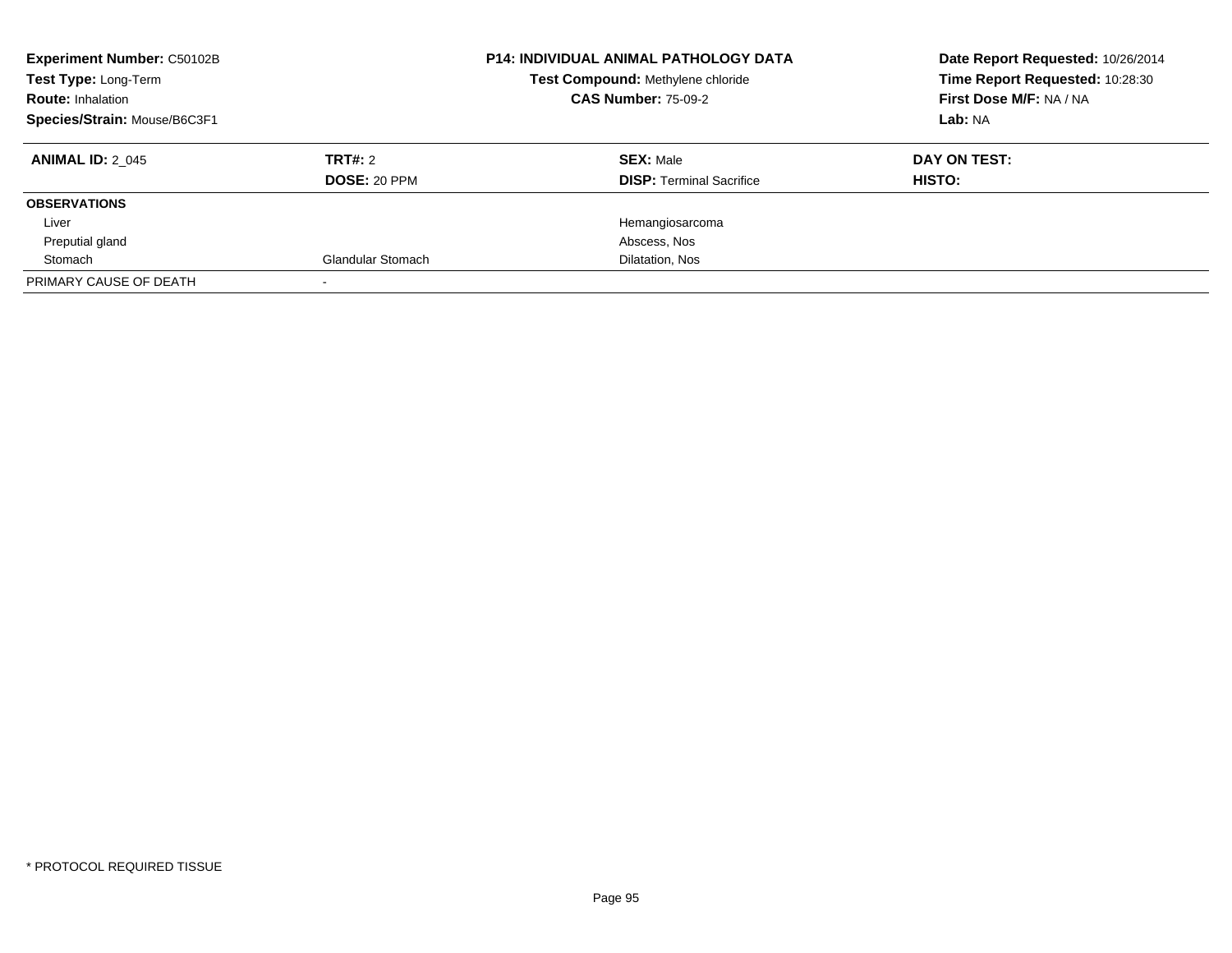| <b>Experiment Number: C50102B</b><br>Test Type: Long-Term<br><b>Route: Inhalation</b><br>Species/Strain: Mouse/B6C3F1 |              | <b>P14: INDIVIDUAL ANIMAL PATHOLOGY DATA</b><br>Test Compound: Methylene chloride<br><b>CAS Number: 75-09-2</b> | Date Report Requested: 10/26/2014<br>Time Report Requested: 10:28:30<br>First Dose M/F: NA / NA<br>Lab: NA |
|-----------------------------------------------------------------------------------------------------------------------|--------------|-----------------------------------------------------------------------------------------------------------------|------------------------------------------------------------------------------------------------------------|
| <b>ANIMAL ID: 2 046</b>                                                                                               | TRT#: 2      | <b>SEX: Male</b>                                                                                                | DAY ON TEST:                                                                                               |
|                                                                                                                       | DOSE: 20 PPM | <b>DISP:</b> Terminal Sacrifice                                                                                 | HISTO:                                                                                                     |
| <b>OBSERVATIONS</b>                                                                                                   |              |                                                                                                                 |                                                                                                            |
| <b>Brain</b>                                                                                                          |              | Mineralization                                                                                                  |                                                                                                            |
| Kidney                                                                                                                | Tubule       | Cast. Nos                                                                                                       |                                                                                                            |
|                                                                                                                       |              | Inflammation, Acute/Chronic                                                                                     |                                                                                                            |
| Liver                                                                                                                 |              | Hepatocellular Carcinoma                                                                                        |                                                                                                            |
| Lung                                                                                                                  |              | Alveolar/Bronchiolar Carcinoma                                                                                  |                                                                                                            |
|                                                                                                                       |              | Lymphocytic Inflammatory Infiltrate                                                                             |                                                                                                            |
| PRIMARY CAUSE OF DEATH                                                                                                |              |                                                                                                                 |                                                                                                            |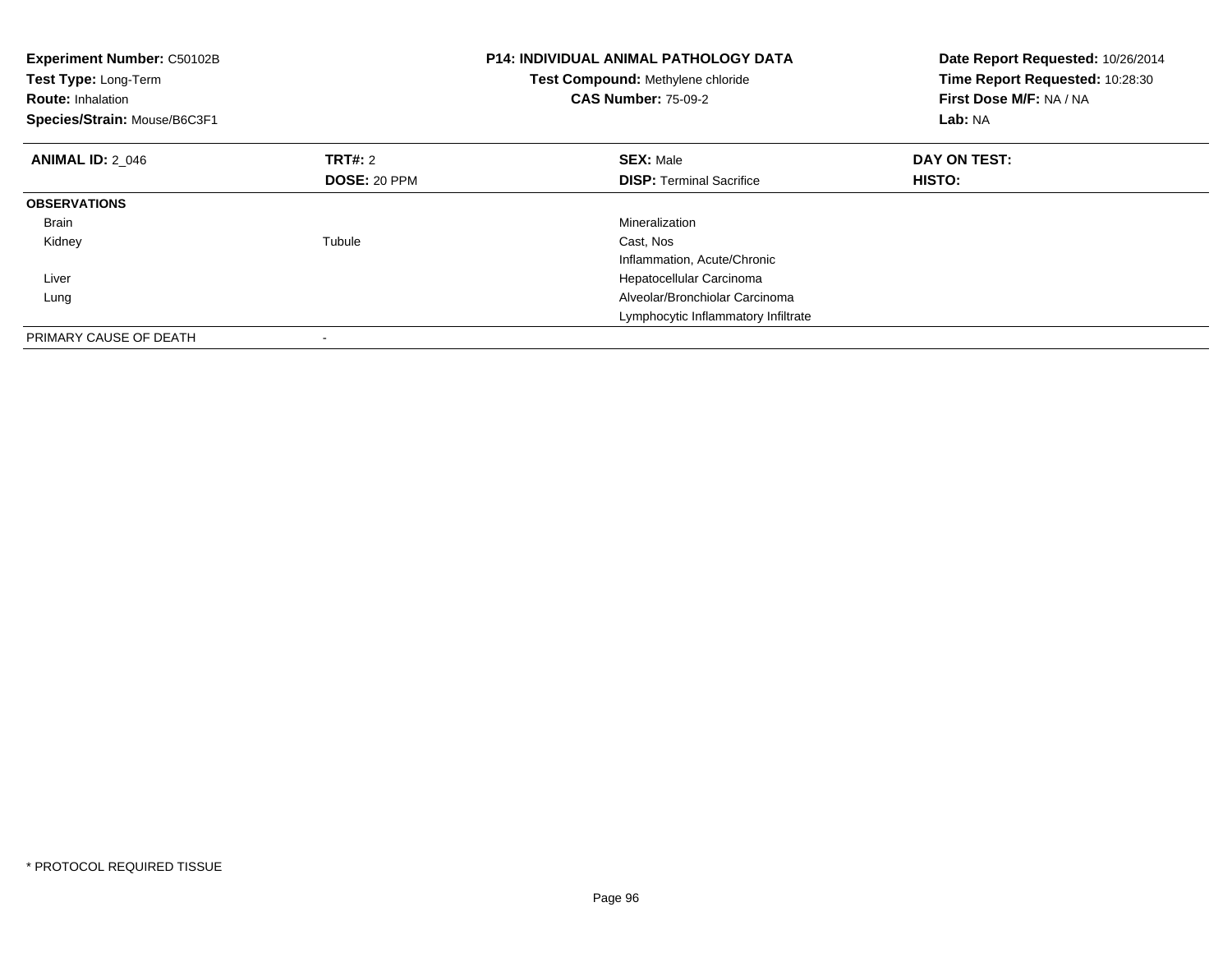| <b>Experiment Number: C50102B</b><br>Test Type: Long-Term<br><b>Route: Inhalation</b><br>Species/Strain: Mouse/B6C3F1 |                     | <b>P14: INDIVIDUAL ANIMAL PATHOLOGY DATA</b><br>Test Compound: Methylene chloride<br><b>CAS Number: 75-09-2</b> | Date Report Requested: 10/26/2014<br>Time Report Requested: 10:28:30<br>First Dose M/F: NA / NA<br>Lab: NA |
|-----------------------------------------------------------------------------------------------------------------------|---------------------|-----------------------------------------------------------------------------------------------------------------|------------------------------------------------------------------------------------------------------------|
| <b>ANIMAL ID: 2 047</b>                                                                                               | TRT#: 2             | <b>SEX: Male</b>                                                                                                | DAY ON TEST:                                                                                               |
|                                                                                                                       | <b>DOSE: 20 PPM</b> | <b>DISP:</b> Terminal Sacrifice                                                                                 | <b>HISTO:</b>                                                                                              |
| <b>OBSERVATIONS</b>                                                                                                   |                     |                                                                                                                 |                                                                                                            |
| Heart                                                                                                                 |                     | Mineralization                                                                                                  |                                                                                                            |
| Kidney                                                                                                                | Tubule              | Cyst, Nos                                                                                                       |                                                                                                            |
| Liver                                                                                                                 |                     | Hepatocellular Adenoma                                                                                          |                                                                                                            |
|                                                                                                                       |                     | Torsion                                                                                                         |                                                                                                            |
| Lung                                                                                                                  |                     | Alveolar/Bronchiolar Adenoma                                                                                    |                                                                                                            |
| Testis                                                                                                                |                     | Mineralization                                                                                                  |                                                                                                            |
| PRIMARY CAUSE OF DEATH                                                                                                |                     |                                                                                                                 |                                                                                                            |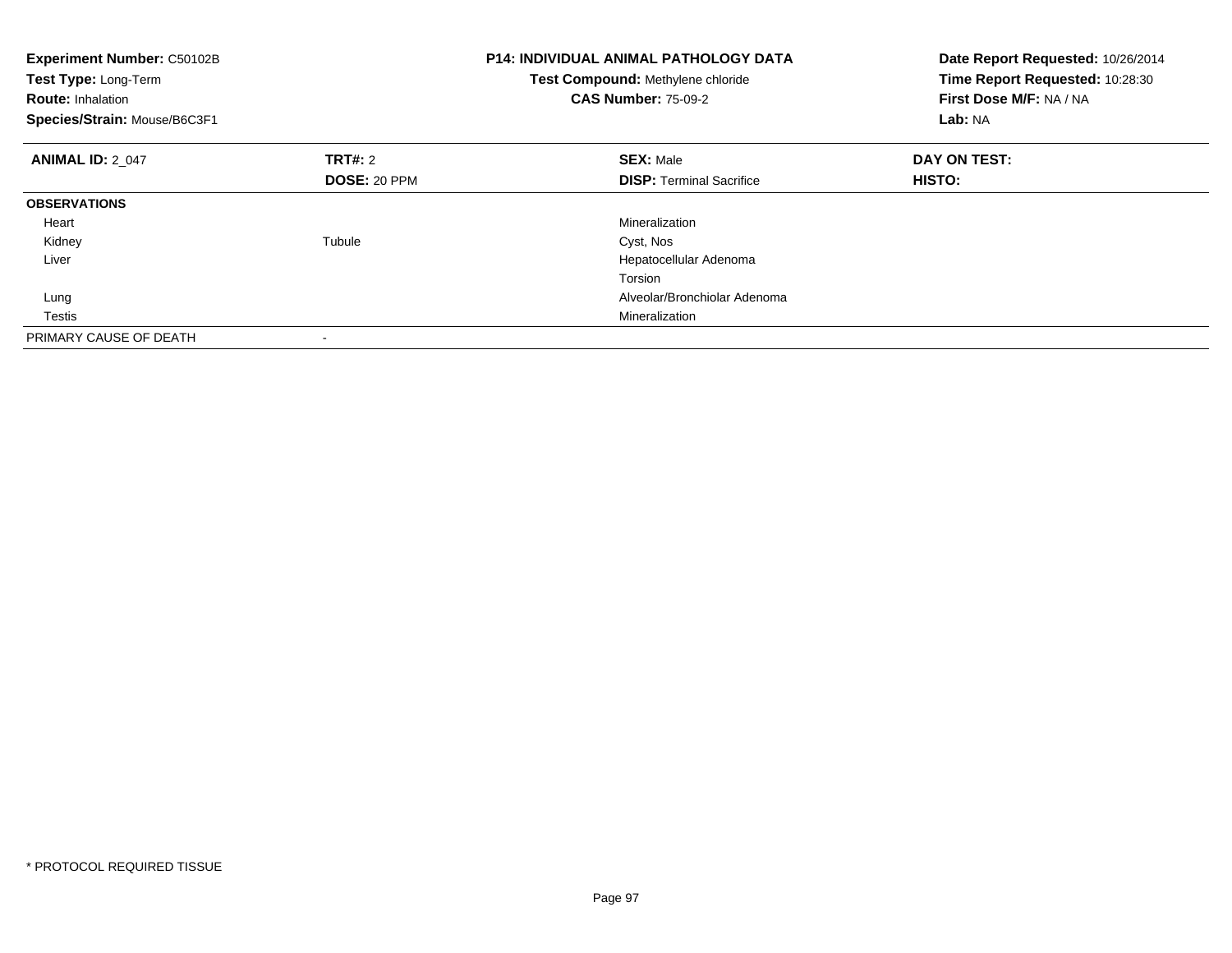**Experiment Number:** C50102B**Test Type:** Long-Term**Route:** Inhalation **Species/Strain:** Mouse/B6C3F1**P14: INDIVIDUAL ANIMAL PATHOLOGY DATATest Compound:** Methylene chloride**CAS Number:** 75-09-2**Date Report Requested:** 10/26/2014**Time Report Requested:** 10:28:30**First Dose M/F:** NA / NA**Lab:** NA**ANIMAL ID: 2 048 REX:** Male **DAY ON TEST: CONSIST: SEX:** Male **DOSE:** 20 PPM**DISP:** Moribund Sacrifice **HISTO: OBSERVATIONS** Brainn and the control of the control of the control of the control of the control of the control of the control of the control of the control of the control of the control of the control of the control of the control of the co Heart Cardiac Valve Inflammation, Suppurative Kidneyy the contract of the contract of the contract of the contract of the contract of the contract of the contract of the contract of the contract of the contract of the contract of the contract of the contract of the contract Tubule Cast, Nos Liver Hepatocellular Carcinoma Alveolar/Bronchiolar Adenoma Lung Prostate Inflammation, Suppurative SpleenHematopoiesis<br>Multiple Organs Nos<br>Inflammation, A UnspecifiedInflammation, Acute/Chronic Urinary bladder Inflammation, SuppurativePRIMARY CAUSE OF DEATH-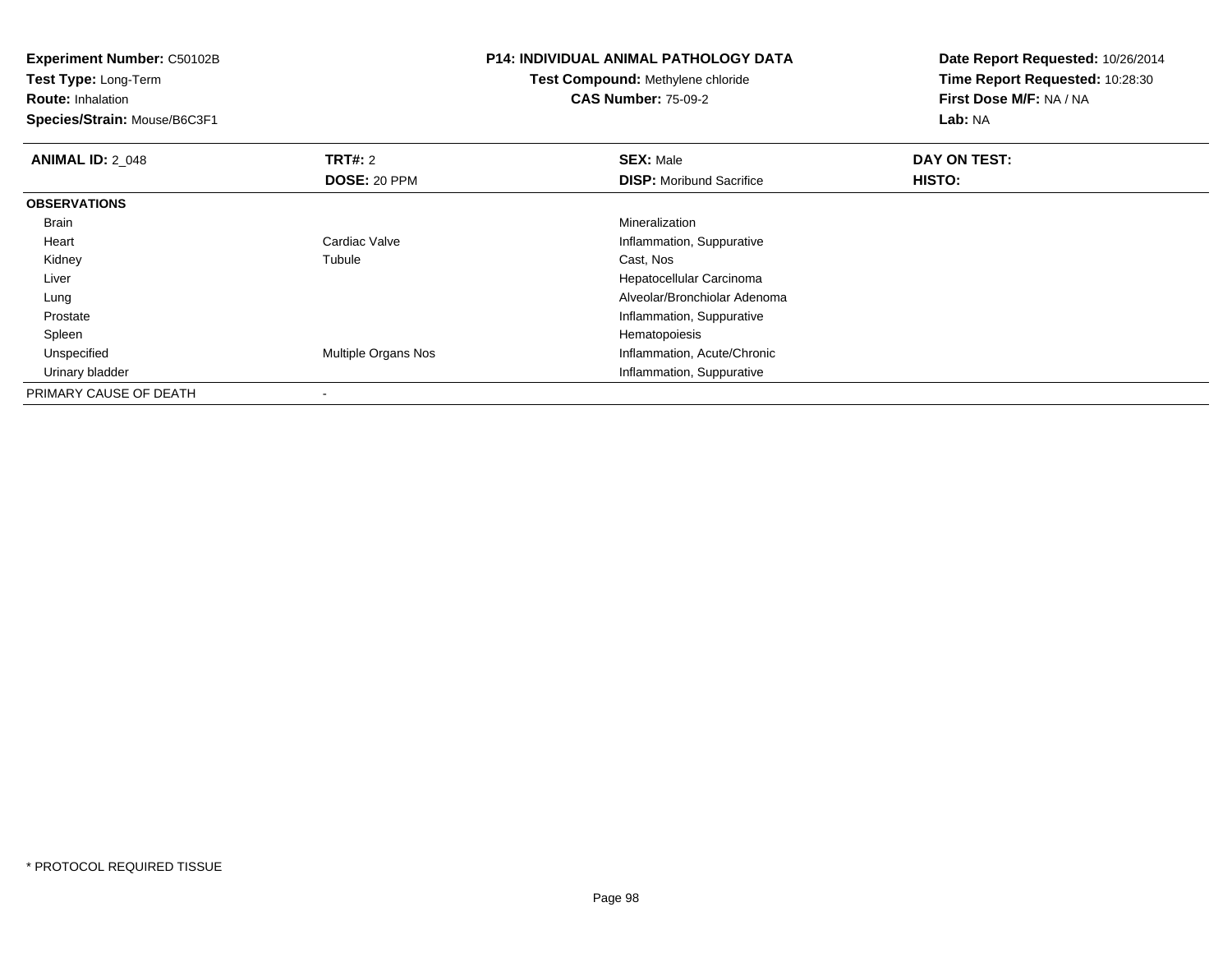| Experiment Number: C50102B<br>Test Type: Long-Term<br><b>Route: Inhalation</b><br>Species/Strain: Mouse/B6C3F1 |              | <b>P14: INDIVIDUAL ANIMAL PATHOLOGY DATA</b><br>Test Compound: Methylene chloride<br><b>CAS Number: 75-09-2</b> | Date Report Requested: 10/26/2014<br>Time Report Requested: 10:28:30<br>First Dose M/F: NA / NA<br>Lab: NA |
|----------------------------------------------------------------------------------------------------------------|--------------|-----------------------------------------------------------------------------------------------------------------|------------------------------------------------------------------------------------------------------------|
| <b>ANIMAL ID: 2 049</b>                                                                                        | TRT#: 2      | <b>SEX: Male</b>                                                                                                | DAY ON TEST:                                                                                               |
|                                                                                                                | DOSE: 20 PPM | <b>DISP:</b> Terminal Sacrifice                                                                                 | <b>HISTO:</b>                                                                                              |
| <b>OBSERVATIONS</b>                                                                                            |              |                                                                                                                 |                                                                                                            |
| Brain                                                                                                          |              | Mineralization                                                                                                  |                                                                                                            |
| Kidney                                                                                                         |              | Papillary Cystadenoma, Nos                                                                                      |                                                                                                            |
| Liver                                                                                                          |              | Hepatocellular Adenoma                                                                                          |                                                                                                            |
| Lung                                                                                                           |              | Alveolar/Bronchiolar Carcinoma                                                                                  |                                                                                                            |
| Preputial gland                                                                                                |              | Hyperkeratosis                                                                                                  |                                                                                                            |
| Skin                                                                                                           |              | Ulcer, Nos                                                                                                      |                                                                                                            |
| PRIMARY CAUSE OF DEATH                                                                                         |              |                                                                                                                 |                                                                                                            |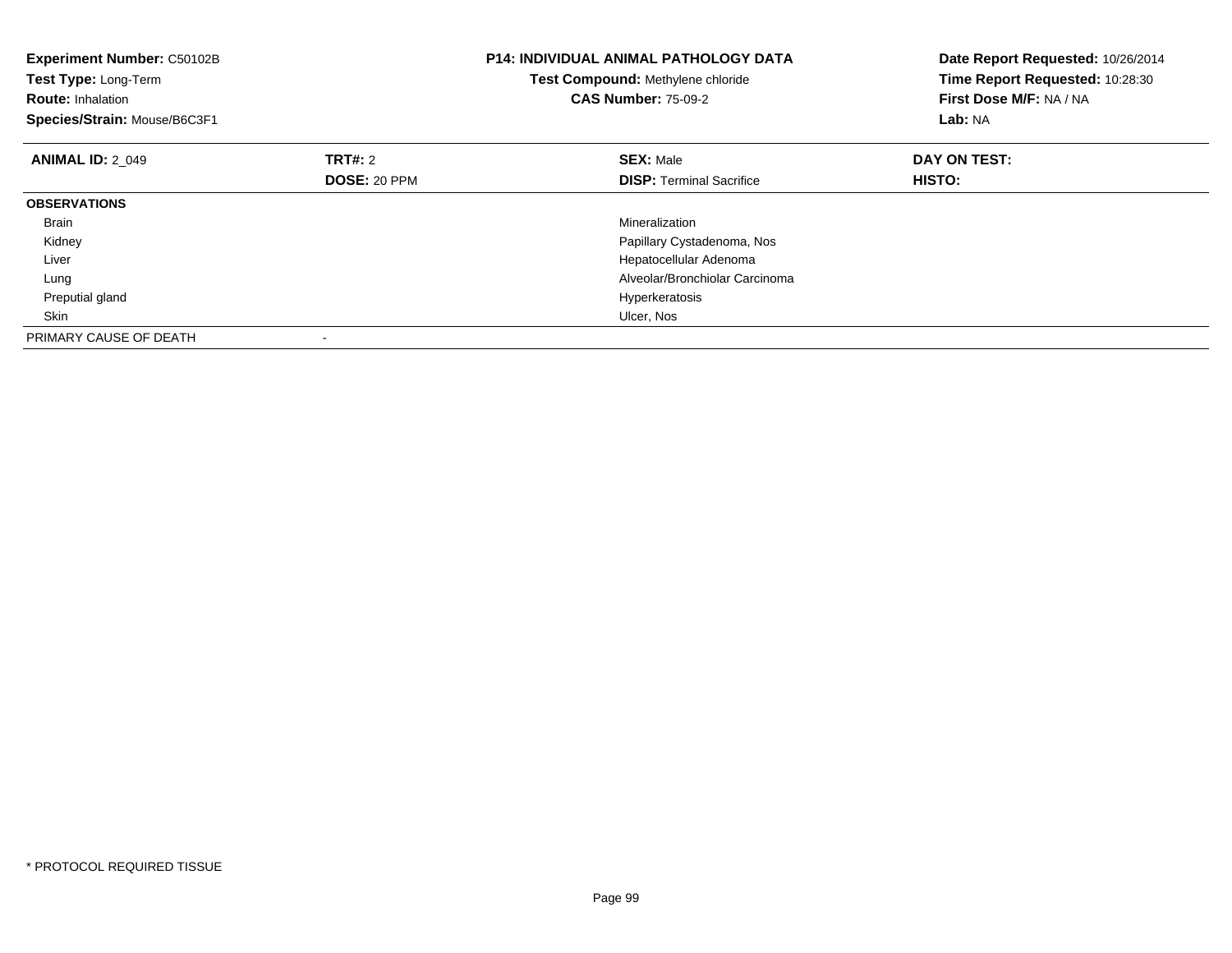| <b>Experiment Number: C50102B</b><br>Test Type: Long-Term<br><b>Route: Inhalation</b><br>Species/Strain: Mouse/B6C3F1 |                   | <b>P14: INDIVIDUAL ANIMAL PATHOLOGY DATA</b><br>Test Compound: Methylene chloride<br><b>CAS Number: 75-09-2</b> | Date Report Requested: 10/26/2014<br>Time Report Requested: 10:28:30<br>First Dose M/F: NA / NA<br>Lab: NA |
|-----------------------------------------------------------------------------------------------------------------------|-------------------|-----------------------------------------------------------------------------------------------------------------|------------------------------------------------------------------------------------------------------------|
| <b>ANIMAL ID: 2 050</b>                                                                                               | TRT#: 2           | <b>SEX: Male</b>                                                                                                | DAY ON TEST:                                                                                               |
|                                                                                                                       | DOSE: 20 PPM      | <b>DISP:</b> Terminal Sacrifice                                                                                 | <b>HISTO:</b>                                                                                              |
| <b>OBSERVATIONS</b>                                                                                                   |                   |                                                                                                                 |                                                                                                            |
| Liver                                                                                                                 |                   | Torsion                                                                                                         |                                                                                                            |
| Nasal cavity                                                                                                          |                   | Inflammation, Serous                                                                                            |                                                                                                            |
| Stomach                                                                                                               | Glandular Stomach | Dilatation, Nos                                                                                                 |                                                                                                            |
| <b>Testis</b>                                                                                                         |                   | Atrophy, Nos                                                                                                    |                                                                                                            |
|                                                                                                                       | Scrotum Nos       | Inflammation, Necrotizing                                                                                       |                                                                                                            |
| PRIMARY CAUSE OF DEATH                                                                                                |                   |                                                                                                                 |                                                                                                            |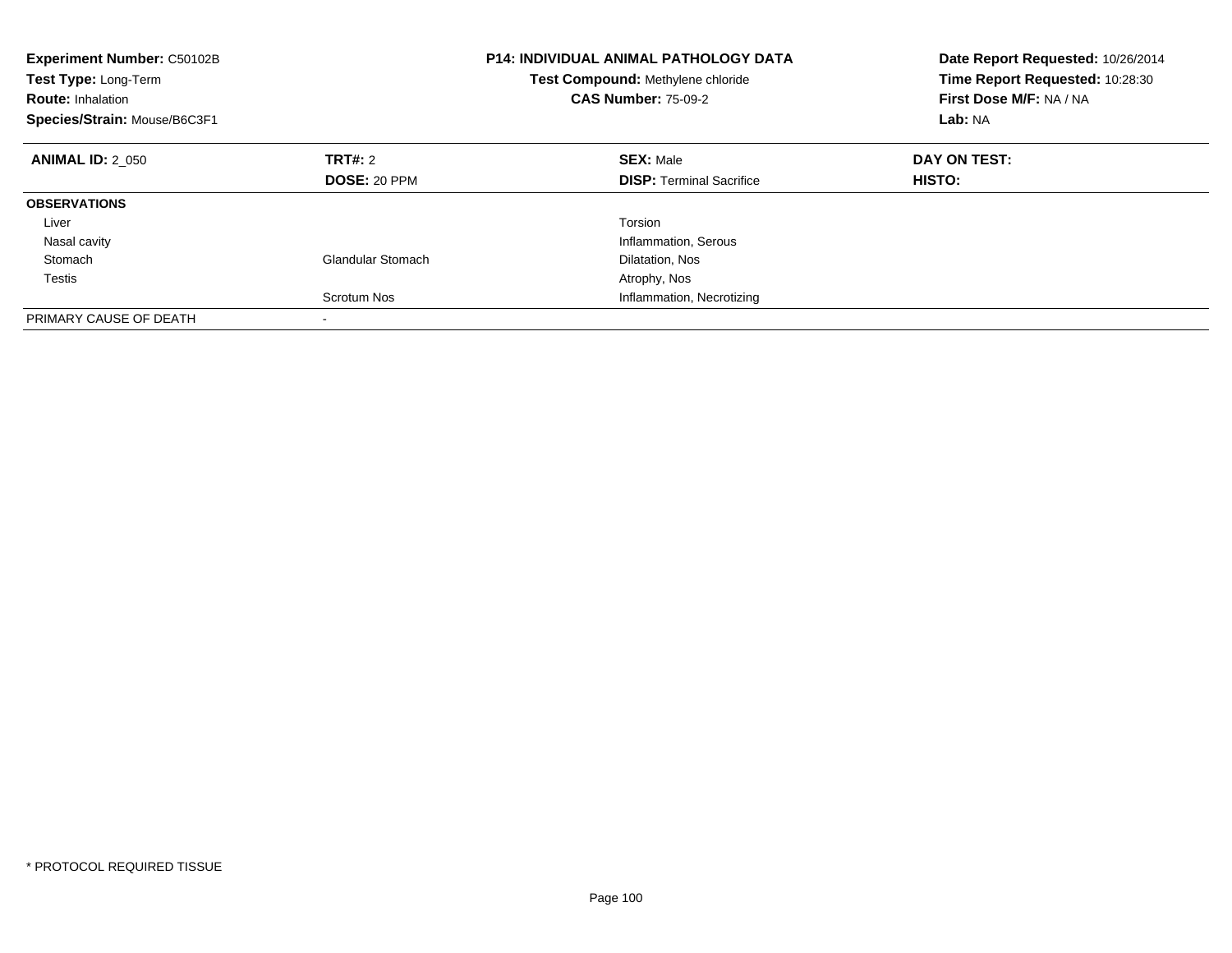| <b>Experiment Number: C50102B</b><br>Test Type: Long-Term<br><b>Route: Inhalation</b><br>Species/Strain: Mouse/B6C3F1 |          | <b>P14: INDIVIDUAL ANIMAL PATHOLOGY DATA</b><br><b>Test Compound: Methylene chloride</b><br><b>CAS Number: 75-09-2</b> | Date Report Requested: 10/26/2014<br>Time Report Requested: 10:28:30<br>First Dose M/F: NA / NA<br>Lab: NA |
|-----------------------------------------------------------------------------------------------------------------------|----------|------------------------------------------------------------------------------------------------------------------------|------------------------------------------------------------------------------------------------------------|
| <b>ANIMAL ID: 3_001</b>                                                                                               | TRT#: 3  | <b>SEX: Male</b>                                                                                                       | DAY ON TEST:                                                                                               |
|                                                                                                                       | DOSE: 0  | <b>DISP:</b> Terminal Sacrifice                                                                                        | HISTO:                                                                                                     |
| <b>OBSERVATIONS</b>                                                                                                   |          |                                                                                                                        |                                                                                                            |
| Bone marrow                                                                                                           |          | Hyperplasia, Granulocytic                                                                                              |                                                                                                            |
| Brain                                                                                                                 | Meninges | Inflammation, Acute/Chronic                                                                                            |                                                                                                            |
| Kidney                                                                                                                |          | Inflammation, Acute/Chronic                                                                                            |                                                                                                            |
| Liver                                                                                                                 |          | Hepatocellular Adenoma                                                                                                 |                                                                                                            |
| Preputial gland                                                                                                       |          | <b>Cystic Ducts</b>                                                                                                    |                                                                                                            |
|                                                                                                                       |          | Dilatation, Nos                                                                                                        |                                                                                                            |
|                                                                                                                       |          | Inflammation, Suppurative                                                                                              |                                                                                                            |
| Spleen                                                                                                                |          | Hyperplasia, Lymphoid                                                                                                  |                                                                                                            |
| Unspecified                                                                                                           |          | Inflammation, Suppurative                                                                                              |                                                                                                            |
| PRIMARY CAUSE OF DEATH                                                                                                |          |                                                                                                                        |                                                                                                            |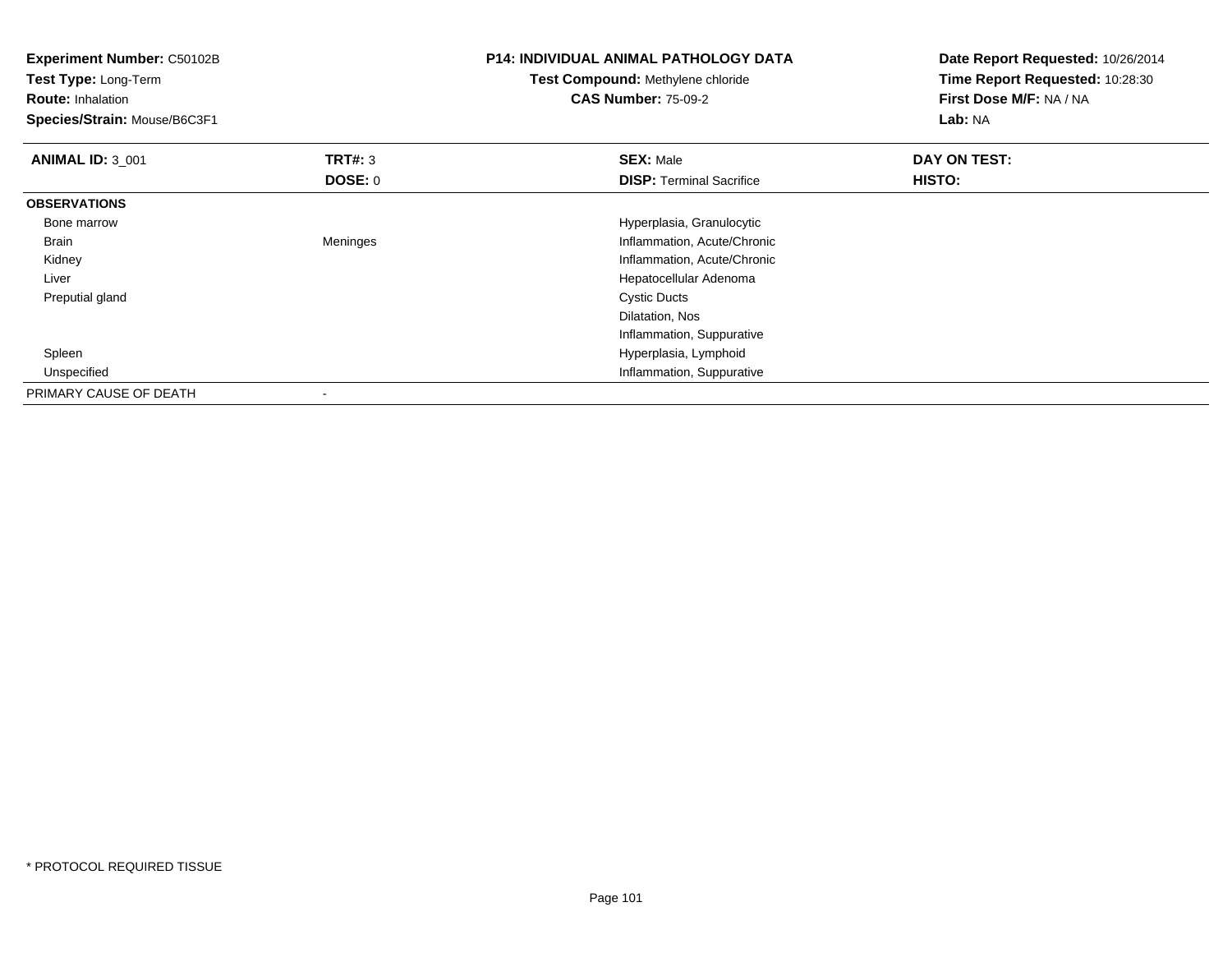| <b>Experiment Number: C50102B</b><br><b>Test Type: Long-Term</b><br><b>Route: Inhalation</b><br>Species/Strain: Mouse/B6C3F1 |                     | <b>P14: INDIVIDUAL ANIMAL PATHOLOGY DATA</b><br>Test Compound: Methylene chloride<br><b>CAS Number: 75-09-2</b> | Date Report Requested: 10/26/2014<br>Time Report Requested: 10:28:30<br>First Dose M/F: NA / NA<br>Lab: NA |
|------------------------------------------------------------------------------------------------------------------------------|---------------------|-----------------------------------------------------------------------------------------------------------------|------------------------------------------------------------------------------------------------------------|
| <b>ANIMAL ID: 3 002</b>                                                                                                      | TRT#: 3<br>DOSE: 0  | <b>SEX: Male</b><br><b>DISP:</b> Natural Death                                                                  | DAY ON TEST:<br>HISTO:                                                                                     |
| <b>OBSERVATIONS</b>                                                                                                          |                     |                                                                                                                 |                                                                                                            |
| Kidney                                                                                                                       |                     | Inflammation, Suppurative                                                                                       |                                                                                                            |
| Seminal vesicle                                                                                                              |                     | <b>Distention</b>                                                                                               |                                                                                                            |
| Unspecified                                                                                                                  | Multiple Organs Nos | Hematopoiesis                                                                                                   |                                                                                                            |
| Urinary bladder                                                                                                              |                     | Inflammation, Acute/Chronic                                                                                     |                                                                                                            |
| PRIMARY CAUSE OF DEATH                                                                                                       |                     |                                                                                                                 |                                                                                                            |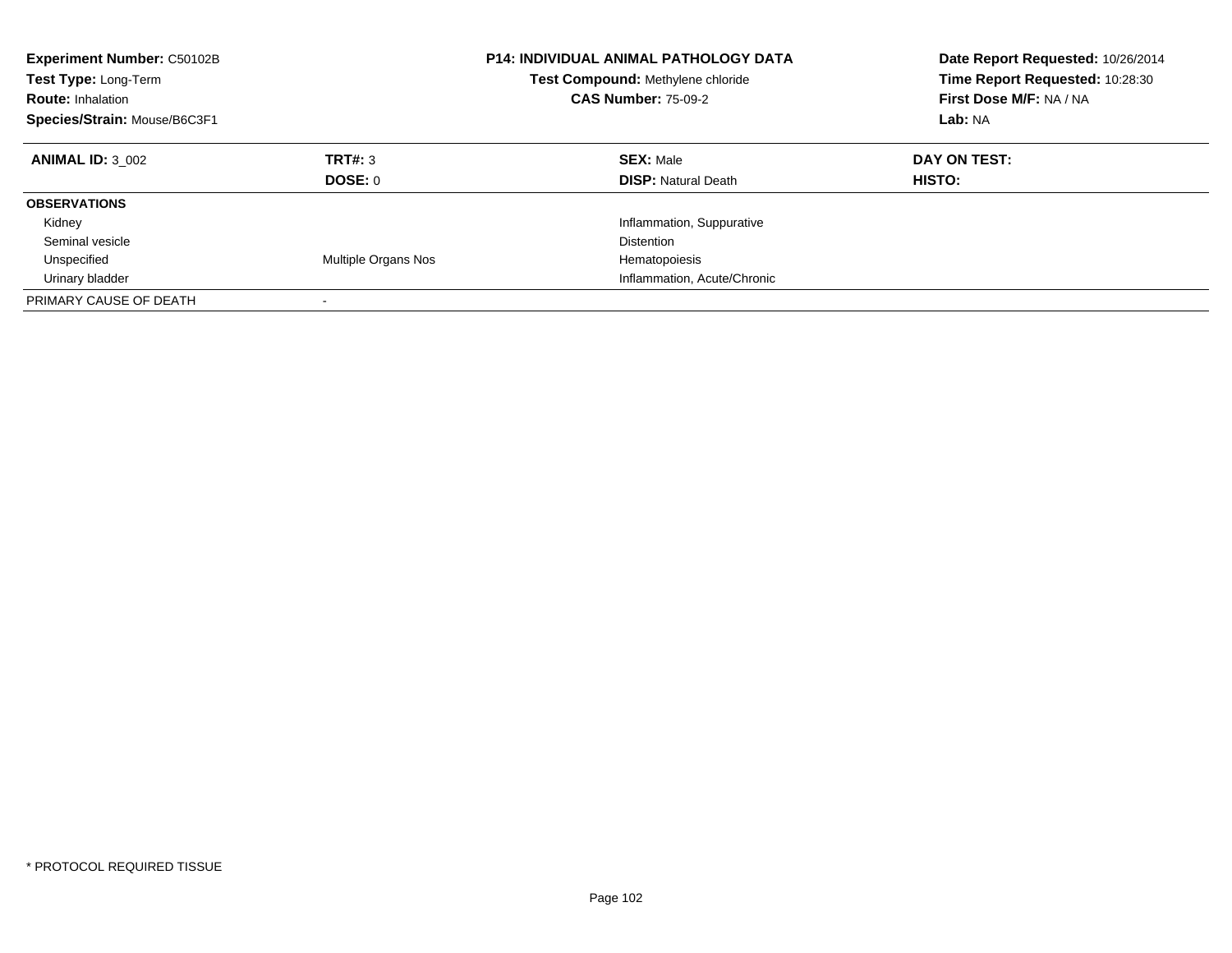| <b>Experiment Number: C50102B</b> |         | <b>P14: INDIVIDUAL ANIMAL PATHOLOGY DATA</b> | Date Report Requested: 10/26/2014 |
|-----------------------------------|---------|----------------------------------------------|-----------------------------------|
| Test Type: Long-Term              |         | Test Compound: Methylene chloride            | Time Report Requested: 10:28:30   |
| <b>Route: Inhalation</b>          |         | <b>CAS Number: 75-09-2</b>                   | First Dose M/F: NA / NA           |
| Species/Strain: Mouse/B6C3F1      |         |                                              | Lab: NA                           |
| <b>ANIMAL ID: 3 003</b>           | TRT#: 3 | <b>SEX: Male</b>                             | DAY ON TEST:                      |
|                                   | DOSE: 0 | <b>DISP:</b> Terminal Sacrifice              | <b>HISTO:</b>                     |
| <b>OBSERVATIONS</b>               |         |                                              |                                   |
| Kidney                            |         | Inflammation, Acute/Chronic                  |                                   |
| Tooth                             |         | Congenital Malformation, Nos                 |                                   |
| PRIMARY CAUSE OF DEATH            |         |                                              |                                   |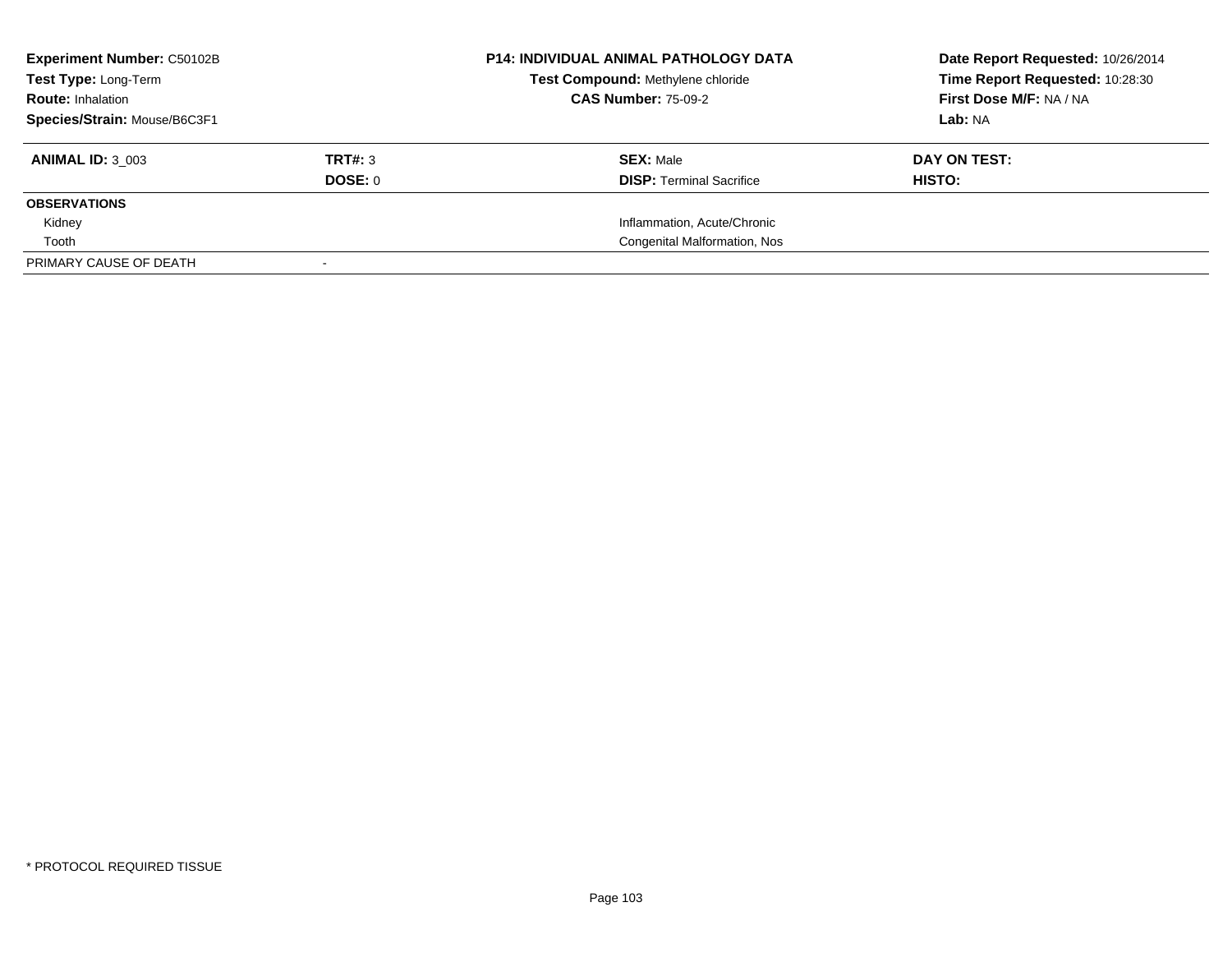| <b>Experiment Number: C50102B</b><br>Test Type: Long-Term<br><b>Route: Inhalation</b><br>Species/Strain: Mouse/B6C3F1 |                | <b>P14: INDIVIDUAL ANIMAL PATHOLOGY DATA</b><br><b>Test Compound: Methylene chloride</b><br><b>CAS Number: 75-09-2</b> | Date Report Requested: 10/26/2014<br>Time Report Requested: 10:28:30<br>First Dose M/F: NA / NA<br>Lab: NA |
|-----------------------------------------------------------------------------------------------------------------------|----------------|------------------------------------------------------------------------------------------------------------------------|------------------------------------------------------------------------------------------------------------|
| <b>ANIMAL ID: 3 004</b>                                                                                               | <b>TRT#: 3</b> | <b>SEX: Male</b>                                                                                                       | DAY ON TEST:                                                                                               |
|                                                                                                                       | DOSE: 0        | <b>DISP:</b> Moribund Sacrifice                                                                                        | HISTO:                                                                                                     |
| <b>OBSERVATIONS</b>                                                                                                   |                |                                                                                                                        |                                                                                                            |
| Bone marrow                                                                                                           |                | Hyperplasia, Granulocytic                                                                                              |                                                                                                            |
| Brain                                                                                                                 |                | Mineralization                                                                                                         |                                                                                                            |
| Kidney                                                                                                                |                | Inflammation, Acute/Chronic                                                                                            |                                                                                                            |
|                                                                                                                       |                | Nephrosis, Hydro                                                                                                       |                                                                                                            |
| Liver                                                                                                                 |                | Hepatocellular Carcinoma                                                                                               |                                                                                                            |
| Penis                                                                                                                 |                | Inflammation, Necrotizing                                                                                              |                                                                                                            |
| Prostate                                                                                                              |                | Inflammation, Suppurative                                                                                              |                                                                                                            |
| Seminal vesicle                                                                                                       |                | Dilatation, Nos                                                                                                        |                                                                                                            |
| Urinary bladder                                                                                                       |                | Inflammation, Suppurative                                                                                              |                                                                                                            |
| PRIMARY CAUSE OF DEATH                                                                                                |                |                                                                                                                        |                                                                                                            |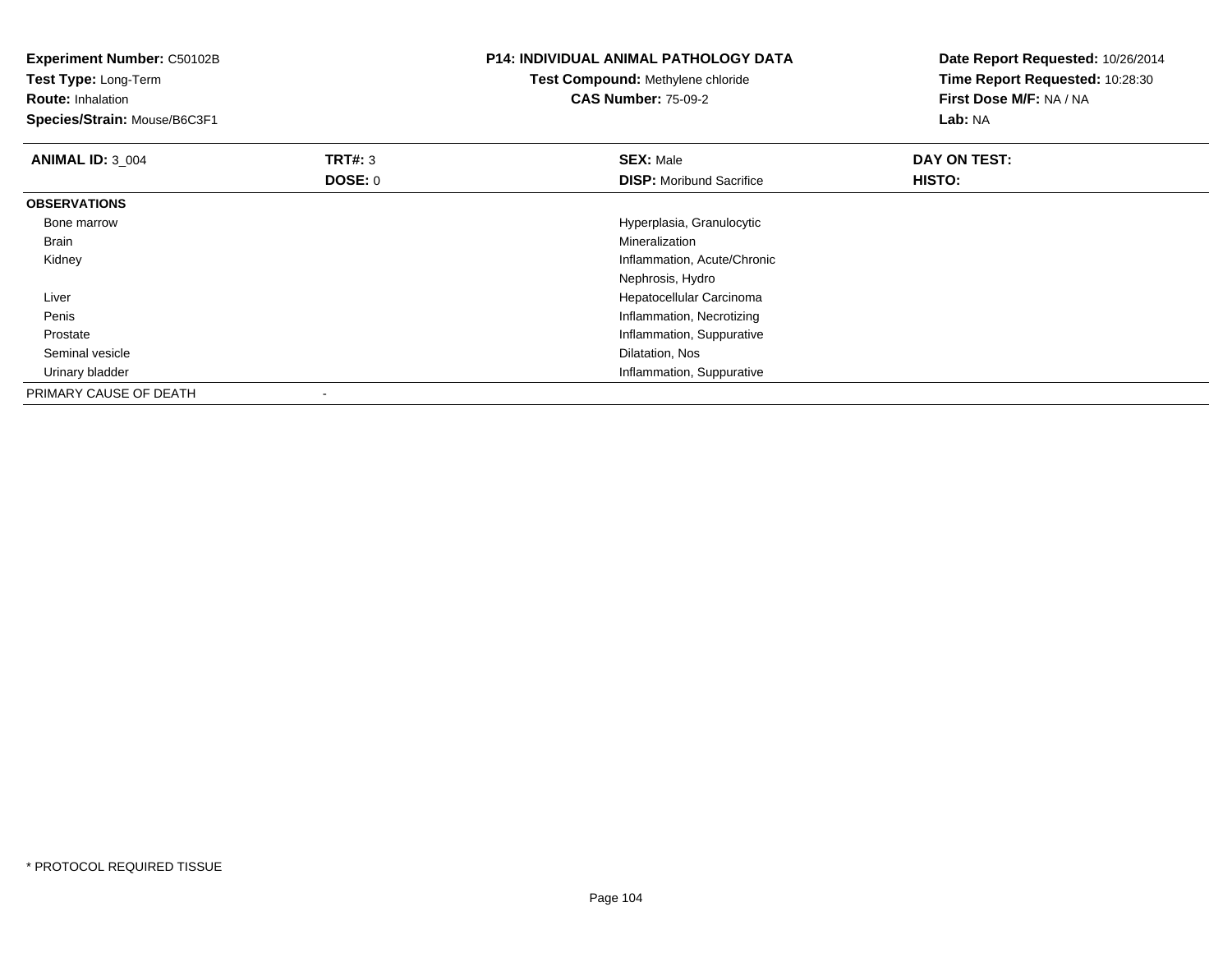| <b>Experiment Number: C50102B</b><br>Test Type: Long-Term<br><b>Route: Inhalation</b> |         | <b>P14: INDIVIDUAL ANIMAL PATHOLOGY DATA</b><br>Test Compound: Methylene chloride<br><b>CAS Number: 75-09-2</b> | Date Report Requested: 10/26/2014<br>Time Report Requested: 10:28:30<br>First Dose M/F: NA / NA |
|---------------------------------------------------------------------------------------|---------|-----------------------------------------------------------------------------------------------------------------|-------------------------------------------------------------------------------------------------|
| Species/Strain: Mouse/B6C3F1                                                          |         |                                                                                                                 | Lab: NA                                                                                         |
| <b>ANIMAL ID: 3 005</b>                                                               | TRT#: 3 | <b>SEX: Male</b>                                                                                                | DAY ON TEST:                                                                                    |
|                                                                                       | DOSE: 0 | <b>DISP: Terminal Sacrifice</b>                                                                                 | HISTO:                                                                                          |
| <b>OBSERVATIONS</b>                                                                   |         |                                                                                                                 |                                                                                                 |
| Preputial gland                                                                       |         | Abscess, Nos                                                                                                    |                                                                                                 |
| PRIMARY CAUSE OF DEATH                                                                |         |                                                                                                                 |                                                                                                 |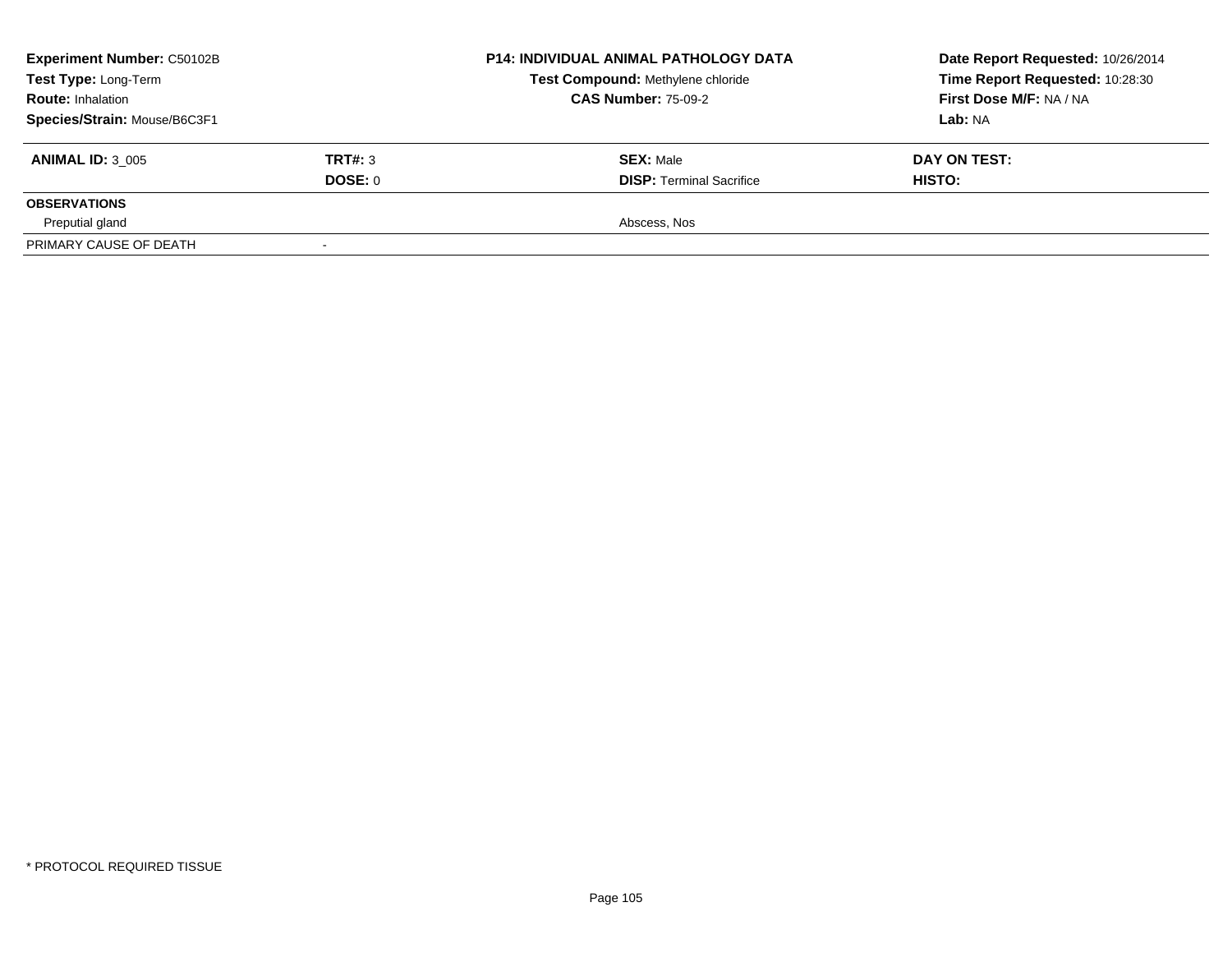| <b>Experiment Number: C50102B</b> |         | <b>P14: INDIVIDUAL ANIMAL PATHOLOGY DATA</b> | Date Report Requested: 10/26/2014 |
|-----------------------------------|---------|----------------------------------------------|-----------------------------------|
| Test Type: Long-Term              |         | Test Compound: Methylene chloride            | Time Report Requested: 10:28:30   |
| <b>Route: Inhalation</b>          |         | <b>CAS Number: 75-09-2</b>                   | First Dose M/F: NA / NA           |
| Species/Strain: Mouse/B6C3F1      |         |                                              | Lab: NA                           |
| <b>ANIMAL ID: 3 006</b>           | TRT#: 3 | <b>SEX: Male</b>                             | DAY ON TEST:                      |
|                                   | DOSE: 0 | <b>DISP:</b> Terminal Sacrifice              | HISTO:                            |
| <b>OBSERVATIONS</b>               |         |                                              |                                   |
| Nasal cavity                      |         | Inflammation, Serous                         |                                   |
| Testis                            |         | Interstitial-Cell Tumor                      |                                   |
| PRIMARY CAUSE OF DEATH            |         |                                              |                                   |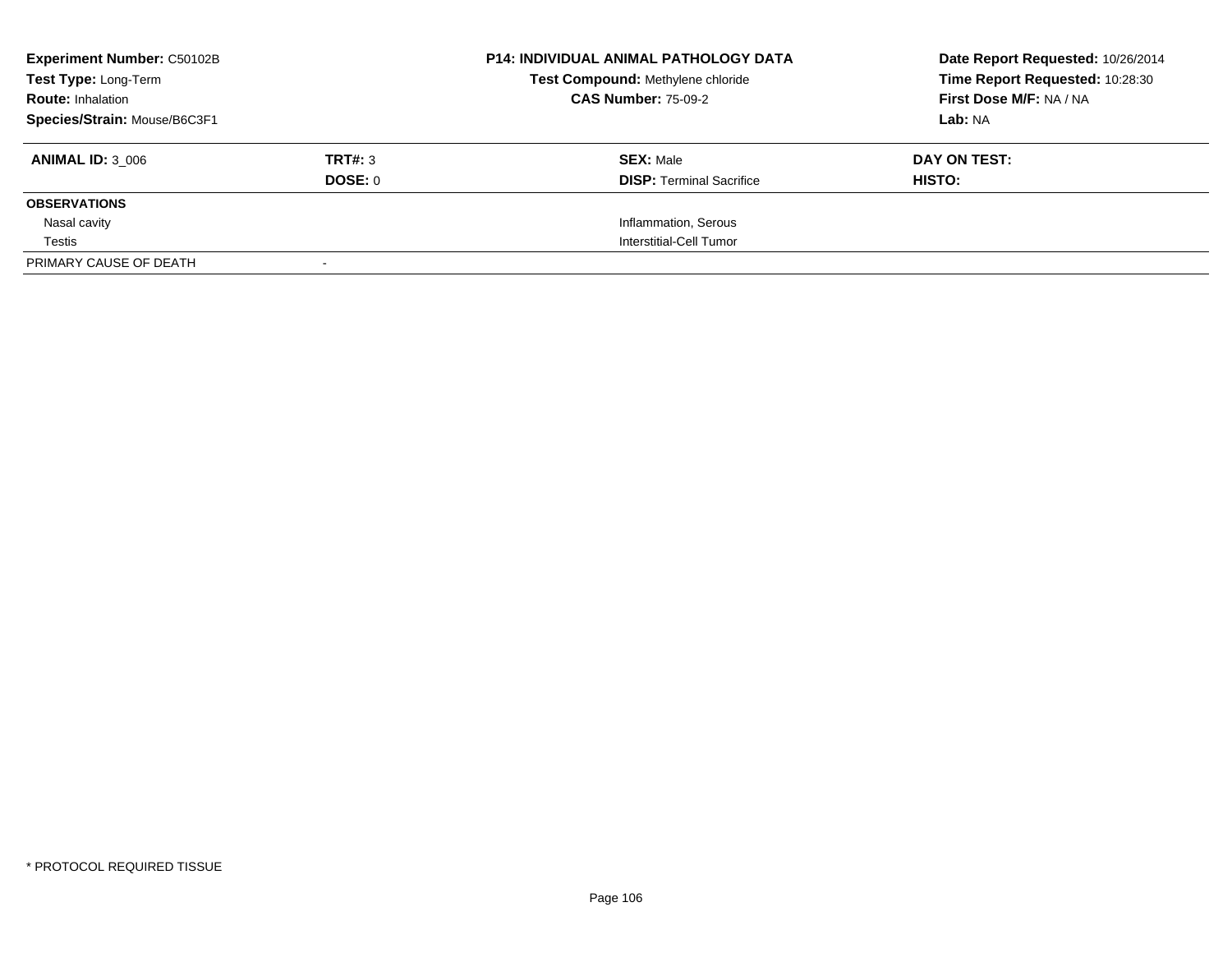| <b>Experiment Number: C50102B</b> |         | <b>P14: INDIVIDUAL ANIMAL PATHOLOGY DATA</b> | Date Report Requested: 10/26/2014 |
|-----------------------------------|---------|----------------------------------------------|-----------------------------------|
| Test Type: Long-Term              |         | Test Compound: Methylene chloride            | Time Report Requested: 10:28:30   |
| <b>Route: Inhalation</b>          |         | <b>CAS Number: 75-09-2</b>                   | First Dose M/F: NA / NA           |
| Species/Strain: Mouse/B6C3F1      |         |                                              | Lab: NA                           |
| <b>ANIMAL ID: 3 007</b>           | TRT#: 3 | <b>SEX: Male</b>                             | DAY ON TEST:                      |
|                                   | DOSE: 0 | <b>DISP:</b> Terminal Sacrifice              | <b>HISTO:</b>                     |
| <b>OBSERVATIONS</b>               |         |                                              |                                   |
| Lung                              |         | Alveolar/Bronchiolar Carcinoma               |                                   |
| Salivary gland                    |         | Inflammation, Acute/Chronic                  |                                   |
| PRIMARY CAUSE OF DEATH            |         |                                              |                                   |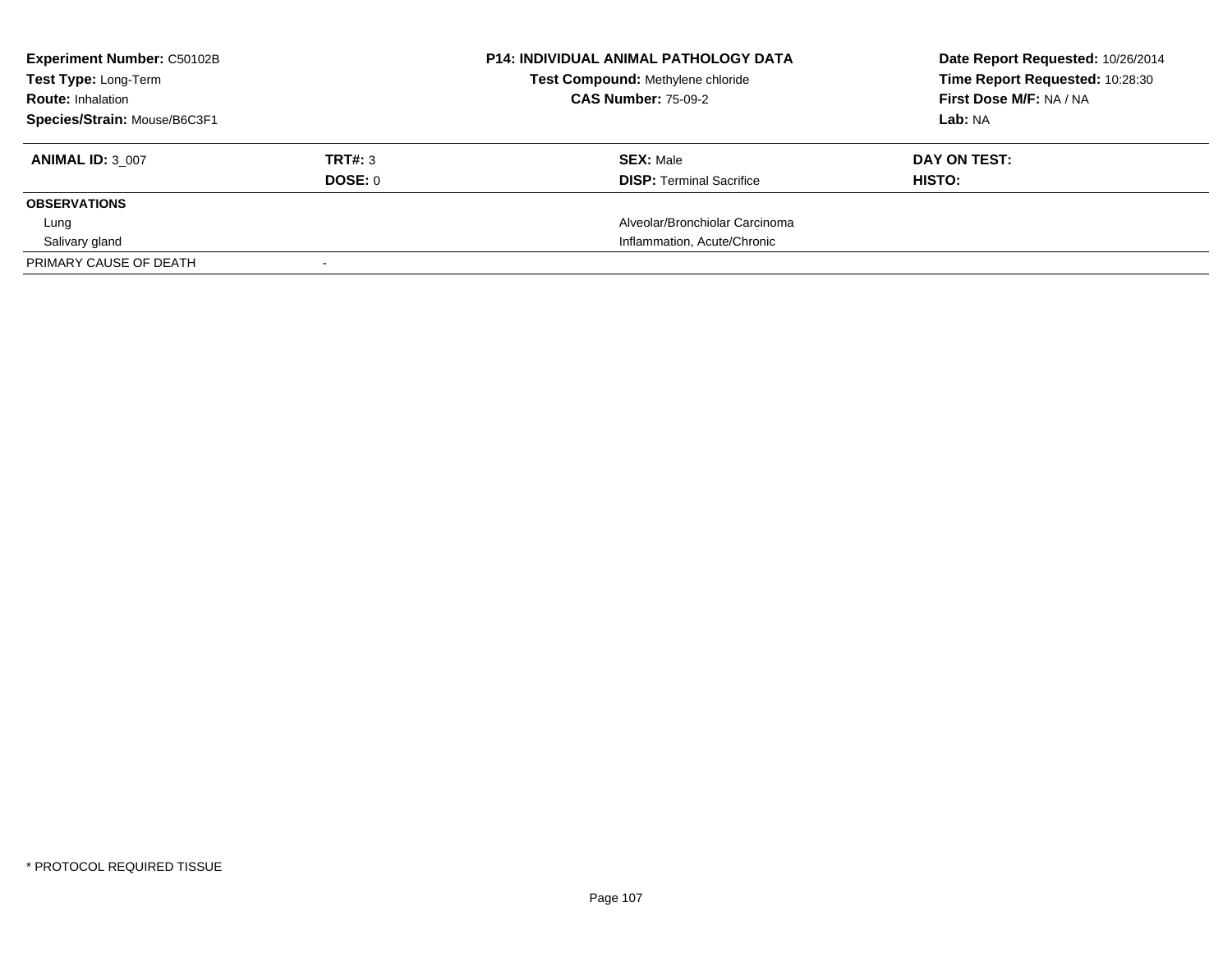| Experiment Number: C50102B<br>Test Type: Long-Term<br><b>Route: Inhalation</b><br>Species/Strain: Mouse/B6C3F1 |                           | <b>P14: INDIVIDUAL ANIMAL PATHOLOGY DATA</b><br>Test Compound: Methylene chloride<br><b>CAS Number: 75-09-2</b> | Date Report Requested: 10/26/2014<br>Time Report Requested: 10:28:30<br>First Dose M/F: NA / NA<br>Lab: NA |
|----------------------------------------------------------------------------------------------------------------|---------------------------|-----------------------------------------------------------------------------------------------------------------|------------------------------------------------------------------------------------------------------------|
| <b>ANIMAL ID: 3 008</b>                                                                                        | TRT#: 3<br><b>DOSE: 0</b> | <b>SEX: Male</b><br><b>DISP:</b> Terminal Sacrifice                                                             | DAY ON TEST:<br><b>HISTO:</b>                                                                              |
| <b>OBSERVATIONS</b>                                                                                            |                           |                                                                                                                 |                                                                                                            |
| <b>Intestine Small</b>                                                                                         | Ileum, Ileum              | Amyloidosis                                                                                                     |                                                                                                            |
| Kidney                                                                                                         |                           | Mineralization                                                                                                  |                                                                                                            |
| Lung                                                                                                           |                           | Alveolar/Bronchiolar Adenoma                                                                                    |                                                                                                            |
| Salivary gland                                                                                                 |                           | Inflammation, Acute/Chronic                                                                                     |                                                                                                            |
| PRIMARY CAUSE OF DEATH                                                                                         | $\overline{\phantom{a}}$  |                                                                                                                 |                                                                                                            |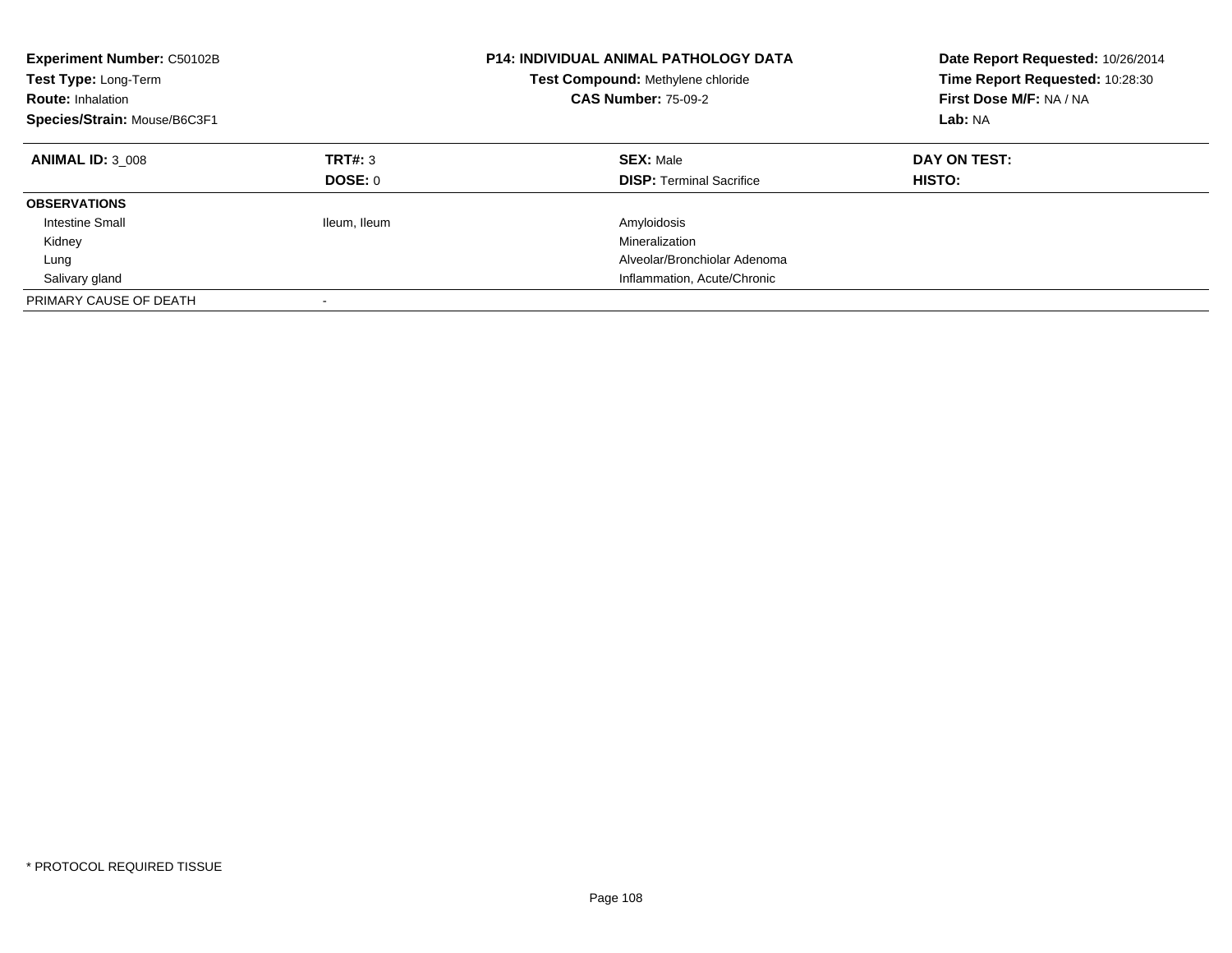| <b>Experiment Number: C50102B</b><br>Test Type: Long-Term<br><b>Route: Inhalation</b><br>Species/Strain: Mouse/B6C3F1 |                           | <b>P14: INDIVIDUAL ANIMAL PATHOLOGY DATA</b><br>Test Compound: Methylene chloride<br><b>CAS Number: 75-09-2</b> | Date Report Requested: 10/26/2014<br>Time Report Requested: 10:28:30<br>First Dose M/F: NA / NA<br>Lab: NA |
|-----------------------------------------------------------------------------------------------------------------------|---------------------------|-----------------------------------------------------------------------------------------------------------------|------------------------------------------------------------------------------------------------------------|
| <b>ANIMAL ID: 3 009</b>                                                                                               | TRT#: 3<br><b>DOSE: 0</b> | <b>SEX: Male</b><br><b>DISP:</b> Terminal Sacrifice                                                             | DAY ON TEST:<br>HISTO:                                                                                     |
| <b>OBSERVATIONS</b>                                                                                                   |                           |                                                                                                                 |                                                                                                            |
| Adrenal gland                                                                                                         | Capsule                   | Hyperplasia, Focal                                                                                              |                                                                                                            |
| Liver                                                                                                                 |                           | Hepatocellular Adenoma                                                                                          |                                                                                                            |
| Unspecified                                                                                                           | Multiple Organs Nos       | Inflammation, Acute/Chronic                                                                                     |                                                                                                            |
| PRIMARY CAUSE OF DEATH                                                                                                |                           |                                                                                                                 |                                                                                                            |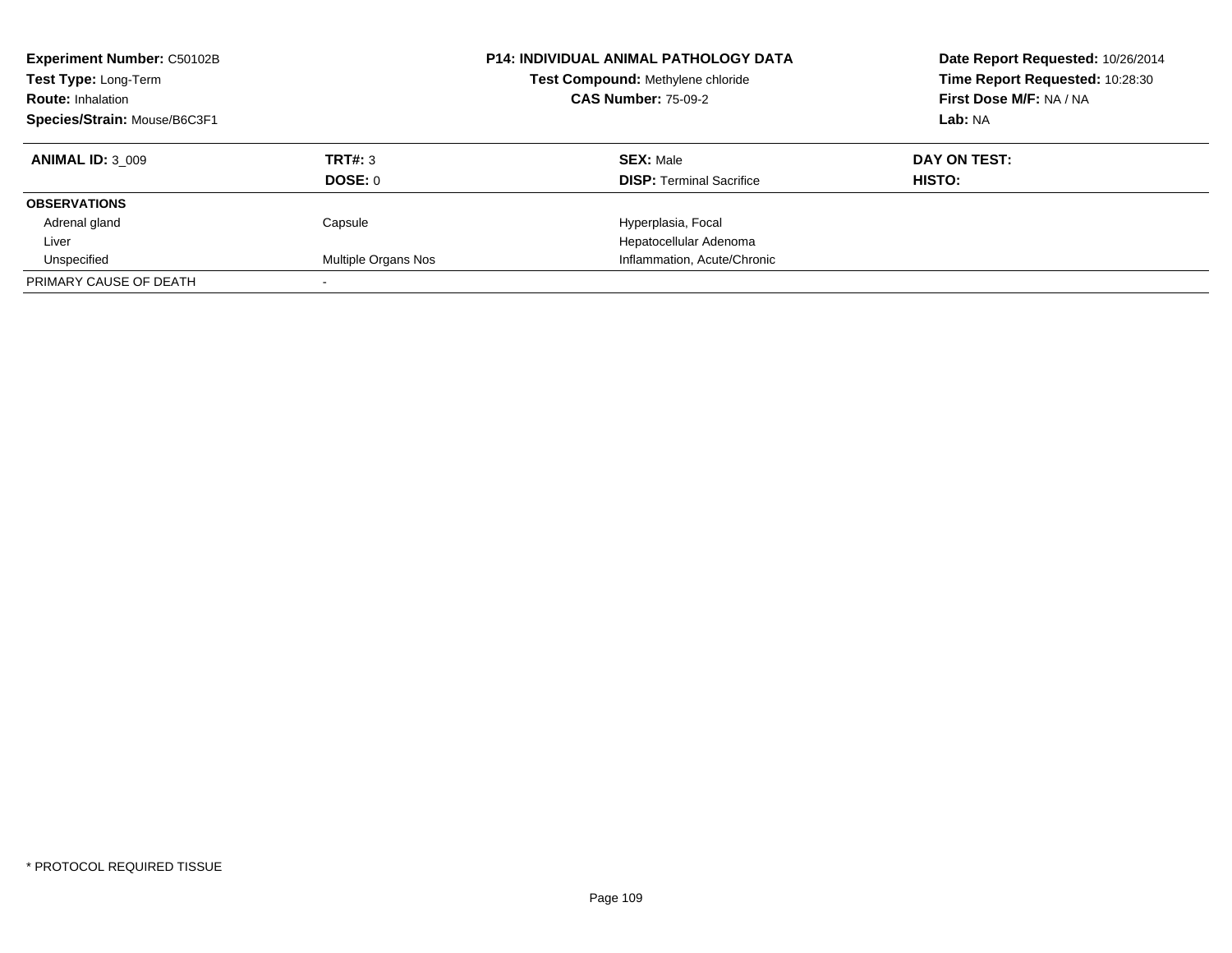| <b>Experiment Number: C50102B</b> | <b>P14: INDIVIDUAL ANIMAL PATHOLOGY DATA</b> |                                   | Date Report Requested: 10/26/2014 |
|-----------------------------------|----------------------------------------------|-----------------------------------|-----------------------------------|
| Test Type: Long-Term              |                                              | Test Compound: Methylene chloride | Time Report Requested: 10:28:30   |
| <b>Route: Inhalation</b>          |                                              | <b>CAS Number: 75-09-2</b>        | First Dose M/F: NA / NA           |
| Species/Strain: Mouse/B6C3F1      |                                              |                                   | Lab: NA                           |
| <b>ANIMAL ID: 3 010</b>           | TRT#: 3                                      | <b>SEX: Male</b>                  | DAY ON TEST:                      |
|                                   | DOSE: 0                                      | <b>DISP:</b> Terminal Sacrifice   | HISTO:                            |
| <b>OBSERVATIONS</b>               |                                              |                                   |                                   |
| Liver                             |                                              | Hepatocellular Adenoma            |                                   |
| Tooth                             |                                              | Congenital Malformation, Nos      |                                   |
| Unspecified                       | Multiple Organs Nos                          | Lymphoma, Nos-Malignant           |                                   |
| PRIMARY CAUSE OF DEATH            |                                              |                                   |                                   |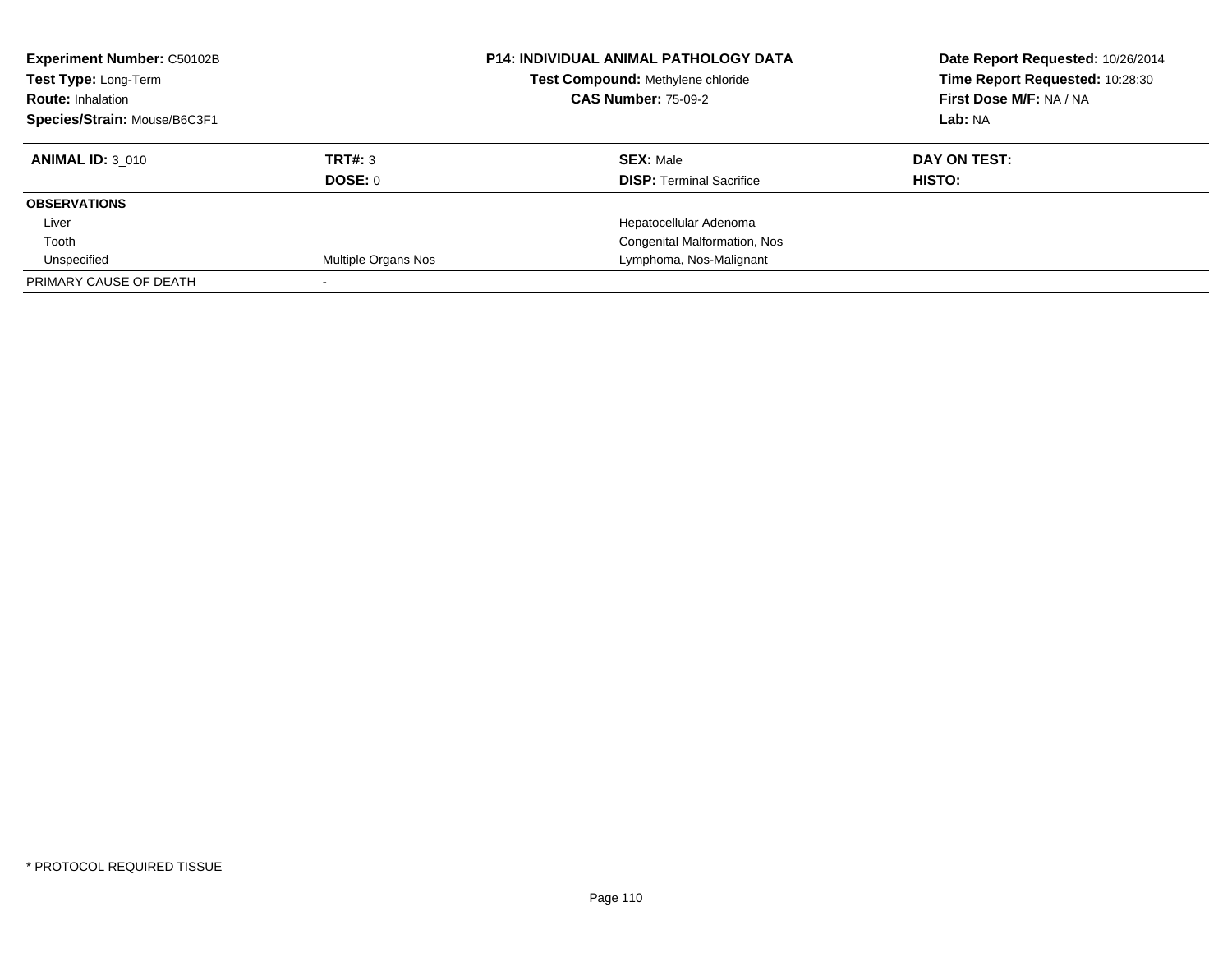| <b>Experiment Number: C50102B</b><br><b>Test Type: Long-Term</b><br><b>Route: Inhalation</b><br>Species/Strain: Mouse/B6C3F1 |                           | <b>P14: INDIVIDUAL ANIMAL PATHOLOGY DATA</b><br>Test Compound: Methylene chloride<br><b>CAS Number: 75-09-2</b> | Date Report Requested: 10/26/2014<br>Time Report Requested: 10:28:30<br>First Dose M/F: NA / NA<br>Lab: NA |
|------------------------------------------------------------------------------------------------------------------------------|---------------------------|-----------------------------------------------------------------------------------------------------------------|------------------------------------------------------------------------------------------------------------|
| <b>ANIMAL ID: 3 011</b>                                                                                                      | TRT#: 3<br><b>DOSE: 0</b> | <b>SEX: Male</b><br><b>DISP: Terminal Sacrifice</b>                                                             | DAY ON TEST:<br>HISTO:                                                                                     |
| <b>OBSERVATIONS</b>                                                                                                          |                           |                                                                                                                 |                                                                                                            |
| Larynx                                                                                                                       | Submucosa                 | Inflammation, Suppurative                                                                                       |                                                                                                            |
| Liver                                                                                                                        |                           | Hepatocellular Adenoma                                                                                          |                                                                                                            |
| Lung                                                                                                                         |                           | Lymphocytic Inflammatory Infiltrate                                                                             |                                                                                                            |
| Salivary gland                                                                                                               |                           | Inflammation, Acute/Chronic                                                                                     |                                                                                                            |
| PRIMARY CAUSE OF DEATH                                                                                                       |                           |                                                                                                                 |                                                                                                            |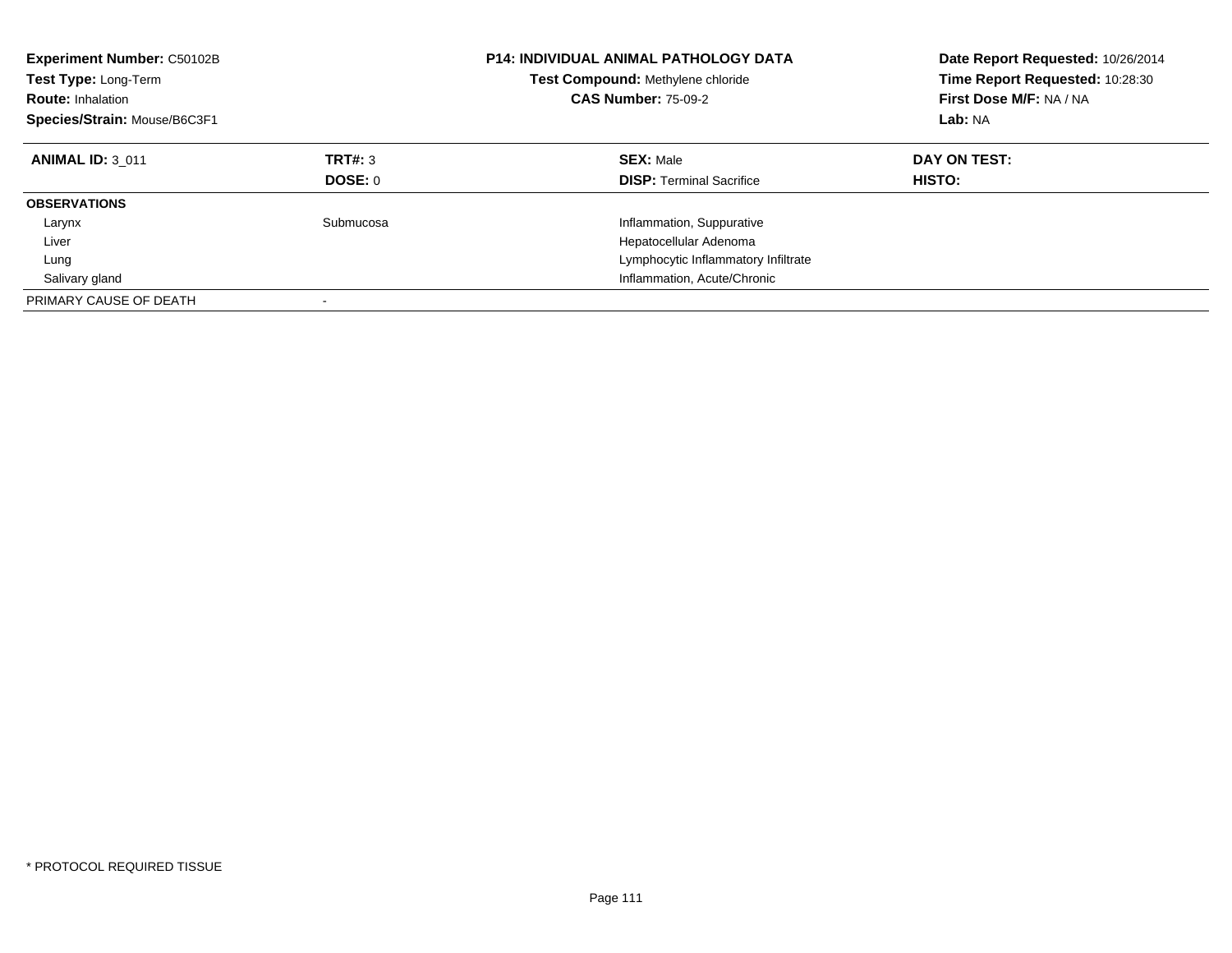| <b>Experiment Number: C50102B</b> | <b>P14: INDIVIDUAL ANIMAL PATHOLOGY DATA</b> | Date Report Requested: 10/26/2014 |                                 |
|-----------------------------------|----------------------------------------------|-----------------------------------|---------------------------------|
| Test Type: Long-Term              |                                              | Test Compound: Methylene chloride | Time Report Requested: 10:28:30 |
| <b>Route: Inhalation</b>          |                                              | <b>CAS Number: 75-09-2</b>        | First Dose M/F: NA / NA         |
| Species/Strain: Mouse/B6C3F1      |                                              |                                   | Lab: NA                         |
| <b>ANIMAL ID: 3 012</b>           | <b>TRT#: 3</b>                               | <b>SEX: Male</b>                  | DAY ON TEST:                    |
|                                   | DOSE: 0                                      | <b>DISP: Terminal Sacrifice</b>   | <b>HISTO:</b>                   |
| <b>OBSERVATIONS</b>               |                                              |                                   |                                 |
| Lung                              |                                              | Alveolar/Bronchiolar Adenoma      |                                 |
| PRIMARY CAUSE OF DEATH            |                                              |                                   |                                 |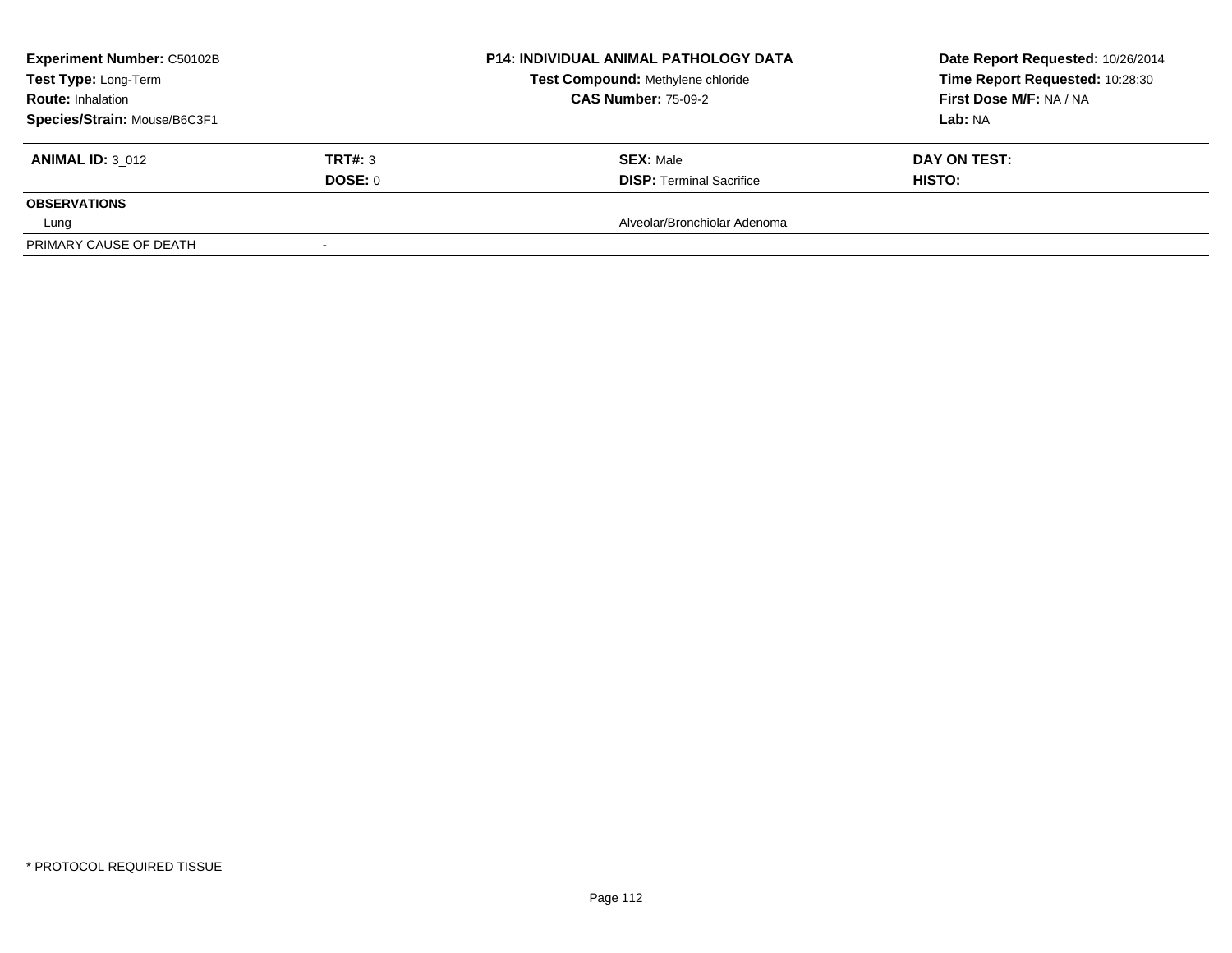| <b>Experiment Number: C50102B</b><br>Test Type: Long-Term<br><b>Route: Inhalation</b><br>Species/Strain: Mouse/B6C3F1 |                     | <b>P14: INDIVIDUAL ANIMAL PATHOLOGY DATA</b><br>Test Compound: Methylene chloride<br><b>CAS Number: 75-09-2</b> | Date Report Requested: 10/26/2014<br>Time Report Requested: 10:28:30<br>First Dose M/F: NA / NA<br>Lab: NA |
|-----------------------------------------------------------------------------------------------------------------------|---------------------|-----------------------------------------------------------------------------------------------------------------|------------------------------------------------------------------------------------------------------------|
| <b>ANIMAL ID: 3 013</b>                                                                                               | TRT#: 3             | <b>SEX: Male</b>                                                                                                | DAY ON TEST:                                                                                               |
|                                                                                                                       | <b>DOSE: 0</b>      | <b>DISP: Natural Death</b>                                                                                      | <b>HISTO:</b>                                                                                              |
| <b>OBSERVATIONS</b>                                                                                                   |                     |                                                                                                                 |                                                                                                            |
| Bone marrow                                                                                                           |                     | Hyperplasia, Granulocytic                                                                                       |                                                                                                            |
| Kidney                                                                                                                |                     | Pyelonephritis, Acute                                                                                           |                                                                                                            |
| Liver                                                                                                                 |                     | Hemangioma                                                                                                      |                                                                                                            |
| Penis                                                                                                                 |                     | Inflammation, Necrotizing                                                                                       |                                                                                                            |
| Unspecified                                                                                                           | Multiple Organs Nos | Hematopoiesis                                                                                                   |                                                                                                            |
| Urinary bladder                                                                                                       |                     | Inflammation, Suppurative                                                                                       |                                                                                                            |
| PRIMARY CAUSE OF DEATH                                                                                                |                     |                                                                                                                 |                                                                                                            |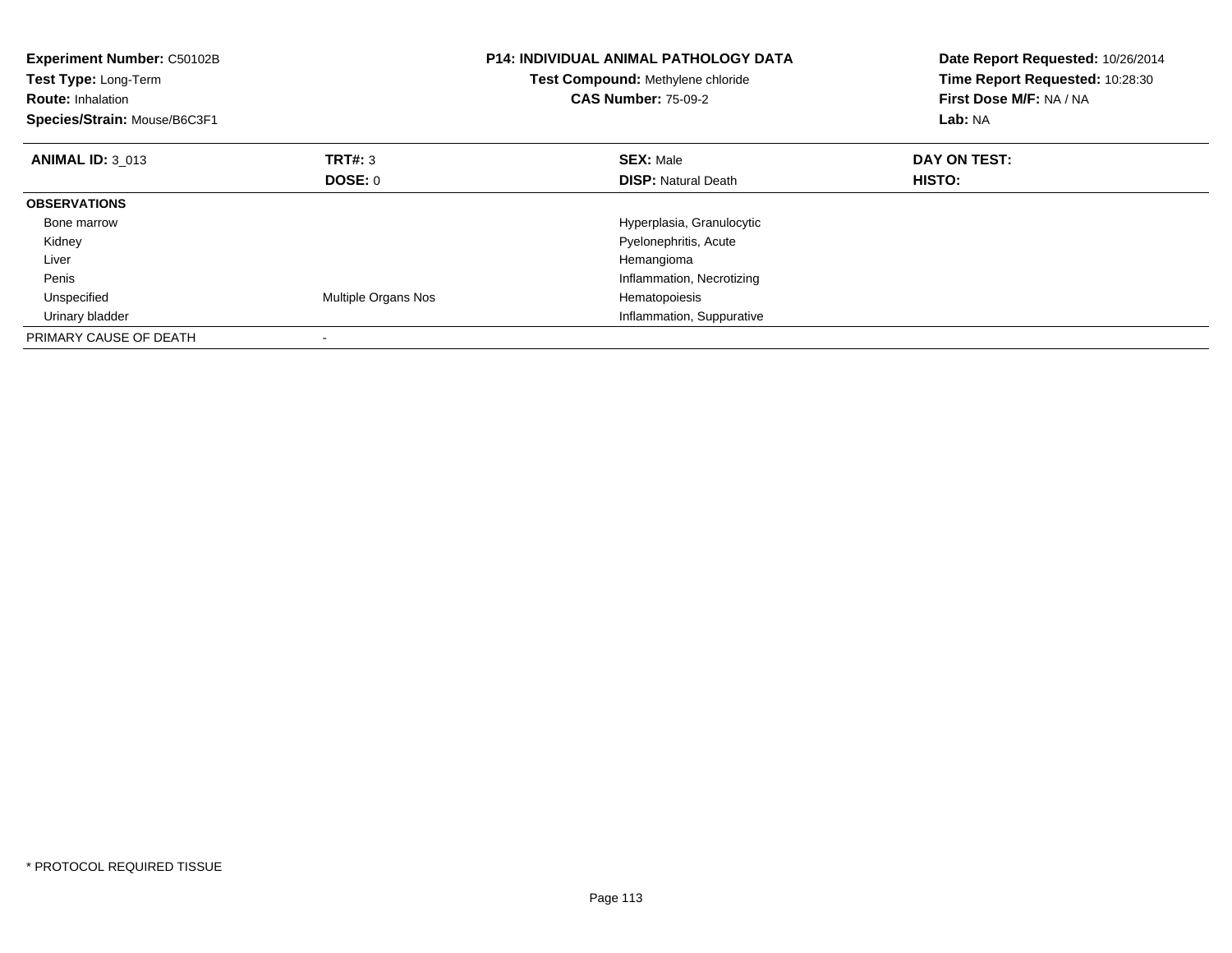| <b>Experiment Number: C50102B</b> |                | <b>P14: INDIVIDUAL ANIMAL PATHOLOGY DATA</b><br>Test Compound: Methylene chloride | Date Report Requested: 10/26/2014 |
|-----------------------------------|----------------|-----------------------------------------------------------------------------------|-----------------------------------|
| Test Type: Long-Term              |                |                                                                                   | Time Report Requested: 10:28:30   |
| <b>Route: Inhalation</b>          |                | <b>CAS Number: 75-09-2</b>                                                        | First Dose M/F: NA / NA           |
| Species/Strain: Mouse/B6C3F1      |                |                                                                                   | Lab: NA                           |
| <b>ANIMAL ID: 3 014</b>           | <b>TRT#: 3</b> | <b>SEX: Male</b>                                                                  | DAY ON TEST:                      |
|                                   | DOSE: 0        | <b>DISP: Terminal Sacrifice</b>                                                   | HISTO:                            |
| <b>OBSERVATIONS</b>               |                |                                                                                   |                                   |
| Kidney                            | Tubule         | Cyst, Nos                                                                         |                                   |
| PRIMARY CAUSE OF DEATH            |                |                                                                                   |                                   |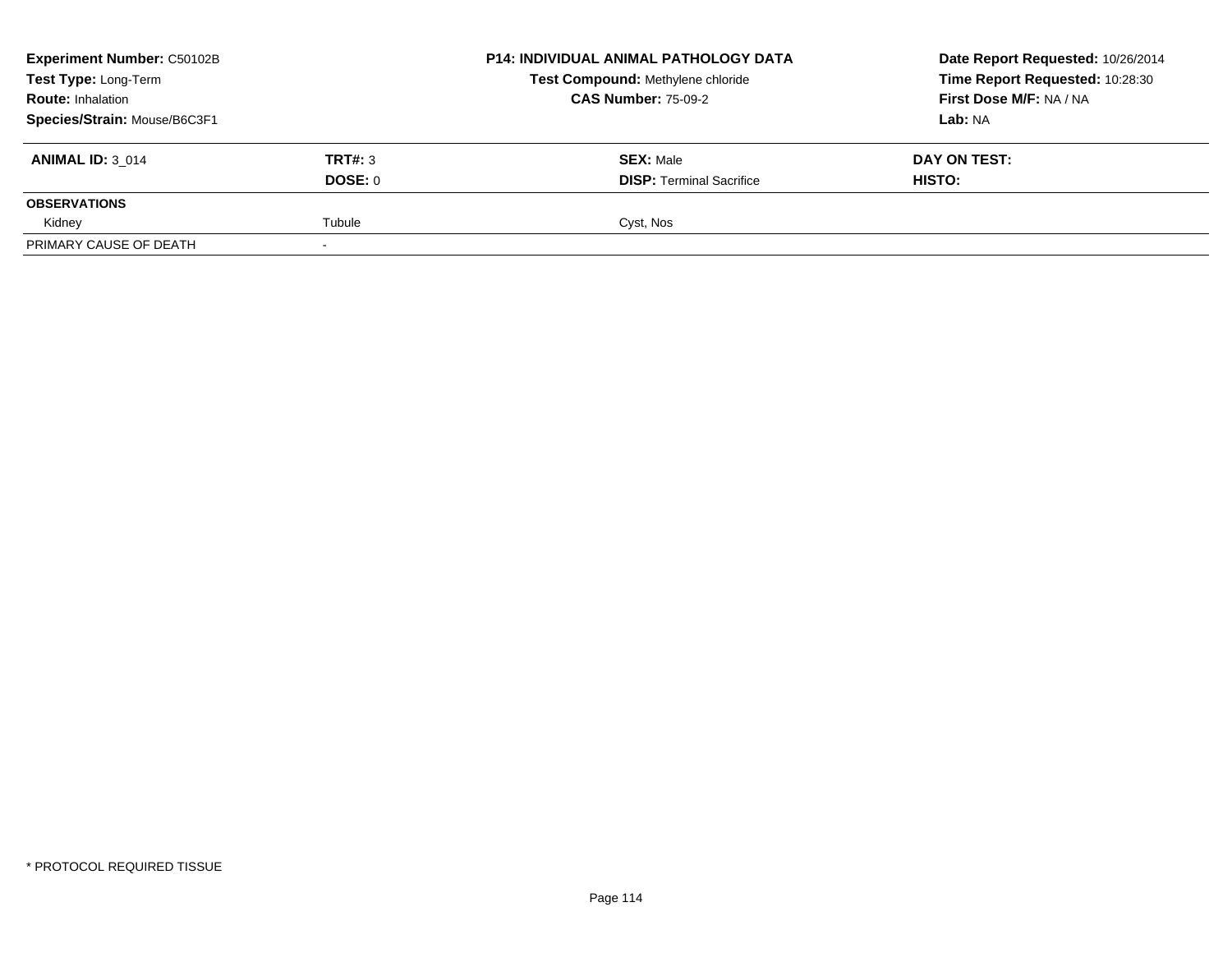| <b>Experiment Number: C50102B</b> |         | P14: INDIVIDUAL ANIMAL PATHOLOGY DATA<br>Test Compound: Methylene chloride | Date Report Requested: 10/26/2014 |
|-----------------------------------|---------|----------------------------------------------------------------------------|-----------------------------------|
| Test Type: Long-Term              |         |                                                                            | Time Report Requested: 10:28:30   |
| <b>Route: Inhalation</b>          |         | <b>CAS Number: 75-09-2</b>                                                 | First Dose M/F: NA / NA           |
| Species/Strain: Mouse/B6C3F1      |         |                                                                            | Lab: NA                           |
| <b>ANIMAL ID: 3 015</b>           | TRT#: 3 | <b>SEX: Male</b>                                                           | DAY ON TEST:                      |
|                                   | DOSE: 0 | <b>DISP: Terminal Sacrifice</b>                                            | <b>HISTO:</b>                     |
| <b>OBSERVATIONS</b>               |         |                                                                            |                                   |
| Brain                             |         | Mineralization                                                             |                                   |
| PRIMARY CAUSE OF DEATH            |         |                                                                            |                                   |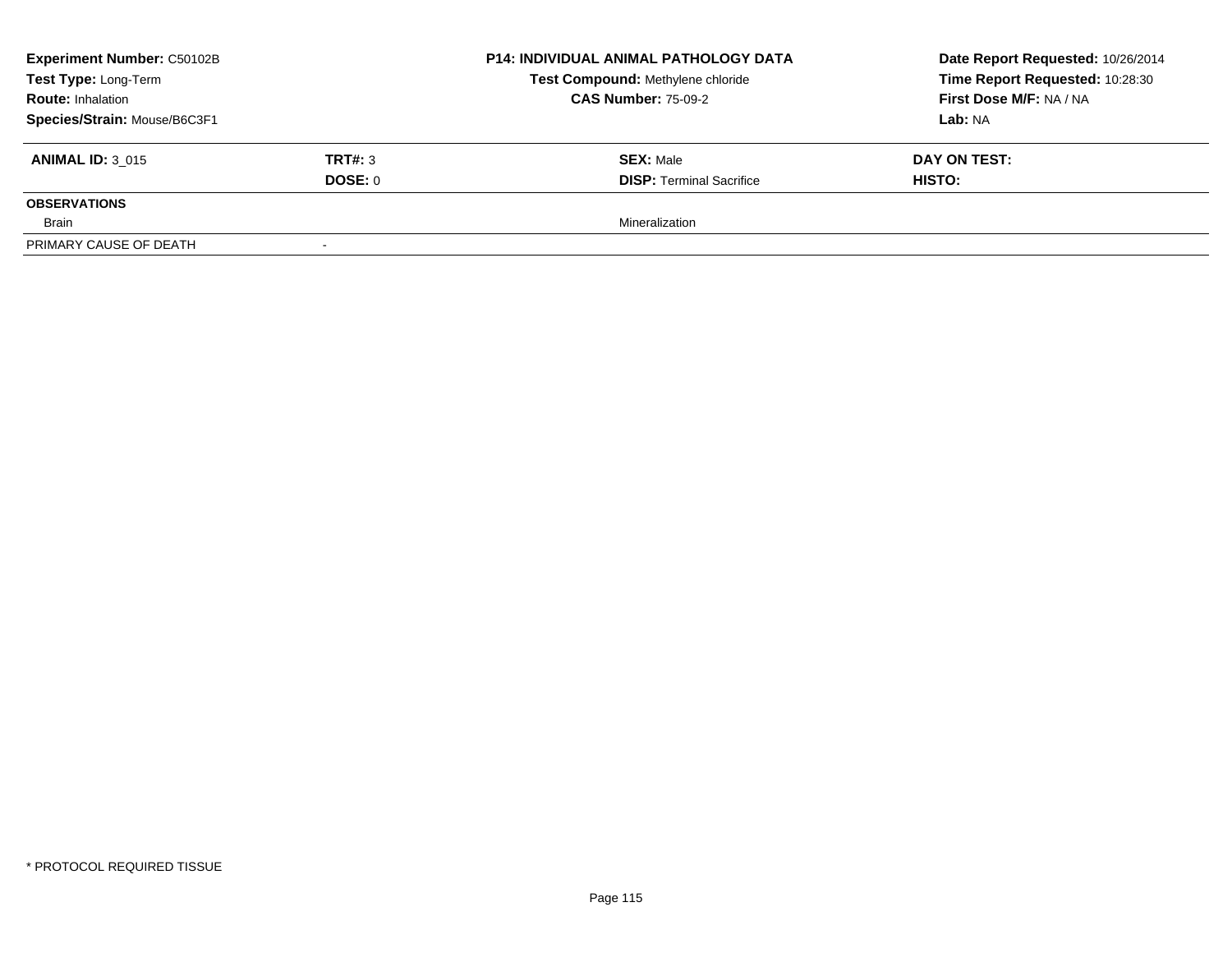| <b>Experiment Number: C50102B</b> | P14: INDIVIDUAL ANIMAL PATHOLOGY DATA | Date Report Requested: 10/26/2014 |                                 |
|-----------------------------------|---------------------------------------|-----------------------------------|---------------------------------|
| Test Type: Long-Term              |                                       | Test Compound: Methylene chloride | Time Report Requested: 10:28:30 |
| <b>Route: Inhalation</b>          |                                       | <b>CAS Number: 75-09-2</b>        | First Dose M/F: NA / NA         |
| Species/Strain: Mouse/B6C3F1      |                                       |                                   | Lab: NA                         |
| <b>ANIMAL ID: 3 016</b>           | TRT#: 3                               | <b>SEX: Male</b>                  | DAY ON TEST:                    |
|                                   | DOSE: 0                               | <b>DISP: Terminal Sacrifice</b>   | <b>HISTO:</b>                   |
| <b>OBSERVATIONS</b>               |                                       |                                   |                                 |
| Brain                             |                                       | Mineralization                    |                                 |
| PRIMARY CAUSE OF DEATH            |                                       |                                   |                                 |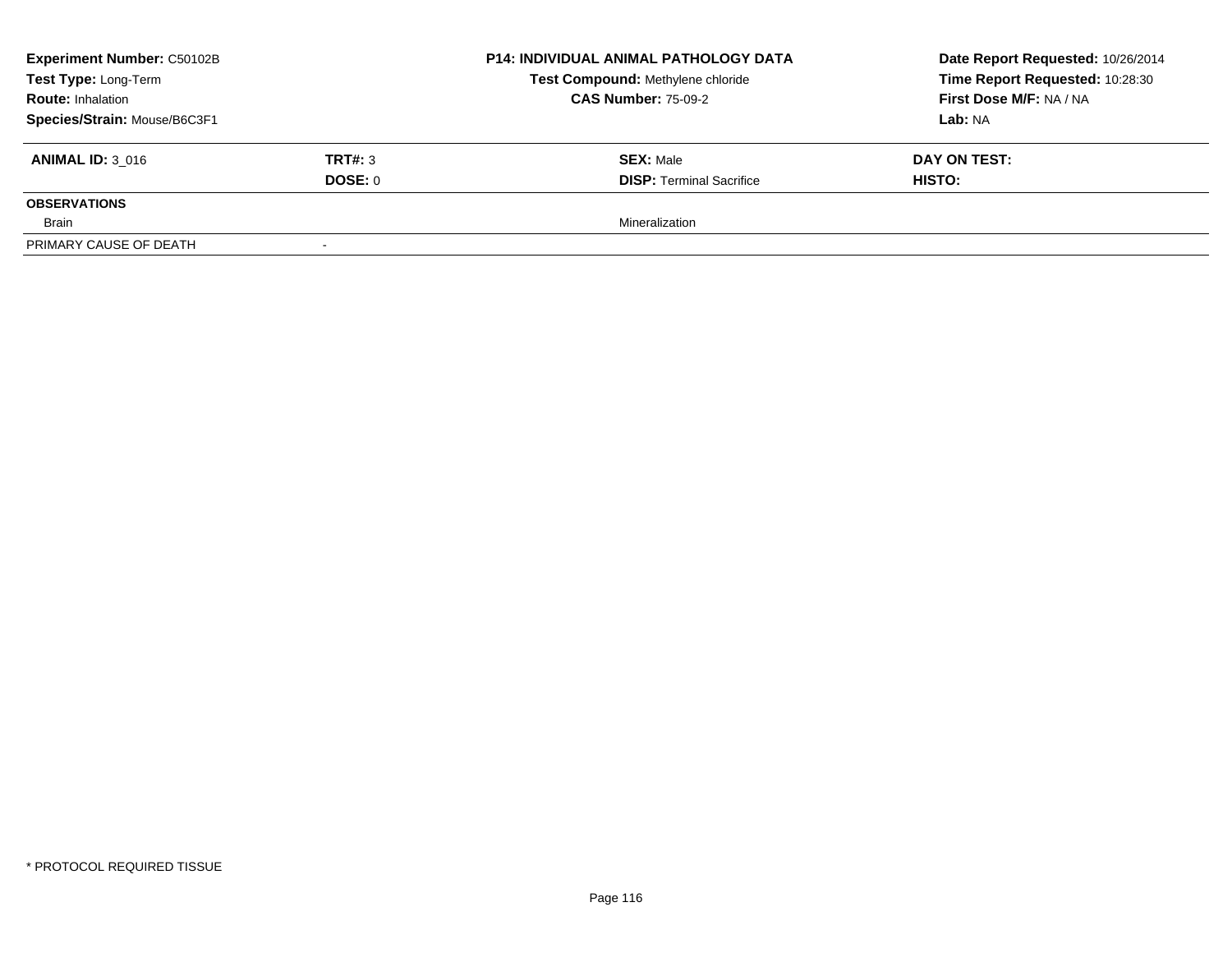| <b>Experiment Number: C50102B</b><br>Test Type: Long-Term<br><b>Route: Inhalation</b><br>Species/Strain: Mouse/B6C3F1 |                     | <b>P14: INDIVIDUAL ANIMAL PATHOLOGY DATA</b><br>Test Compound: Methylene chloride<br><b>CAS Number: 75-09-2</b> | Date Report Requested: 10/26/2014<br>Time Report Requested: 10:28:30<br>First Dose M/F: NA / NA<br>Lab: NA |
|-----------------------------------------------------------------------------------------------------------------------|---------------------|-----------------------------------------------------------------------------------------------------------------|------------------------------------------------------------------------------------------------------------|
| <b>ANIMAL ID: 3 017</b>                                                                                               | <b>TRT#: 3</b>      | <b>SEX: Male</b>                                                                                                | DAY ON TEST:                                                                                               |
|                                                                                                                       | DOSE: 0             | <b>DISP:</b> Terminal Sacrifice                                                                                 | <b>HISTO:</b>                                                                                              |
| <b>OBSERVATIONS</b>                                                                                                   |                     |                                                                                                                 |                                                                                                            |
| Kidney                                                                                                                |                     | Inflammation, Chronic                                                                                           |                                                                                                            |
| Liver                                                                                                                 |                     | Hepatocellular Carcinoma                                                                                        |                                                                                                            |
| Lung                                                                                                                  |                     | Lymphocytic Inflammatory Infiltrate                                                                             |                                                                                                            |
| Seminal vesicle                                                                                                       |                     | <b>Distention</b>                                                                                               |                                                                                                            |
| Unspecified                                                                                                           | Multiple Organs Nos | Inflammation, Acute/Chronic                                                                                     |                                                                                                            |
| PRIMARY CAUSE OF DEATH                                                                                                |                     |                                                                                                                 |                                                                                                            |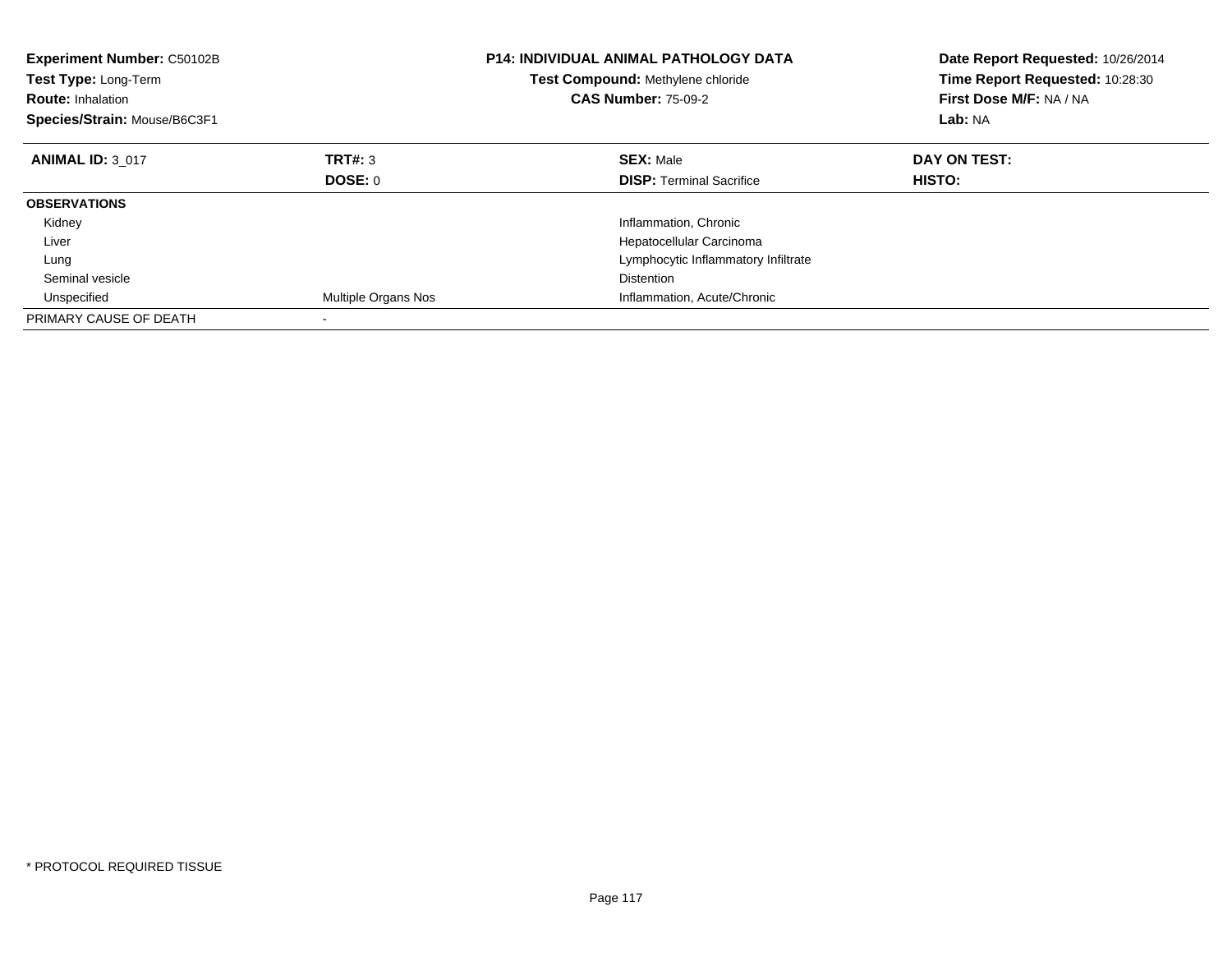| <b>Experiment Number: C50102B</b><br>Test Type: Long-Term<br><b>Route: Inhalation</b><br>Species/Strain: Mouse/B6C3F1 |                    | <b>P14: INDIVIDUAL ANIMAL PATHOLOGY DATA</b><br>Test Compound: Methylene chloride<br><b>CAS Number: 75-09-2</b> | Date Report Requested: 10/26/2014<br>Time Report Requested: 10:28:30<br>First Dose M/F: NA / NA<br>Lab: NA |
|-----------------------------------------------------------------------------------------------------------------------|--------------------|-----------------------------------------------------------------------------------------------------------------|------------------------------------------------------------------------------------------------------------|
| <b>ANIMAL ID: 3 018</b>                                                                                               | TRT#: 3<br>DOSE: 0 | <b>SEX: Male</b><br><b>DISP:</b> Terminal Sacrifice                                                             | DAY ON TEST:<br>HISTO:                                                                                     |
| <b>OBSERVATIONS</b>                                                                                                   |                    |                                                                                                                 |                                                                                                            |
| Brain                                                                                                                 |                    | Mineralization                                                                                                  |                                                                                                            |
| Liver                                                                                                                 |                    | Hepatocellular Carcinoma                                                                                        |                                                                                                            |
|                                                                                                                       |                    | Inflammation, Acute/Chronic                                                                                     |                                                                                                            |
| Lung                                                                                                                  |                    | Hepatocellular Carcinoma, Metastatic                                                                            |                                                                                                            |
| PRIMARY CAUSE OF DEATH                                                                                                |                    |                                                                                                                 |                                                                                                            |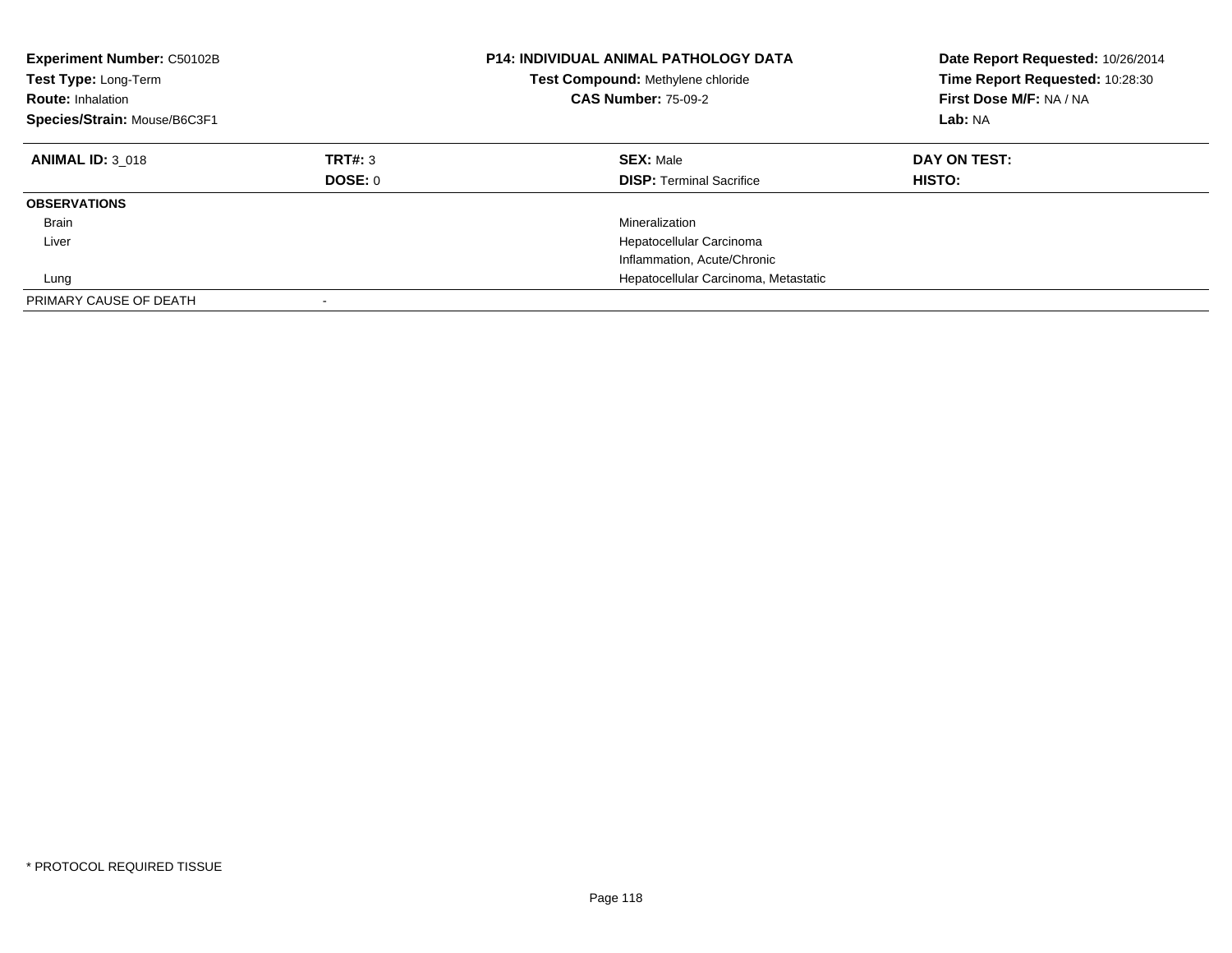| <b>Experiment Number: C50102B</b><br>Test Type: Long-Term<br><b>Route: Inhalation</b><br>Species/Strain: Mouse/B6C3F1 |                           | <b>P14: INDIVIDUAL ANIMAL PATHOLOGY DATA</b><br>Test Compound: Methylene chloride<br><b>CAS Number: 75-09-2</b> | Date Report Requested: 10/26/2014<br>Time Report Requested: 10:28:30<br>First Dose M/F: NA / NA<br>Lab: NA |
|-----------------------------------------------------------------------------------------------------------------------|---------------------------|-----------------------------------------------------------------------------------------------------------------|------------------------------------------------------------------------------------------------------------|
| <b>ANIMAL ID: 3 019</b>                                                                                               | TRT#: 3<br><b>DOSE: 0</b> | <b>SEX: Male</b><br><b>DISP: Terminal Sacrifice</b>                                                             | DAY ON TEST:<br>HISTO:                                                                                     |
| <b>OBSERVATIONS</b>                                                                                                   |                           |                                                                                                                 |                                                                                                            |
| Brain                                                                                                                 |                           | Mineralization                                                                                                  |                                                                                                            |
| Kidney                                                                                                                | Tubule                    | Cast, Nos                                                                                                       |                                                                                                            |
|                                                                                                                       |                           | Inflammation, Acute/Chronic                                                                                     |                                                                                                            |
| Liver                                                                                                                 |                           | Hepatocellular Carcinoma                                                                                        |                                                                                                            |
| PRIMARY CAUSE OF DEATH                                                                                                |                           |                                                                                                                 |                                                                                                            |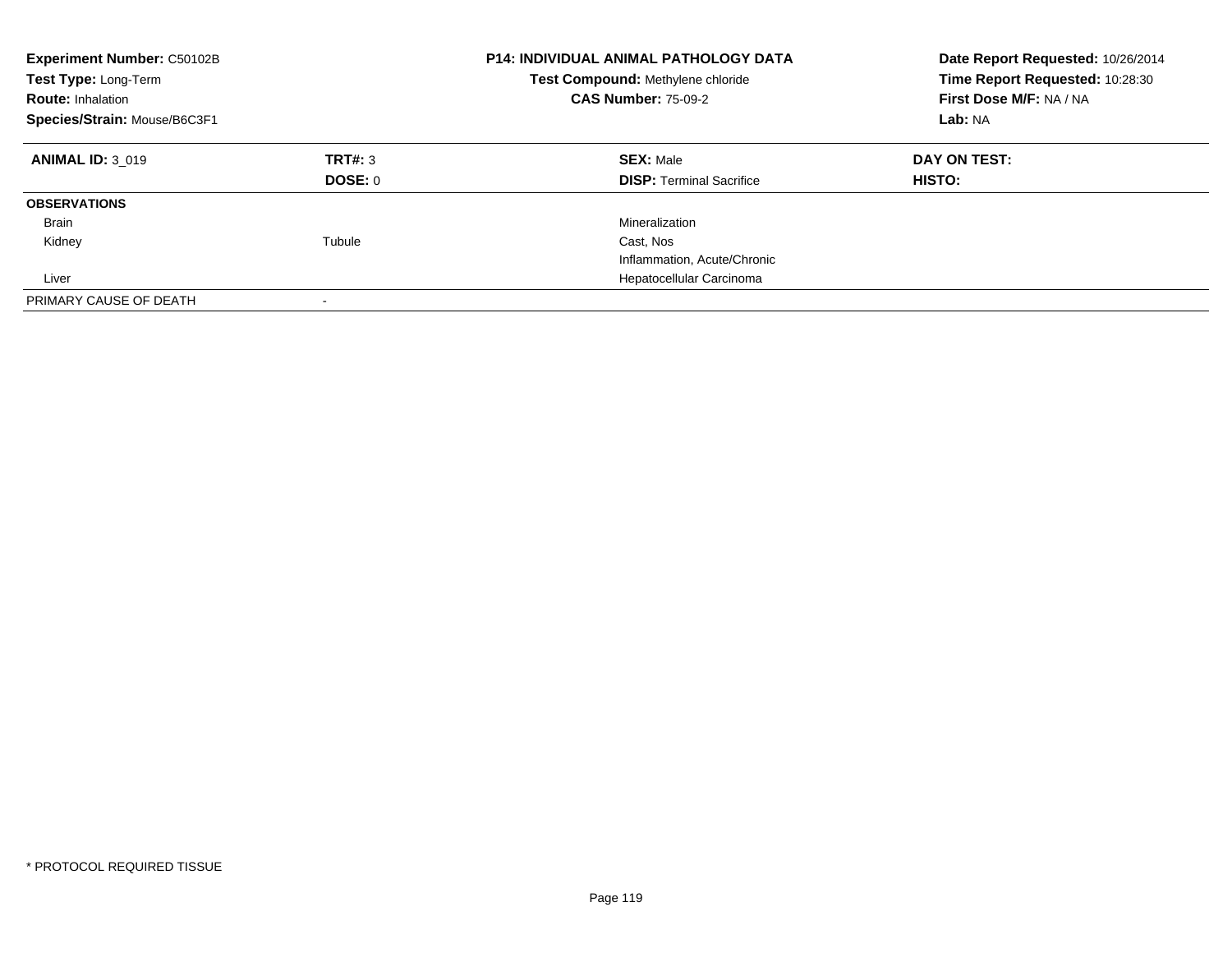| <b>Experiment Number: C50102B</b><br>Test Type: Long-Term<br><b>Route: Inhalation</b><br>Species/Strain: Mouse/B6C3F1 |         | <b>P14: INDIVIDUAL ANIMAL PATHOLOGY DATA</b><br>Test Compound: Methylene chloride<br><b>CAS Number: 75-09-2</b> | Date Report Requested: 10/26/2014<br>Time Report Requested: 10:28:30<br>First Dose M/F: NA / NA<br>Lab: NA |
|-----------------------------------------------------------------------------------------------------------------------|---------|-----------------------------------------------------------------------------------------------------------------|------------------------------------------------------------------------------------------------------------|
| <b>ANIMAL ID: 3 020</b>                                                                                               | TRT#: 3 | <b>SEX: Male</b>                                                                                                | DAY ON TEST:                                                                                               |
|                                                                                                                       | DOSE: 0 | <b>DISP:</b> Terminal Sacrifice                                                                                 | HISTO:                                                                                                     |
| <b>OBSERVATIONS</b>                                                                                                   |         |                                                                                                                 |                                                                                                            |
| Brain                                                                                                                 |         | Mineralization                                                                                                  |                                                                                                            |
| Spleen                                                                                                                |         | Lymphoma, Mixed-Malignant Type                                                                                  |                                                                                                            |
| Testis                                                                                                                |         | Interstitial-Cell Tumor                                                                                         |                                                                                                            |
| PRIMARY CAUSE OF DEATH                                                                                                |         |                                                                                                                 |                                                                                                            |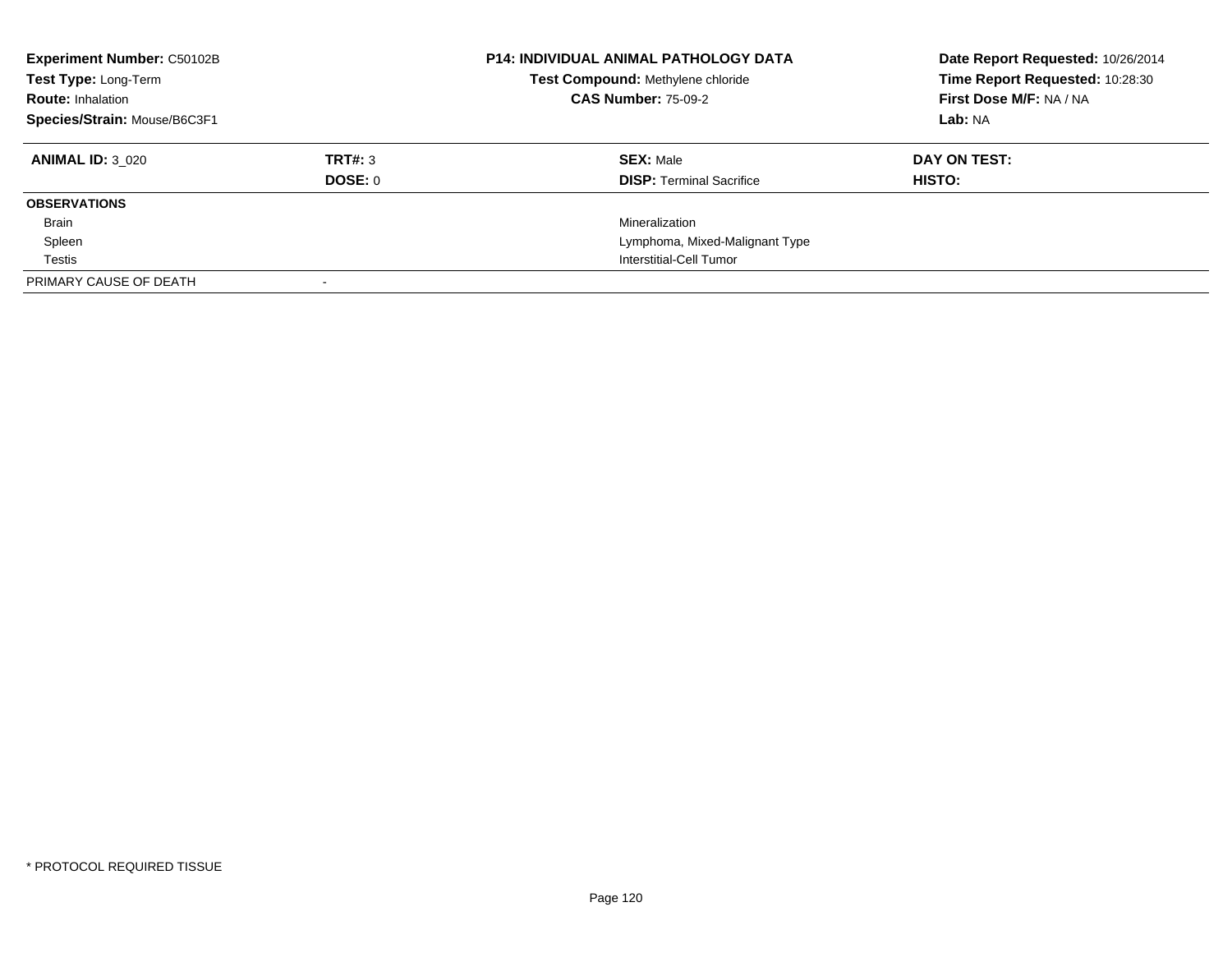| <b>Experiment Number: C50102B</b><br>Test Type: Long-Term<br><b>Route: Inhalation</b> |         | P14: INDIVIDUAL ANIMAL PATHOLOGY DATA | Date Report Requested: 10/26/2014<br>Time Report Requested: 10:28:30 |
|---------------------------------------------------------------------------------------|---------|---------------------------------------|----------------------------------------------------------------------|
|                                                                                       |         | Test Compound: Methylene chloride     |                                                                      |
|                                                                                       |         | <b>CAS Number: 75-09-2</b>            | First Dose M/F: NA / NA                                              |
| Species/Strain: Mouse/B6C3F1                                                          |         |                                       | Lab: NA                                                              |
| <b>ANIMAL ID: 3 021</b>                                                               | TRT#: 3 | <b>SEX: Male</b>                      | DAY ON TEST:                                                         |
|                                                                                       | DOSE: 0 | <b>DISP: Terminal Sacrifice</b>       | <b>HISTO:</b>                                                        |
| <b>OBSERVATIONS</b>                                                                   |         |                                       |                                                                      |
| Brain                                                                                 |         | Mineralization                        |                                                                      |
| PRIMARY CAUSE OF DEATH                                                                |         |                                       |                                                                      |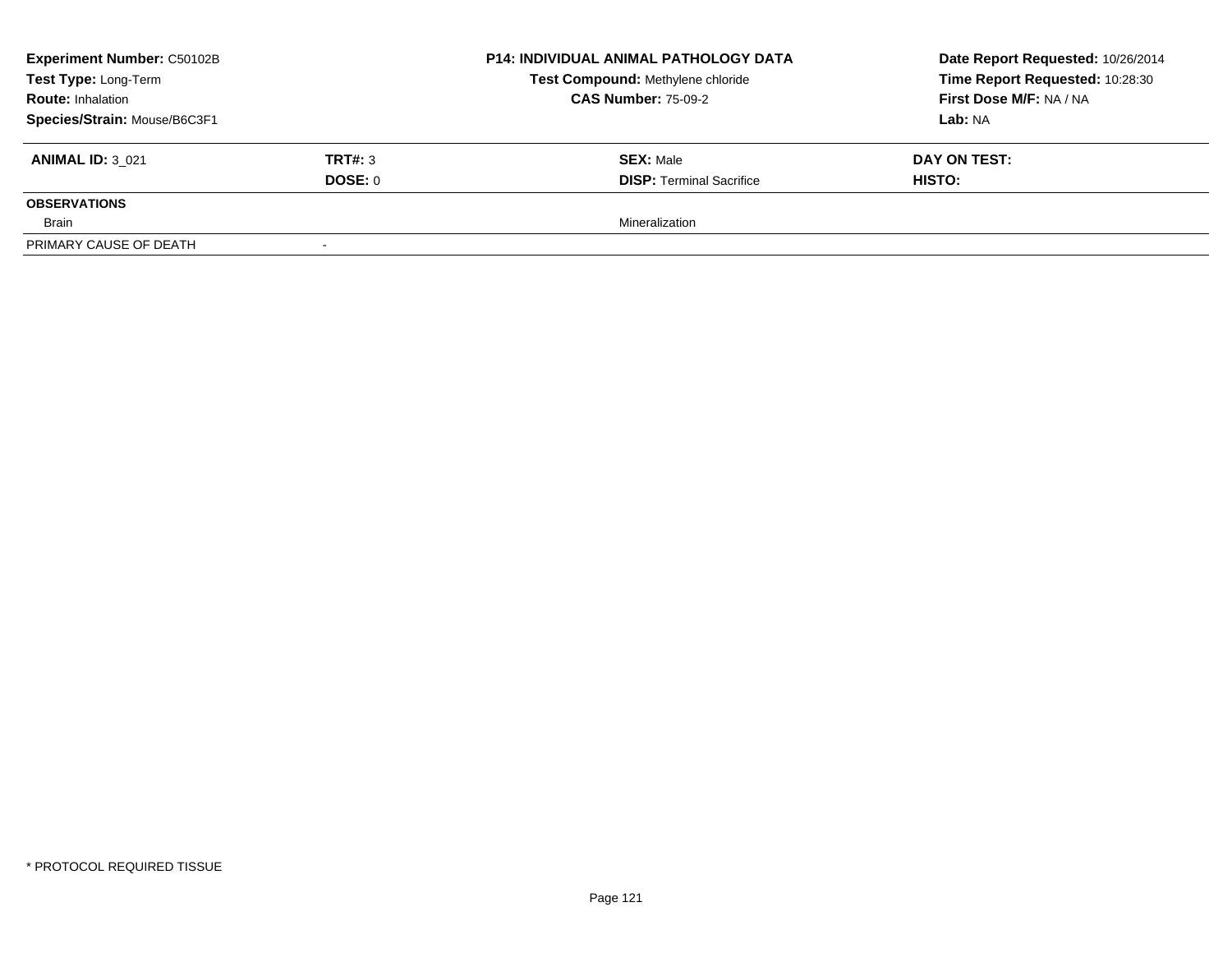| <b>Experiment Number: C50102B</b><br>Test Type: Long-Term<br><b>Route: Inhalation</b><br>Species/Strain: Mouse/B6C3F1 |                     | <b>P14: INDIVIDUAL ANIMAL PATHOLOGY DATA</b><br>Test Compound: Methylene chloride<br><b>CAS Number: 75-09-2</b> | Date Report Requested: 10/26/2014<br>Time Report Requested: 10:28:30<br>First Dose M/F: NA / NA<br>Lab: NA |
|-----------------------------------------------------------------------------------------------------------------------|---------------------|-----------------------------------------------------------------------------------------------------------------|------------------------------------------------------------------------------------------------------------|
| <b>ANIMAL ID: 3 022</b>                                                                                               | TRT#: 3             | <b>SEX: Male</b>                                                                                                | DAY ON TEST:                                                                                               |
|                                                                                                                       | DOSE: 0             | <b>DISP:</b> Moribund Sacrifice                                                                                 | HISTO:                                                                                                     |
| <b>OBSERVATIONS</b>                                                                                                   |                     |                                                                                                                 |                                                                                                            |
| Brain                                                                                                                 |                     | Mineralization                                                                                                  |                                                                                                            |
| Heart                                                                                                                 |                     | Inflammation, Acute/Chronic                                                                                     |                                                                                                            |
| Kidney                                                                                                                | Tubule              | Cast, Nos                                                                                                       |                                                                                                            |
|                                                                                                                       |                     | Glomerulonephritis, Chronic                                                                                     |                                                                                                            |
| Liver                                                                                                                 |                     | Hepatocellular Adenoma                                                                                          |                                                                                                            |
| Lung                                                                                                                  |                     | Hemorrhage                                                                                                      |                                                                                                            |
|                                                                                                                       |                     | Inflammation, Acute/Chronic                                                                                     |                                                                                                            |
| Unspecified                                                                                                           | Multiple Organs Nos | Hematopoiesis                                                                                                   |                                                                                                            |
| PRIMARY CAUSE OF DEATH                                                                                                |                     |                                                                                                                 |                                                                                                            |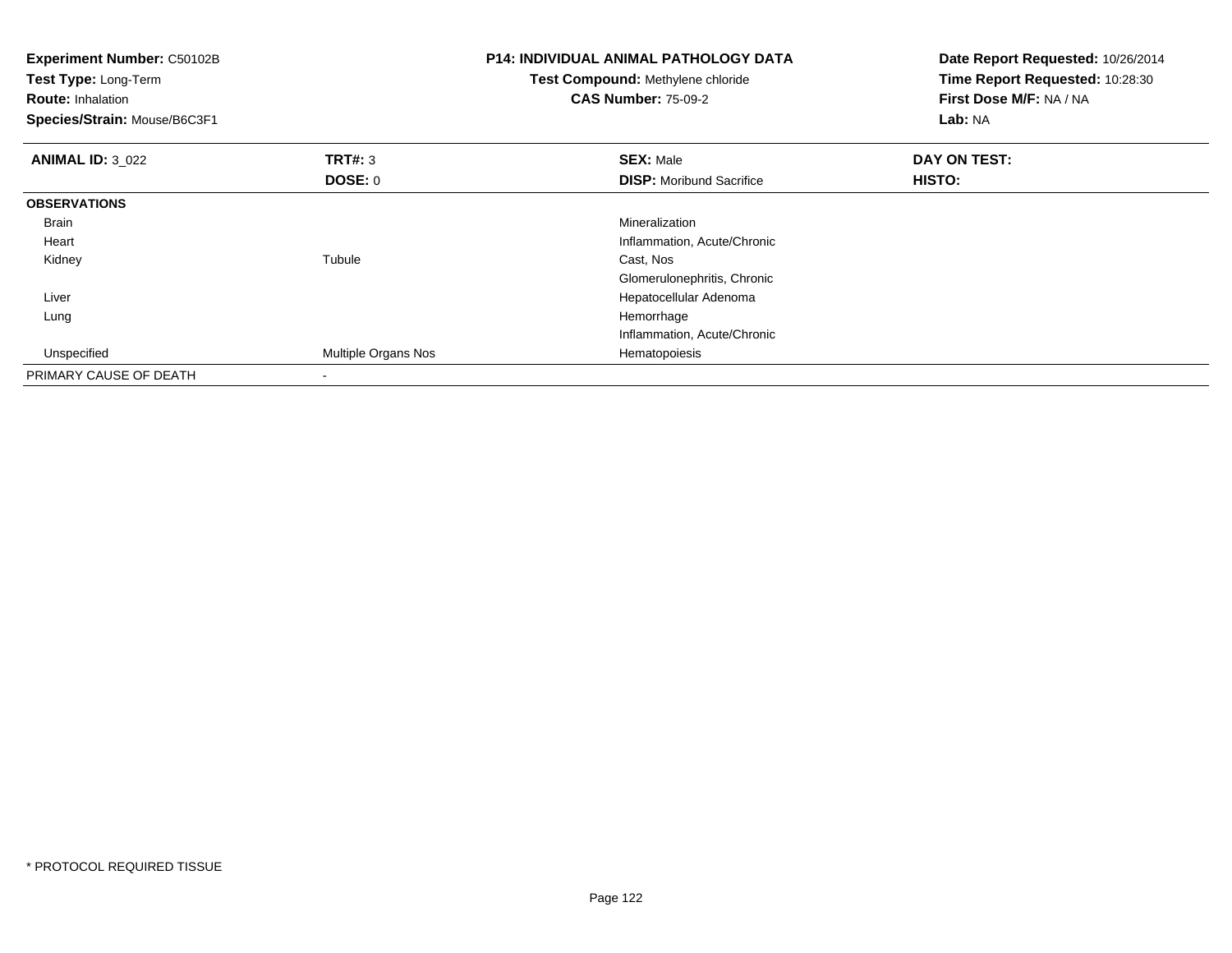| <b>Experiment Number: C50102B</b> | <b>P14: INDIVIDUAL ANIMAL PATHOLOGY DATA</b> |                                   | Date Report Requested: 10/26/2014 |
|-----------------------------------|----------------------------------------------|-----------------------------------|-----------------------------------|
| Test Type: Long-Term              |                                              | Test Compound: Methylene chloride | Time Report Requested: 10:28:30   |
| <b>Route: Inhalation</b>          |                                              | <b>CAS Number: 75-09-2</b>        | First Dose M/F: NA / NA           |
| Species/Strain: Mouse/B6C3F1      |                                              |                                   | Lab: NA                           |
| <b>ANIMAL ID: 3 023</b>           | TRT#: 3                                      | <b>SEX: Male</b>                  | DAY ON TEST:                      |
|                                   | DOSE: 0                                      | <b>DISP:</b> Moribund Sacrifice   | HISTO:                            |
| <b>OBSERVATIONS</b>               |                                              |                                   |                                   |
| Brain                             |                                              | Mineralization                    |                                   |
| Unspecified                       | Multiple Organs Nos                          | Lymphoma, Nos-Malignant           |                                   |
| PRIMARY CAUSE OF DEATH            |                                              |                                   |                                   |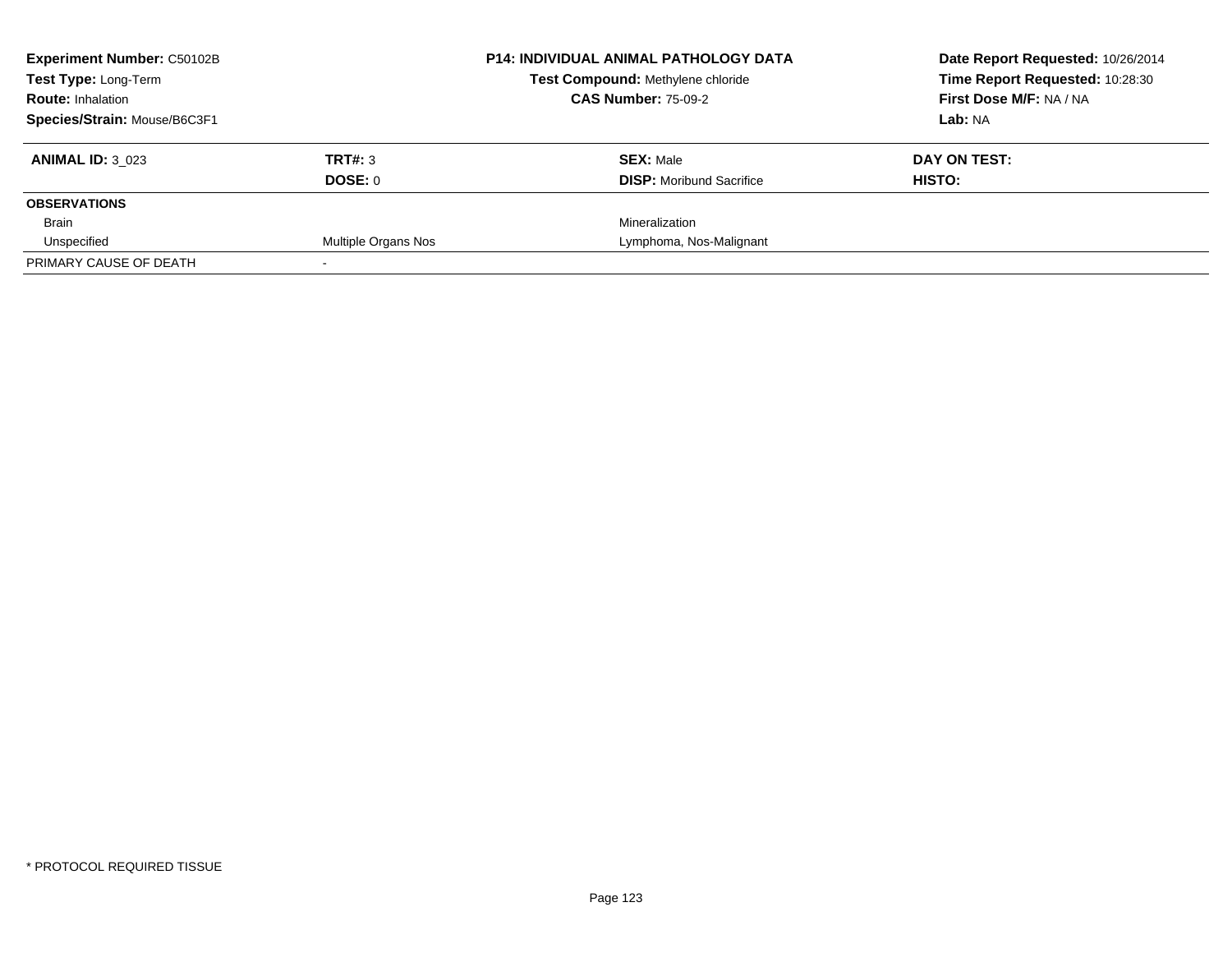| <b>Experiment Number: C50102B</b><br>Test Type: Long-Term<br><b>Route: Inhalation</b> |         | P14: INDIVIDUAL ANIMAL PATHOLOGY DATA | Date Report Requested: 10/26/2014<br>Time Report Requested: 10:28:30 |
|---------------------------------------------------------------------------------------|---------|---------------------------------------|----------------------------------------------------------------------|
|                                                                                       |         | Test Compound: Methylene chloride     |                                                                      |
|                                                                                       |         | <b>CAS Number: 75-09-2</b>            | First Dose M/F: NA / NA                                              |
| Species/Strain: Mouse/B6C3F1                                                          |         |                                       | Lab: NA                                                              |
| <b>ANIMAL ID: 3 024</b>                                                               | TRT#: 3 | <b>SEX: Male</b>                      | DAY ON TEST:                                                         |
|                                                                                       | DOSE: 0 | <b>DISP: Terminal Sacrifice</b>       | <b>HISTO:</b>                                                        |
| <b>OBSERVATIONS</b>                                                                   |         |                                       |                                                                      |
| Tooth                                                                                 |         | Congenital Malformation, Nos          |                                                                      |
| PRIMARY CAUSE OF DEATH                                                                |         |                                       |                                                                      |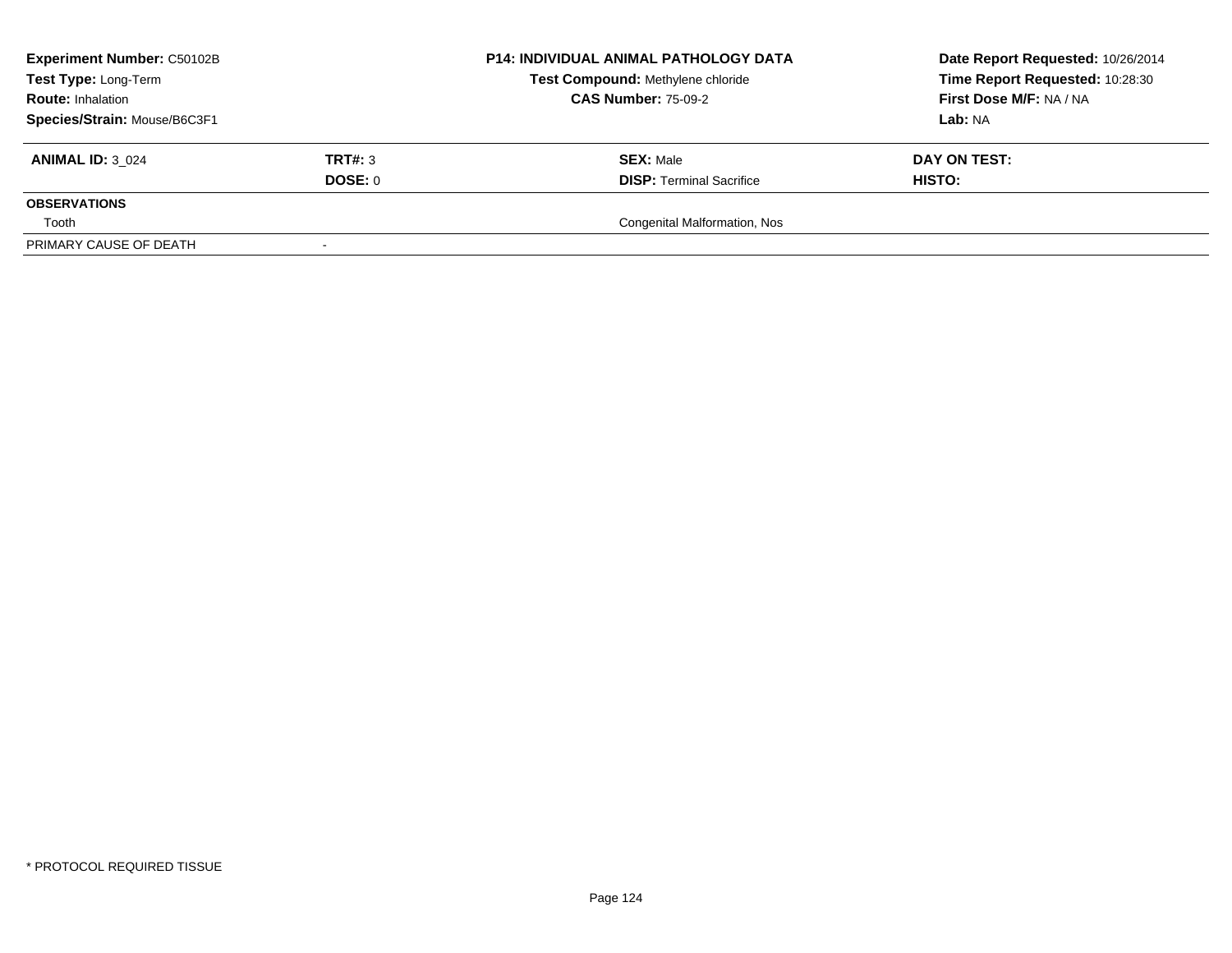| <b>Experiment Number: C50102B</b><br>Test Type: Long-Term |                | <b>P14: INDIVIDUAL ANIMAL PATHOLOGY DATA</b> | Date Report Requested: 10/26/2014 |
|-----------------------------------------------------------|----------------|----------------------------------------------|-----------------------------------|
|                                                           |                | Test Compound: Methylene chloride            | Time Report Requested: 10:28:30   |
| <b>Route: Inhalation</b>                                  |                | <b>CAS Number: 75-09-2</b>                   | First Dose M/F: NA / NA           |
| Species/Strain: Mouse/B6C3F1                              |                |                                              | Lab: NA                           |
| <b>ANIMAL ID: 3 025</b>                                   | <b>TRT#: 3</b> | <b>SEX: Male</b>                             | DAY ON TEST:                      |
|                                                           | DOSE: 0        | <b>DISP:</b> Terminal Sacrifice              | HISTO:                            |
| <b>OBSERVATIONS</b>                                       |                |                                              |                                   |
| Brain                                                     |                | Mineralization                               |                                   |
| Heart                                                     |                | Hemangiosarcoma                              |                                   |
| PRIMARY CAUSE OF DEATH                                    |                |                                              |                                   |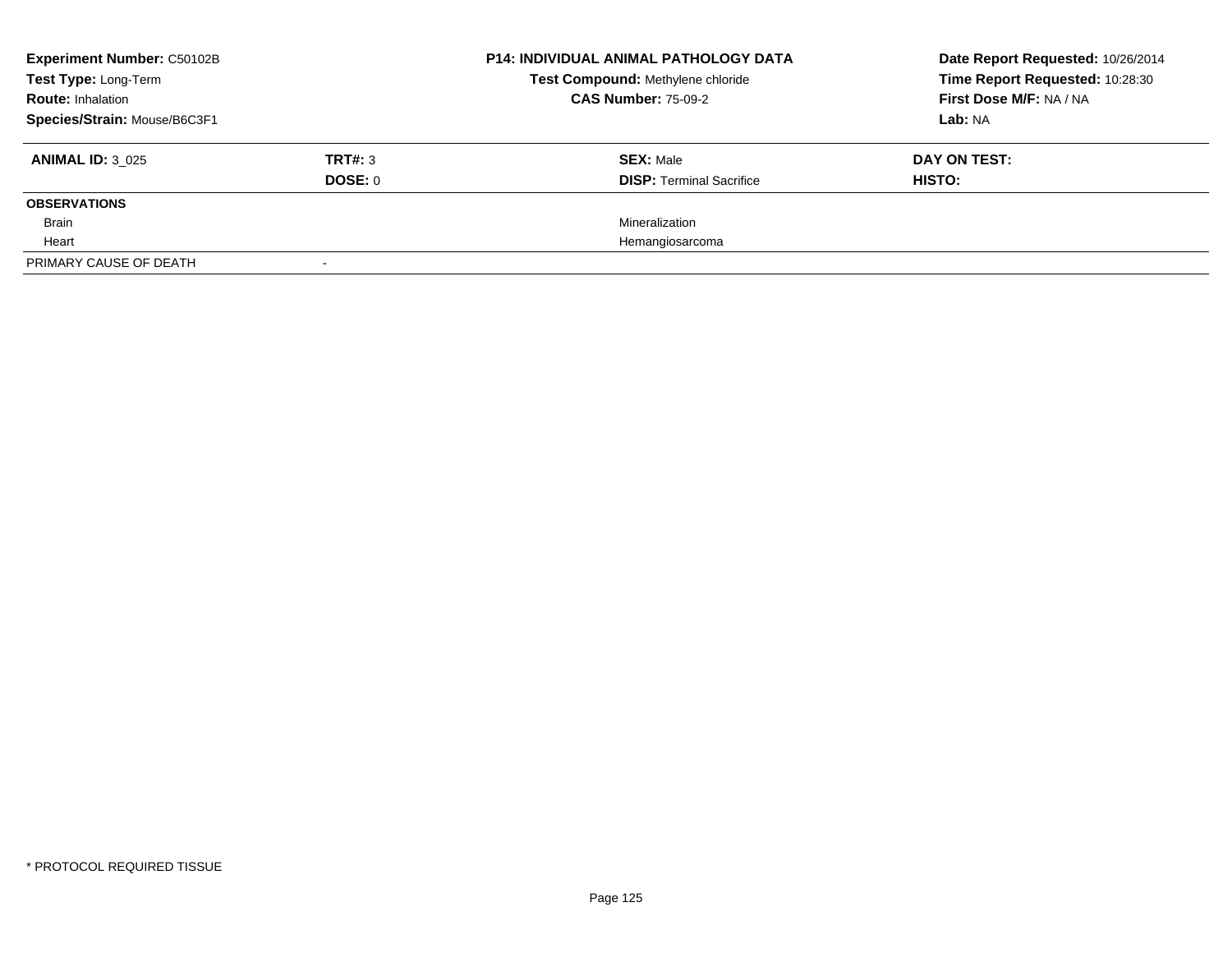| <b>Experiment Number: C50102B</b><br>Test Type: Long-Term |                | <b>P14: INDIVIDUAL ANIMAL PATHOLOGY DATA</b> | Date Report Requested: 10/26/2014<br>Time Report Requested: 10:28:30 |
|-----------------------------------------------------------|----------------|----------------------------------------------|----------------------------------------------------------------------|
|                                                           |                | Test Compound: Methylene chloride            |                                                                      |
| <b>Route: Inhalation</b>                                  |                | <b>CAS Number: 75-09-2</b>                   | First Dose M/F: NA / NA                                              |
| Species/Strain: Mouse/B6C3F1                              |                |                                              | Lab: NA                                                              |
| <b>ANIMAL ID: 3_026</b>                                   | <b>TRT#: 3</b> | <b>SEX: Male</b>                             | DAY ON TEST:                                                         |
|                                                           | DOSE: 0        | <b>DISP:</b> Terminal Sacrifice              | HISTO:                                                               |
| <b>OBSERVATIONS</b>                                       |                |                                              |                                                                      |
| Adrenal gland                                             |                | Hyperplasia, Focal                           |                                                                      |
| Brain                                                     |                | Mineralization                               |                                                                      |
| PRIMARY CAUSE OF DEATH                                    |                |                                              |                                                                      |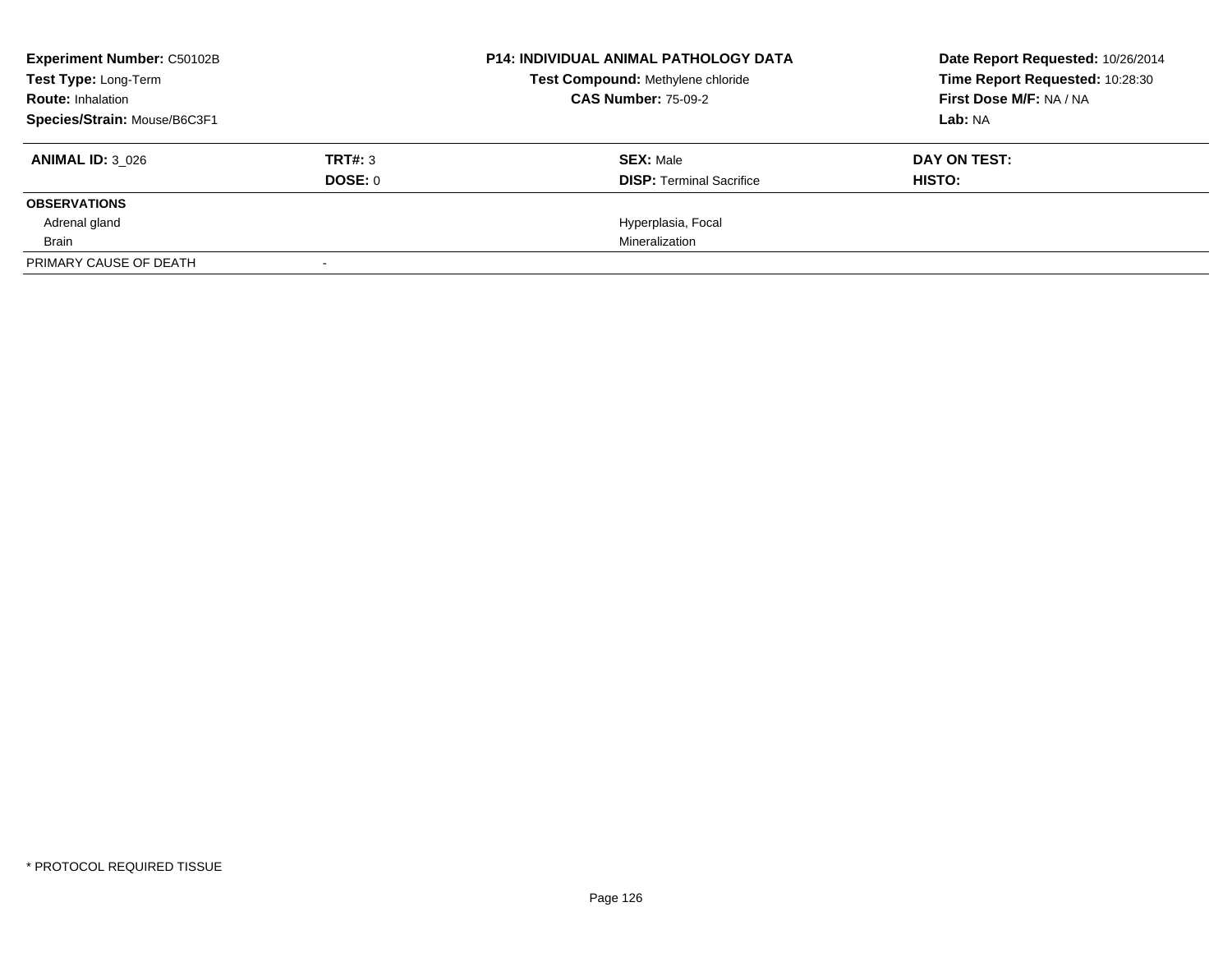| <b>Experiment Number: C50102B</b><br>Test Type: Long-Term<br><b>Route: Inhalation</b><br>Species/Strain: Mouse/B6C3F1 |                           | <b>P14: INDIVIDUAL ANIMAL PATHOLOGY DATA</b><br>Test Compound: Methylene chloride<br><b>CAS Number: 75-09-2</b> | Date Report Requested: 10/26/2014<br>Time Report Requested: 10:28:30<br>First Dose M/F: NA / NA<br>Lab: NA |
|-----------------------------------------------------------------------------------------------------------------------|---------------------------|-----------------------------------------------------------------------------------------------------------------|------------------------------------------------------------------------------------------------------------|
| <b>ANIMAL ID: 3 027</b>                                                                                               | TRT#: 3<br><b>DOSE: 0</b> | <b>SEX: Male</b><br><b>DISP:</b> Terminal Sacrifice                                                             | DAY ON TEST:<br>HISTO:                                                                                     |
| <b>OBSERVATIONS</b>                                                                                                   |                           |                                                                                                                 |                                                                                                            |
| Brain                                                                                                                 |                           | Mineralization                                                                                                  |                                                                                                            |
| Testis                                                                                                                |                           | Granuloma, Spermatic                                                                                            |                                                                                                            |
|                                                                                                                       |                           | Mineralization                                                                                                  |                                                                                                            |
| PRIMARY CAUSE OF DEATH                                                                                                |                           |                                                                                                                 |                                                                                                            |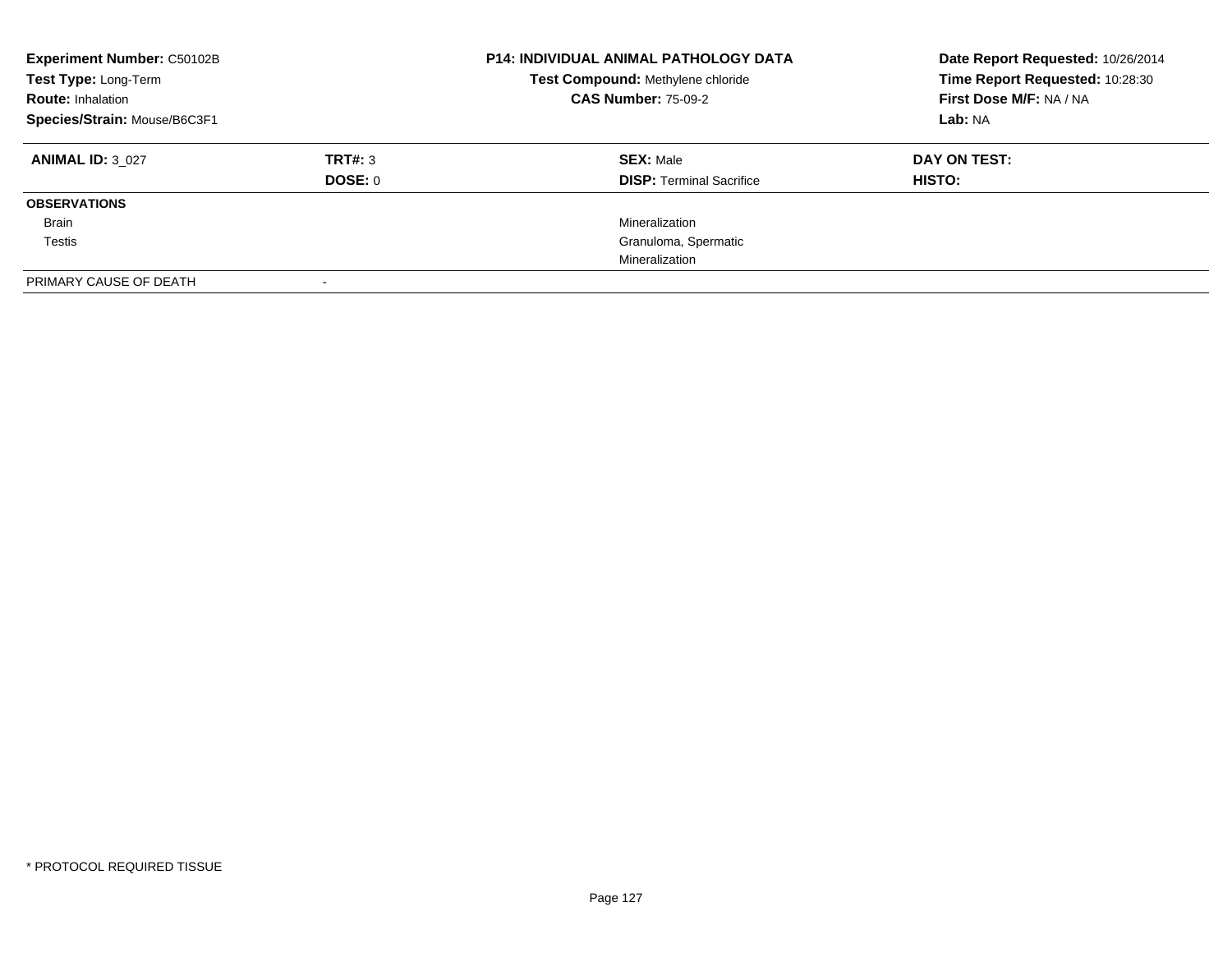| <b>Experiment Number: C50102B</b><br>Test Type: Long-Term<br><b>Route: Inhalation</b><br>Species/Strain: Mouse/B6C3F1 |         | <b>P14: INDIVIDUAL ANIMAL PATHOLOGY DATA</b><br>Test Compound: Methylene chloride<br><b>CAS Number: 75-09-2</b> | Date Report Requested: 10/26/2014<br>Time Report Requested: 10:28:30<br>First Dose M/F: NA / NA<br>Lab: NA |
|-----------------------------------------------------------------------------------------------------------------------|---------|-----------------------------------------------------------------------------------------------------------------|------------------------------------------------------------------------------------------------------------|
| <b>ANIMAL ID: 3 028</b>                                                                                               | TRT#: 3 | <b>SEX: Male</b>                                                                                                | DAY ON TEST:                                                                                               |
|                                                                                                                       | DOSE: 0 | <b>DISP:</b> Moribund Sacrifice                                                                                 | HISTO:                                                                                                     |
| <b>OBSERVATIONS</b>                                                                                                   |         |                                                                                                                 |                                                                                                            |
| Adrenal gland                                                                                                         |         | Necrosis, Hemorrhagic                                                                                           |                                                                                                            |
| Brain                                                                                                                 |         | Mineralization                                                                                                  |                                                                                                            |
| Liver                                                                                                                 |         | Hepatocellular Carcinoma                                                                                        |                                                                                                            |
| PRIMARY CAUSE OF DEATH                                                                                                |         |                                                                                                                 |                                                                                                            |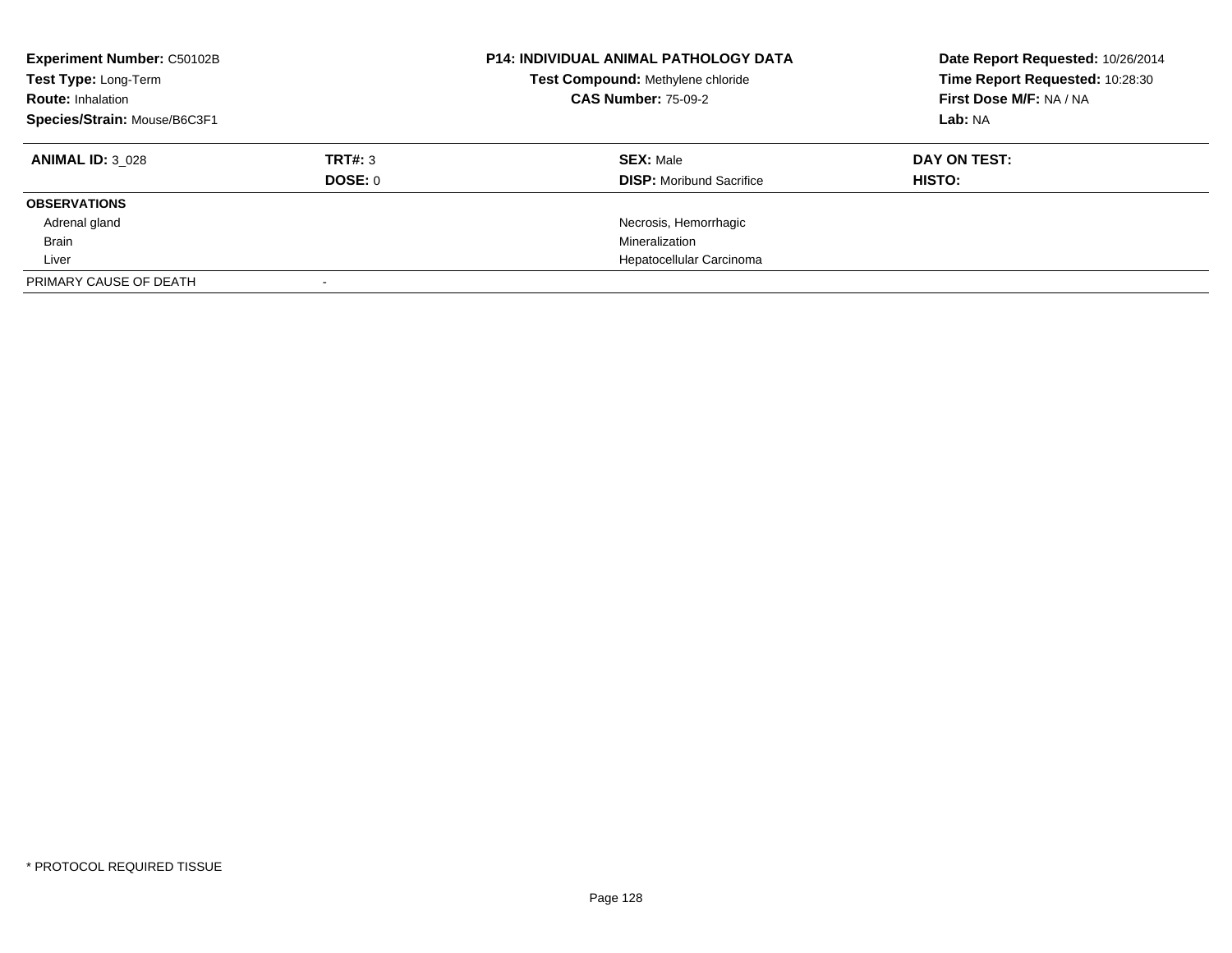| <b>Experiment Number: C50102B</b><br>Test Type: Long-Term |         | <b>P14: INDIVIDUAL ANIMAL PATHOLOGY DATA</b> | Date Report Requested: 10/26/2014 |
|-----------------------------------------------------------|---------|----------------------------------------------|-----------------------------------|
|                                                           |         | Test Compound: Methylene chloride            | Time Report Requested: 10:28:30   |
| <b>Route: Inhalation</b>                                  |         | <b>CAS Number: 75-09-2</b>                   | First Dose M/F: NA / NA           |
| Species/Strain: Mouse/B6C3F1                              |         |                                              | Lab: NA                           |
| <b>ANIMAL ID: 3 029</b>                                   | TRT#: 3 | <b>SEX: Male</b>                             | DAY ON TEST:                      |
|                                                           | DOSE: 0 | <b>DISP:</b> Terminal Sacrifice              | <b>HISTO:</b>                     |
| <b>OBSERVATIONS</b>                                       |         |                                              |                                   |
| Liver                                                     |         | Hepatocellular Adenoma                       |                                   |
| Thyroid                                                   |         | Inflammation, Acute/Chronic                  |                                   |
| PRIMARY CAUSE OF DEATH                                    |         |                                              |                                   |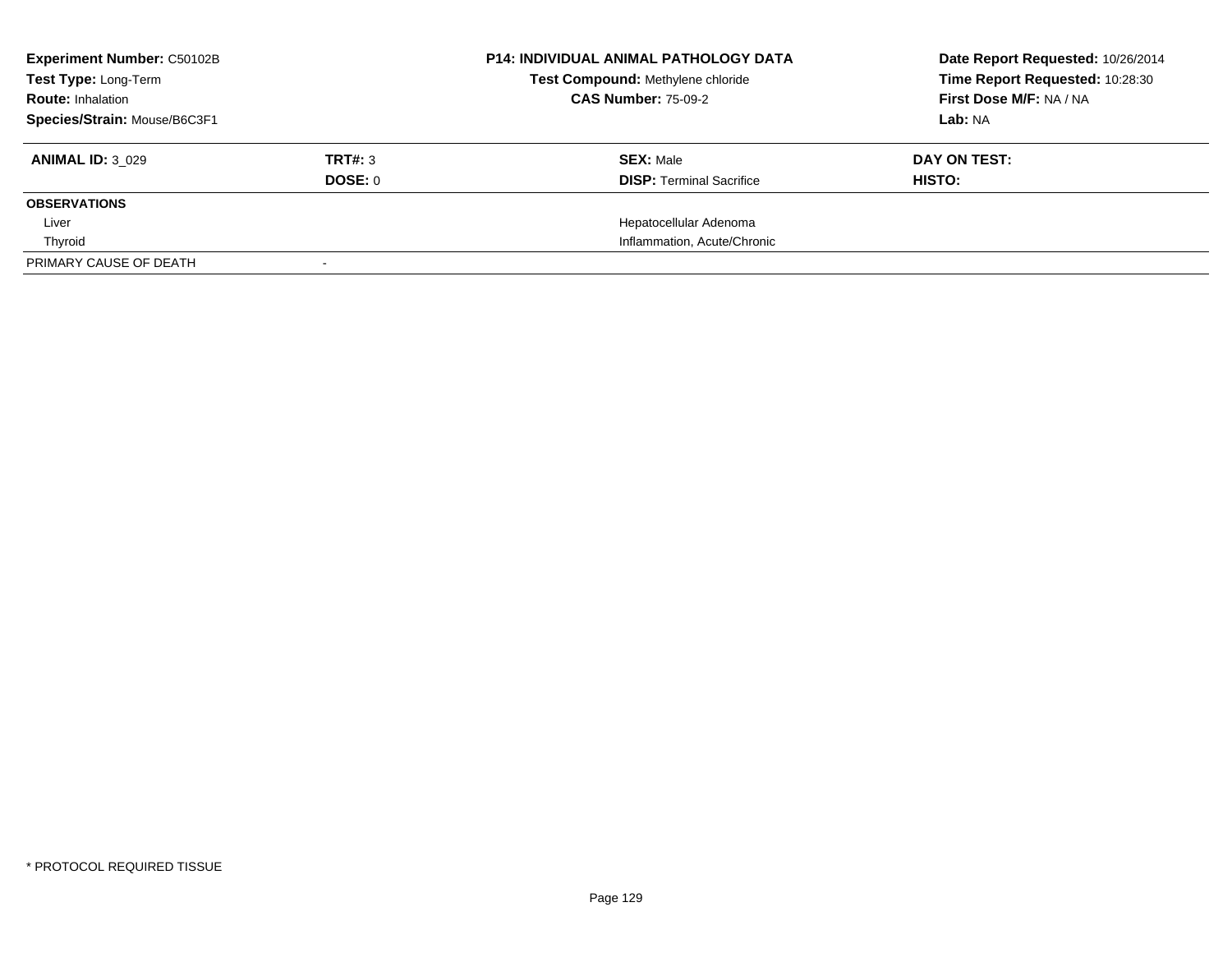| <b>Experiment Number: C50102B</b><br>Test Type: Long-Term<br><b>Route: Inhalation</b><br>Species/Strain: Mouse/B6C3F1 |                           | <b>P14: INDIVIDUAL ANIMAL PATHOLOGY DATA</b><br>Test Compound: Methylene chloride<br><b>CAS Number: 75-09-2</b> | Date Report Requested: 10/26/2014<br>Time Report Requested: 10:28:30<br>First Dose M/F: NA / NA<br>Lab: NA |
|-----------------------------------------------------------------------------------------------------------------------|---------------------------|-----------------------------------------------------------------------------------------------------------------|------------------------------------------------------------------------------------------------------------|
| <b>ANIMAL ID: 3 030</b>                                                                                               | TRT#: 3<br><b>DOSE: 0</b> | <b>SEX: Male</b><br><b>DISP:</b> Terminal Sacrifice                                                             | DAY ON TEST:<br><b>HISTO:</b>                                                                              |
| <b>OBSERVATIONS</b>                                                                                                   |                           |                                                                                                                 |                                                                                                            |
| Brain                                                                                                                 |                           | Mineralization                                                                                                  |                                                                                                            |
| Kidney                                                                                                                |                           | Glomerulonephritis, Chronic                                                                                     |                                                                                                            |
| Unspecified                                                                                                           |                           | Inflammation, Acute/Chronic                                                                                     |                                                                                                            |
| PRIMARY CAUSE OF DEATH                                                                                                |                           |                                                                                                                 |                                                                                                            |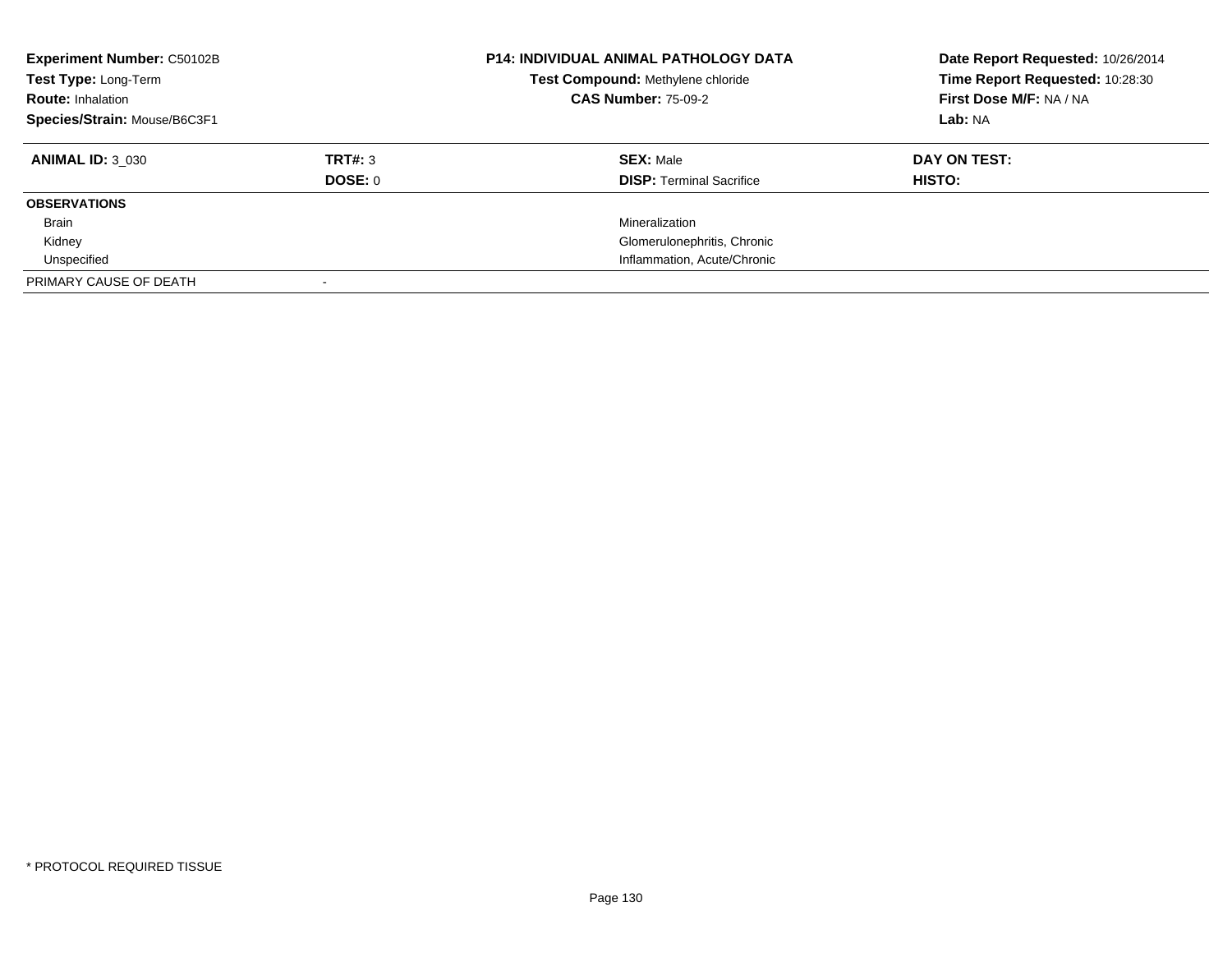| <b>Experiment Number: C50102B</b><br>Test Type: Long-Term<br><b>Route: Inhalation</b><br>Species/Strain: Mouse/B6C3F1 |                             | P14: INDIVIDUAL ANIMAL PATHOLOGY DATA<br>Test Compound: Methylene chloride<br><b>CAS Number: 75-09-2</b> | Date Report Requested: 10/26/2014<br>Time Report Requested: 10:28:30<br>First Dose M/F: NA / NA<br>Lab: NA |
|-----------------------------------------------------------------------------------------------------------------------|-----------------------------|----------------------------------------------------------------------------------------------------------|------------------------------------------------------------------------------------------------------------|
| <b>ANIMAL ID: 3_031</b>                                                                                               | TRT#: 3                     | <b>SEX: Male</b>                                                                                         | DAY ON TEST:                                                                                               |
|                                                                                                                       | DOSE: 0                     | <b>DISP: Natural Death</b>                                                                               | HISTO:                                                                                                     |
| <b>OBSERVATIONS</b>                                                                                                   |                             |                                                                                                          |                                                                                                            |
| Bone marrow                                                                                                           |                             | Hyperplasia, Granulocytic                                                                                |                                                                                                            |
| Kidney                                                                                                                | Tubule                      | Cast, Nos                                                                                                |                                                                                                            |
|                                                                                                                       |                             | Glomerulonephritis, Chronic                                                                              |                                                                                                            |
| Lung                                                                                                                  |                             | Hemorrhage                                                                                               |                                                                                                            |
| Lymph node                                                                                                            | <b>Bronchial Lymph Node</b> | Atrophy, Nos                                                                                             |                                                                                                            |
| Nasal cavity                                                                                                          |                             | Inflammation, Serous                                                                                     |                                                                                                            |
| Unspecified                                                                                                           |                             | Abscess, Nos                                                                                             |                                                                                                            |
| PRIMARY CAUSE OF DEATH                                                                                                |                             |                                                                                                          |                                                                                                            |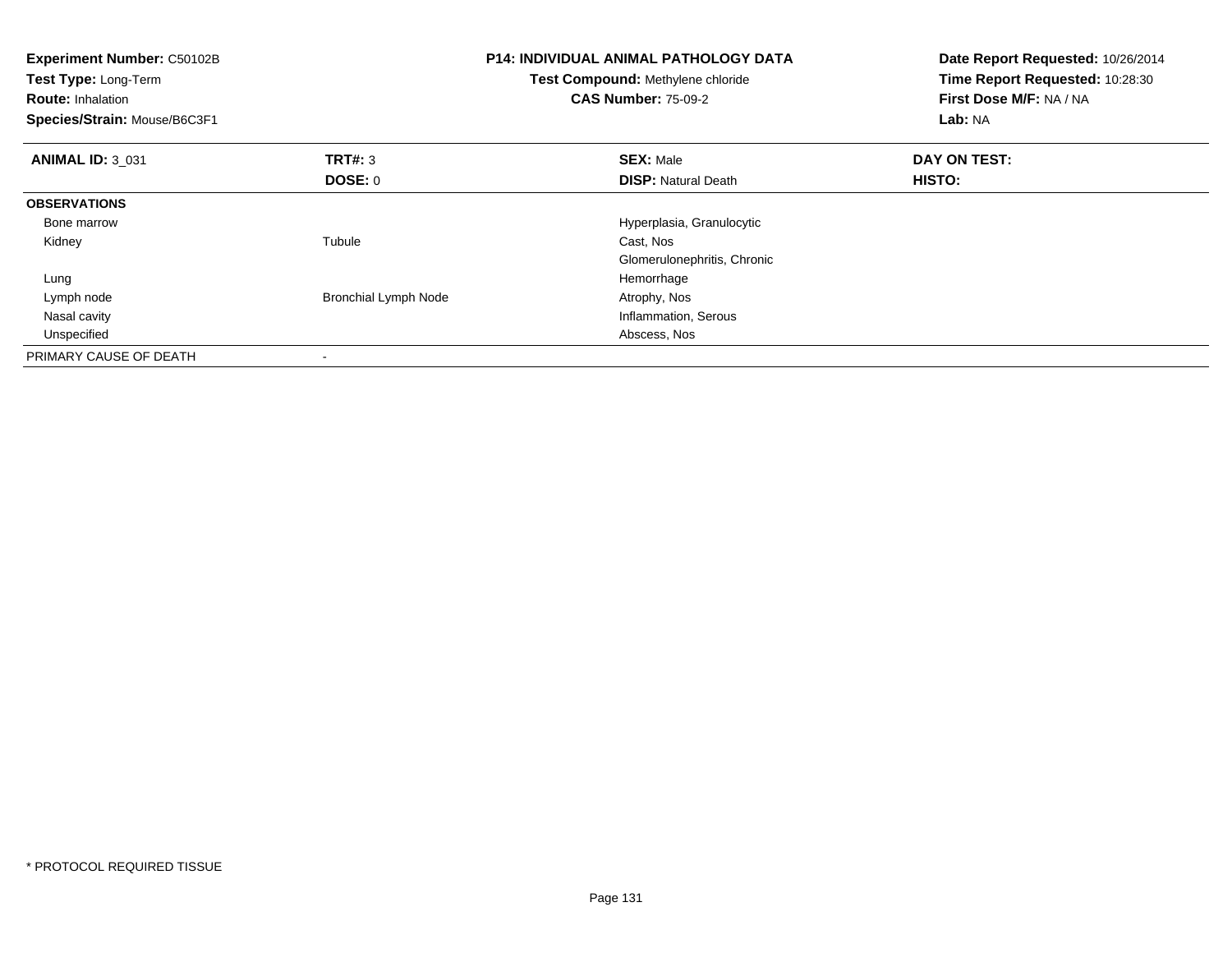| <b>Experiment Number: C50102B</b><br>Test Type: Long-Term |                       | <b>P14: INDIVIDUAL ANIMAL PATHOLOGY DATA</b><br>Test Compound: Methylene chloride | Date Report Requested: 10/26/2014<br>Time Report Requested: 10:28:30 |
|-----------------------------------------------------------|-----------------------|-----------------------------------------------------------------------------------|----------------------------------------------------------------------|
| <b>Route: Inhalation</b>                                  |                       | <b>CAS Number: 75-09-2</b>                                                        | First Dose M/F: NA / NA                                              |
| Species/Strain: Mouse/B6C3F1                              |                       |                                                                                   | Lab: NA                                                              |
| <b>ANIMAL ID: 3 032</b>                                   | TRT#: 3               | <b>SEX: Male</b>                                                                  | DAY ON TEST:                                                         |
|                                                           | DOSE: 0               | <b>DISP:</b> Terminal Sacrifice                                                   | HISTO:                                                               |
| <b>OBSERVATIONS</b>                                       |                       |                                                                                   |                                                                      |
| Liver                                                     |                       | Hepatocellular Adenoma                                                            |                                                                      |
|                                                           |                       | Inflammation, Acute/Chronic                                                       |                                                                      |
| Lymph node                                                | Mesenteric Lymph Node | Lymphoma, Mixed-Malignant Type                                                    |                                                                      |
| PRIMARY CAUSE OF DEATH                                    |                       |                                                                                   |                                                                      |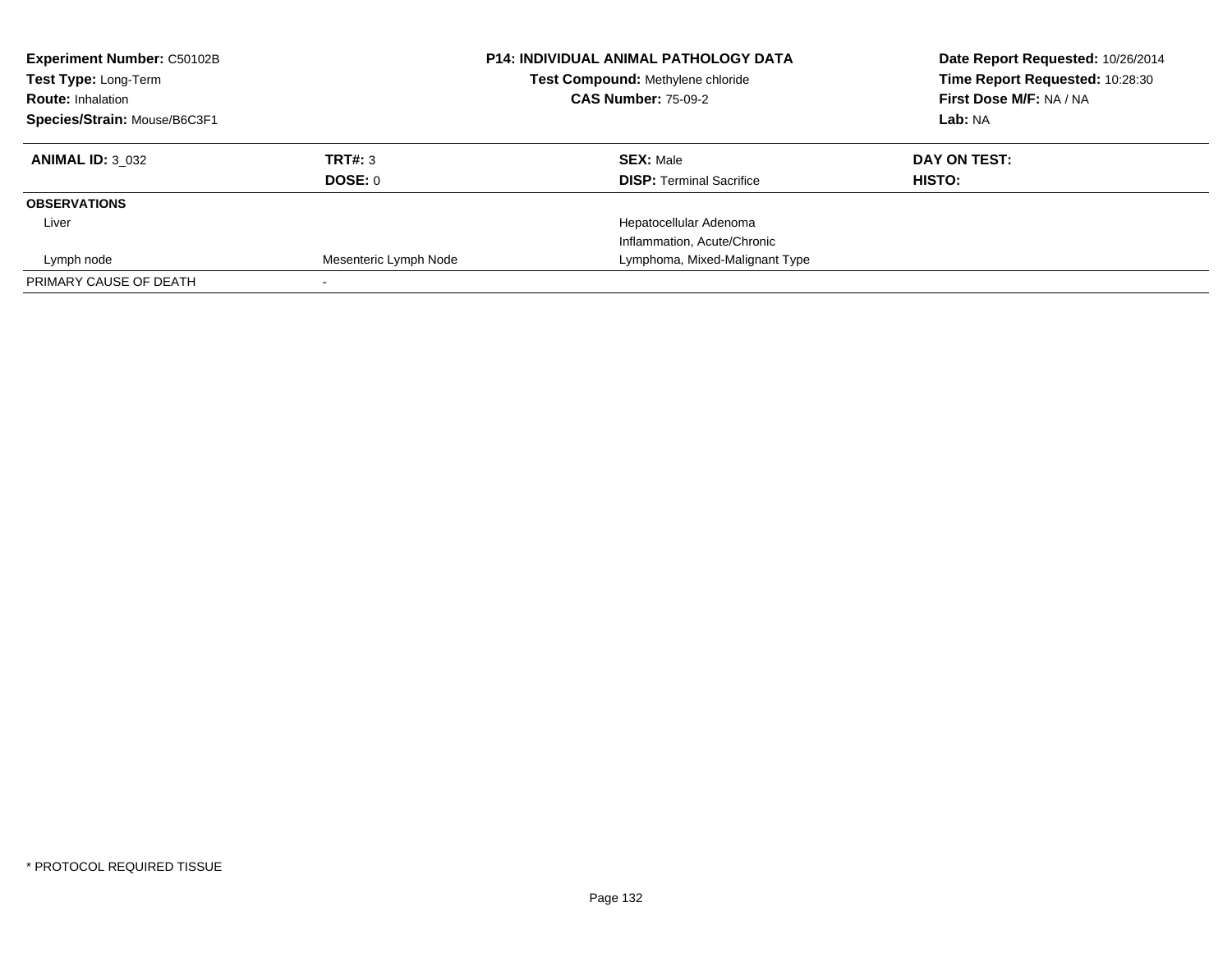| <b>Experiment Number: C50102B</b><br><b>Test Type: Long-Term</b><br><b>Route: Inhalation</b><br>Species/Strain: Mouse/B6C3F1 |                    | <b>P14: INDIVIDUAL ANIMAL PATHOLOGY DATA</b><br>Test Compound: Methylene chloride<br><b>CAS Number: 75-09-2</b> | Date Report Requested: 10/26/2014<br>Time Report Requested: 10:28:30<br>First Dose M/F: NA / NA<br>Lab: NA |
|------------------------------------------------------------------------------------------------------------------------------|--------------------|-----------------------------------------------------------------------------------------------------------------|------------------------------------------------------------------------------------------------------------|
| <b>ANIMAL ID: 3 033</b>                                                                                                      | TRT#: 3<br>DOSE: 0 | <b>SEX: Male</b><br><b>DISP:</b> Terminal Sacrifice                                                             | DAY ON TEST:<br>HISTO:                                                                                     |
| <b>OBSERVATIONS</b>                                                                                                          |                    |                                                                                                                 |                                                                                                            |
| Kidney                                                                                                                       |                    | Mineralization                                                                                                  |                                                                                                            |
| Liver                                                                                                                        |                    | Cytoplasmic Change, Eosinophilic                                                                                |                                                                                                            |
| Lung                                                                                                                         |                    | Lymphocytic Inflammatory Infiltrate                                                                             |                                                                                                            |
| Salivary gland                                                                                                               |                    | Inflammation, Acute/Chronic                                                                                     |                                                                                                            |
| PRIMARY CAUSE OF DEATH                                                                                                       |                    |                                                                                                                 |                                                                                                            |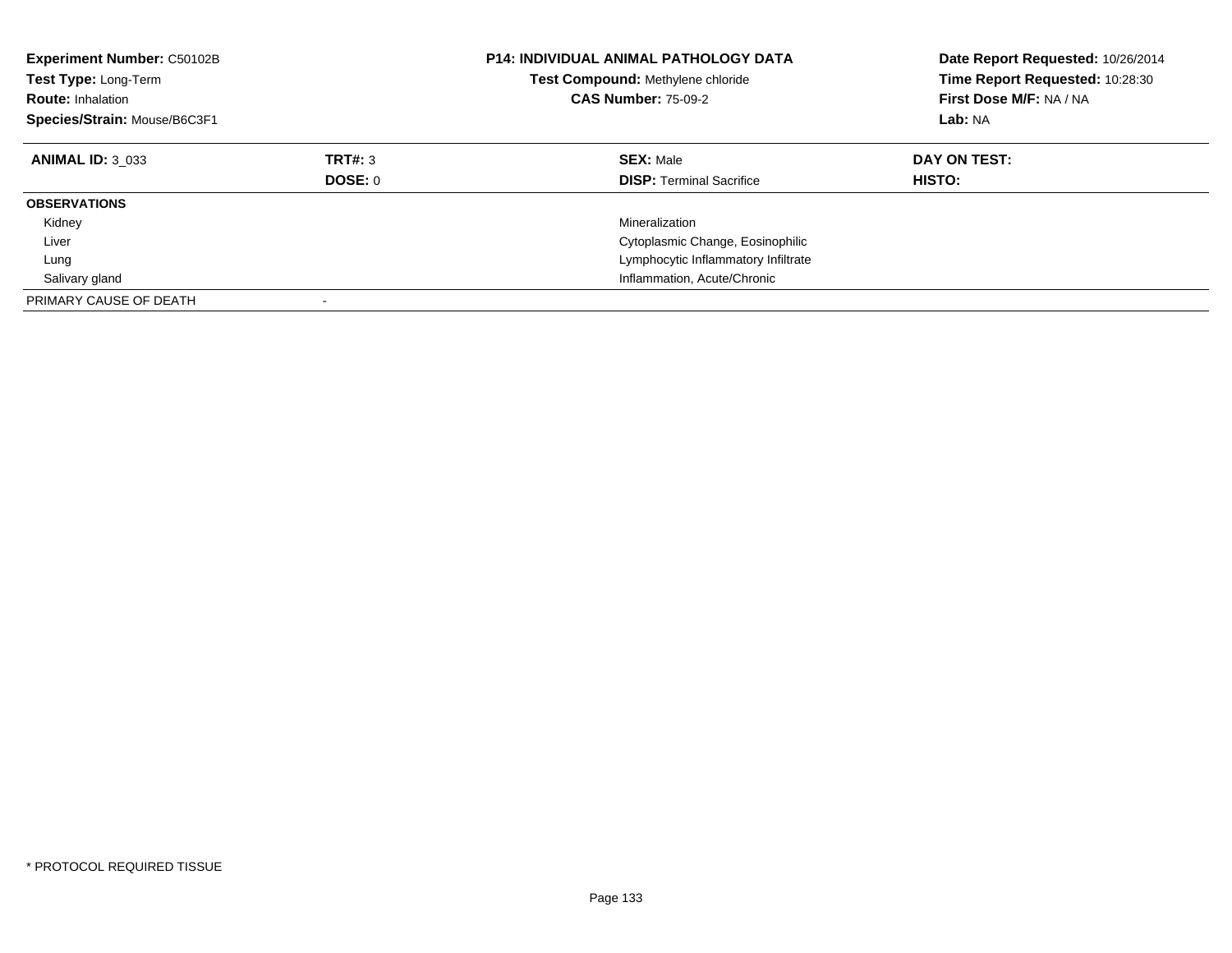| <b>Experiment Number: C50102B</b><br>Test Type: Long-Term<br><b>Route: Inhalation</b><br>Species/Strain: Mouse/B6C3F1 |         | <b>P14: INDIVIDUAL ANIMAL PATHOLOGY DATA</b><br>Test Compound: Methylene chloride<br><b>CAS Number: 75-09-2</b> | Date Report Requested: 10/26/2014<br>Time Report Requested: 10:28:31<br>First Dose M/F: NA / NA<br>Lab: NA |
|-----------------------------------------------------------------------------------------------------------------------|---------|-----------------------------------------------------------------------------------------------------------------|------------------------------------------------------------------------------------------------------------|
| <b>ANIMAL ID: 3 034</b>                                                                                               | TRT#: 3 | <b>SEX: Male</b>                                                                                                | DAY ON TEST:                                                                                               |
|                                                                                                                       | DOSE: 0 | <b>DISP:</b> Terminal Sacrifice                                                                                 | <b>HISTO:</b>                                                                                              |
| <b>OBSERVATIONS</b>                                                                                                   |         |                                                                                                                 |                                                                                                            |
| Brain                                                                                                                 |         | Mineralization                                                                                                  |                                                                                                            |
| Kidney                                                                                                                | Tubule  | Cyst, Nos                                                                                                       |                                                                                                            |
| Liver                                                                                                                 |         | Cytoplasmic Change, Eosinophilic                                                                                |                                                                                                            |
|                                                                                                                       |         | Hepatocellular Carcinoma                                                                                        |                                                                                                            |
| Testis                                                                                                                |         | Interstitial-Cell Tumor                                                                                         |                                                                                                            |
| PRIMARY CAUSE OF DEATH                                                                                                |         |                                                                                                                 |                                                                                                            |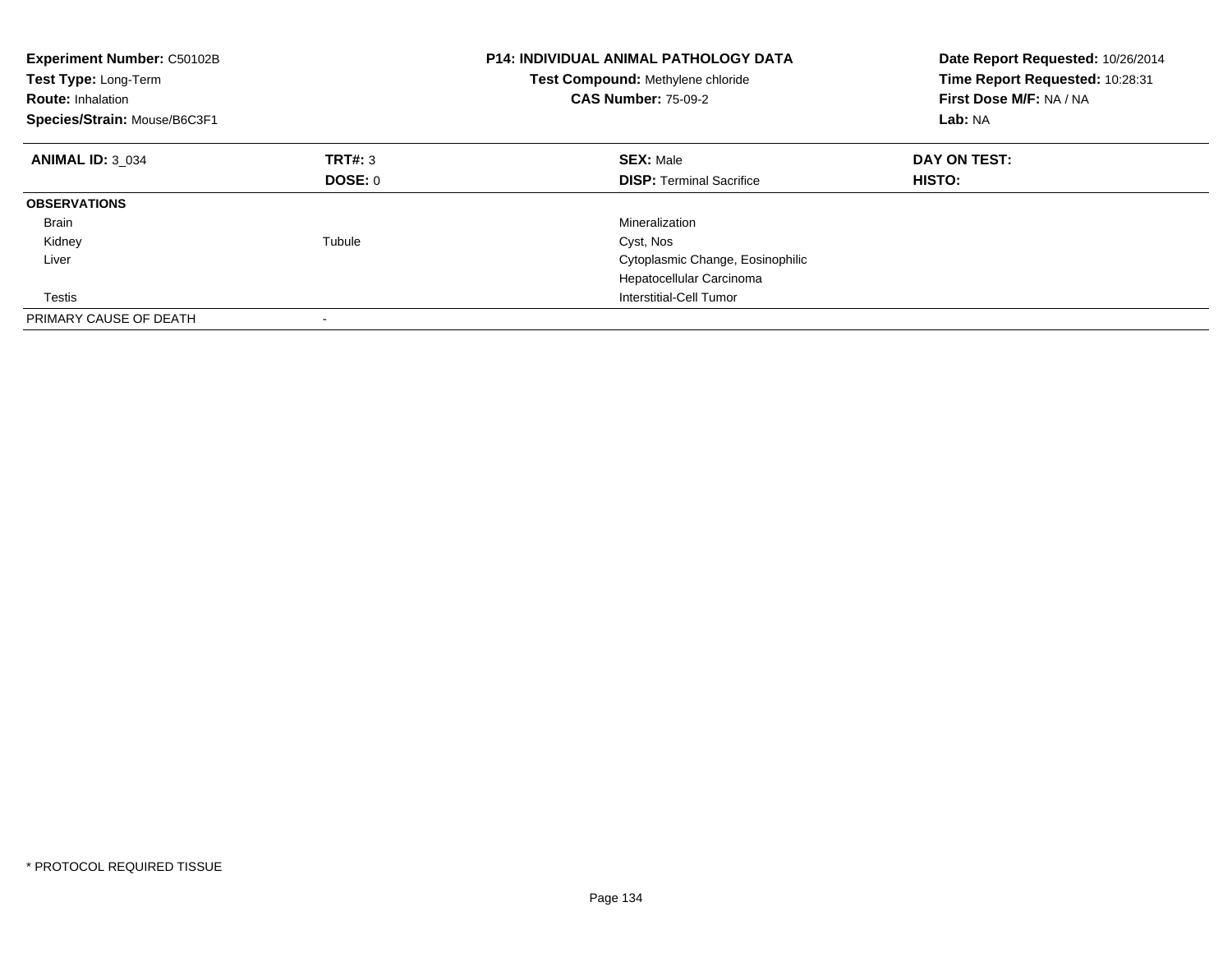| Experiment Number: C50102B<br>Test Type: Long-Term<br><b>Route: Inhalation</b><br>Species/Strain: Mouse/B6C3F1 |                           | <b>P14: INDIVIDUAL ANIMAL PATHOLOGY DATA</b><br>Test Compound: Methylene chloride<br><b>CAS Number: 75-09-2</b> | Date Report Requested: 10/26/2014<br>Time Report Requested: 10:28:31<br>First Dose M/F: NA / NA<br>Lab: NA |
|----------------------------------------------------------------------------------------------------------------|---------------------------|-----------------------------------------------------------------------------------------------------------------|------------------------------------------------------------------------------------------------------------|
| <b>ANIMAL ID: 3 035</b>                                                                                        | <b>TRT#: 3</b><br>DOSE: 0 | <b>SEX: Male</b><br><b>DISP:</b> Terminal Sacrifice                                                             | DAY ON TEST:<br><b>HISTO:</b>                                                                              |
| <b>OBSERVATIONS</b>                                                                                            |                           |                                                                                                                 |                                                                                                            |
| Bone marrow                                                                                                    |                           | Hyperplasia, Granulocytic                                                                                       |                                                                                                            |
| Brain                                                                                                          |                           | Mineralization                                                                                                  |                                                                                                            |
| Kidney                                                                                                         | Pelvis                    | Inflammation, Suppurative                                                                                       |                                                                                                            |
| Liver                                                                                                          |                           | Hepatocellular Carcinoma                                                                                        |                                                                                                            |
| Preputial gland                                                                                                |                           | Inflammation, Chronic                                                                                           |                                                                                                            |
| Prostate                                                                                                       |                           | Inflammation, Suppurative                                                                                       |                                                                                                            |
| Urinary bladder                                                                                                |                           | Inflammation, Chronic                                                                                           |                                                                                                            |
| PRIMARY CAUSE OF DEATH                                                                                         |                           |                                                                                                                 |                                                                                                            |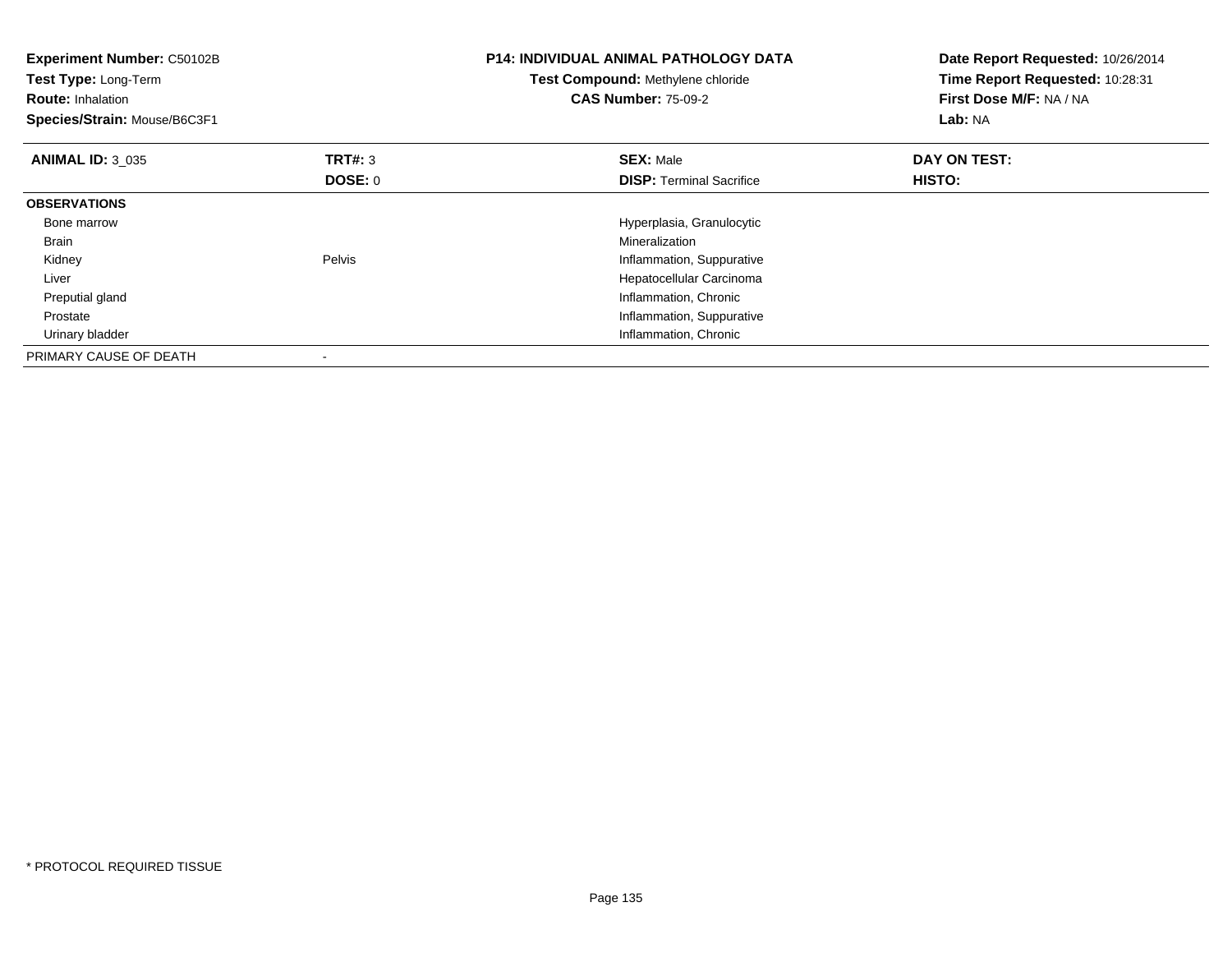| Experiment Number: C50102B<br><b>Test Type: Long-Term</b><br><b>Route: Inhalation</b><br>Species/Strain: Mouse/B6C3F1 |                    | <b>P14: INDIVIDUAL ANIMAL PATHOLOGY DATA</b><br>Test Compound: Methylene chloride<br><b>CAS Number: 75-09-2</b> | Date Report Requested: 10/26/2014<br>Time Report Requested: 10:28:31<br>First Dose M/F: NA / NA<br>Lab: NA |
|-----------------------------------------------------------------------------------------------------------------------|--------------------|-----------------------------------------------------------------------------------------------------------------|------------------------------------------------------------------------------------------------------------|
| <b>ANIMAL ID: 3 036</b>                                                                                               | TRT#: 3<br>DOSE: 0 | <b>SEX: Male</b><br><b>DISP:</b> Moribund Sacrifice                                                             | DAY ON TEST:<br><b>HISTO:</b>                                                                              |
| <b>OBSERVATIONS</b>                                                                                                   |                    |                                                                                                                 |                                                                                                            |
| Brain                                                                                                                 |                    | Mineralization                                                                                                  |                                                                                                            |
| Kidney                                                                                                                | Tubule             | Nephrosis, Nos                                                                                                  |                                                                                                            |
| Lung                                                                                                                  |                    | Alveolar/Bronchiolar Carcinoma                                                                                  |                                                                                                            |
| Preputial gland                                                                                                       |                    | Inflammation, Suppurative                                                                                       |                                                                                                            |
| PRIMARY CAUSE OF DEATH                                                                                                |                    |                                                                                                                 |                                                                                                            |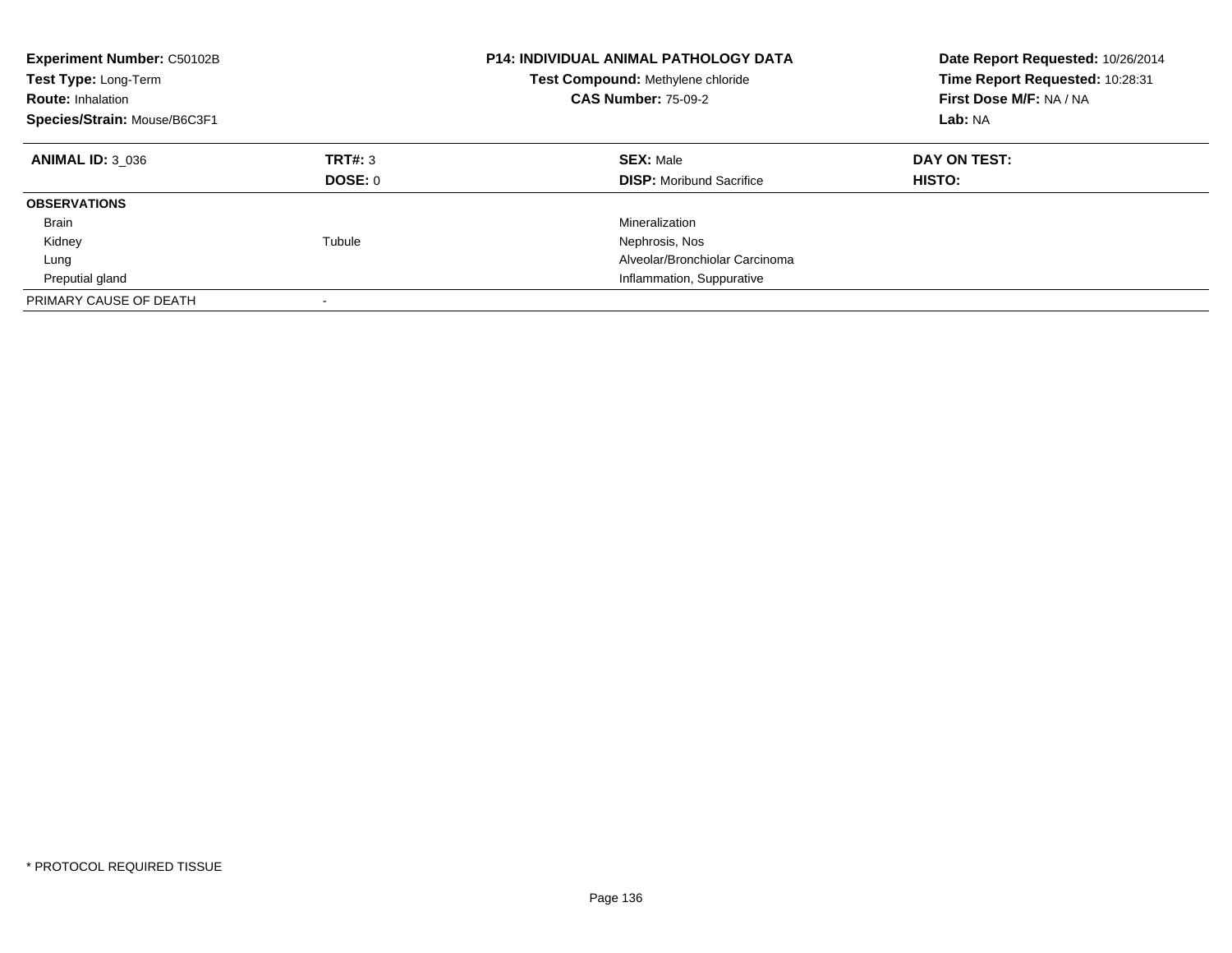| <b>Experiment Number: C50102B</b><br>Test Type: Long-Term<br><b>Route: Inhalation</b><br>Species/Strain: Mouse/B6C3F1 |                            | <b>P14: INDIVIDUAL ANIMAL PATHOLOGY DATA</b><br>Test Compound: Methylene chloride<br><b>CAS Number: 75-09-2</b> | Date Report Requested: 10/26/2014<br>Time Report Requested: 10:28:31<br>First Dose M/F: NA / NA<br>Lab: NA |
|-----------------------------------------------------------------------------------------------------------------------|----------------------------|-----------------------------------------------------------------------------------------------------------------|------------------------------------------------------------------------------------------------------------|
|                                                                                                                       |                            |                                                                                                                 |                                                                                                            |
| <b>ANIMAL ID: 3 037</b>                                                                                               | TRT#: 3                    | <b>SEX: Male</b>                                                                                                | DAY ON TEST:                                                                                               |
|                                                                                                                       | <b>DOSE: 0</b>             | <b>DISP: Terminal Sacrifice</b>                                                                                 | HISTO:                                                                                                     |
| <b>OBSERVATIONS</b>                                                                                                   |                            |                                                                                                                 |                                                                                                            |
| Brain                                                                                                                 |                            | Mineralization                                                                                                  |                                                                                                            |
| Tooth                                                                                                                 |                            | Congenital Malformation, Nos                                                                                    |                                                                                                            |
| Unspecified                                                                                                           | <b>Multiple Organs Nos</b> | Lymphoma, Lymphocytic-Malignant Type                                                                            |                                                                                                            |
| PRIMARY CAUSE OF DEATH                                                                                                |                            |                                                                                                                 |                                                                                                            |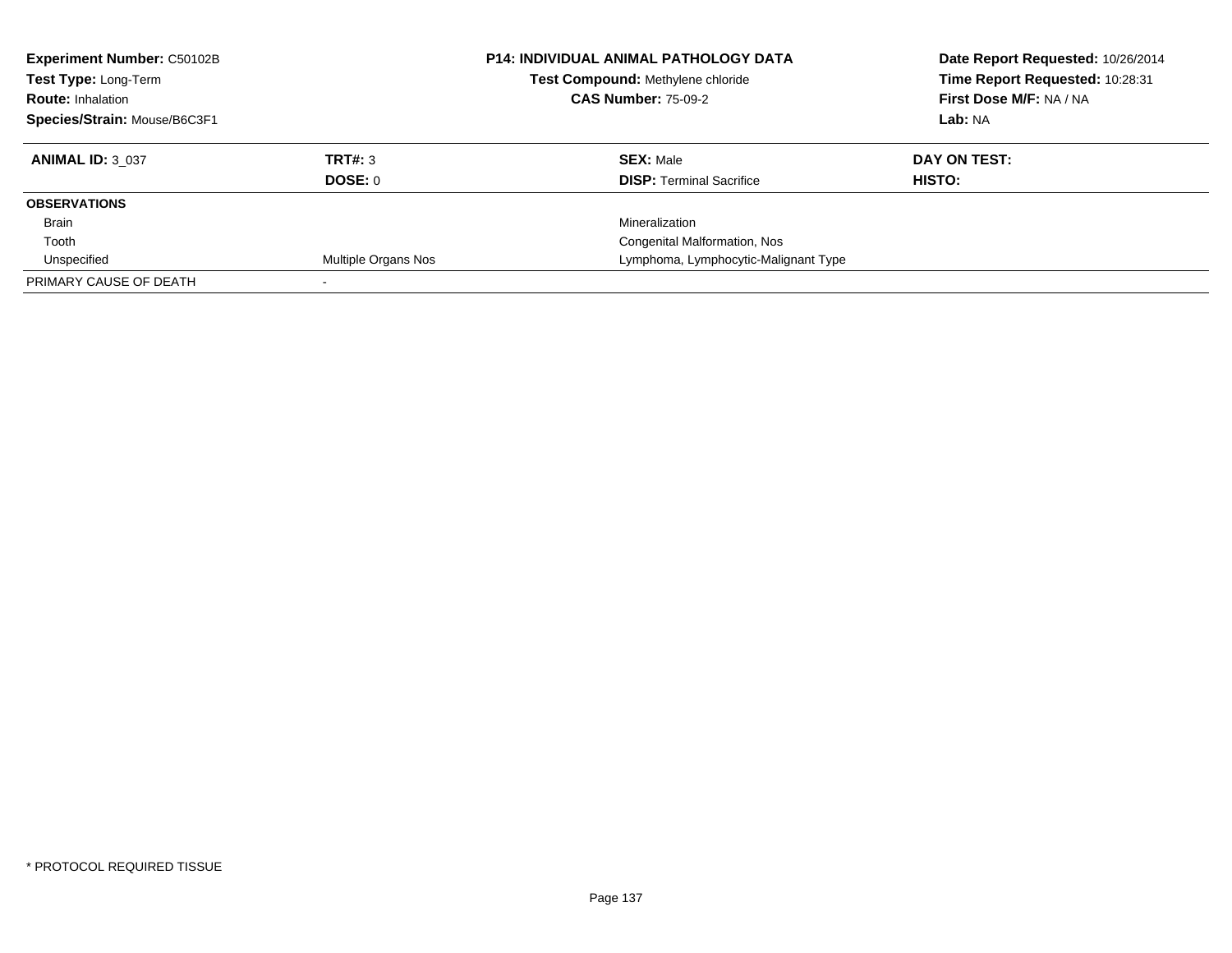| <b>Experiment Number: C50102B</b> |         | <b>P14: INDIVIDUAL ANIMAL PATHOLOGY DATA</b><br>Test Compound: Methylene chloride | Date Report Requested: 10/26/2014 |  |
|-----------------------------------|---------|-----------------------------------------------------------------------------------|-----------------------------------|--|
| Test Type: Long-Term              |         |                                                                                   | Time Report Requested: 10:28:31   |  |
| <b>Route: Inhalation</b>          |         | <b>CAS Number: 75-09-2</b>                                                        | First Dose M/F: NA / NA           |  |
| Species/Strain: Mouse/B6C3F1      |         |                                                                                   | Lab: NA                           |  |
| <b>ANIMAL ID: 3 038</b>           | TRT#: 3 | <b>SEX: Male</b>                                                                  | DAY ON TEST:                      |  |
|                                   | DOSE: 0 | <b>DISP:</b> Terminal Sacrifice                                                   | HISTO:                            |  |
| <b>OBSERVATIONS</b>               |         |                                                                                   |                                   |  |
| <b>Brain</b>                      |         | Mineralization                                                                    |                                   |  |
| Liver                             |         | Hepatocellular Adenoma                                                            |                                   |  |
| PRIMARY CAUSE OF DEATH            |         |                                                                                   |                                   |  |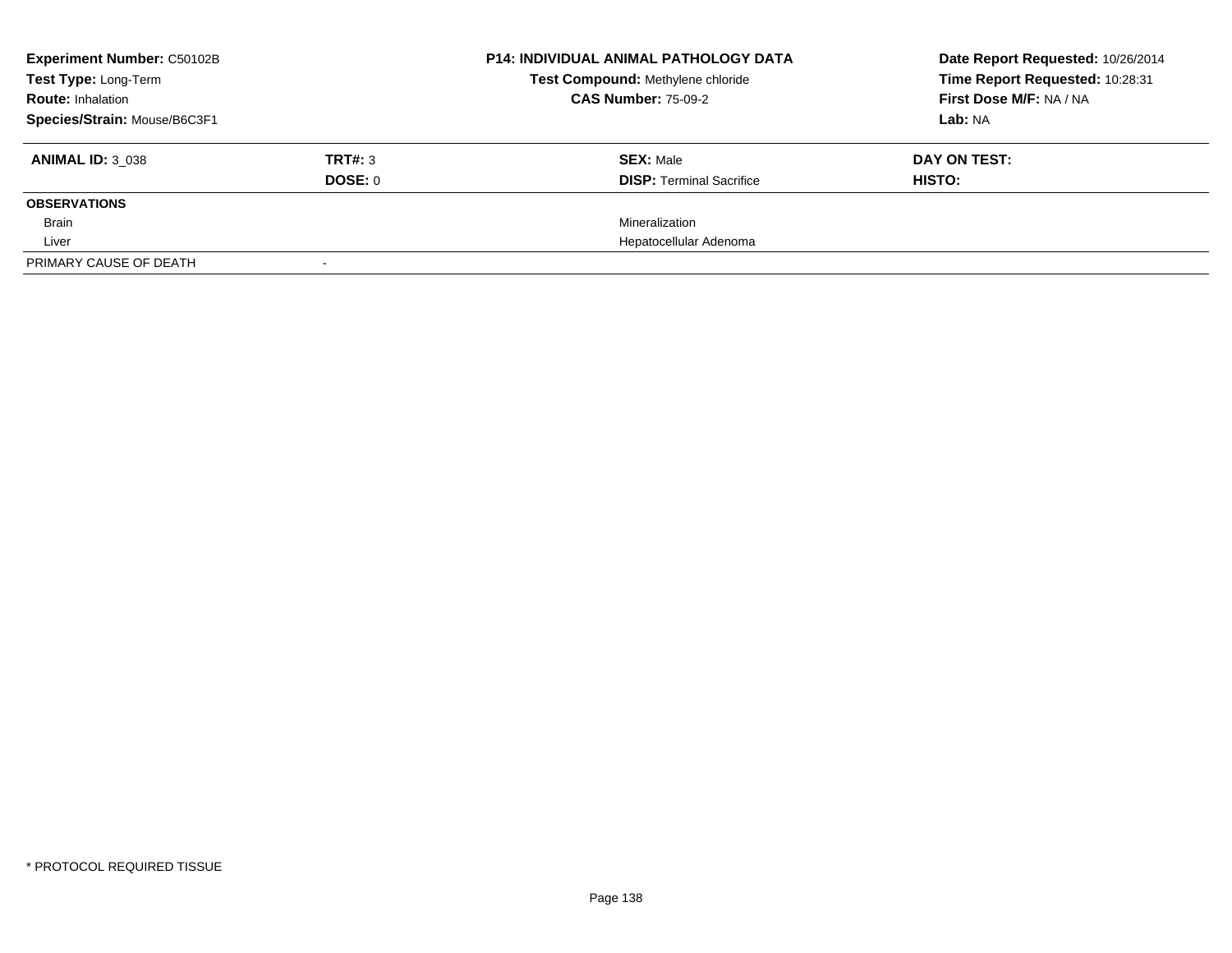| <b>Experiment Number: C50102B</b><br>Test Type: Long-Term<br><b>Route: Inhalation</b><br>Species/Strain: Mouse/B6C3F1 |                           | <b>P14: INDIVIDUAL ANIMAL PATHOLOGY DATA</b><br>Test Compound: Methylene chloride<br><b>CAS Number: 75-09-2</b> | Date Report Requested: 10/26/2014<br>Time Report Requested: 10:28:31<br>First Dose M/F: NA / NA<br>Lab: NA |
|-----------------------------------------------------------------------------------------------------------------------|---------------------------|-----------------------------------------------------------------------------------------------------------------|------------------------------------------------------------------------------------------------------------|
| <b>ANIMAL ID: 3 039</b>                                                                                               | TRT#: 3<br><b>DOSE: 0</b> | <b>SEX: Male</b><br><b>DISP:</b> Natural Death                                                                  | DAY ON TEST:<br><b>HISTO:</b>                                                                              |
| <b>OBSERVATIONS</b>                                                                                                   |                           |                                                                                                                 |                                                                                                            |
| Liver                                                                                                                 |                           | Hepatocellular Adenoma                                                                                          |                                                                                                            |
| Prostate                                                                                                              |                           | Inflammation, Suppurative                                                                                       |                                                                                                            |
| Seminal vesicle                                                                                                       |                           | <b>Distention</b>                                                                                               |                                                                                                            |
| PRIMARY CAUSE OF DEATH                                                                                                |                           |                                                                                                                 |                                                                                                            |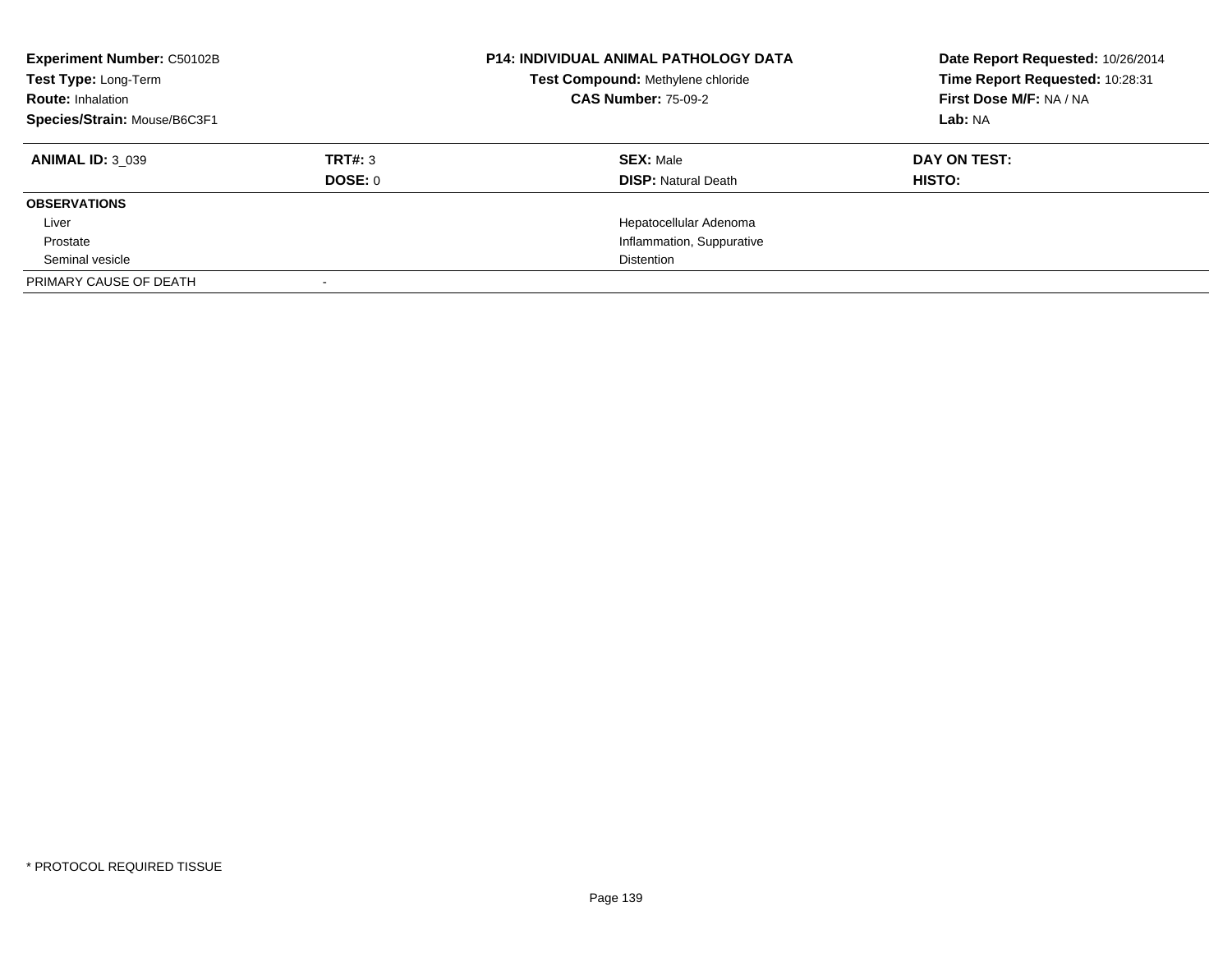| <b>Experiment Number: C50102B</b><br>Test Type: Long-Term<br><b>Route: Inhalation</b><br>Species/Strain: Mouse/B6C3F1 |         | <b>P14: INDIVIDUAL ANIMAL PATHOLOGY DATA</b><br>Test Compound: Methylene chloride<br><b>CAS Number: 75-09-2</b> | Date Report Requested: 10/26/2014<br>Time Report Requested: 10:28:31<br>First Dose M/F: NA / NA<br>Lab: NA |
|-----------------------------------------------------------------------------------------------------------------------|---------|-----------------------------------------------------------------------------------------------------------------|------------------------------------------------------------------------------------------------------------|
|                                                                                                                       |         |                                                                                                                 |                                                                                                            |
| <b>ANIMAL ID: 3 040</b>                                                                                               | TRT#: 3 | <b>SEX: Male</b>                                                                                                | DAY ON TEST:                                                                                               |
|                                                                                                                       | DOSE: 0 | <b>DISP: Natural Death</b>                                                                                      | <b>HISTO:</b>                                                                                              |
| <b>OBSERVATIONS</b>                                                                                                   |         |                                                                                                                 |                                                                                                            |
| Kidney                                                                                                                | Tubule  | Cast, Nos                                                                                                       |                                                                                                            |
| Liver                                                                                                                 |         | Hepatocellular Carcinoma                                                                                        |                                                                                                            |
|                                                                                                                       |         | Inflammation, Necrotizing                                                                                       |                                                                                                            |
| PRIMARY CAUSE OF DEATH                                                                                                |         |                                                                                                                 |                                                                                                            |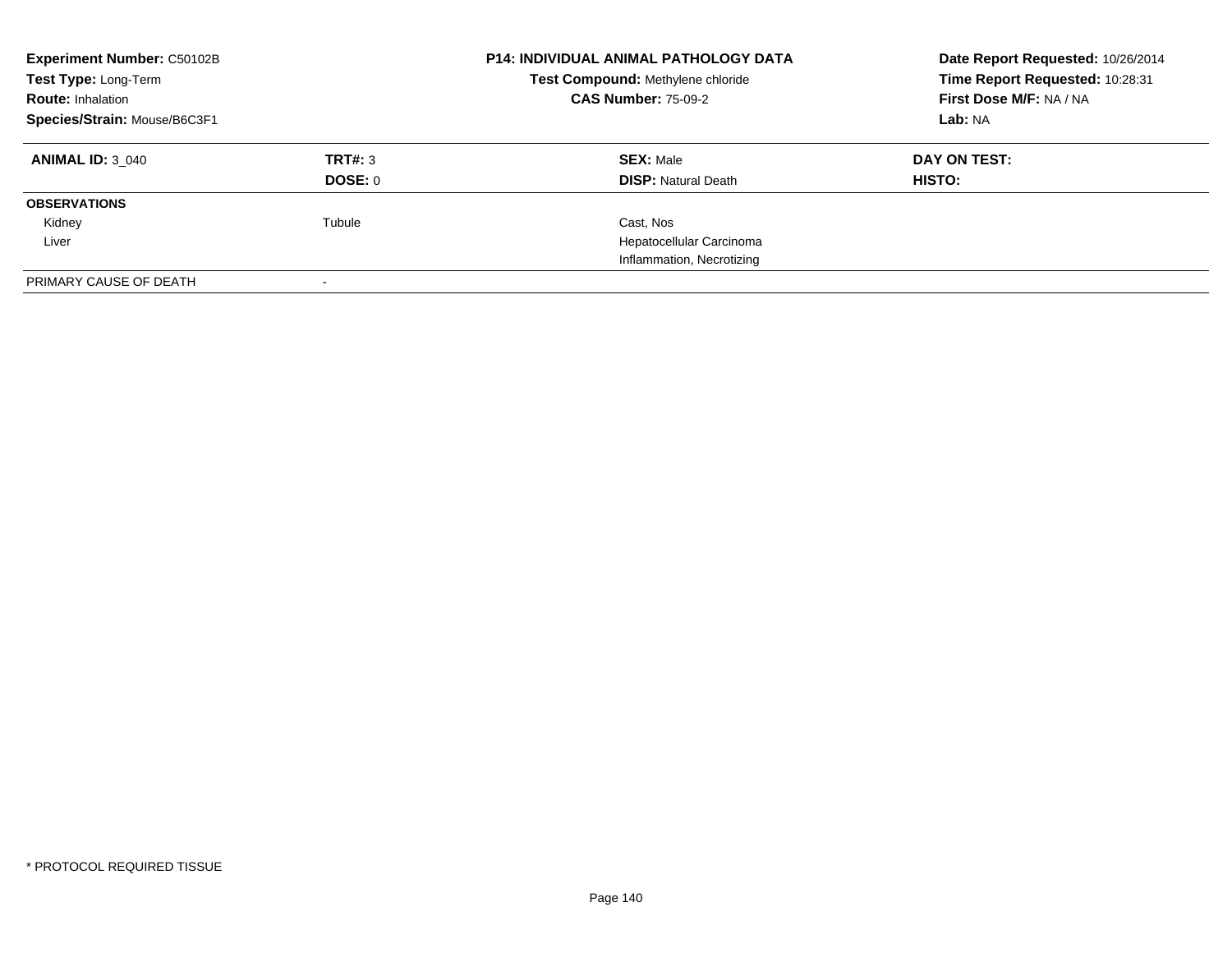| <b>Experiment Number: C50102B</b> | <b>P14: INDIVIDUAL ANIMAL PATHOLOGY DATA</b> |                                   | Date Report Requested: 10/26/2014 |
|-----------------------------------|----------------------------------------------|-----------------------------------|-----------------------------------|
| Test Type: Long-Term              |                                              | Test Compound: Methylene chloride | Time Report Requested: 10:28:31   |
| <b>Route: Inhalation</b>          |                                              | <b>CAS Number: 75-09-2</b>        | First Dose M/F: NA / NA           |
| Species/Strain: Mouse/B6C3F1      |                                              |                                   | Lab: NA                           |
| <b>ANIMAL ID: 3 041</b>           | <b>TRT#: 3</b>                               | <b>SEX: Male</b>                  | DAY ON TEST:                      |
|                                   | DOSE: 0                                      | <b>DISP:</b> Terminal Sacrifice   | HISTO:                            |
| <b>OBSERVATIONS</b>               |                                              |                                   |                                   |
| Liver                             |                                              | Hepatocellular Carcinoma          |                                   |
| Stomach                           | <b>Glandular Stomach</b>                     | Dilatation, Nos                   |                                   |
| PRIMARY CAUSE OF DEATH            |                                              |                                   |                                   |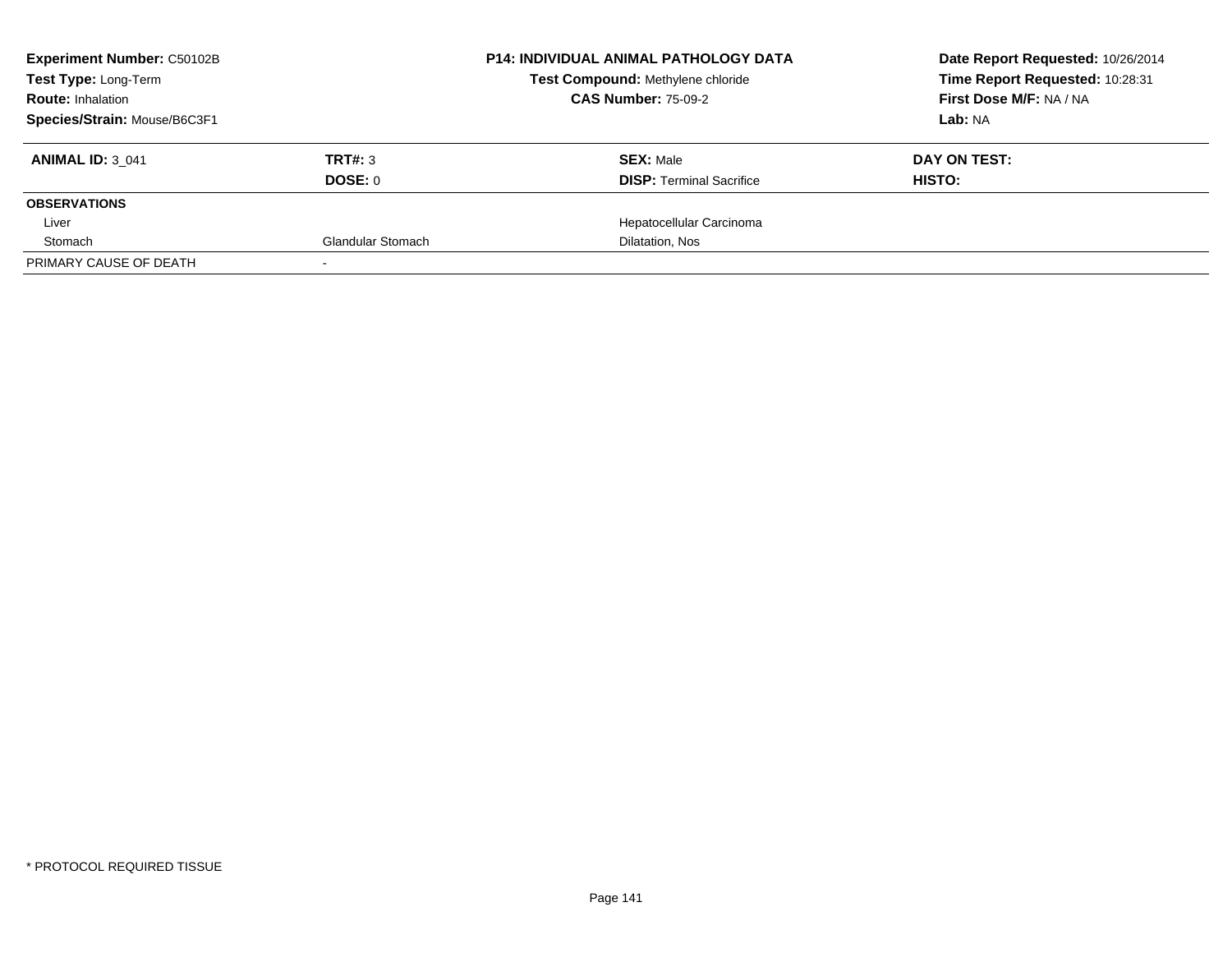| Experiment Number: C50102B<br>Test Type: Long-Term<br><b>Route: Inhalation</b><br>Species/Strain: Mouse/B6C3F1 |                          | <b>P14: INDIVIDUAL ANIMAL PATHOLOGY DATA</b><br>Test Compound: Methylene chloride<br><b>CAS Number: 75-09-2</b> | Date Report Requested: 10/26/2014<br>Time Report Requested: 10:28:31<br>First Dose M/F: NA / NA<br>Lab: NA |
|----------------------------------------------------------------------------------------------------------------|--------------------------|-----------------------------------------------------------------------------------------------------------------|------------------------------------------------------------------------------------------------------------|
| <b>ANIMAL ID: 3 042</b>                                                                                        | TRT#: 3                  | <b>SEX: Male</b>                                                                                                | DAY ON TEST:                                                                                               |
|                                                                                                                | DOSE: 0                  | <b>DISP:</b> Terminal Sacrifice                                                                                 | HISTO:                                                                                                     |
| <b>OBSERVATIONS</b>                                                                                            |                          |                                                                                                                 |                                                                                                            |
| Brain                                                                                                          |                          | Mineralization                                                                                                  |                                                                                                            |
| Lung                                                                                                           |                          | Alveolar/Bronchiolar Adenoma                                                                                    |                                                                                                            |
|                                                                                                                |                          | Congestion, Nos                                                                                                 |                                                                                                            |
| Stomach                                                                                                        | <b>Glandular Stomach</b> | Dilatation, Nos                                                                                                 |                                                                                                            |
| PRIMARY CAUSE OF DEATH                                                                                         |                          |                                                                                                                 |                                                                                                            |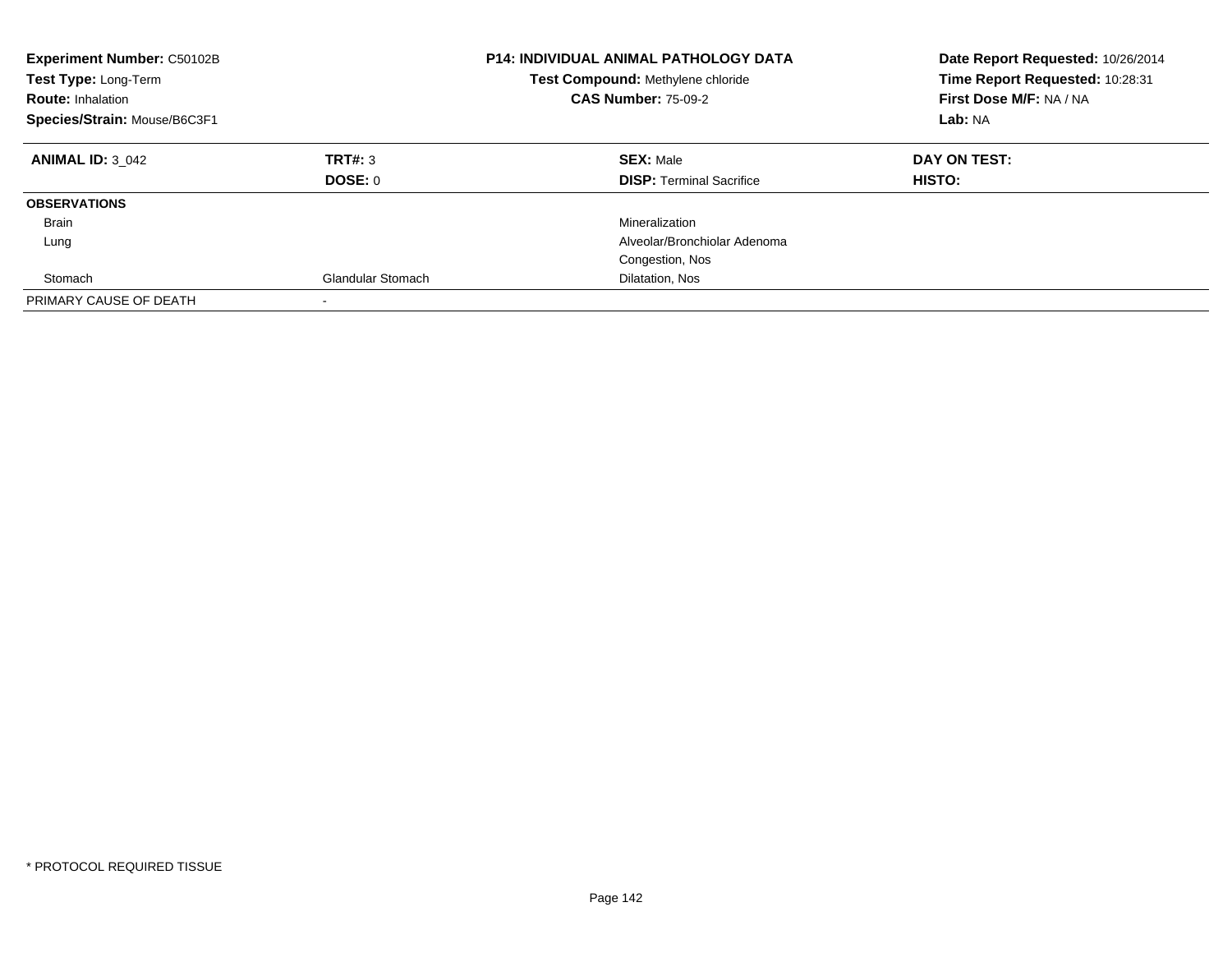| <b>Experiment Number: C50102B</b>                                                |                | <b>P14: INDIVIDUAL ANIMAL PATHOLOGY DATA</b>                    | Date Report Requested: 10/26/2014 |
|----------------------------------------------------------------------------------|----------------|-----------------------------------------------------------------|-----------------------------------|
| Test Type: Long-Term<br><b>Route: Inhalation</b><br>Species/Strain: Mouse/B6C3F1 |                | Test Compound: Methylene chloride<br><b>CAS Number: 75-09-2</b> | Time Report Requested: 10:28:31   |
|                                                                                  |                |                                                                 | First Dose M/F: NA / NA           |
|                                                                                  |                |                                                                 | Lab: NA                           |
| <b>ANIMAL ID: 3 043</b>                                                          | <b>TRT#: 3</b> | <b>SEX: Male</b>                                                | DAY ON TEST:                      |
|                                                                                  | DOSE: 0        | <b>DISP: Terminal Sacrifice</b>                                 | HISTO:                            |
| <b>OBSERVATIONS</b>                                                              |                |                                                                 |                                   |
| Liver                                                                            |                | Hepatocellular Carcinoma                                        |                                   |
| PRIMARY CAUSE OF DEATH                                                           |                |                                                                 |                                   |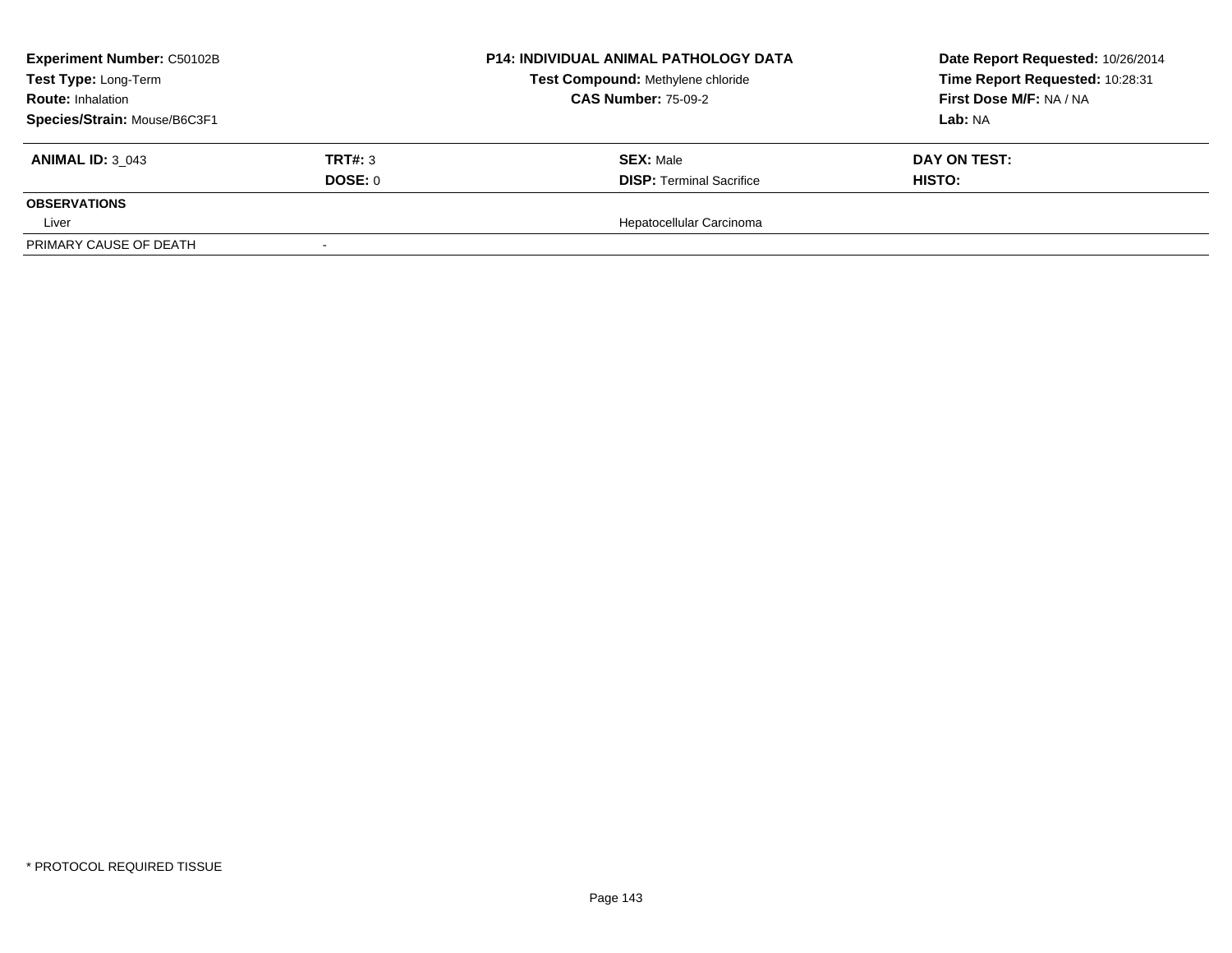| <b>Experiment Number: C50102B</b><br>Test Type: Long-Term<br><b>Route: Inhalation</b><br>Species/Strain: Mouse/B6C3F1 |                     | <b>P14: INDIVIDUAL ANIMAL PATHOLOGY DATA</b><br>Test Compound: Methylene chloride<br><b>CAS Number: 75-09-2</b> | Date Report Requested: 10/26/2014<br>Time Report Requested: 10:28:31<br>First Dose M/F: NA / NA<br>Lab: NA |
|-----------------------------------------------------------------------------------------------------------------------|---------------------|-----------------------------------------------------------------------------------------------------------------|------------------------------------------------------------------------------------------------------------|
| <b>ANIMAL ID: 3_044</b>                                                                                               | <b>TRT#:</b> 3      | <b>SEX: Male</b>                                                                                                | DAY ON TEST:                                                                                               |
|                                                                                                                       | <b>DOSE: 0</b>      | <b>DISP:</b> Moribund Sacrifice                                                                                 | HISTO:                                                                                                     |
| <b>OBSERVATIONS</b>                                                                                                   |                     |                                                                                                                 |                                                                                                            |
| Intestine Large                                                                                                       | Anus Nos            | Inflammation, Suppurative                                                                                       |                                                                                                            |
| Kidney                                                                                                                | Tubule              | Cast, Nos                                                                                                       |                                                                                                            |
|                                                                                                                       | Pelvis              | Hemorrhage                                                                                                      |                                                                                                            |
| Liver                                                                                                                 |                     | Hepatocellular Adenoma                                                                                          |                                                                                                            |
|                                                                                                                       |                     | Hepatocellular Carcinoma                                                                                        |                                                                                                            |
| Unspecified                                                                                                           | Multiple Organs Nos | Inflammation, Acute/Chronic                                                                                     |                                                                                                            |
| Urinary bladder                                                                                                       |                     | <b>Distention</b>                                                                                               |                                                                                                            |
| PRIMARY CAUSE OF DEATH                                                                                                |                     |                                                                                                                 |                                                                                                            |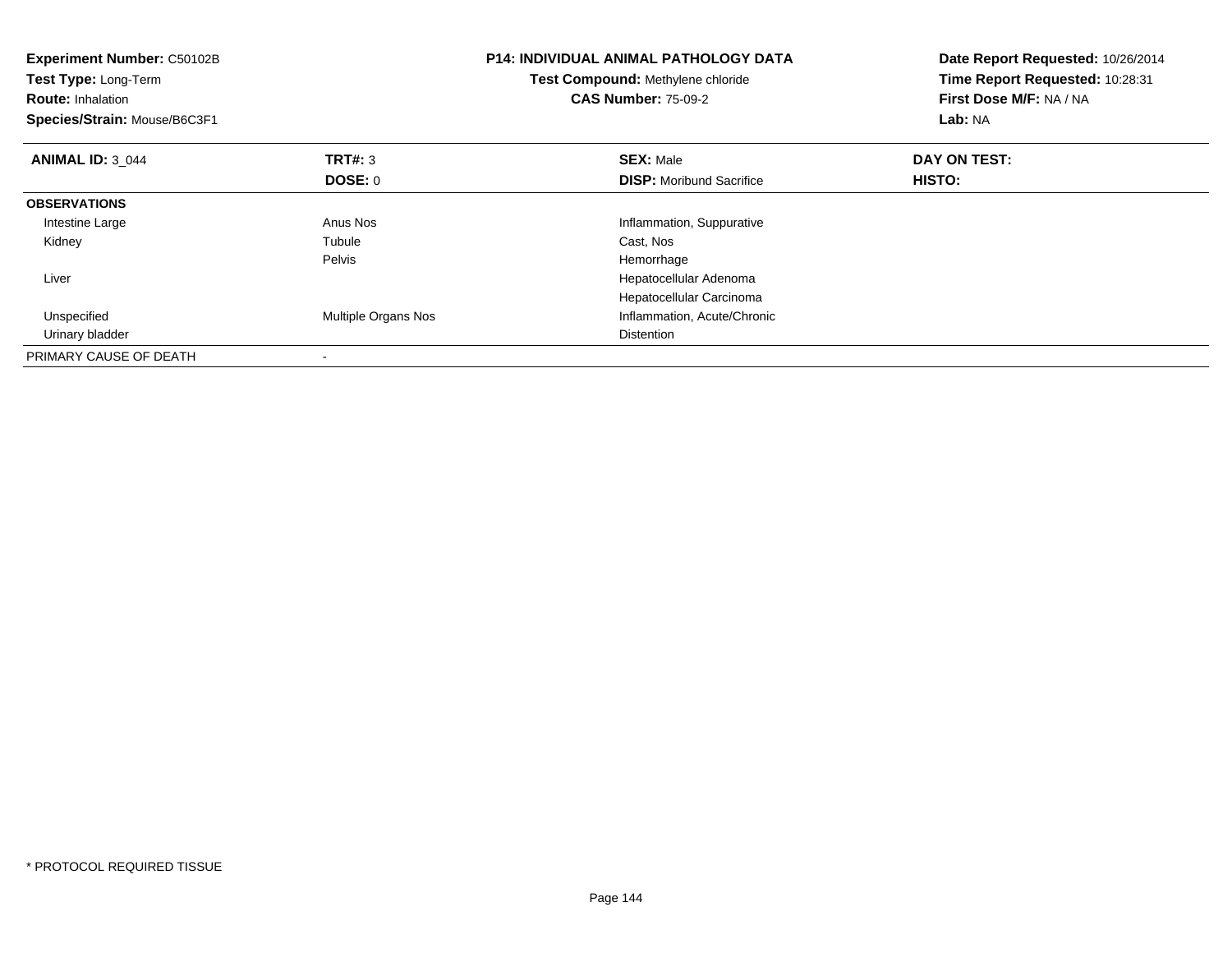| <b>Experiment Number: C50102B</b> |         | P14: INDIVIDUAL ANIMAL PATHOLOGY DATA<br>Test Compound: Methylene chloride<br><b>CAS Number: 75-09-2</b> | Date Report Requested: 10/26/2014<br>Time Report Requested: 10:28:31<br>First Dose M/F: NA / NA<br>Lab: NA |
|-----------------------------------|---------|----------------------------------------------------------------------------------------------------------|------------------------------------------------------------------------------------------------------------|
| Test Type: Long-Term              |         |                                                                                                          |                                                                                                            |
| <b>Route: Inhalation</b>          |         |                                                                                                          |                                                                                                            |
| Species/Strain: Mouse/B6C3F1      |         |                                                                                                          |                                                                                                            |
| <b>ANIMAL ID: 3 045</b>           | TRT#: 3 | <b>SEX: Male</b>                                                                                         | DAY ON TEST:                                                                                               |
|                                   | DOSE: 0 | <b>DISP: Terminal Sacrifice</b>                                                                          | <b>HISTO:</b>                                                                                              |
| <b>OBSERVATIONS</b>               |         |                                                                                                          |                                                                                                            |
| Brain                             |         | Mineralization                                                                                           |                                                                                                            |
| PRIMARY CAUSE OF DEATH            |         |                                                                                                          |                                                                                                            |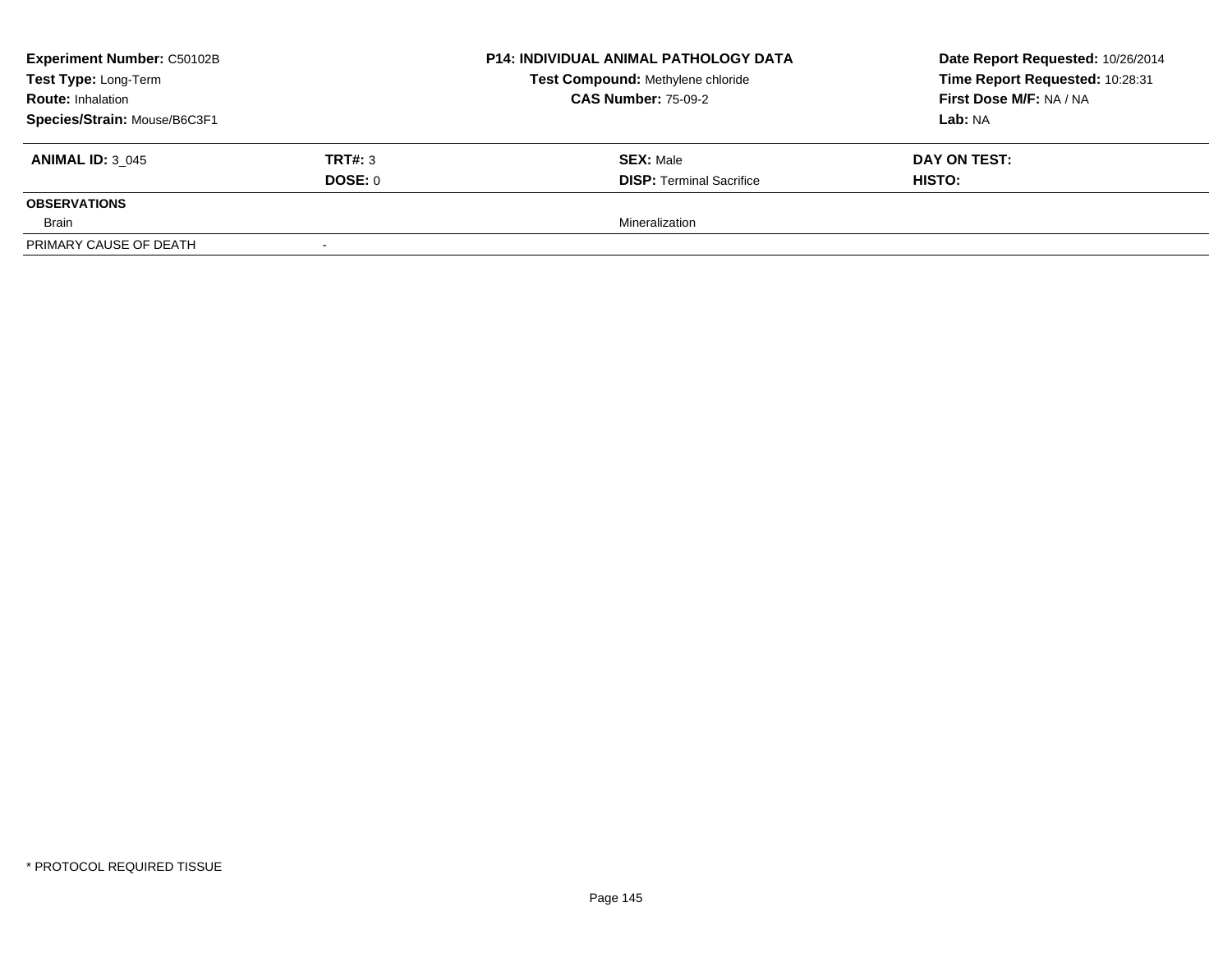| <b>Experiment Number: C50102B</b> | <b>P14: INDIVIDUAL ANIMAL PATHOLOGY DATA</b> | Date Report Requested: 10/26/2014 |                                 |
|-----------------------------------|----------------------------------------------|-----------------------------------|---------------------------------|
| Test Type: Long-Term              |                                              | Test Compound: Methylene chloride | Time Report Requested: 10:28:31 |
| <b>Route: Inhalation</b>          |                                              | <b>CAS Number: 75-09-2</b>        | First Dose M/F: NA / NA         |
| Species/Strain: Mouse/B6C3F1      |                                              |                                   | Lab: NA                         |
| <b>ANIMAL ID: 3 046</b>           | TRT#: 3                                      | <b>SEX: Male</b>                  | DAY ON TEST:                    |
|                                   | DOSE: 0                                      | <b>DISP:</b> Terminal Sacrifice   | HISTO:                          |
| <b>OBSERVATIONS</b>               |                                              |                                   |                                 |
| Liver                             |                                              | Hepatocellular Carcinoma          |                                 |
| Stomach                           | <b>Glandular Stomach</b>                     | Dilatation, Nos                   |                                 |
| PRIMARY CAUSE OF DEATH            |                                              |                                   |                                 |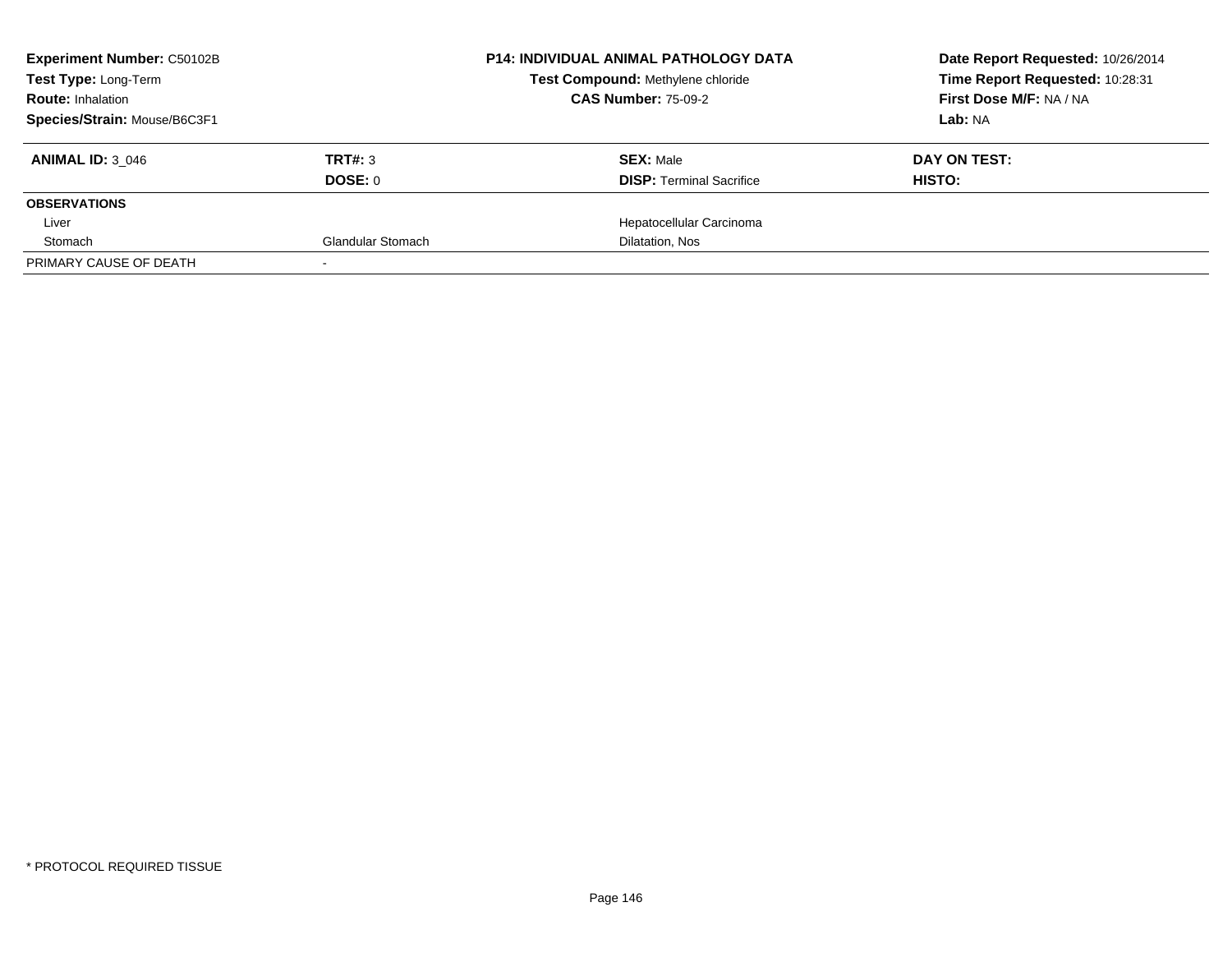| <b>Experiment Number: C50102B</b> |         | P14: INDIVIDUAL ANIMAL PATHOLOGY DATA<br>Test Compound: Methylene chloride<br><b>CAS Number: 75-09-2</b> | Date Report Requested: 10/26/2014<br>Time Report Requested: 10:28:31<br>First Dose M/F: NA / NA<br>Lab: NA |
|-----------------------------------|---------|----------------------------------------------------------------------------------------------------------|------------------------------------------------------------------------------------------------------------|
| Test Type: Long-Term              |         |                                                                                                          |                                                                                                            |
| <b>Route: Inhalation</b>          |         |                                                                                                          |                                                                                                            |
| Species/Strain: Mouse/B6C3F1      |         |                                                                                                          |                                                                                                            |
| <b>ANIMAL ID: 3 047</b>           | TRT#: 3 | <b>SEX: Male</b>                                                                                         | DAY ON TEST:                                                                                               |
|                                   | DOSE: 0 | <b>DISP: Terminal Sacrifice</b>                                                                          | <b>HISTO:</b>                                                                                              |
| <b>OBSERVATIONS</b>               |         |                                                                                                          |                                                                                                            |
| Brain                             |         | Mineralization                                                                                           |                                                                                                            |
| PRIMARY CAUSE OF DEATH            |         |                                                                                                          |                                                                                                            |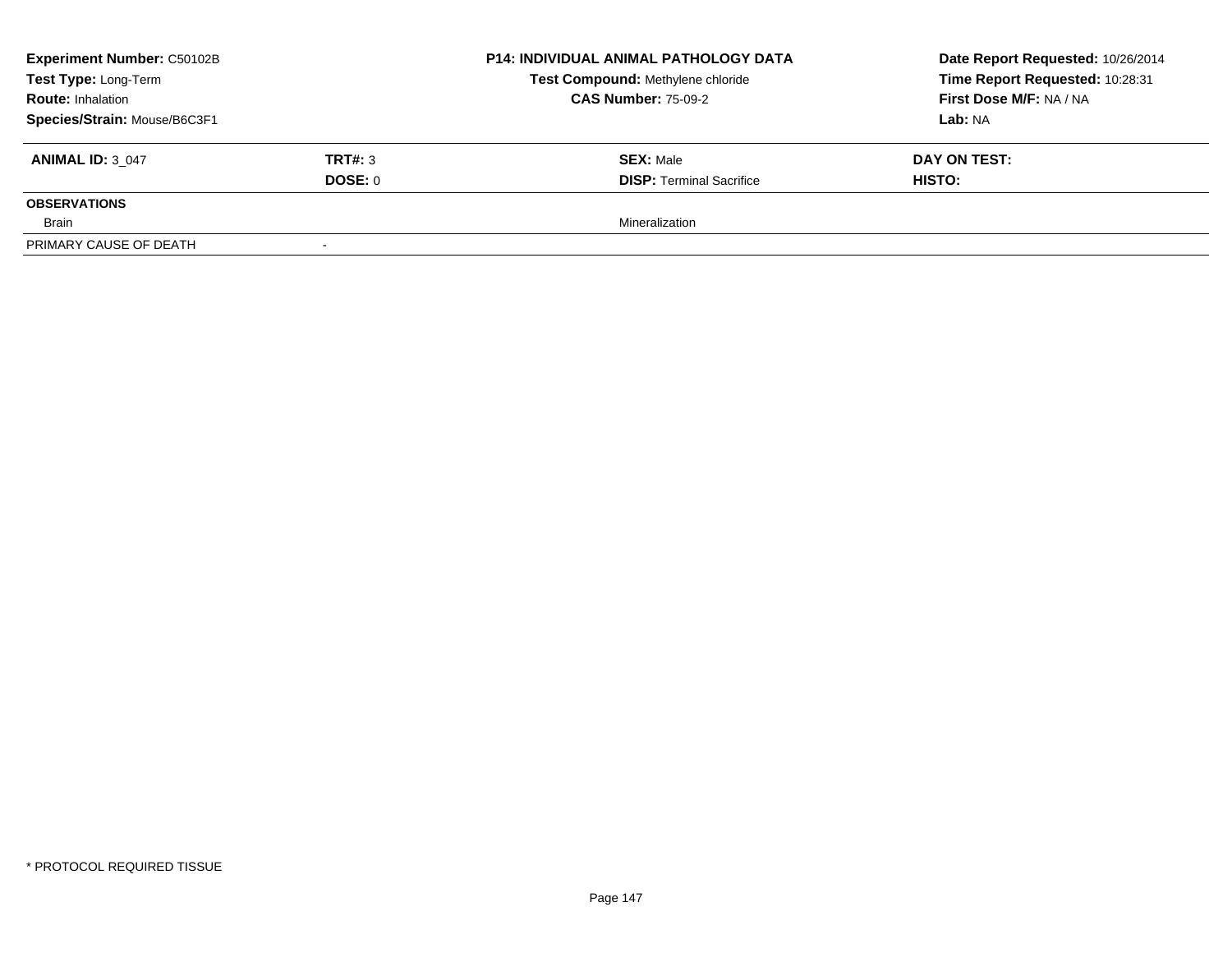| <b>Experiment Number: C50102B</b><br>Test Type: Long-Term<br><b>Route: Inhalation</b><br>Species/Strain: Mouse/B6C3F1 |         | <b>P14: INDIVIDUAL ANIMAL PATHOLOGY DATA</b><br>Test Compound: Methylene chloride<br><b>CAS Number: 75-09-2</b> | Date Report Requested: 10/26/2014<br>Time Report Requested: 10:28:31<br>First Dose M/F: NA / NA<br>Lab: NA |
|-----------------------------------------------------------------------------------------------------------------------|---------|-----------------------------------------------------------------------------------------------------------------|------------------------------------------------------------------------------------------------------------|
|                                                                                                                       |         |                                                                                                                 |                                                                                                            |
| <b>ANIMAL ID: 3 048</b>                                                                                               | TRT#: 3 | <b>SEX: Male</b>                                                                                                | DAY ON TEST:                                                                                               |
|                                                                                                                       | DOSE: 0 | <b>DISP: Terminal Sacrifice</b>                                                                                 | HISTO:                                                                                                     |
| <b>OBSERVATIONS</b>                                                                                                   |         |                                                                                                                 |                                                                                                            |
| Brain                                                                                                                 |         | Mineralization                                                                                                  |                                                                                                            |
| Kidney                                                                                                                | Tubule  | Nephrosis, Nos                                                                                                  |                                                                                                            |
| Liver                                                                                                                 |         | Hepatocellular Carcinoma                                                                                        |                                                                                                            |
| PRIMARY CAUSE OF DEATH                                                                                                |         |                                                                                                                 |                                                                                                            |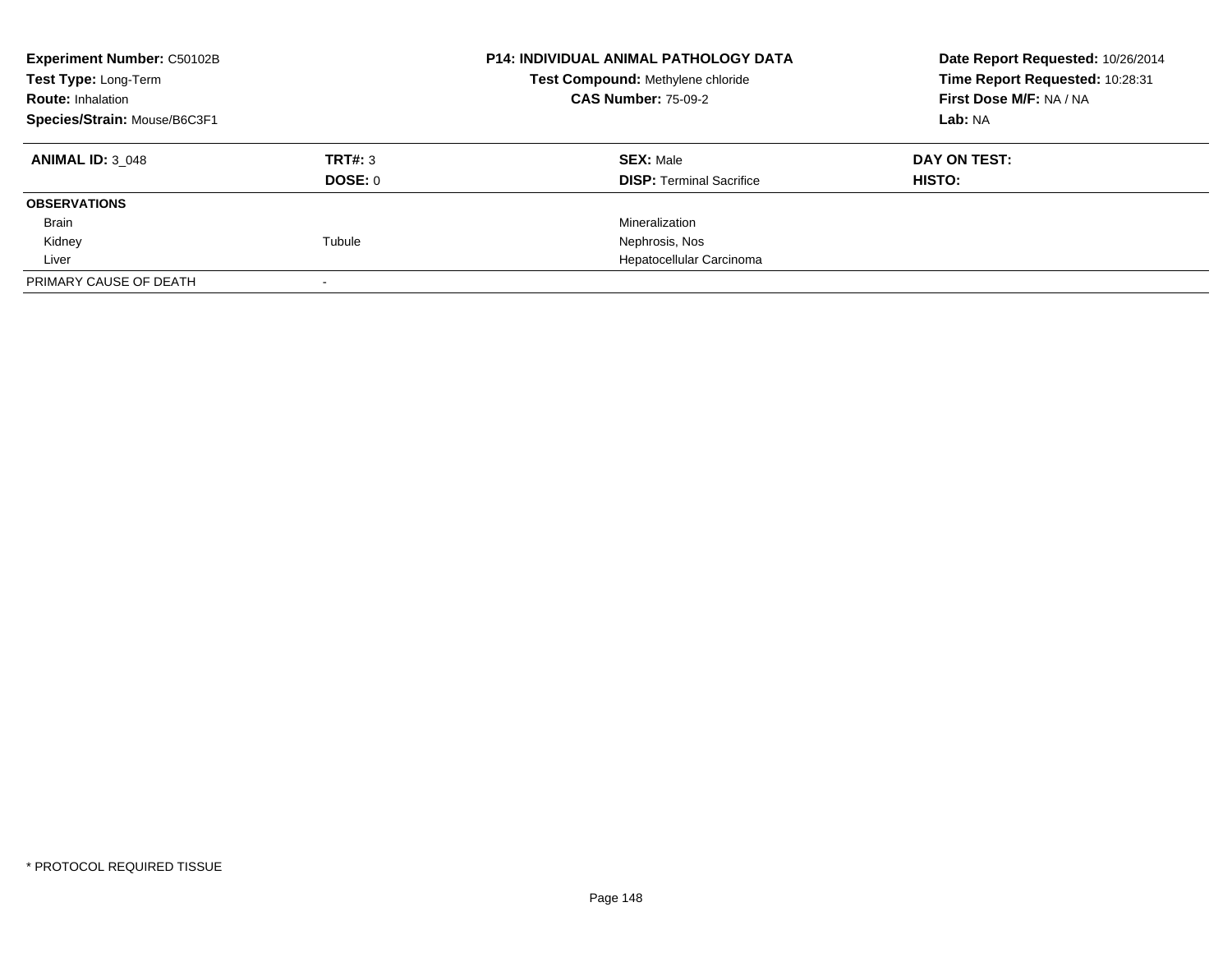| <b>Experiment Number: C50102B</b> |         | <b>P14: INDIVIDUAL ANIMAL PATHOLOGY DATA</b><br>Test Compound: Methylene chloride | Date Report Requested: 10/26/2014<br>Time Report Requested: 10:28:31 |
|-----------------------------------|---------|-----------------------------------------------------------------------------------|----------------------------------------------------------------------|
| Test Type: Long-Term              |         |                                                                                   |                                                                      |
| <b>Route: Inhalation</b>          |         | <b>CAS Number: 75-09-2</b>                                                        | First Dose M/F: NA / NA                                              |
| Species/Strain: Mouse/B6C3F1      |         |                                                                                   | Lab: NA                                                              |
| <b>ANIMAL ID: 3 049</b>           | TRT#: 3 | <b>SEX: Male</b>                                                                  | DAY ON TEST:                                                         |
|                                   | DOSE: 0 | <b>DISP:</b> Terminal Sacrifice                                                   | <b>HISTO:</b>                                                        |
| <b>OBSERVATIONS</b>               |         |                                                                                   |                                                                      |
| Adrenal gland                     | Capsule | Adenoma, Nos                                                                      |                                                                      |
| Brain                             |         | Mineralization                                                                    |                                                                      |
| PRIMARY CAUSE OF DEATH            |         |                                                                                   |                                                                      |